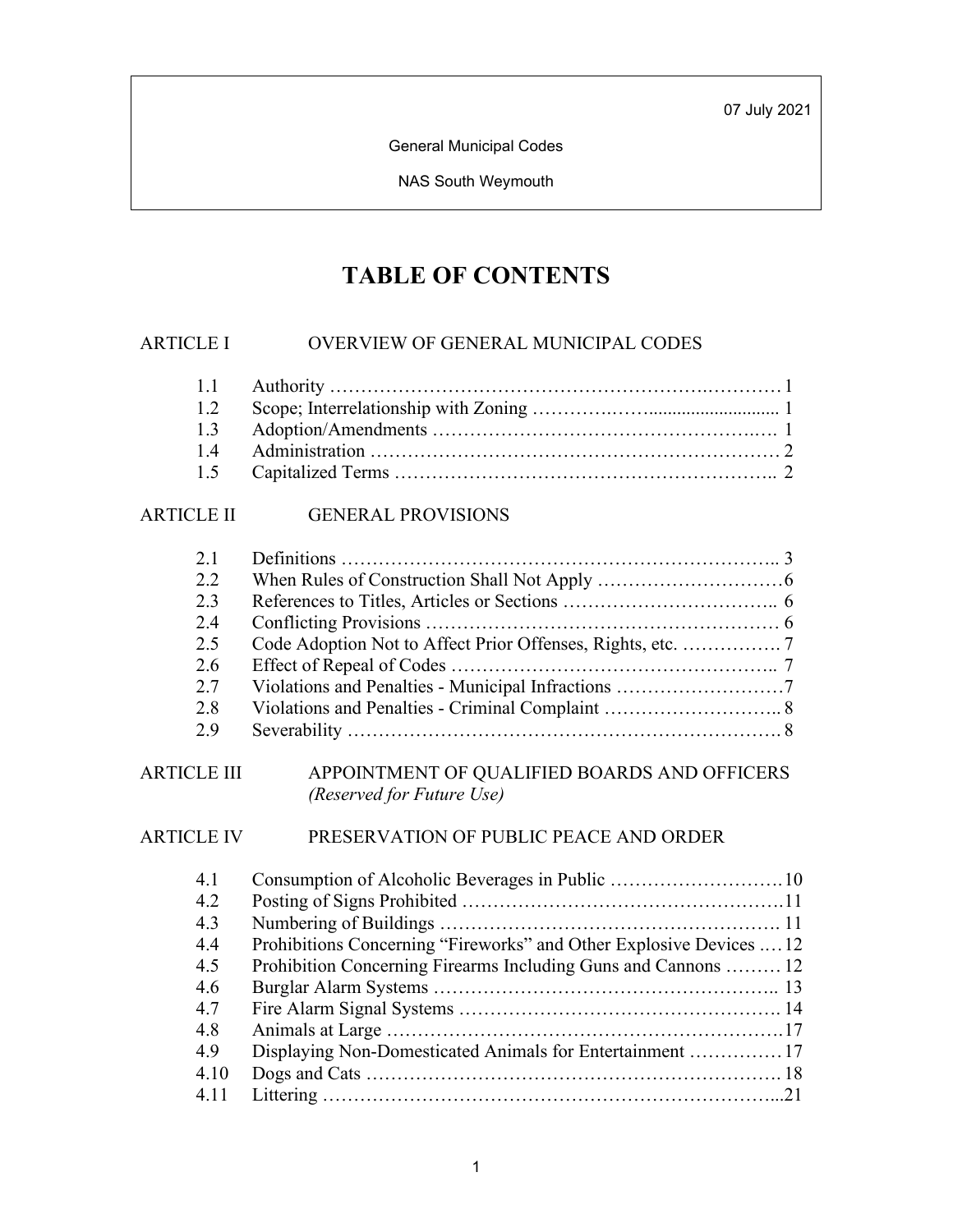# General Municipal Codes

### NAS South Weymouth

| 4.12<br>4.13                                         |                                                                                                                                   |
|------------------------------------------------------|-----------------------------------------------------------------------------------------------------------------------------------|
| <b>ARTICLE V</b>                                     | CODES AFFECTING USE OF PRIVATE PROPERTY                                                                                           |
| 5.1<br>5.2<br>5.3                                    |                                                                                                                                   |
| <b>ARTICLE VI</b>                                    | <b>PUBLIC WORKS</b>                                                                                                               |
| 6.1<br>6.2<br>6.3<br>6.4<br>6.5                      | Garbage, Rubbish, Refuse, Recycling (Reserved for Future Use)  39                                                                 |
| <b>ARTICLE VII</b>                                   | <b>LICENSES AND PERMITS</b>                                                                                                       |
| 7.1<br>7.2<br>7.3<br>7.4<br>7.5                      | Assignment of Responsibilities to Certain Municipal Agencies to Grant<br>Licenses and Permits Regulated under the General Laws 52 |
| <b>ARTICLE VIII</b>                                  | REGULATIONS AFFECTING MOTOR VEHICLES                                                                                              |
| 8.1<br>8.2<br>8.3<br>8.4<br>8.5<br>8.6<br>8.7<br>8.8 |                                                                                                                                   |
| <b>ARTICLE IX</b>                                    | <b>STORMWATER</b>                                                                                                                 |
| 9.1<br>9.2                                           |                                                                                                                                   |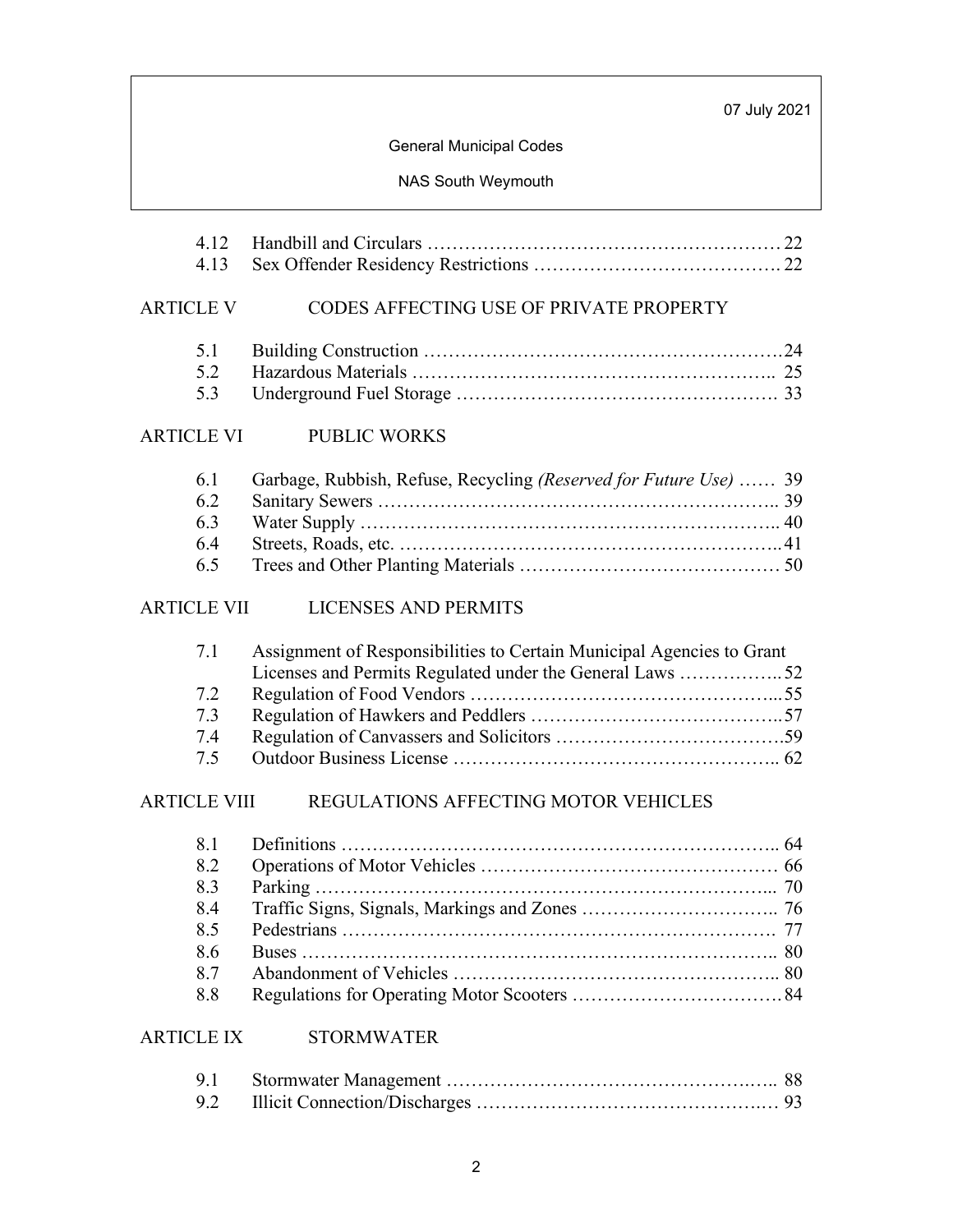General Municipal Codes

NAS South Weymouth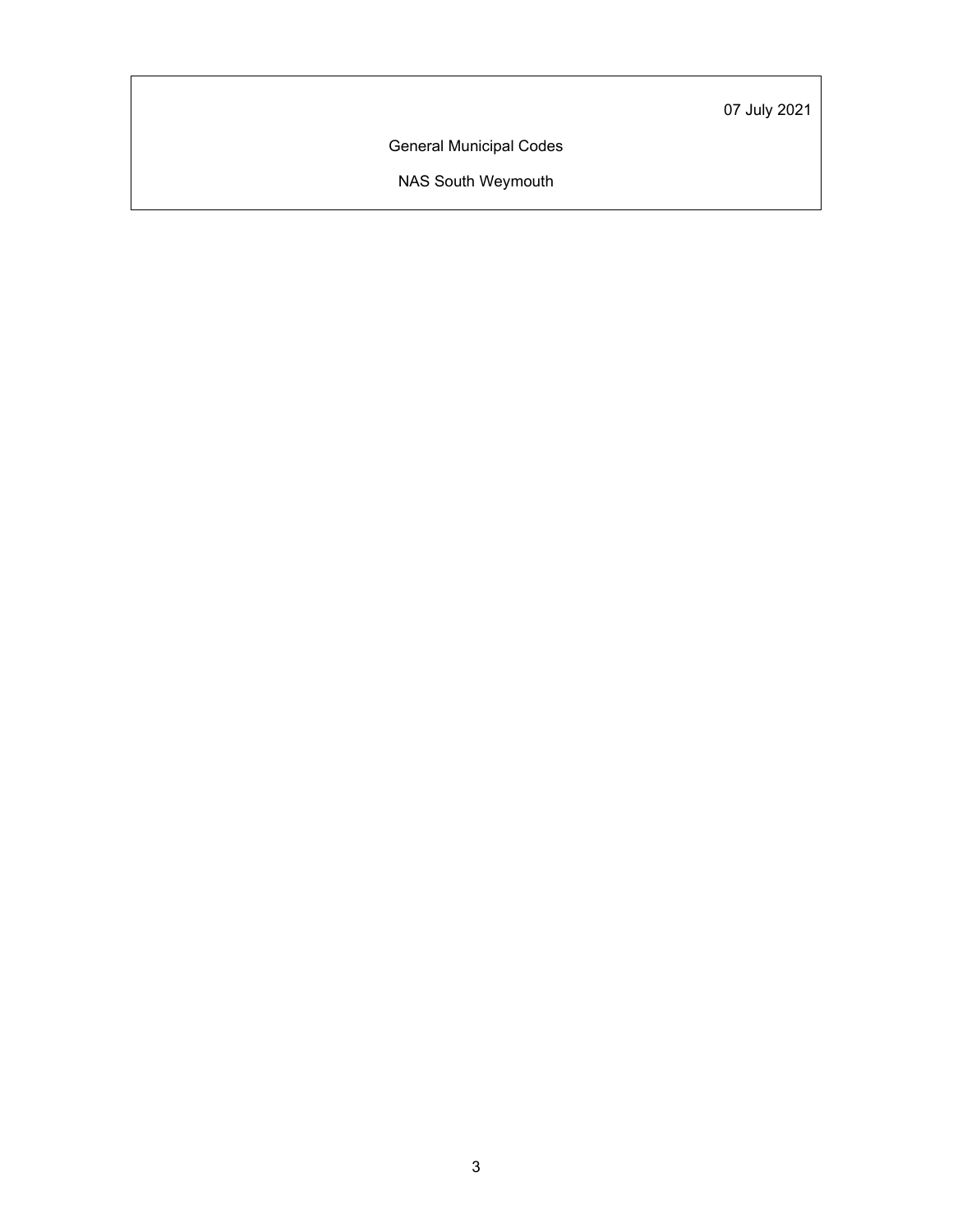General Municipal Codes

NAS South Weymouth

# **ARTICLE I - OVERVIEW OF GENERAL MUNICIPAL CODES**

- 1.1 Authority
- 1.2 Scope; Interrelationship with Zoning
- 1.3 Adoption/Amendments
- 1.4 Administration
- 1.5 Capitalized Terms

# **1.1 Authority**

These General Municipal Codes for NAS South Weymouth (the "Codes") are adopted in accordance with Section 14(h) of Chapter 291 of the Acts of 2014 as the same may now or hereafter be amended (the "Enabling Legislation"), which vests the Southfield Redevelopment Authority (the "Authority") with the broad regulatory authority to develop and adopt "[r]egulations for the effective implementation and enforcement of the zoning by-laws and revisions thereof." These Codes shall be implemented and interpreted keeping in mind the purpose of the Enabling Legislation to "promote the expeditious and orderly conversion and redevelopment of NAS South Weymouth" and to achieve this purpose "in a manner consistent with the Reuse Plan [for NAS South Weymouth]."

# **1.2 Scope; Interrelationship with Zoning**

The scope of the Codes and the intended interrelationship of the Codes with the Zoning and Land Use By-Laws for NAS South Weymouth (the "By-Laws") are set forth in Section 1.4.C of the By-Laws which provides as follows:

"The Regulations shall be consistent with [the] By-Laws and shall provide additional substantive and procedural controls over the reuse of NAS South Weymouth. In the event of any inconsistency between [the] By-Laws and the Regulations, [the] By-Laws shall control."

# **1.3 Adoption/Amendments**

The procedure for adoption of the Codes is set forth in Section 14(h) of the Enabling Legislation, which provides that "[n]o regulation shall be adopted by said Authority without first publishing notice of same in a newspaper of general circulation within the NAS South Weymouth Region, holding at least one public hearing in the NAS South Weymouth redevelopment area or in any one of the towns [of Abington, Rockland and Weymouth (the "Towns")], and affording the opportunity for public comment." No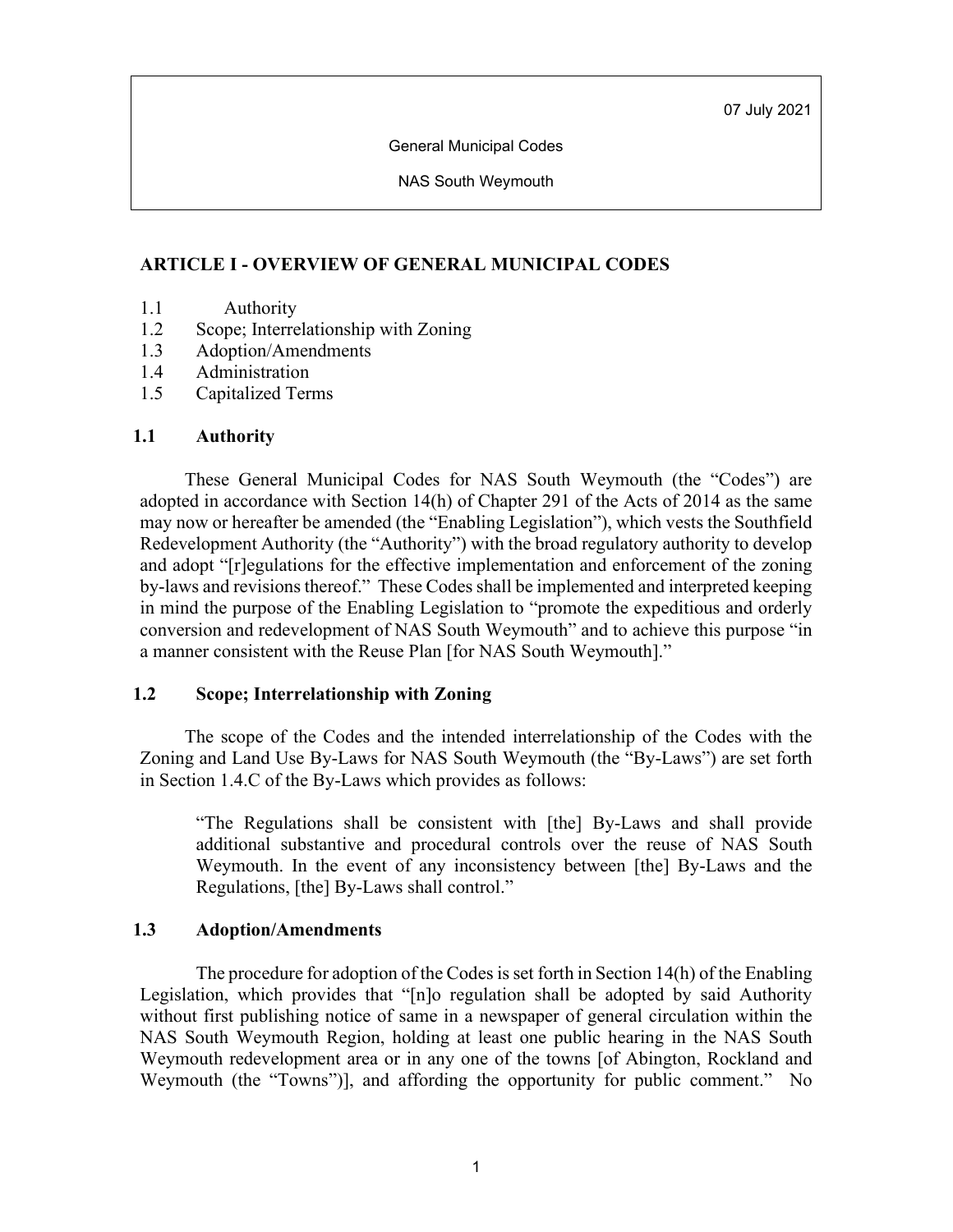General Municipal Codes

NAS South Weymouth

separate approval by the Towns of any Codes adopted by the Authority in accordance with Section 14(h) is required. Amendments to these Codes shall require the same procedure.

### **1.4 Administration**

The provisions of these Codes shall apply in both the Central Redevelopment Area and the Perimeter Areas and shall be administered by the Authority and the Towns as set forth in this Section 1.4.

The Authority shall administer and enforce these Codes regarding land use, subdivision, zoning and wetland protection controls and associated permitting, approval, orders of condition and entitlement activities within the boundaries of the Central Redevelopment Area, and the Towns shall administer and enforce these Codes regarding all other permitting, licensing, enforcement and entitlement activities, including without limitation those activities vested with local boards of health and inspectional services, within the boundaries of that portion of the Central Redevelopment Area and the Perimeter Area within such Town. Without limiting the generality of the preceding sentence, each Town's inspectional services department will be responsible for issuing and enforcing building permits and certificates of occupancy for construction activities occurring within the respective Town's borders. . Areas outside of NAS South Weymouth shall remain entirely within the jurisdiction of the Towns and shall continue to be administered by officials of the Towns in accordance with applicable laws, including the municipal laws and regulations applicable to the Towns.

# **1.5 Capitalized Terms**

Capitalized terms used but not defined in these Codes shall have the meanings ascribed to such terms in the By-Laws.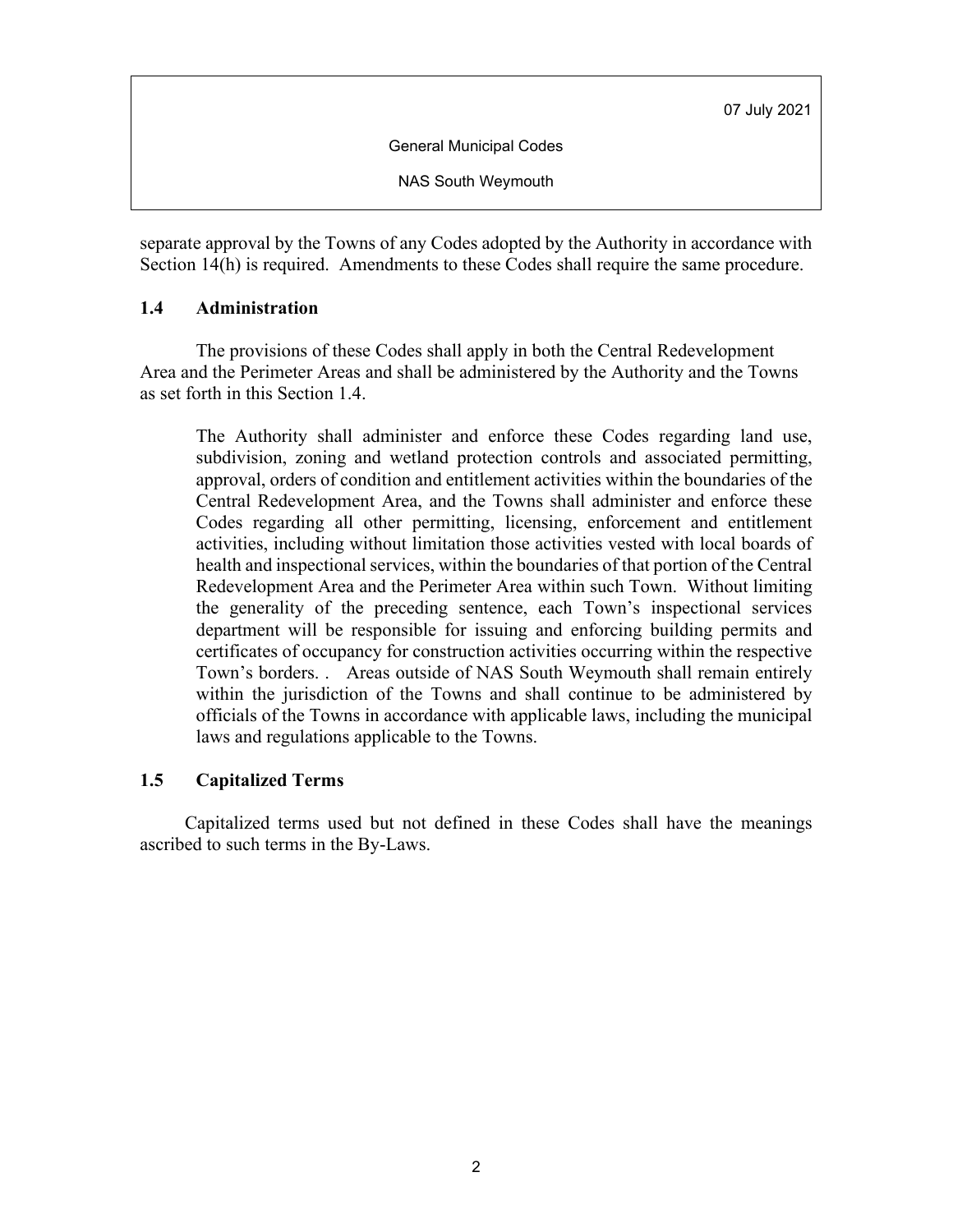General Municipal Codes

NAS South Weymouth

# **ARTICLE II - GENERAL PROVISIONS**

- 2.1 Definitions
- 2.2 When Rules of Construction Shall Not Apply
- 2.3 References to Titles, Articles, or Sections
- 2.4 Conflicting Provisions
- 2.5 Code Adoption Not to Affect Prior Offenses, Rights, etc.
- 2.6 Effect of Repeal of Code
- 2.7 Violations and Penalties Municipal Infractions
- 2.8 Violations and Penalties Criminal Complaint
- 2.9 Severability

### **2.1 Definitions**

In the construction of these Codes, the following definitions shall apply unless such construction would be inconsistent with the manifest intent of the Authority when enacting the Codes.

Applicable Animal Control Officer – The term "Applicable Animal Control Officer" shall mean the animal control officer designated by the Authority or the Towns, as applicable.

Applicable Board of Health – The term "Applicable Board of Health" shall have the same meaning ascribed to such term in the Health Regulations for NAS South Weymouth.

Applicable Board of Licensing Commissioners - The term "Applicable Board of Licensing Commissioners" shall mean the Authority with respect to the Central Redevelopment Area, and the board of licensing commissioners or similar entity of each Town, with respect to the portion of the Perimeter Area located within such Town as applicable.

Applicable Department of Public Works – The term "Applicable Department of Public Works" shall mean the department of public works designated by the Authority or the Towns, as applicable.

Applicable Fire Department – The term "Applicable Fire Department" shall mean the fire department designated by the Authority or the Towns, as applicable.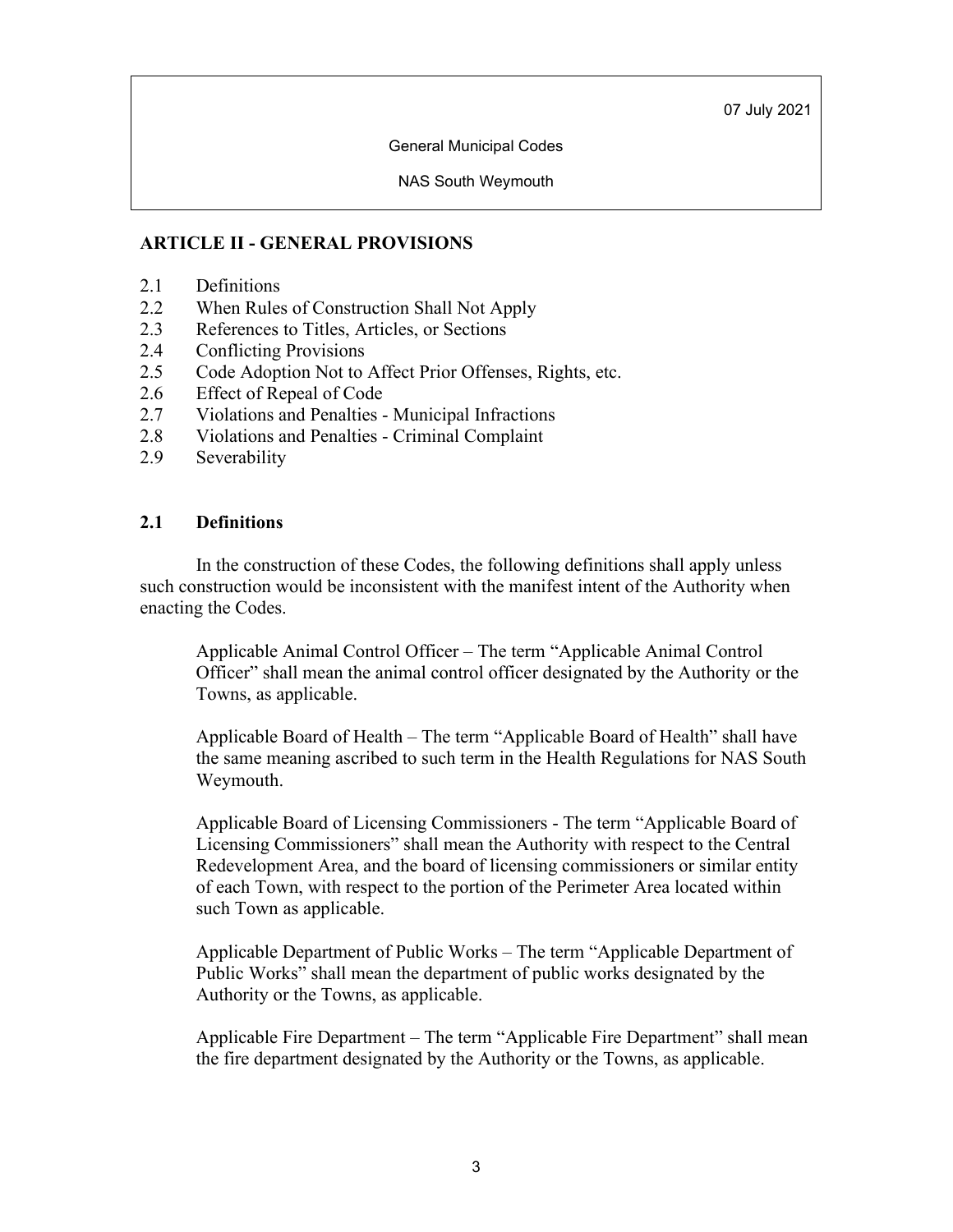General Municipal Codes

NAS South Weymouth

Applicable Gas Inspector - The term "Applicable Gas Inspector" shall mean the Authority's or the Towns designated gas inspector, as applicable with respect to the Central Redevelopment Area, and the gas inspector of each Town with respect to the portion of the Perimeter Area located within such Town. .

Applicable Health Department – The term "Applicable Health Department" shall have the same meaning ascribed to such term in the Health Regulations for NAS South Weymouth.

Applicable Parking Clerk - The term "Applicable Parking Clerk" shall mean the parking clerk designated by the Authority or the Towns, as applicable.

Applicable Plumbing Inspector - The term "Applicable Plumbing Inspector" shall mean the Authority's or the Towns designated plumbing inspector, as applicable.

Applicable Police Department – The term "Applicable Police Department" shall mean the police department designated by the Authority or the Towns, as applicable.

Applicable Sealer of Weights and Measures - The term "Applicable Sealer of Weights and Measures" shall mean the Authority's or the Towns designated sealer of weights and measures, as applicable, with respect to the Central Redevelopment Area, and the sealer of weights and measures of each Town with respect to the portion of the Perimeter Area located within such Town.

Applicable Subdivision Board – The term "Applicable Subdivision Board" shall have the same meaning ascribed to such term in the Subdivision Rules and Regulations for NAS South Weymouth.

Applicable Town Engineer – The term "Applicable Town Engineer" shall mean the Authority's or the Towns designated town engineer, as applicable with respect to the Central Redevelopment Area, and the town engineer of each Town with respect to the portion of the Perimeter Area located within such Town.

Applicable Wiring Inspector – The term "Applicable Wiring Inspector" shall mean the Authority's or the Towns designated wiring inspector, as applicable with respect to the Central Redevelopment Area, and the wiring inspector of each Town with respect to the portion of the Perimeter Area located within such Town.

Authority – The Term "Authority" shall have the meaning set forth in Article 1.1 hereof.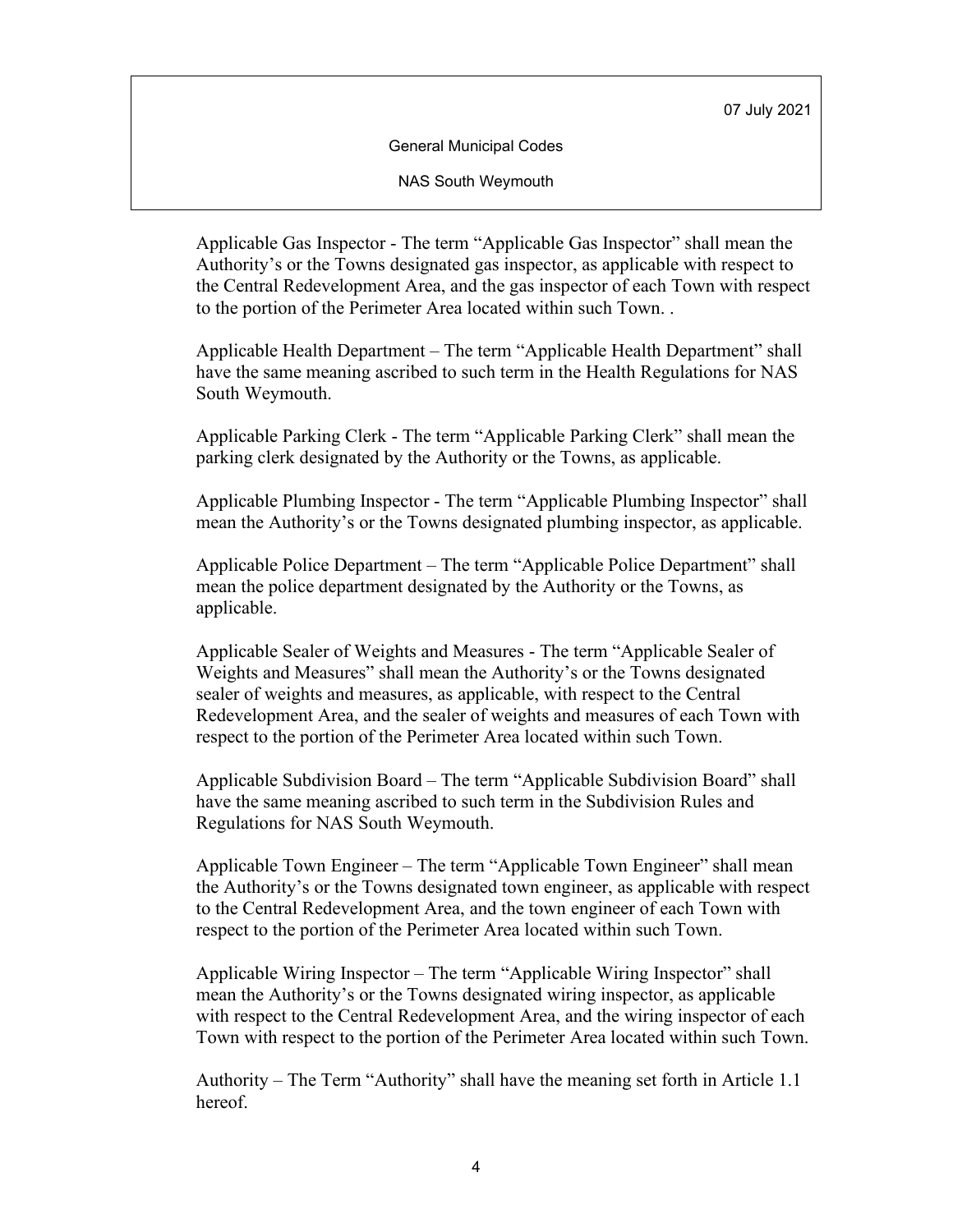General Municipal Codes

NAS South Weymouth

By-Laws – The term "By-Laws" shall have the meaning set forth in Article 1.2 hereof.

Enabling Legislation –The term "Enabling Legislation" shall have the meaning set forth in Article 1.1 hereof.

EPA – The term "EPA" shall mean the United States Environmental Protection Agency.

Filing Office – The term "Filing Office" shall have the same meaning ascribed to such term in Section 2.2(D) of the Administrative Rules and Regulations for NAS South Weymouth.

Highway - The term "highway" shall include any street, alley, highway, avenue or public place or square, bridge, viaduct, tunnel, underpass, overpass and causeway in NAS South Weymouth, dedicated or devoted to public use.

MassDEP – The term "MassDEP" shall mean the Commonwealth of Massachusetts Department of Environmental Protection.

Owner - The word "owner," applied to any property, shall include any part owner, joint owner, tenant in common, joint tenant or tenant by the entirety, of the whole or a part of such property.

Person - The word "person" shall extend and be applied to associations, corporations, limited liability companies, firms, partnerships and other similar entities, bodies politic and corporate as well as to natural persons.

Personal property - The words "personal property" shall include all tangible and intangible property other than real property.

Property - The word "property" shall include real and personal property.

Real property - The words "real property" shall include all inherent natural resources and any man-made improvements thereon.

Reasonable time - In all cases where any Code shall require any act to be done in a reasonable time or reasonable notice to be given, such reasonable time or notice shall be deemed to mean such time only as may be necessary for the prompt performance of such duty, or compliance with such notice.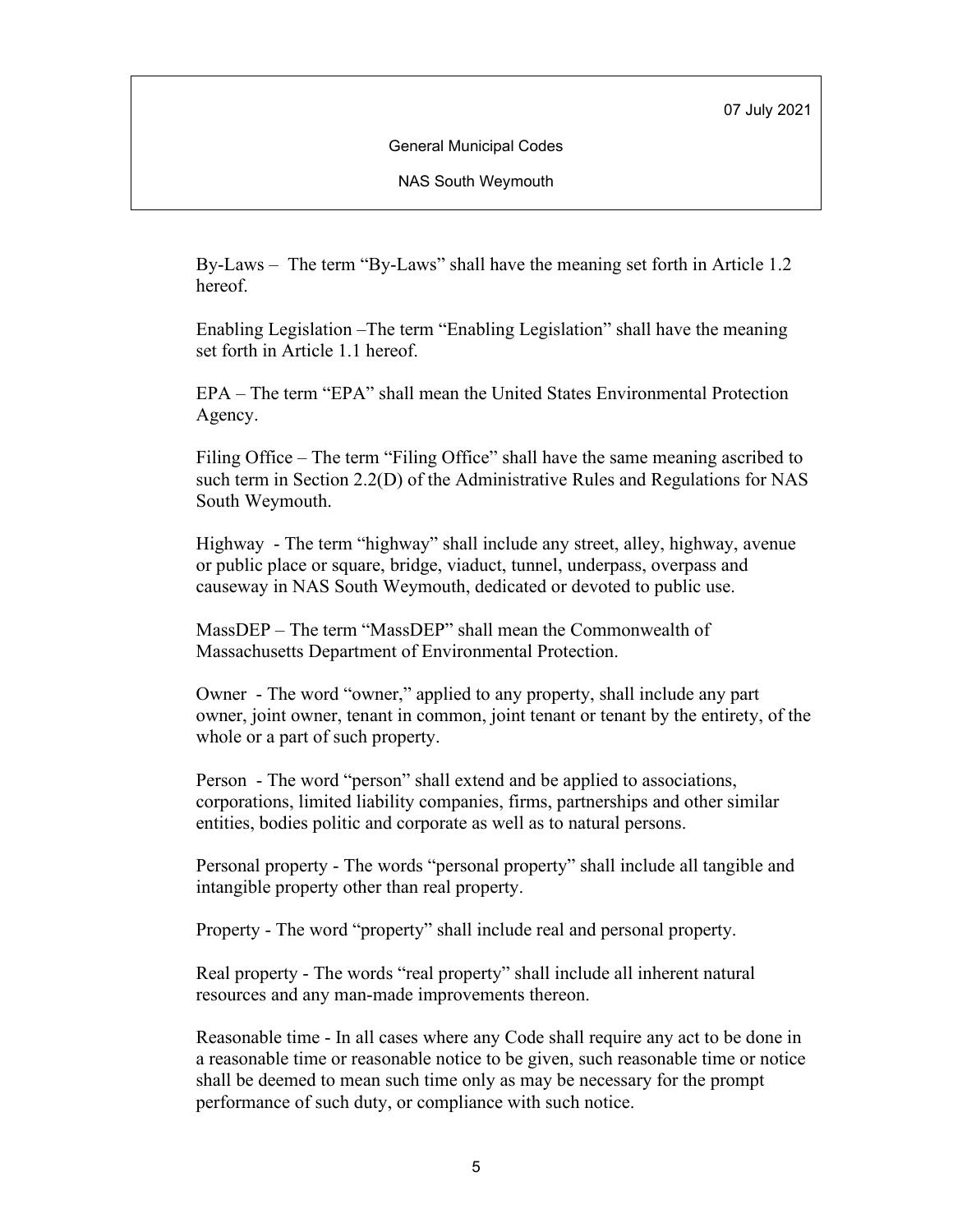General Municipal Codes

NAS South Weymouth

Roadway - The word "roadway" shall mean that portion of a street improved, designed or ordinarily used for vehicular traffic.

Sidewalk - The word "sidewalk" shall mean that portion of a street between the curb line and the adjacent property intended for the use of pedestrians.

Street - The term "street" shall include any highway, alley, street, avenue or public place or square, bridge, viaduct, underpass, overpass, tunnel and causeway in NAS South Weymouth, dedicated or devoted to public use and includes any way to which the public has a right of access.

Towns –The term "Towns" shall have the meaning set forth in Article 1.3 hereof.

Zoning Enforcement Officer – The term "Zoning Enforcement Officer" shall have the same meaning ascribed to such term in the Administrative Rules and Regulations for NAS South Weymouth.

# **2.2 When Rules of Construction Shall Not Apply**

The rules of construction set forth in these Codes shall not be applied to any Code which shall contain any express provision excluding such construction, or when the subject matter or context of such Code may be repugnant thereto.

# **2.3 References to Titles, Articles, or Sections**

All references to titles, articles, or sections are to the titles, articles and sections of these Codes unless otherwise specified.

# **2.4 Conflicting Provisions**

(a) If the provisions of different articles of these Codes conflict with or contravene each other, the provisions of each article shall prevail as to all matters and questions growing out of the subject matter of such article.

(b) If conflicting provisions are found in different sections of the same article, the provisions of the section which is last in numerical order shall prevail.

(c) To the extent that any provision of these Codes expressed in general terms shall conflict with any provision expressed in specific terms, the specific provision shall prevail.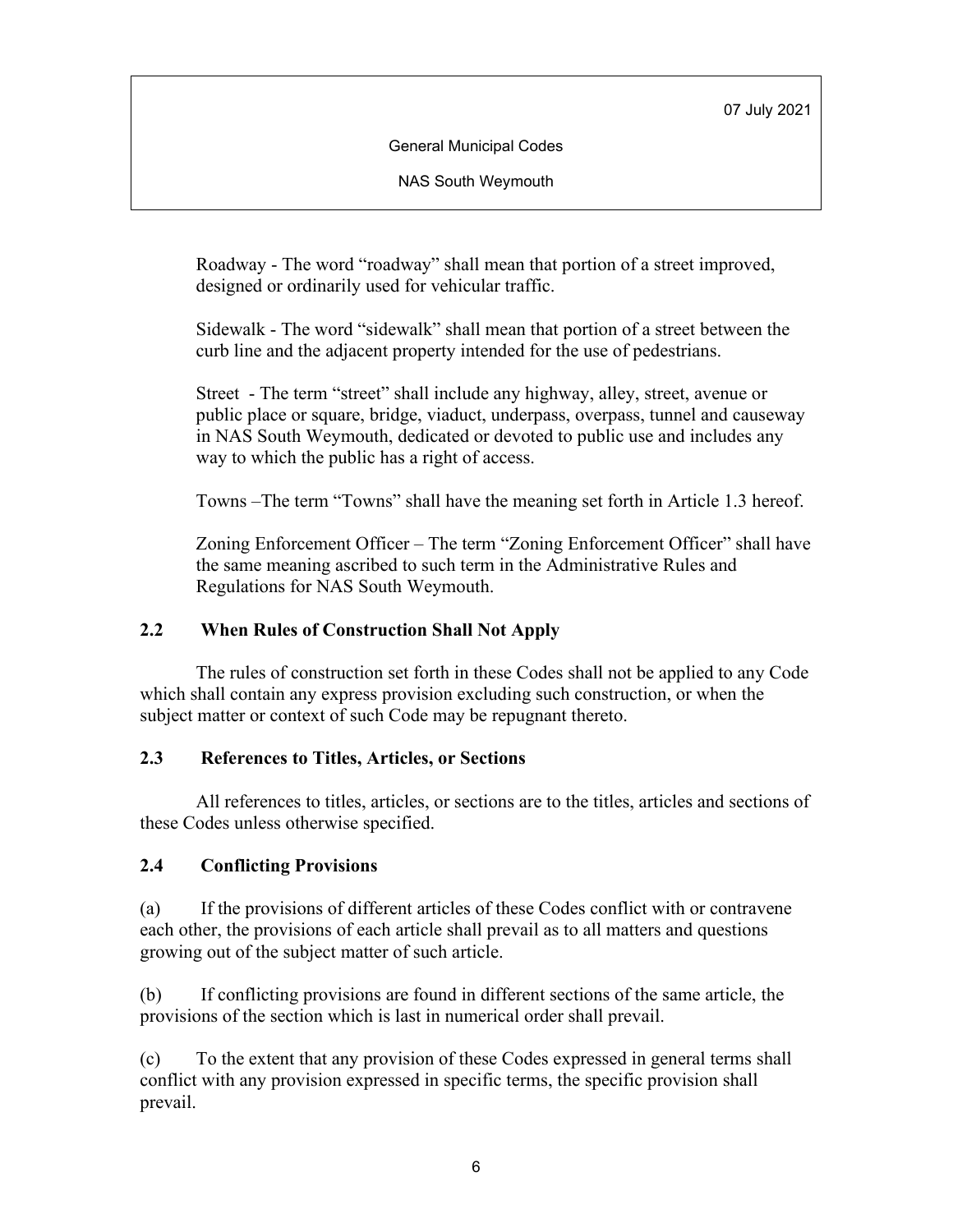General Municipal Codes

NAS South Weymouth

(d) In all cases in which provisions of these Codes conflict with one another the provision enacted most recently in time shall be deemed to prevail over any older provision.

# **2.5 Code Adoption Not to Affect Prior Offenses, Rights, etc.**

a) Nothing in these Codes shall affect any offense or act committed or done, or any penalty or forfeiture incurred, or any contract or right established or accruing before the effective date of these Codes.

(b) The adoption of these Codes shall not be interpreted as authorizing any use or the continuance of any use of a structure or premises in violation of any part of these Codes in effect on the date of adoption of these Codes, except as otherwise provided.

# **2.6 Effect of Repeal of Codes**

(a) The repeal of a Code shall not revive any Code in force before or at the time the Code repealed took effect.

(b) The repeal of a Code shall not affect any punishment or penalty incurred before the repeal took effect, nor any suit, prosecution or proceeding pending at the time of the repeal for an offense committed under the Code repealed.

# **2.7 Violations and Penalty - Municipal Infractions**

(a) Any Code of the Authority or any rule or regulation of its officers, boards or departments, the violation of which is subject to a specific penalty, may, in the discretion of the appropriate Enforcing Person, be enforced in the method provided in M.G.L. c. 40, § 21D. The noncriminal fine for each such violation, if not otherwise specified, shall be Fifty Dollars (\$50).

(b) "Enforcing Person", as used in this section, shall mean the Applicable Police Department, with respect to any offense, the applicable building inspector, a person designated by the applicable Conservation Commission, the director of the Applicable Health Department, the director of the Applicable Department of Public Works, the Applicable Animal Control Officer and such other officials as the Authority or the Towns may from time to time designate, each with respect to violation of these Codes and rules and regulations within their respective jurisdictions. Each such person as is here designated an Enforcing Person may, with the approval of the Authority or the Towns, as appropriate, appoint a deputy Enforcing Person to serve in his or her absence or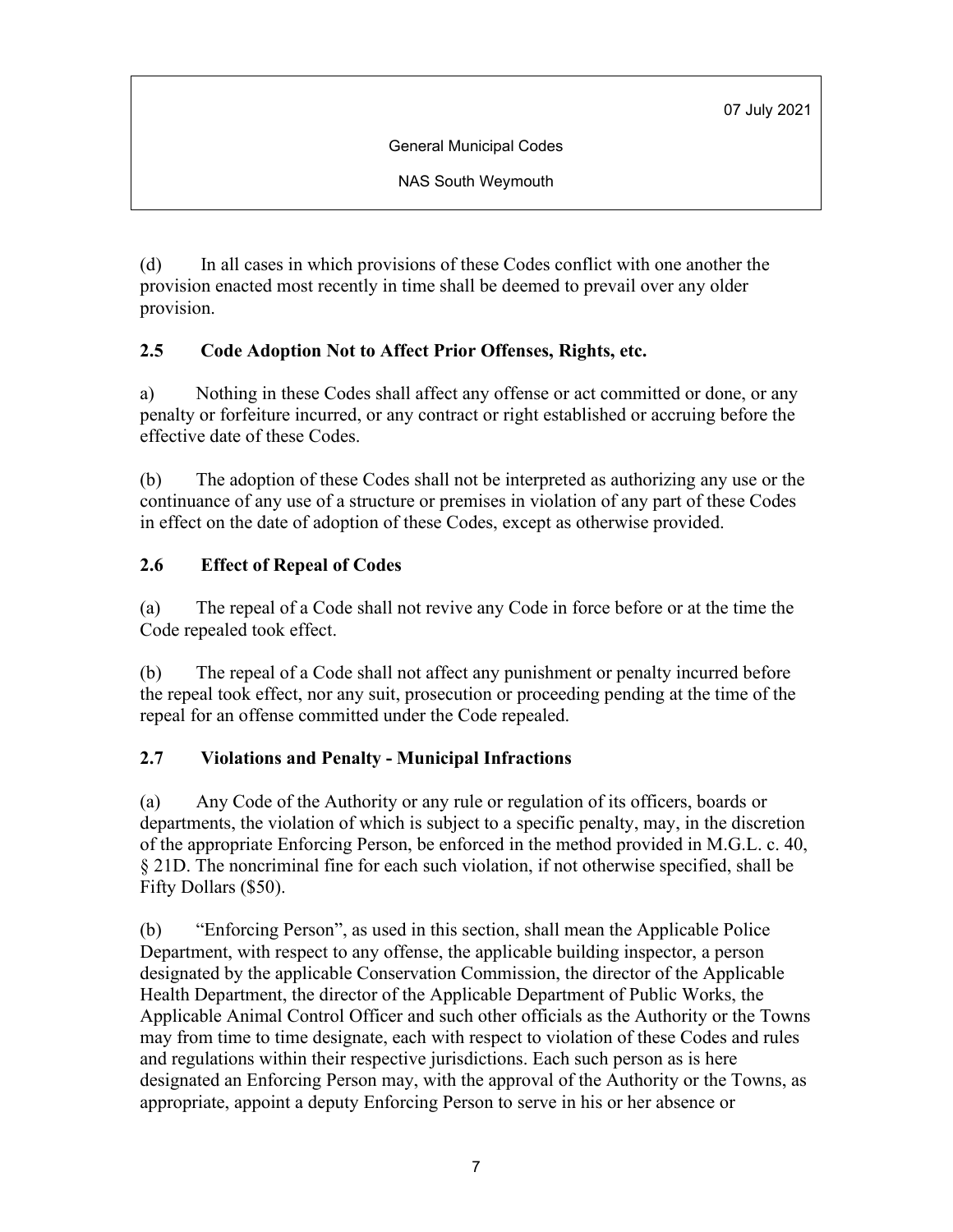General Municipal Codes

NAS South Weymouth

disability. The names of each Enforcing Person and of each deputy Enforcing Person shall be kept on file in the office of the Authority and at the Applicable Police Department. If more than one official has jurisdiction in a given case, any such official may be an Enforcing Person with respect thereto. Police officers shall in all cases be considered Enforcing Persons for the purpose of this provision.

(c) Unless otherwise provided, each day a violation continues shall constitute a separate and repeat violation once notice of the violation has been given.

# **2.8 Violations and Penalty - Criminal Complaint**

Any Code of the Authority or any rule or regulation of its officers, boards or departments, may, in accordance with the provisions of M.G.L. c. 40, § 21, also be enforced by criminal complaint in the district court. Except as otherwise provided by law, any person found guilty of violating any provision of this code in a criminal proceeding in the District Court shall be subject to a fine within the limits otherwise prescribed by law. Each day a violation continues shall constitute a separate and repeat violation once notice of the violation has been given.

# **2.9 Severability**

It is hereby declared to be the intention of the Authority that the sections, paragraphs, sentences, clauses and words of these Codes are severable, and if any word, clause, sentence, paragraph or section of these Codes shall be declared unconstitutional or otherwise invalid by the valid judgment or decree of any court of competent jurisdiction, such unconstitutionality or invalidity shall not affect any of the remaining words, clauses, sentences, paragraphs and sections of these Codes, because the same would have been enacted by the Authority without the incorporation in these Codes of any such unconstitutional or invalid word, clause, sentence, paragraph or section.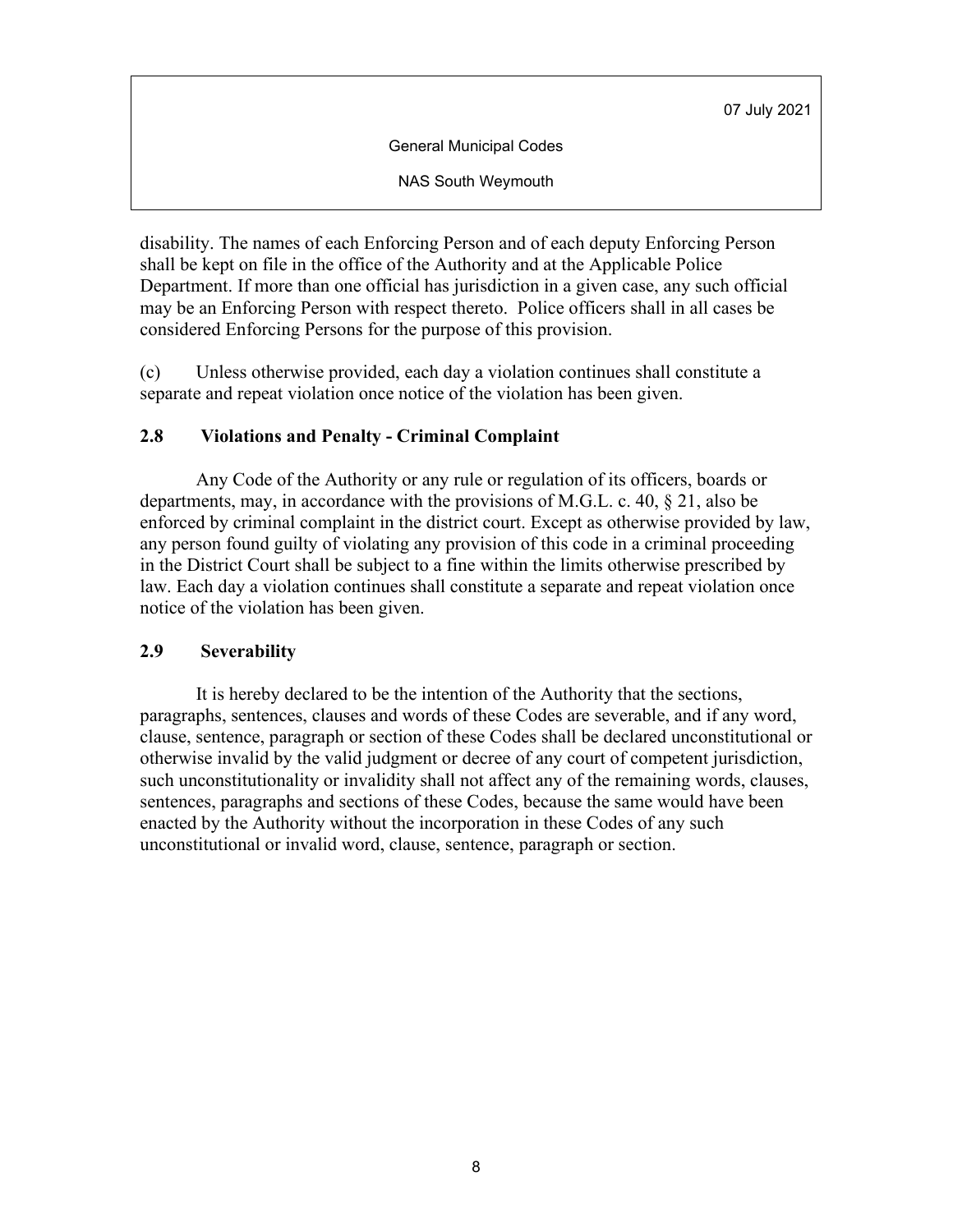General Municipal Codes

NAS South Weymouth

# **ARTICLE III - APPOINTMENT OF QUALIFIED BOARDS AND OFFICERS**

*(Reserved For Future Use)*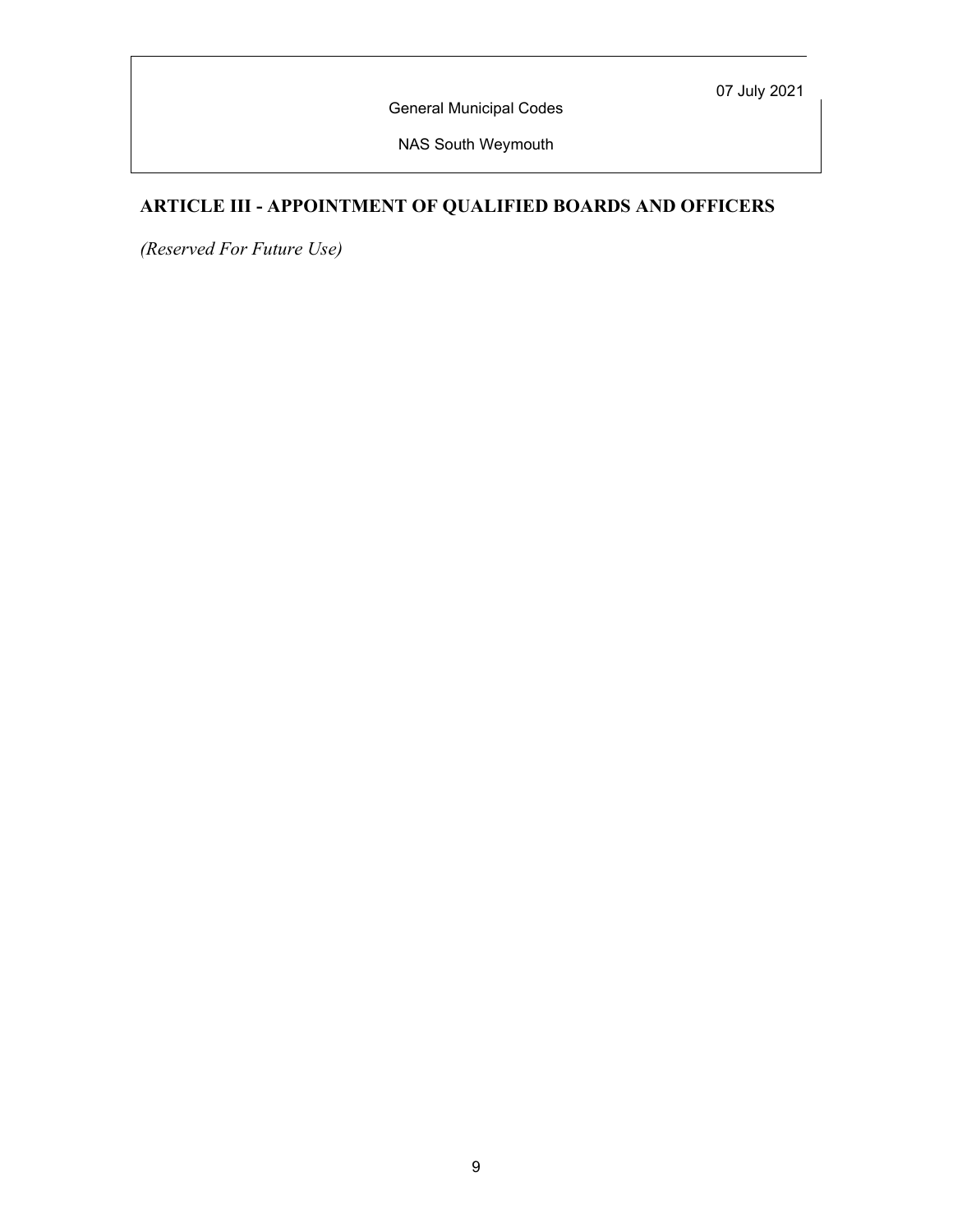General Municipal Codes

#### NAS South Weymouth

# **ARTICLE IV - PRESERVATION OF PUBLIC PEACE AND ORDER**

- 4.1 Consumption of Alcoholic Beverages in Public
- 4.2 Posting of signs prohibited
- 4.3 Numbering of Buildings
- 4.4 Prohibitions concerning "fireworks" and other explosive devices
- 4.5 Prohibition concerning firearms including guns and cannons
- 4.6 Burglar alarm systems
- 4.7 Fire Alarm Signal Systems
- 4.8 Animals at Large
- 4.9 Displaying Non-Domesticated Animals for Entertainment
- 4.10 Dogs and Cats
- 4.11 Littering
- 4.12 Handbills and Circulars
- 4.13 Sex Offender Residency Restrictions

### **4.1 Consumption of Alcoholic Beverages in Public**

(a) Definitions - The following words as used in this section, unless the context otherwise requires, shall have the following meanings:

Park - Any public park under the care and control of the Authority or the Towns.

Playground - Any playground under the care and control of the Authority or the Towns.

Private Parking Areas - Any private parking area throughout NAS South Weymouth to which the public has the general right of access.

Public Parking Areas - Any public parking area under the care and control of the Authority or the Towns.

Public Ways - All ways to which the public has a right of access.

(b) Consumption in public places without permission prohibited - No person shall drink or consume alcoholic beverages as defined in M.G.L. c. 138, § 1, while on, in or upon the public ways and places set forth in Section 4.1(a), above, or places to which members of the public have access as invitees or licensees, or a park, public parking area or playground under the care and control of the Authority or the Towns to which the public has a right of access, or on private land or place without the consent of the owner or person in control thereof.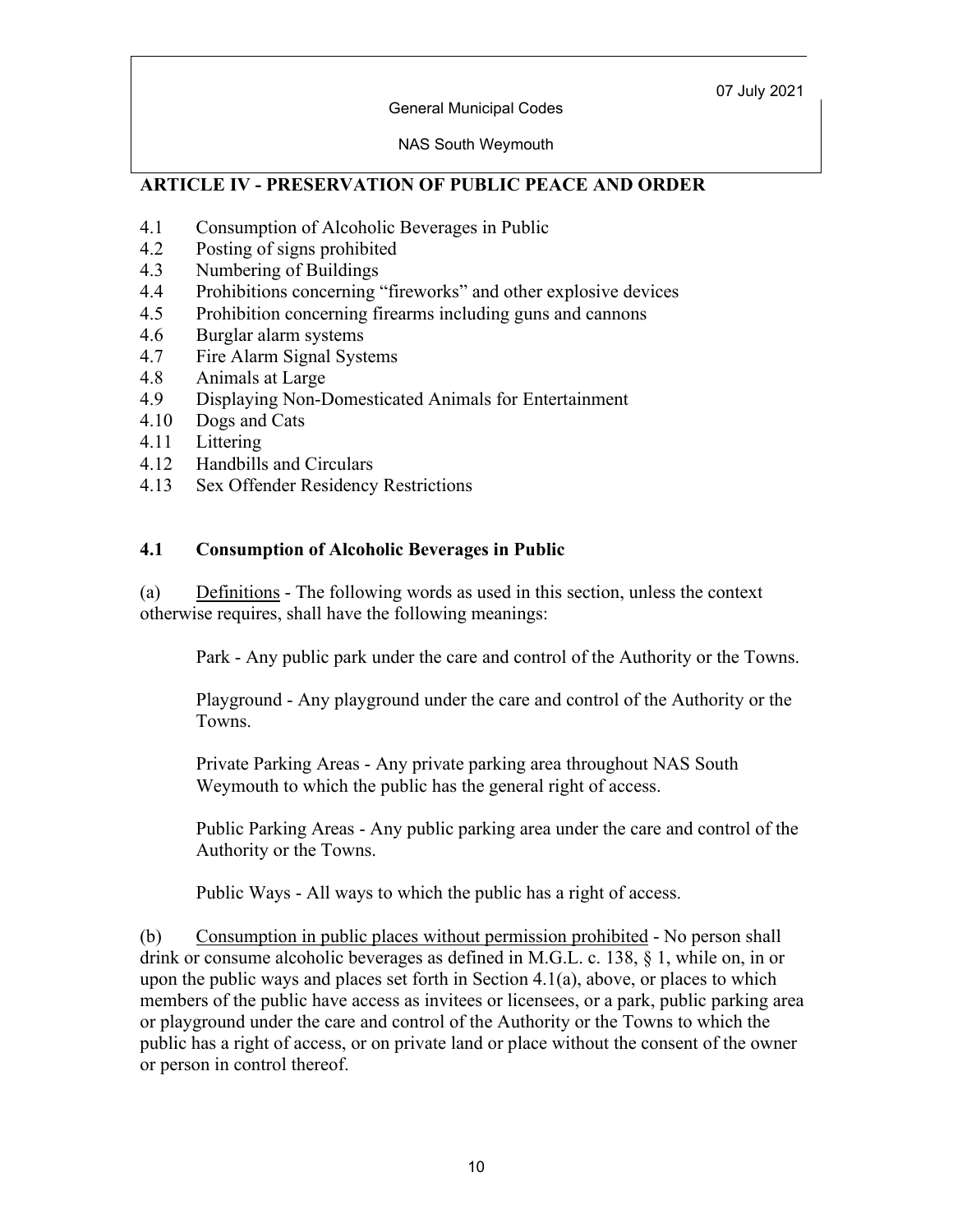General Municipal Codes

NAS South Weymouth

(c) Evidence of violation - Possession of an open can, bottle or other container, which upon analysis by the Applicable Police Department is determined to contain an alcoholic beverage as defined in M.G.L. c. 138, § 1, shall be prima facie evidence of drinking or consuming said alcoholic beverage. All alcoholic beverages being used in violation of this section shall be seized and safely held until final adjudication of the charge against the person or persons summoned before the court.

(d) Arrest without warrant; penalty - A police officer may arrest without a warrant anyone who violates this section. Whoever violates any provision of this section shall be liable to a fine for each such violation as prescribed by the Town where the violation occurs and/or as established by the Applicable Police Department.

# **4.2 Posting of signs prohibited**

(a) Posting of signs prohibited -No person, unless required by law so to do, shall make any marks, letters, figures of any kind or place any sign, advertisement or placard (political or otherwise) upon or against any wall, fence, utility pole, post, ledge, stone, tree, building or structure in NAS South Weymouth without the permission of the owner thereof, nor upon any sidewalk or in or upon any public way or upon any property of the Authority or the Towns without the consent of the Authority or the Towns, as applicable, or their designee.

(b) Penalties - Whoever violates any of the provisions of this section shall be punished by a fine for each such violation as prescribed by the Town where the violation occurs and/or as established by Applicable Police Department.

# **4.3 Numbering of Buildings**

(a) Determination of numbers - The Authority or the Towns, as applicable, or its designee shall determine and designate the numbering of all houses, buildings or structures within NAS South Weymouth.

(b) Responsibility of owners - It shall be the responsibility of each owner/or occupant of each house, building or, structure within NAS South Weymouth to place thereon the number designated by the Authority or its designee, and no person shall affix or suffer to remain on any house, building or structure a street number other than the one designated by the Authority or the Towns, as applicable, or their designee. Address signage shall be affixed on the rear side of each individual unit when the rear of the unit is located adjacent to a private alleyway and/or a designated fire lane.

(c) Size, color, location and visibility of said numbers - Subject to any contrary provisions in the Architectural and Urban Design Standards and Guidelines, all houses, buildings or structures shall comply with the following: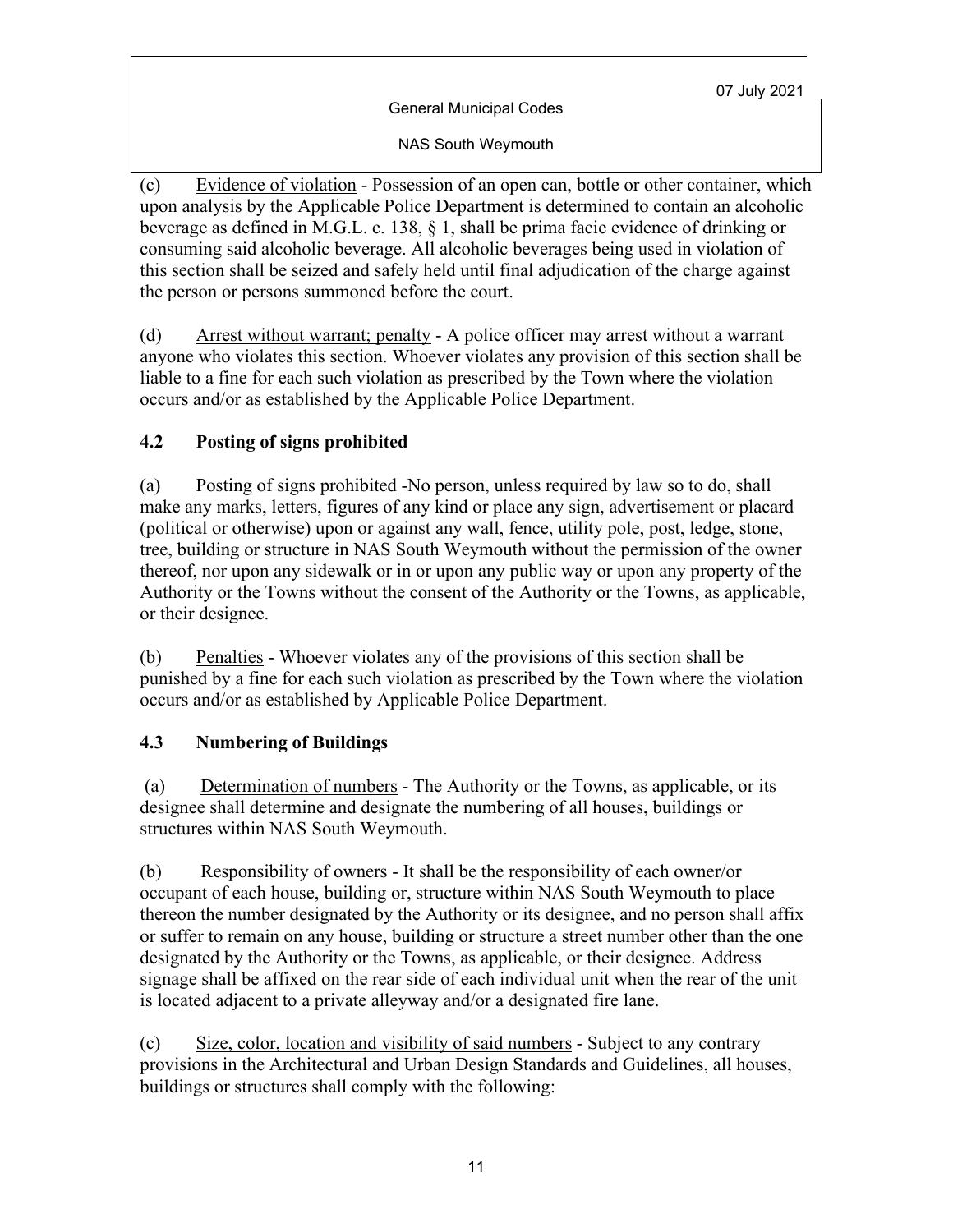NAS South Weymouth

- 1. The minimum height of said numbers shall be four (4) inches in height.
- 2. In order to be visible from the road, street or way, the number shall be of contrasting color and shall be reasonably visible to persons or vehicles approaching from either direction upon said road, street or way.
- 3. The number shall be affixed to the street facing side of the house, building or structure.
- 4. If the numbers are unidentifiable from the road, street or way, or the house, building or structure is greater than one hundred (100) feet from the road, street or way, a post with the numbers affixed thereto shall be placed at the entrance of the driveway leading to the house, building or structure by the owner.

(d) New buildings - New buildings shall be identified in accordance with this section before a certificate of use and occupancy is issued therefor.

(e) Numbering violation - Any person found to be in violation of this section shall be served by the Applicable Fire Department, Applicable Police Department or Applicable Department of Public Works with a warning of violation and provided thirty (30) days for the satisfactory correction thereof. At the end of the thirty (30) day period, and for each thirty (30) day period thereafter where the violation continues, a notice of violation shall be issued.

(f) Penalty - The penalty for any violation of this section shall be as prescribed by the Applicable Fire Department, Applicable Police Department or Applicable Department of Public Works for the Towns where the violation occurs. Upon notice of violation, an owner shall correct each violation within thirty (30) days. Each thirty (30) day period of noncompliance shall be deemed a separate offense.

# **4.4 Prohibition concerning 'fireworks' and other explosive devices**

No person shall have in their possession, or use, or explode any combustible or explosive composition or substance or any other article that was prepared for the purpose of producing a visible or audible effect by combustion, explosion, deflagration or detonation. This prohibition is intended to include every item or device within the scope of the prohibition contained in M.G.L. c. 148, § 39. The penalty for each such violation as prescribed by state law and/or the Town where the violation occurs and/or Applicable Police Department.

# **4.5 Prohibition concerning firearms including guns and cannons**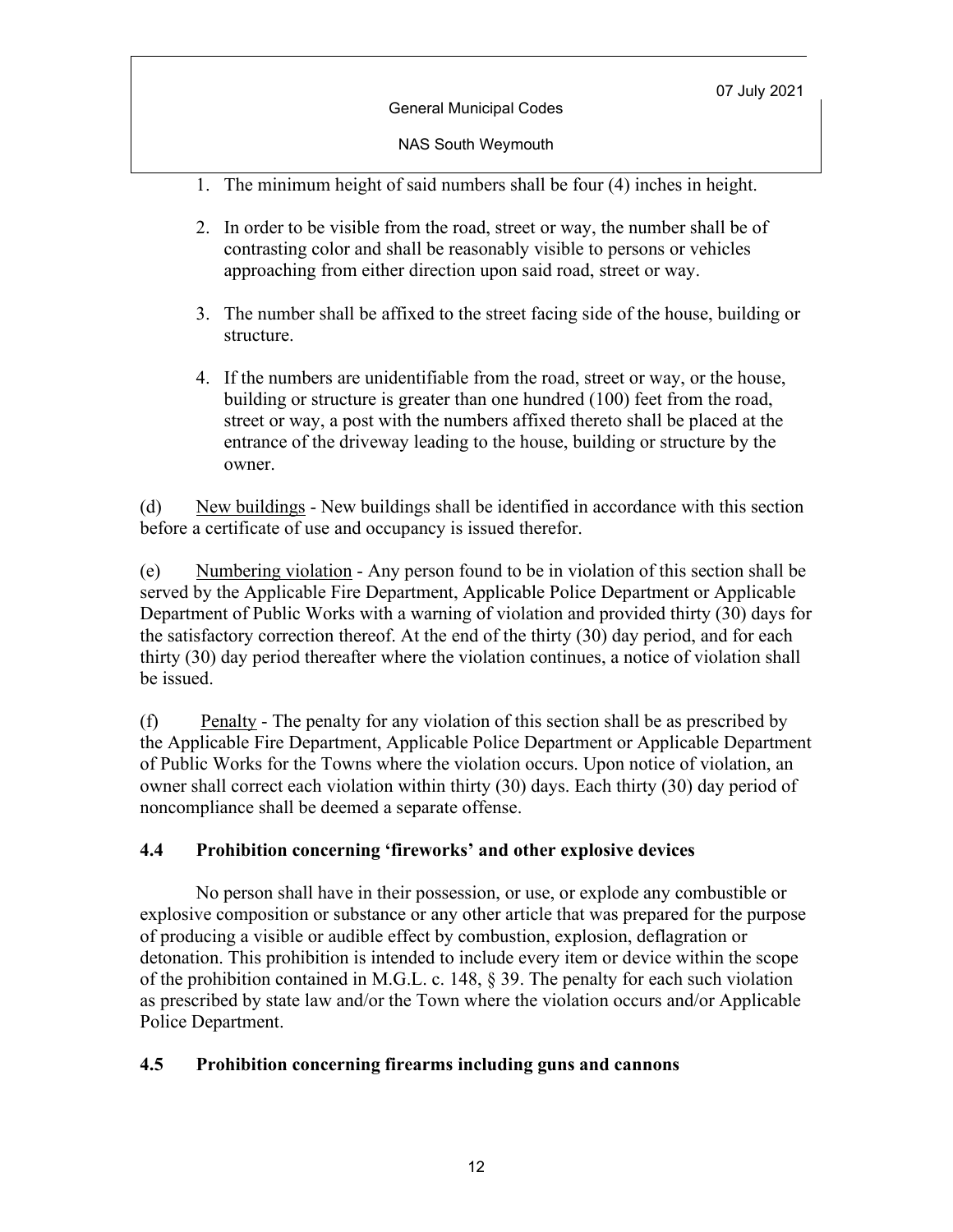NAS South Weymouth

No person, except a police officer in the performance of his or her duties, shall discharge any gun, firearm or cannon in any street or way or any other place in NAS South Weymouth except in defense of life or property. The Authority or the Towns, as applicable, may provide for exceptions to this restriction for the purpose of celebrating a patriotic or historical occasion. The penalty for violation of this section shall be for each such violation as prescribed by state law and/or the Town where the violation occurs and/or as established by the Applicable Police Department.

### **4.6 Burglar alarm systems**

### (a) Definitions

For the purpose of this section, the following terms, phrases, words and their derivations shall have the meanings given herein. When not inconsistent with the context, words used in the present tense include the future; words used in the plural number include the singular number; and words in the singular number include the plural number. The word "shall" is always mandatory and not merely directory.

Alarm System - An assembly of equipment and devices or a single device, such as a solid-state unit which plugs directly into a one-hundred-ten-volt AC line, arranged to signal the presence of a hazard requiring urgent attention and to which police are expected to respond. Fire alarm systems and alarm systems which monitor temperature, smoke, humidity or any other condition not directly related to the detection of an unauthorized intrusion into a premises or an attempted robbery at a premises are specifically excluded from the provisions of this section.

False Alarm - The activation of an alarm system through mechanical failure, malfunction, improper installation, or negligence or willful misconduct of the user of an alarm system or his or her employees or agents; or any signal or oral communication transmitted to the Applicable Police Department when in fact there has been no unauthorized intrusion, robbery or burglary or attempt there at. For the purposes of this definition, activation of alarm systems by acts of God, including but not limited to power outages, hurricanes, tornadoes, earthquakes and similar weather or atmospheric disturbances, shall not be deemed to be a "false alarm."

#### (b) Control and Curtailment of Signals Permitted by Alarm Systems

1. Every alarm user shall submit to the chief of the Applicable Police Department the names and telephone numbers of at least two (2) other persons who are authorized to respond to an emergency signal transmitted by an alarm system and who can open the premises wherein the alarm system is installed. It shall be incumbent upon the owner of said premises to immediately notify the Applicable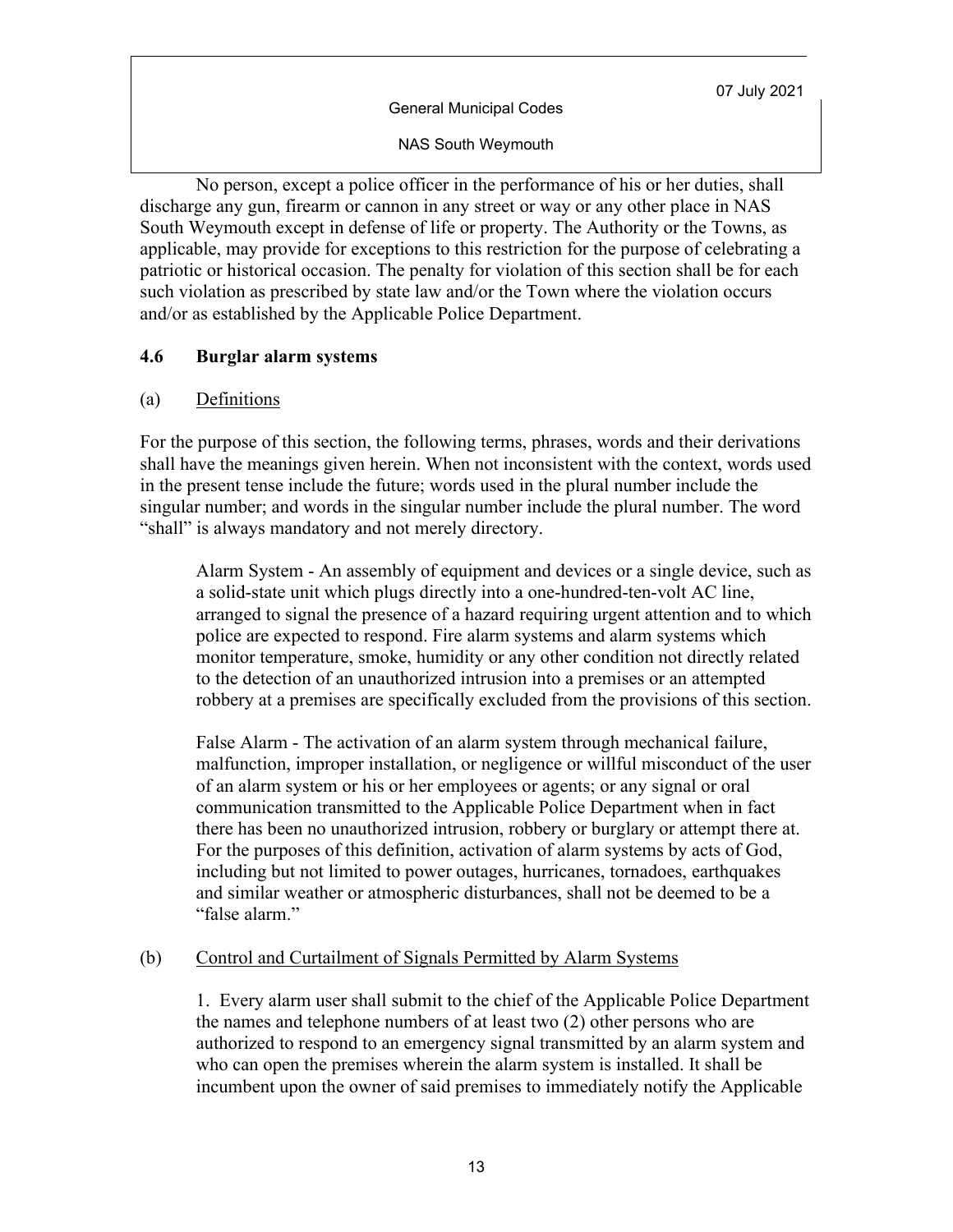General Municipal Codes

NAS South Weymouth

Police Department of any changes in the list of authorized employees so named in the business listing to respond to alarms.

2. All alarm systems which use an audible horn or bell shall be equipped with a device that will shut off such bell or horn within fifteen (15) minutes after activation of the alarm system. All alarm systems in NAS South Weymouth must have a shut-off device installed.

3. Any alarm system emitting a continuous and uninterrupted signal for more than fifteen (15) minutes between 7:00 p.m. and 6:00 a.m., which cannot be shut off or otherwise curtailed due to the absence or unavailability of the alarm user or those persons designated by him and which disturbs the peace, comfort or repose of a community, a neighborhood or a considerable number of inhabitants of the area where the alarm system is located, shall constitute a public nuisance. Upon receiving complaints regarding such a continuous and uninterrupted signal, the chief of the Applicable Police Department shall endeavor to contact the alarm user or members of the alarm user's family or those persons designated by the alarm user under in an effort to abate the nuisance. The Applicable Police Department shall cause to be recorded the names and addresses of all complainants and the time each complaint was made.

4. No alarm system which is designed to transmit emergency messages or signals of intrusion to the Applicable Police Department will be tested until the dispatcher of the Applicable Police Department has been notified.

(c) Penalties

1. Upon receipt of three (3) or more false alarms within a calendar year, the chief of the Applicable Police Department may order the user to discontinue the use of the alarm, or may disconnect any direct connections to the Applicable Police Department.

2. The user shall be assessed a fine for a false alarm as prescribed by the Town where the false alarm occurs and/or as established by Applicable Police Department. The chief of the Applicable Police Department shall notify the alarm user either by certified mail or by service in hand by a police officer of such violation, and said user shall submit payment within fifteen (15) days of said notice to the Authority or the Towns, as applicable, for deposit to the general fund.

# **4.7 Fire Alarm Signal Systems**

(a) Permit required; responsibility for system; applicability; duration: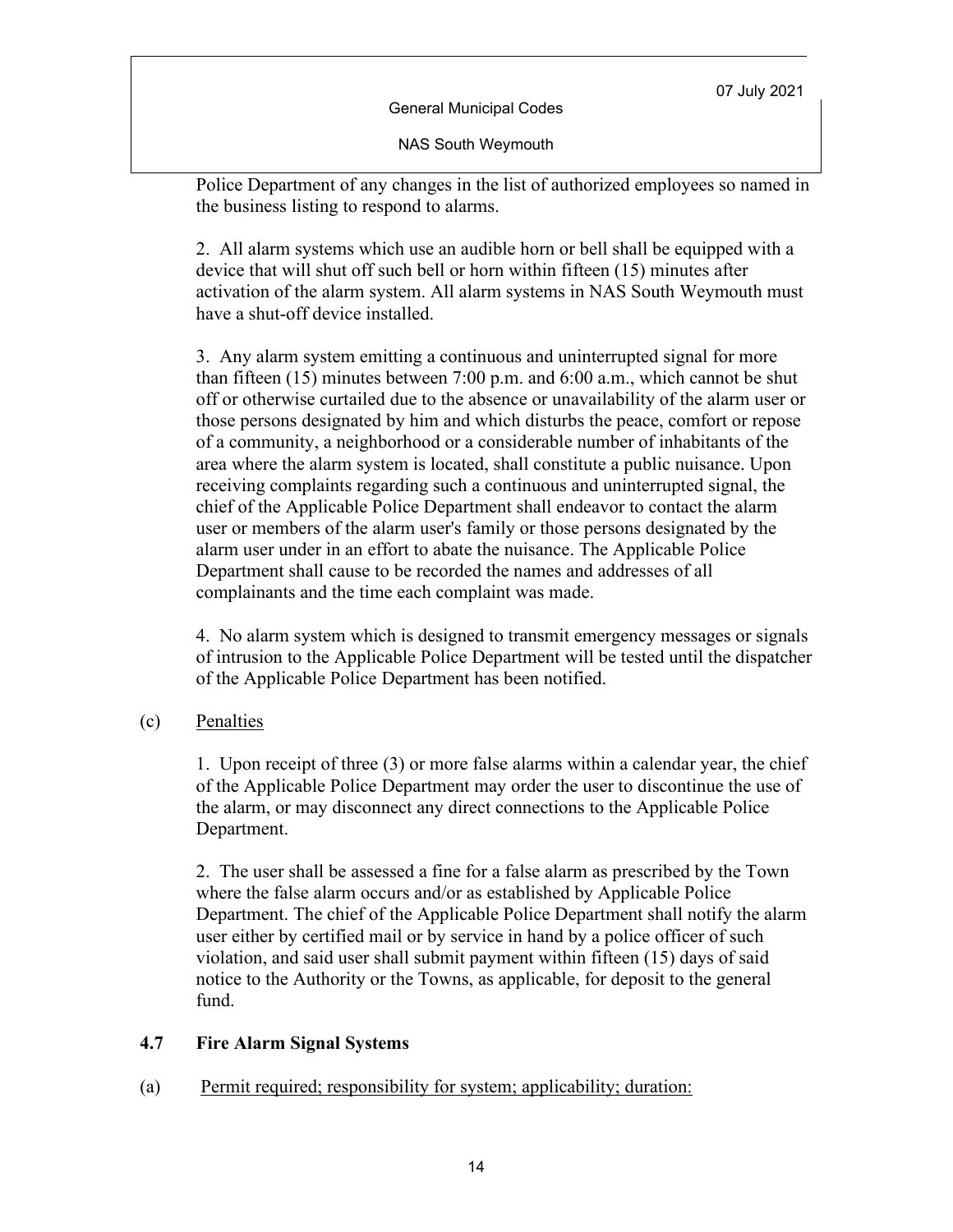#### NAS South Weymouth

1. Persons, organizations or other legal entities residing or having a place of business in NAS South Weymouth who seek to utilize or maintain private fire alarm signal systems directly to the fire station shall apply for and obtain an annual permit for same from the Applicable Fire Department. Said permit shall be issued by the chief of the Applicable Fire Department or his or her designee upon satisfactory inspection of the system.

2. The responsibility and cost for said system shall be that of the permit holder.

3. The permit holder shall maintain the system in proper working condition in order for said permit to remain valid and the system to remain connected to the Applicable Fire Department.

4. Said permits shall be issued on a fiscal year basis or for the balance thereof.

(b) Fee schedule - The initial installation permit fee and the annual permit fee shall be established by the chief of the Applicable Fire Department.

(c) Violations and penalties - Anyone violating the provisions of this section shall be subject to a fine prescribed by the Town where the violation occurs and/or as established by the Applicable Police Department for each day that said violations exist.

(d) Fire Alarm Activation - Upon notification of any fire alarm activation, the Applicable Fire Department shall respond to the fire alarm and notify the person or persons listed in the registration form as having the responsibility for securing said fire alarm system. No Person or Persons shall reset a fire alarm prior to the arrival of the applicable fire department.

If a responsible party fails to respond within a reasonable time period when notified of fire alarm activation, then the fire officer in charge of the responding fire brigade shall to the best of their ability thoroughly check the property. If in the opinion of the fire officer in charge of the brigade determines that the cause of the activation is readily apparent then fire officer may attempt to reset the system if said system is readily accessible to the fire officer.

Any dwelling, building or place required by law to maintain a fire protective system whereby said fire alarm system fails to function and cannot be returned to service within a reasonable time, and if in the opinion of the Authority or the Towns, as applicable, the absence of a properly functioning fire alarm system may pose a threat to life and property, the Authority or the Towns, as applicable, may require a fire department detail of one or more firefighters which may include fire suppression equipment. Costs associated with the fire department detail shall be the responsibility of the property owner of said premises.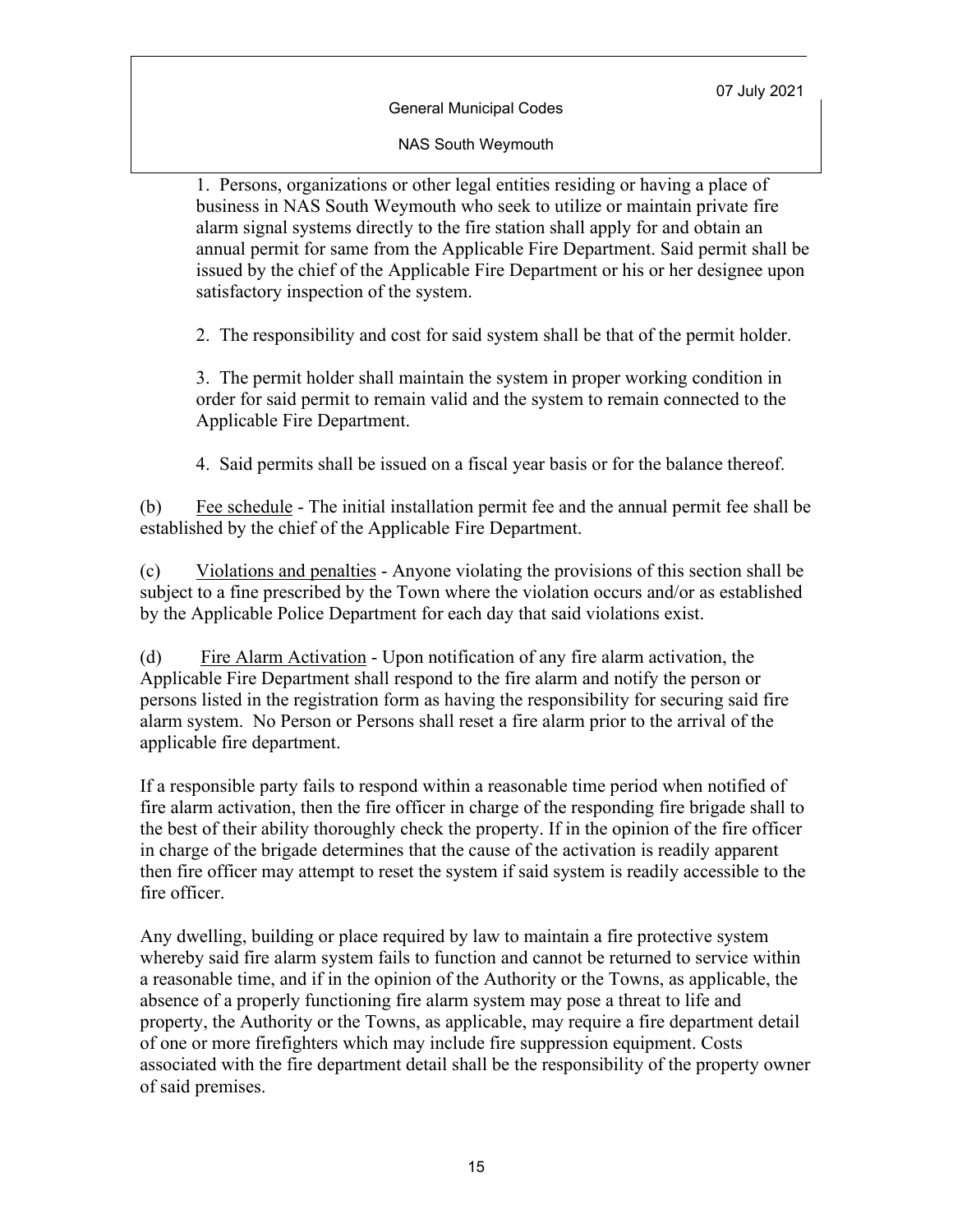#### General Municipal Codes

NAS South Weymouth

(e) Fire Protective System Malfunctions – Penalty - Any fire protective system malfunction, as defined herein, the Authority or the Towns, as applicable, may assess a fine against a fire alarm system owner for each false alarm occurring due to a malfunction in any twelve (12) month period. In any dwelling, building or place required by law to maintain a fire alarm system where the fire alarm system repeatedly malfunctions then the officer in charge of the fire brigade responding to the fire alarm may, in his/her sole judgment; decide not to reset the fire alarm system (leaving horns/strobes sounding). If the alarm system is not reset then the property owner and tenant/lessee of said premises will be notified either verbally or in writing by the Authority or the Towns, or their agent(s), as applicable.

For the purposes of this ordinance, a malfunction shall be defined but not limited to the following:

- The operation of a faulty smoke or carbon monoxide detection device
- Faulty control panel or associated equipment
- A water pressure surge in automatic sprinkler equipment
- Accidental operation of an automatic sprinkler system
- Action by any person or persons causing accidental activation of the fire alarm system without a permit

(f) Failure to Restore or Repair Fire Protective Systems - Failure to correct or abate conditions to restore or repair fire protective systems may result in civil and or criminal penalties in accordance with M.G.L. c. 148 and 527 CMR 1.00 et seq. the "Massachusetts Board of Fire Prevention Regulations").

(g) Shutting Off, disconnection of Fire Protection Devices - In accordance with M.G.L. c. 148, § 27A, no person shall shut off, disconnect, obstruct, remove or destroy or cause or permit to be shut off,

disconnected, obstructed, remove or destroy any fire protection devices or systems without first procuring a written permit to do so from the head of the fire department.

(h) Hearings – Any person receiving an order or notice of violation pursuant to the provisions of these rules and regulations may contest said order or notice at a hearing before the Authority's or the Towns' Municipal Hearing Officer, as applicable. All demands for a hearing must be made in writing and delivered in person or by mail no later than ten (10) days following receipt of the order or notice of violation. Any person requesting a hearing shall be given written notice of the date, time and place of the hearing. Such hearing shall be held not less than fifteen (15) days, or more than thirty (30) days from the date of the mailing notice, provided, the municipal hearing officer shall grant upon good cause shown any reasonable request by any interested party for postponement or continuance. A person wishing to contest an order or notice of violation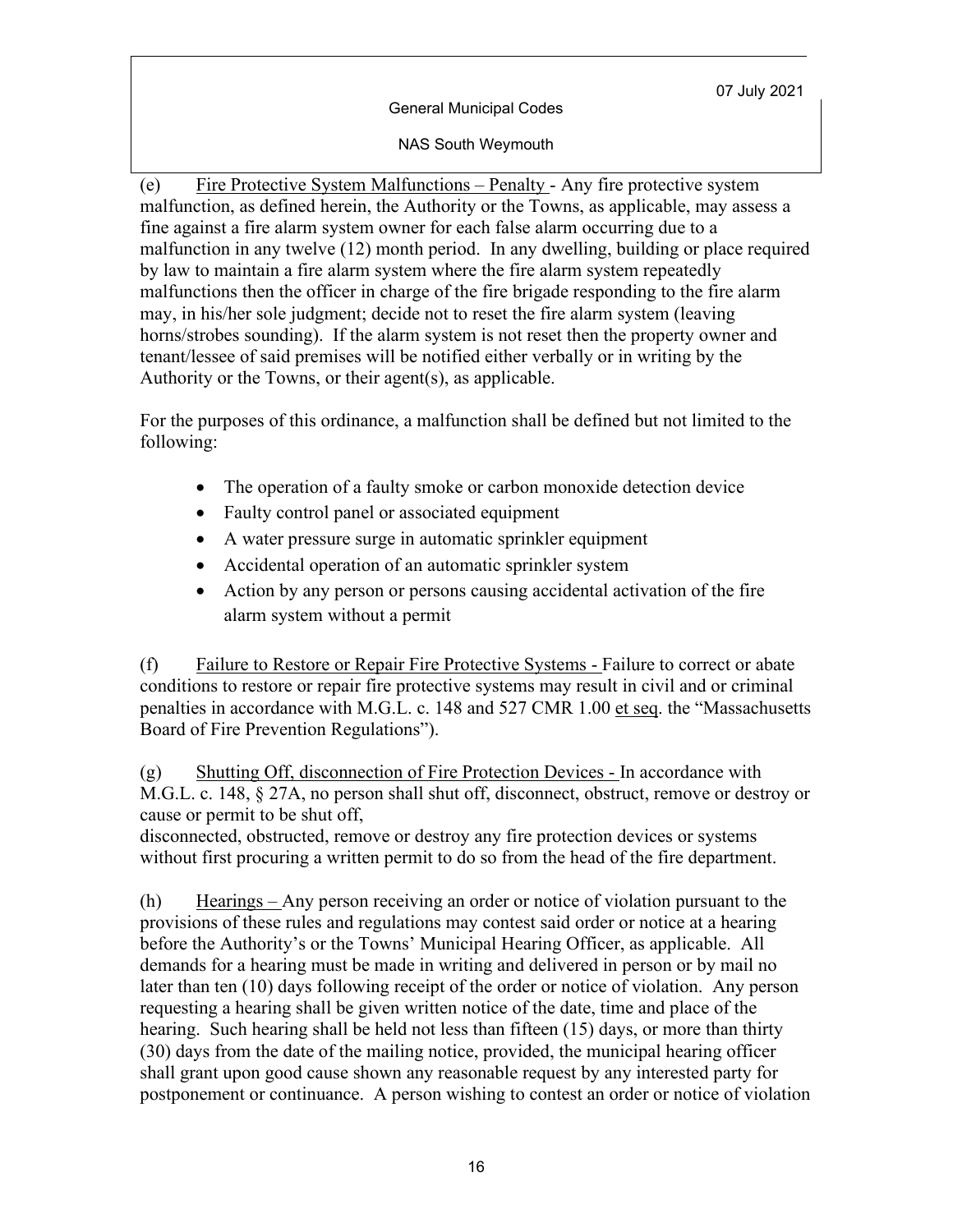General Municipal Codes

NAS South Weymouth

shall appear at the hearing and shall have the right to present evidence and cross examine witnesses.

(i) Failure to Pay Fines - Failure to pay fines may result in civil and or criminal penalties in accordance with M.G.L. c. 148 and Massachusetts Board of Fire Prevention Regulations.

Unpaid fines may result in the building owner, tenant and/or lessee being unable to obtain any permits from the Authority or the Towns, as applicable, for the building or property where such violation occurred in accordance with M.G.L. c. 40, § 57 whose provisions are hereby accepted.

Fines that remain unpaid for a period of ninety (90) days shall be subject to the provisions of M.G.L. c. 40, § 58whose provisions are hereby accepted.

(j) Liability Invalidity – The installation and maintenance of fire alarm systems permitted by these codes shall be made at no cost to the Authority or the Towns. No liability whatsoever is assumed by the Authority or the Towns for the failure of such fire alarm systems or monitoring facilities or for failure to respond to fire alarms, or for any other act or omission in connection with such fire alarm systems. Each fire alarm system permit holder shall be deemed to hold and save harmless the Authority or the Towns, its departments, officers, agents and employees from liability in connection with the permit holders fire alarm system.

# **4.8 Animals at Large**

No person shall suffer any horse, cattle, other grazing animals or fowl kept or controlled by him to run at large upon any of the streets or other places in NAS South Weymouth, either with or without a keeper.

# **4.9 Displaying Non-Domesticated Animals for Entertainment**

(a) No living non-domesticated animals shall be displayed for public entertainment or amusement in circuses, carnivals or other similar entities on any public or private property. As used in this paragraph, "displayed" shall include, but is not limited to, animal acts or performances, animal rides and competitive animal races.

(b) This section shall not apply to domesticated animals including, but not limited to, dogs and cats.

(c) This section shall not apply to exhibits deemed educational by the Massachusetts Society for the Prevention of Cruelty to Animals (MSPCA).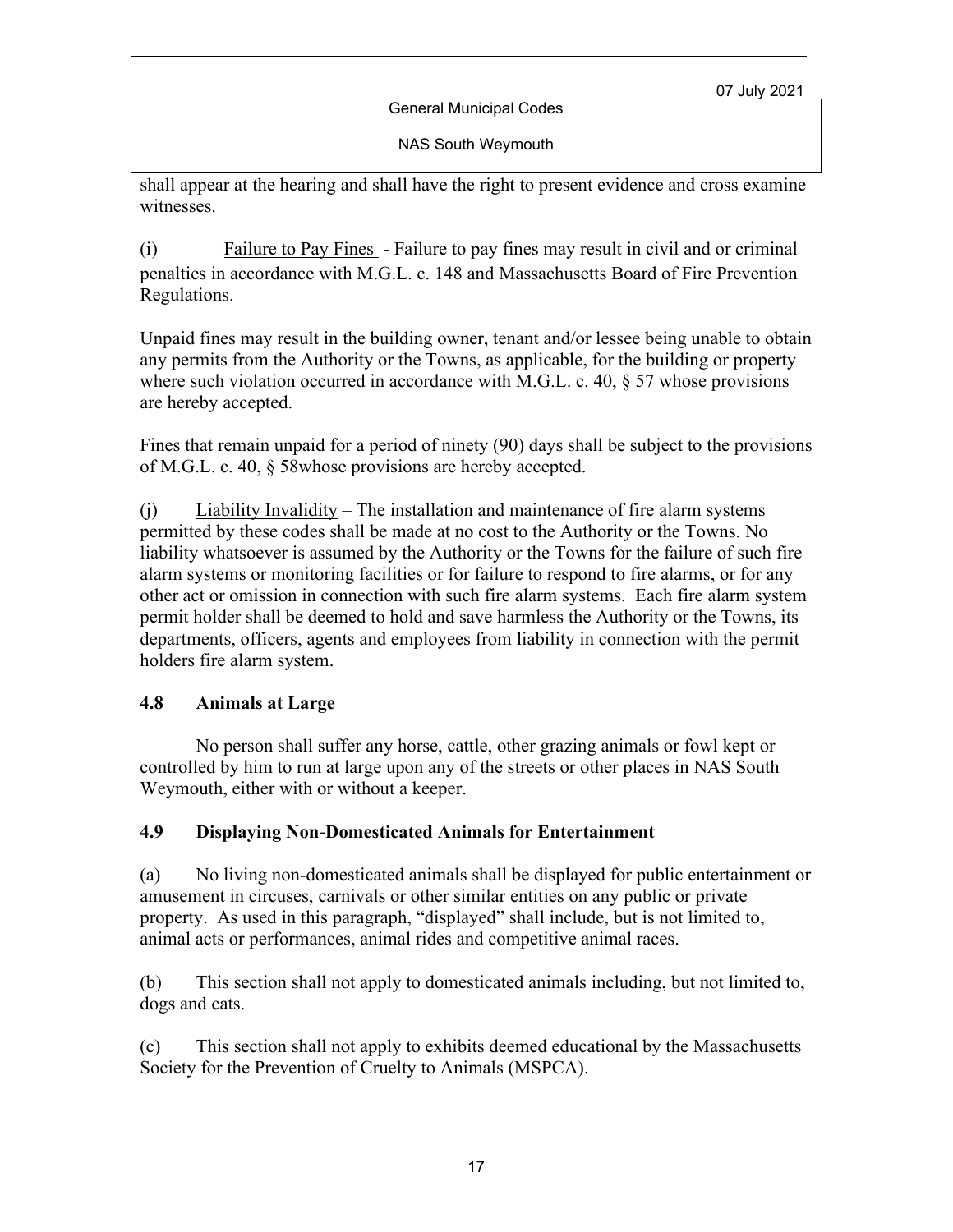NAS South Weymouth

# (d) Definitions:

Animals - Any mammal, bird, reptile, amphibian, marsupials or fish with the exception of human beings.

Domesticated Animal - Any animal occurring naturally or historically in the United States, that through long association with humans, has been bred to a degree which has resulted in genetic changes affecting the temperament, color, conformation or other attributes of the species to the extent that makes it unique and different from wild animals of its kind.

Wild Animal -Any animal occurring naturally and traditionally within the United States that is not domesticated.

Exotic Animal - Any animal not occurring naturally or historically in the United States. The phrase includes, but is not limited to, all manner of lions, tigers, leopards, jaguars, cheetahs, elephants, zebras, camels, giraffes, reptiles, llamas, emus, and any crossbreed of these animals other than fish or insects.

Education - Non-profit groups, institutions or individuals who engage in teaching and instructing with intent and the effect of imparting knowledge to others through oral presentations and/or written hand-outs (whose sole purpose is to teach without entertainment), or entity deemed educational by the MSPCA, the New England Wildlife Center, other reputable animal humane/welfare organizations or accredited by the Association of Zoos and Aquariums (AZA).

Entertainment -Any organization which replicates the traditional wild animal circus in which wild animals or exotic animals are required to perform tricks or participate as accompaniments in performances for the amusement of an audience.

#### **4.10 Dogs and Cats**

#### (a) Leashing required; length of leash

No person shall permit a dog owned or kept by him beyond the confines of the property of the owner or keeper unless the dog is held firmly on a leash. The length of a leash shall not exceed six (6) feet when off the property of the owner or keeper. An owner or keeper may use a leash of a greater length to restrain a dog on the property of an owner or keeper, provided that the dog is securely confined to the premises of the owner or keeper.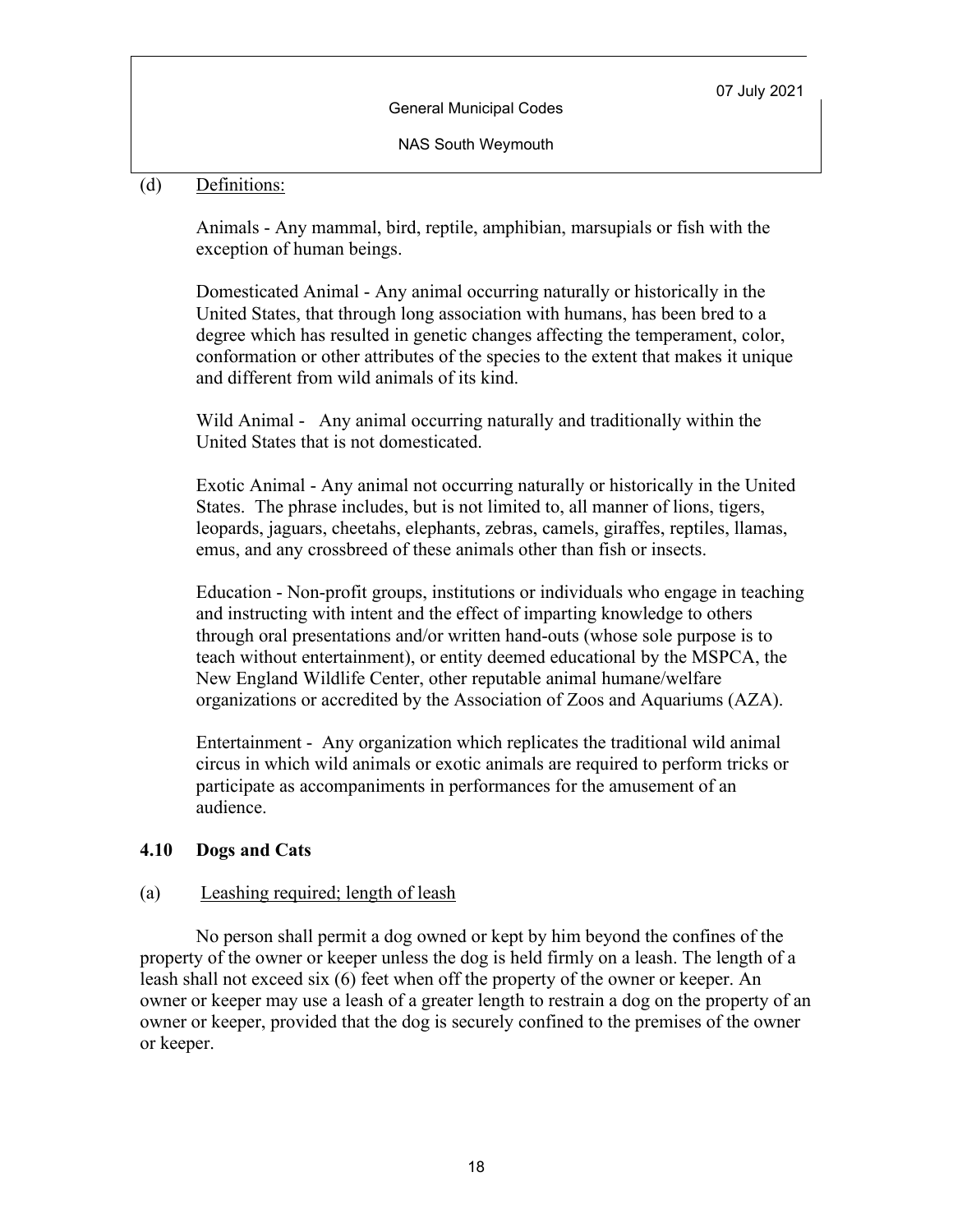| <b>General Municipal Codes</b> | 07 July 2021 |
|--------------------------------|--------------|
| NAS South Weymouth             |              |

# (b) Disturbing the peace

No person shall own or keep within NAS South Weymouth any dog which by biting, barking, howling or in any other manner disturbs the peace and quiet of any neighborhood or endangers the safety of any person or domesticated or farm animal.

# (c) Restrictions – Defecation

An owner or keeper of a dog shall remove, and dispose of any feces left by such dog on any sidewalk, street, park or other public area or on any private property which is not owned or occupied by such owner. If a dog defecates on property other than that of the owner or keeper, the owner or keeper of the dog is responsible for the immediate removal of the feces.

Feces shall only be disposed of at a place suitable and regularly reserved for the disposal of human feces or otherwise designated by the Applicable Board of Health, to include an amount of feces that can be disposed of in the regular trash located upon the property owned or possessed by the person in control of the dog, provided it is contained in a plastic or paper bag. It shall be unlawful for any person to allow dog feces to accumulate in any yard, pen, building, structure or premises so as to cause an annoyance or discomfort to the public.

Section 4.10 (c) of these Codes shall not apply to a person who, by reason of a physical disability, is unable to comply with requirements of such a section.

# (d) Penalties

The Applicable Animal Control Officer is hereby authorized to seek a complaint against the owner or keeper of a dog who is found to have violated the provisions of this section. This section shall be subject to enforcement under the provisions of M.G.L. c. 40, § 21D.

The penalty for each violation shall be a fine as prescribed by the Town where the violation occurs and/or as established by the Applicable Police Department and/or Applicable Animal Control Officer.

# (e) Order to restrain or muzzle; review of order by court

In addition to the foregoing penalties, the Applicable Animal Control Officer is also authorized and empowered to muzzle, restrain or order the owner or keeper of a dog to muzzle or restrain a dog pending a hearing before the chief of the Applicable Police Department as hereinafter provided, when the Applicable Animal Control Officer finds that a dog has bitten or threatened any person or domesticated farm animal; chased any vehicle upon any way open to public travel in NAS South Weymouth; or the owner had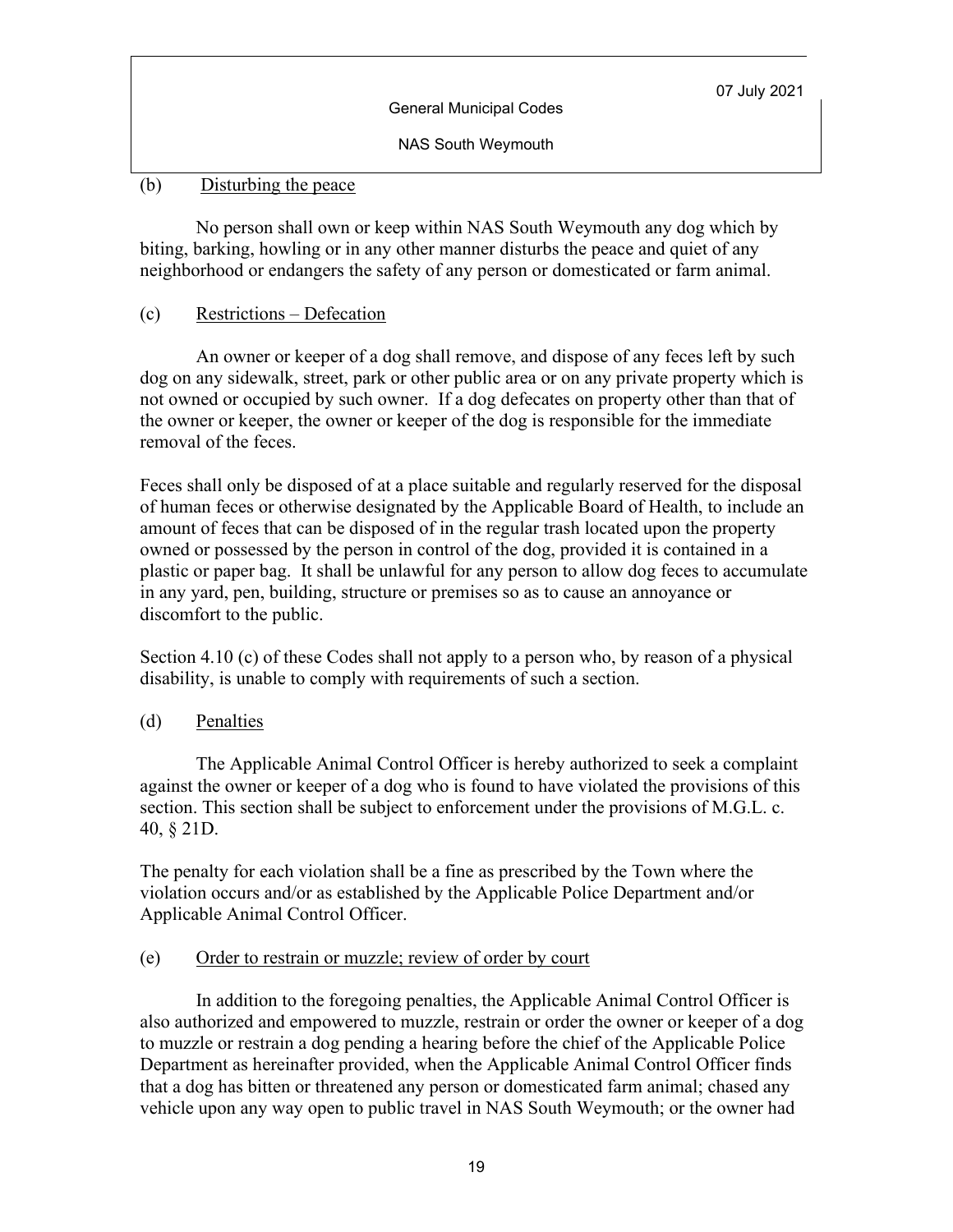NAS South Weymouth

violated the provision of this section more than three (3) times in any calendar year. The owner or keeper of any dog that has been ordered to be restrained or muzzled under the provisions of this section may request the Applicable Animal Control Officer in writing to vacate such order. If such order is not vacated, the owner or keeper of such dog may bring a petition in District Court praying that the order of restraint may be reviewed by the court as provided in M.G.L. c. 140, § 157.

(f) Additional remedies

In addition to any other statutory authority as may be, including but not limited to M.G.L. c. 140, the Applicable Animal Control Officer may, with the approval of the chief of the Applicable Police Department, enter a complaint before the said chief for the purpose of obtaining an order with respect to the control of disposition of a dog found to be uncontrollable or whose owner or keeper is unresponsive to any other penalties contained in this section.

### (g) Penalties in addition to license fee; dogs in heat

In addition to the requirement that a dog shall be duly licensed as required by law, the owner of a dog which is not licensed on or before April 30 in any year shall be subject to a late fee penalty as prescribed by the Town in which the dog is owned or kept and/or as established by the Applicable Animal Control Officer in addition to the license fee upon the complaint of the Applicable Animal Control Officer. The owner of any unspayed and unleashed female dog found by the Applicable Animal Control Officer roaming at large in season (heat) off the premises of the owner or keeper shall be subject to a penalty as prescribed by the Town in which the dog is owned or kept and/or Applicable Animal Control Officer and shall be deemed to warrant only the one (1) penalty.

#### (h) Duty of Animal Control Officer; registry required

It shall be the duty of the Applicable Animal Control Officer and every police officer to apprehend any dog found running around at large and to impound such dog. The Applicable Animal Control Officer, upon receiving any dog, shall make a complete registry, entering the breed, color and sex of such dog and whether licensed. If licensed, the name and address of the owner and the number of the license tag shall be recorded.

#### (i) Notice of impoundment; reclamation; charges

Not later than three (3) days after the impounding of any dog, the owner shall be notified, or, if the owner of the dog is unknown, written notice shall be posted for three (3) days at one (1) or more conspicuous places in NAS South Weymouth describing the dog and the place and time of taking. The owner of any dog so impounded may reclaim such dog upon payment of the license fee, if unpaid, and of all costs and charges incurred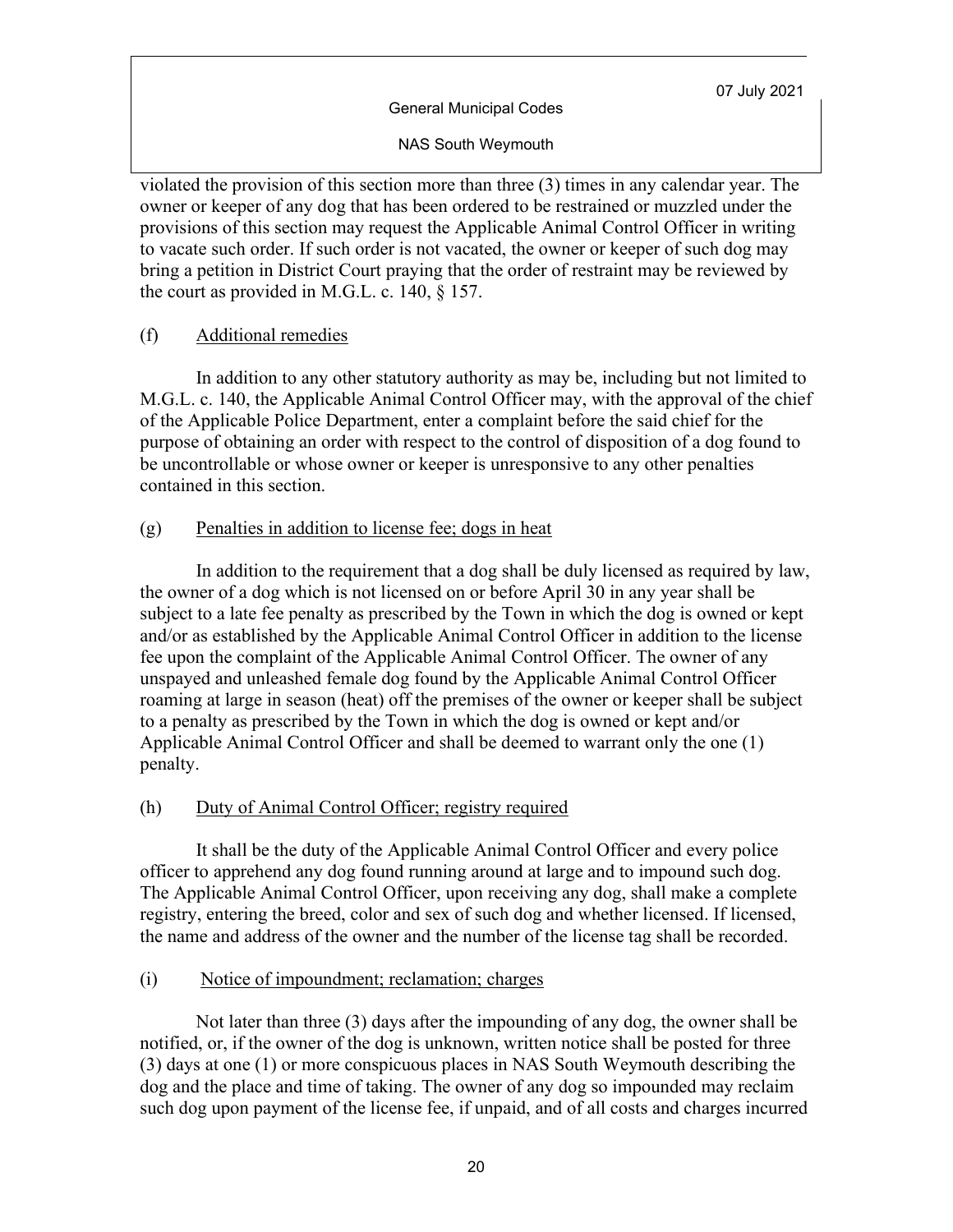NAS South Weymouth

by the Authority or the Towns, as applicable, for impounding and maintenance of such dog. Charges shall be paid to the Authority or the Towns, as applicable, for keeping any dog. The daily rate for keeping of a dog shall be set from time to time by the Authority or the Towns, as applicable.

# (j) Rabies vaccinations

Whoever is the owner or keeper of a dog or cat six (6) months of age or older shall cause such dog and cat to be vaccinated against rabies by a licensed veterinarian using a vaccine approved by the director of the Applicable Health Department. Such owner or keeper shall procure a veterinarian's certification that such dog and cat has been so vaccinated and setting forth the date of such vaccination and the duration of immunity, or notarized letter from a veterinarian that a certificate was issued, and a metal rabies tag bearing an expiration date indicating that such certification is still in effect. Unvaccinated dogs and cats acquired or brought into NAS South Weymouth shall be vaccinated within thirty (30) days after acquisition or entry into NAS South Weymouth or upon reaching the age of six (6) months, which ever comes later. The rabies tag shall be worn on a dog in the same manner as a dog license.

# **4.11 Littering prohibited**

(a) General Prohibition against littering - It shall be unlawful for any person, firm or corporation, in person or by his agent, employee or servant, to cast, throw, sweep, sift or deposit in any manner in or upon any public way or other public place in NAS South Weymouth or any river, canal, public water, drain, sewer or receiving basin within the jurisdiction of the Authority or the Towns any kind of dirt, rubbish, waste article, thing or substance whatsoever, whether liquid or solid; nor shall any person, firm or corporation cast, throw, sweep, sift or deposit any of the aforementioned items anywhere within the jurisdiction of the Authority or the Towns in such manner that it may be carried or deposited in whole or in part by the action of the sun, wind, rain or snow, into any of the aforementioned places.

(b) Exceptions - This section shall not apply to the deposit of material under a permit authorized by any Code of the Authority or to goods, wares or merchandise deposited upon any public way or other public place temporarily, in the necessary course of trade, or to articles or things deposited in or conducted into the municipal sewer system through lawful drains in accordance with the Codes of the Authority relating thereto.

(c) Penalties - Any person, firm or corporation violating any of the provisions of this section shall be subject to a penalty as prescribed by the Town where the violation occurs.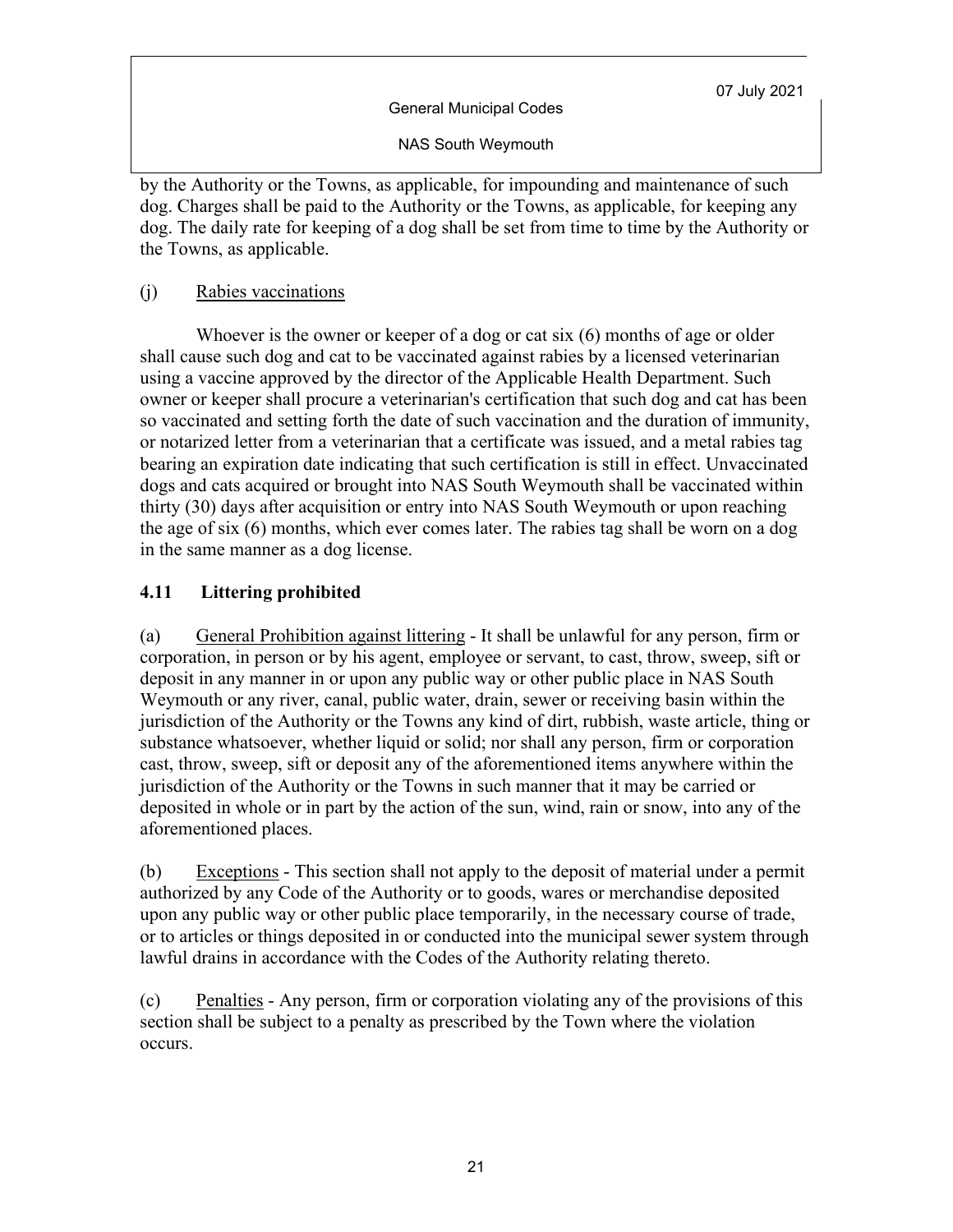NAS South Weymouth

# **4.12 Handbill and Circulars**

No person shall distribute circulars, papers or advertisements upon the public highway without first receiving a permit from the Authority or the Towns, as applicable, or their designee.

# **4.13 Sex Offender Residency Restrictions**

(a) Definitions - For the purposes of this section, the following terms shall have the respective meanings ascribed to them:

Adult Criminal Level 3 Sex Offender - A person convicted of a criminal sex offense and designated as a Level 3 sex offender by the Massachusetts Sex Offender Registry Board. The Board has determined that these individuals have a high risk to reoffend and that the degree of dangerousness posed to the public is such that a substantial public safety interest is served by active community notification.

GIS - Geographic information system.

School - A licensed or accredited public or private school or church school that offers instruction in pre-school, including a licensed daycare or other business permitted as a school by the Authority or the Towns, or any of grades K through 12. This definition shall not include private residences in which students are taught by parents or tutors.

(b) Residency Restrictions - It shall be unlawful for any Adult Criminal Level 3 Sex Offender to establish a residence or any other living accommodations within one thousand five hundred (1,500) feet of the property on which any school, day care center, park, or recreational facility open to the public is located. The one thousand five hundred (1,500) feet restriction shall be measured in a straight line from the nearest property line upon which the house, apartment complex, condominium complex, motel, hotel or other residence is located to the property line of the nearest school, day care center, park, or recreational facility. Distances will be taken from the GIS system used by the Authority or the Towns, which GIS system shall be presumed accurate and shall be evidence of a violation.

(c) Established Residents - Changes to property resulting in a school, day care center, park, or recreational facility within one thousand five hundred (1,500) feet of an Adult Criminal Level 3 Sex Offender's registered address which occur after an Adult Criminal Level 3 Sex Offender establishes residency shall not form the basis for finding that a criminal sex offender is in violation of Section 4.13.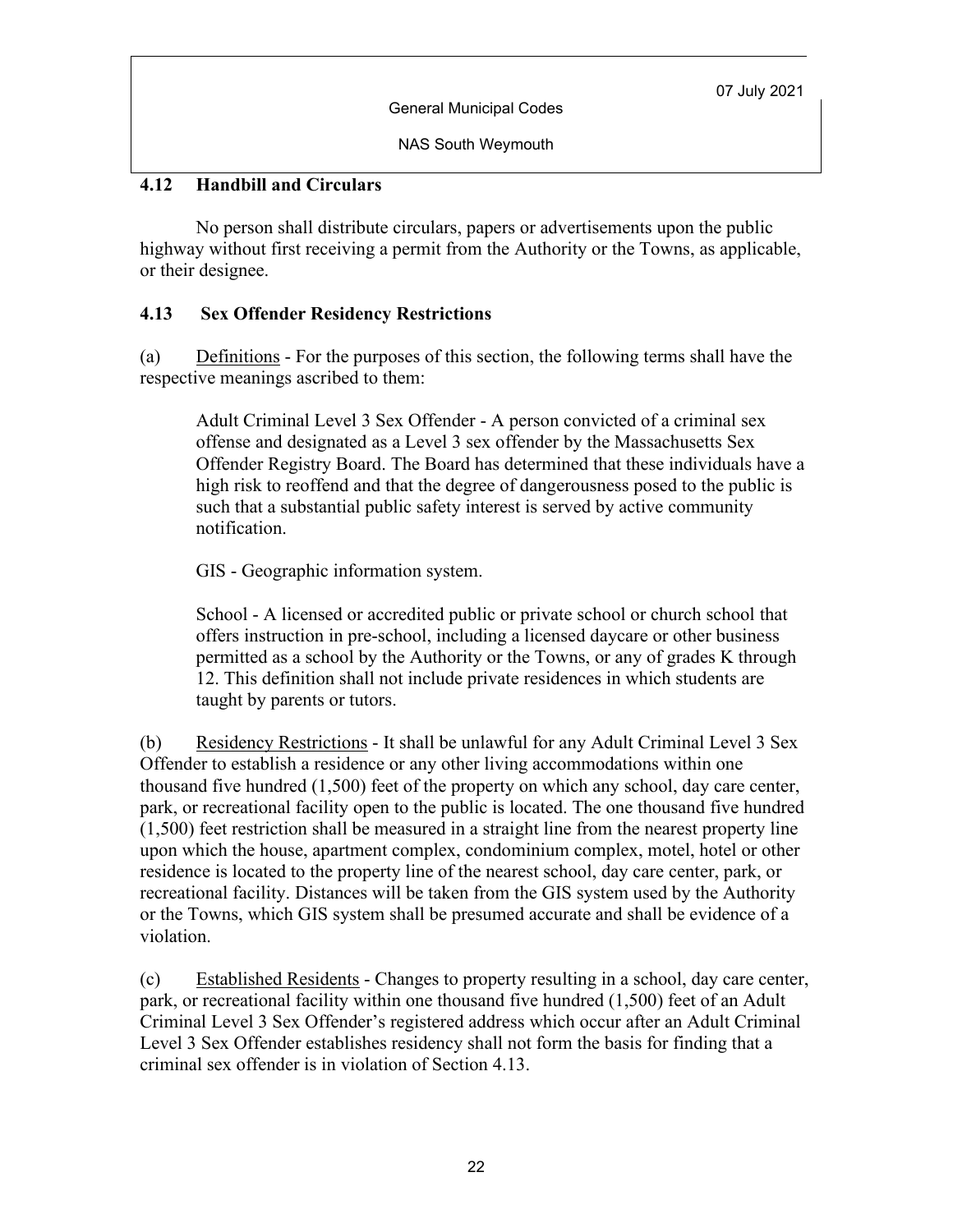General Municipal Codes

NAS South Weymouth

(d) Notice to Move **-** Level 3 Registered Sex Offenders who reside on a permanent or temporary basis within one thousand five hundred (1,500) feet of any school, day care center, park, or recreational facility following passage of this section, shall be in violation of this section and shall, within thirty (30) days of receipt of written notice of the Registered Sex Offender's noncompliance with this section, move from said location to a new location, but said new location may not be within one thousand five hundred (1,500) feet of any school, day care center, park, or recreational facility. The first day following the thirty day (30) written notice shall be considered the first violation. Following the first violation, every day that the Registered Sex Offender continues to reside within one thousand five hundred (1,500) feet of any school, day care center, park, or recreational facility shall be considered a violation each day.

(e) Penalties **–** Anyone who violates this section of the section shall be subject to the penalties as prescribed by state law and/or the Town where the person is residing.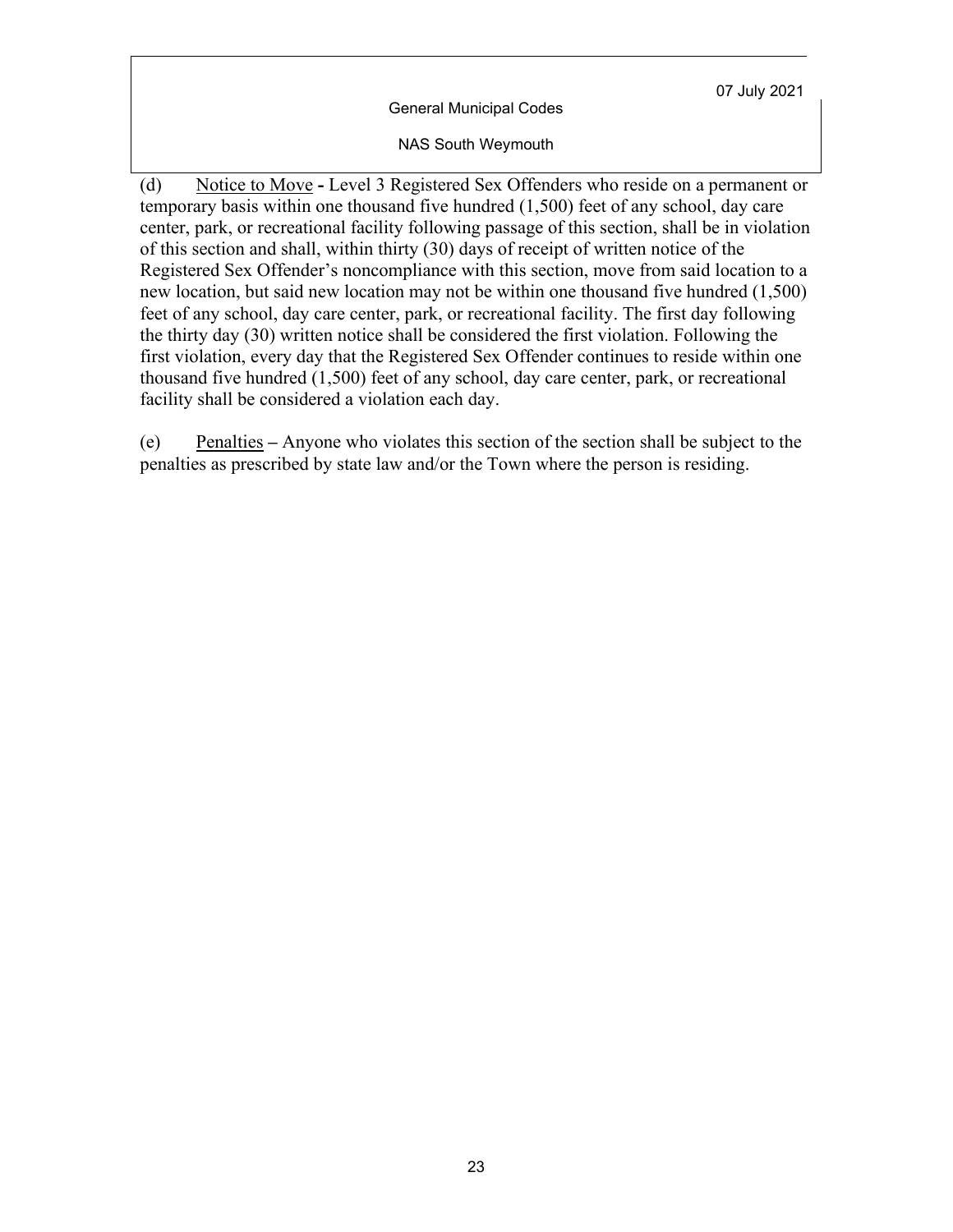#### General Municipal Codes

#### NAS South Weymouth

# **ARTICLE V - CODES AFFECTING USE OF PRIVATE PROPERTY**

- 5.1 Building Construction
- 5.2 Hazardous Materials
- 5.3 Underground Fuel Storage

### **5.1 Building Construction**

#### (a) Permit Required; Conditions of Issuance

The Zoning Enforcement Officer shall grant permits for the erection, alteration, removal, relocation or demolition of structures pursuant to the Administrative Rules and Regulations for NAS South Weymouth. Structures may include infrastructure associated with the former NAS South Weymouth airfield runways, taxiways, aprons, hangar foundations/slabs/footings, etc. No structure or foundation shall be built, altered, removed, relocated or demolished without such a permit.

### $(b)$  Fees

There shall be payable to the Authority or Towns, as appropriate, fees for building, electrical, plumbing and gas fitting permits for the erection, alteration, demolition or moving of structures or building systems. In addition, there shall be payable to the Authority or Towns, as appropriate, fees for water taps and sewer connections. No building permit shall be issued and a building permit application shall not be deemed complete until all applicable fees have been paid to the Authority or Towns, as appropriate, as required by 780 CMR 114.1 et seq. The fees shall be as set by the Authority or Towns, as applicable.

#### (c) Failure to Pay Taxes and Fines

Unpaid taxes, fees, fines and other charges may result in the building owner, tenant and/or lessee being unable to obtain any permits from the Authority or the Towns, as applicable, for the building or property where such violation occurred in accordance with M.G.L. c. 40, § 57 whose provisions are hereby accepted. Taxes, fees, fines and other charges that remain unpaid for a period of ninety (90) days shall be subject to the provisions of M.G.L. c. 40, § 58 whose provisions are hereby accepted.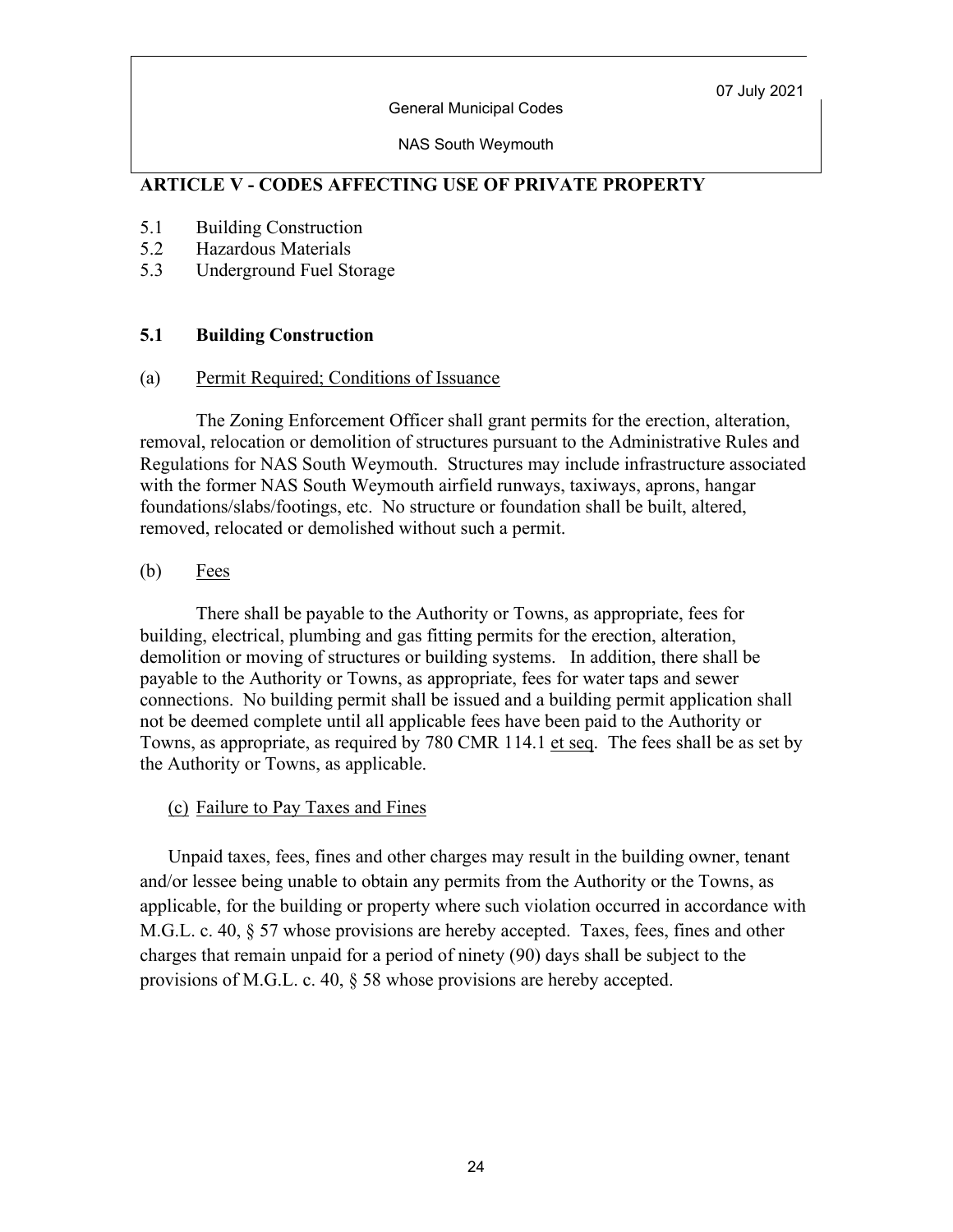NAS South Weymouth

#### **5.2 Hazardous Materials**

#### (a) Purpose

The purpose of this section is to protect, preserve and maintain the environment and the public's health from contamination and exposure to hazardous materials. This includes maintaining the existing and potential groundwater supply, recharge areas and surface waters within NAS South Weymouth from contamination with hazardous materials. This section is not intended to supersede or replace those regulations set forth by MassDEP, EPA, Occupational Safety and Health Administration (OSHA) or any other local, state or federal regulation.

#### (b) Definitions

The following definitions shall apply in the interpretation and implementation of this section:

Discharge - The disposal, deposit, injection, dumping, spilling, leaking, incineration or placing of any hazardous material into or on any land or water so that such hazardous material or any constituent thereof may enter the environment or be emitted into any waters, including ground waters.

Facility - A commercial or industrial establishment, including home businesses, that is registered in accordance with Section 5.2 (d) below.

Hazardous Materials - Hazardous materials include all toxic or hazardous substances regulated by M.G.L. c. 21E or other municipal, State and Federal environmental, health and safety ordinances, laws, rules and regulations governing the presence, release or threat of release of hazardous wastes, hazardous materials or oil or similar substances (collectively, the "Hazardous Substance Laws"), as such substances are defined in the Hazardous Substances Laws, including without limitation, synthetic organic chemicals, petroleum products, heavy metals, radioactive or infectious wastes, acids and alkalines, and include products such as pesticides, herbicides, solvents and thinners in quantities greater than normal household, office or retail uses. Toxic or hazardous materials shall also include any product, waste or combination of substances which, because of its quantity, concentration or physical, chemical, toxic, radioactive or infectious characteristics, poses, in the opinion of the Authority (in the case of the Central Redevelopment Area) or the Board of Health in the Town in which such material will be located (in the case of the Perimeter Areas), a substantial present or potential hazard to human health, safety or welfare or the environment when improperly treated, stored, transported, used, disposed of or otherwise managed. Toxic or hazardous materials include, without limitation, petroleum products, heavy metals, radioactive or infectious materials and all substances deemed as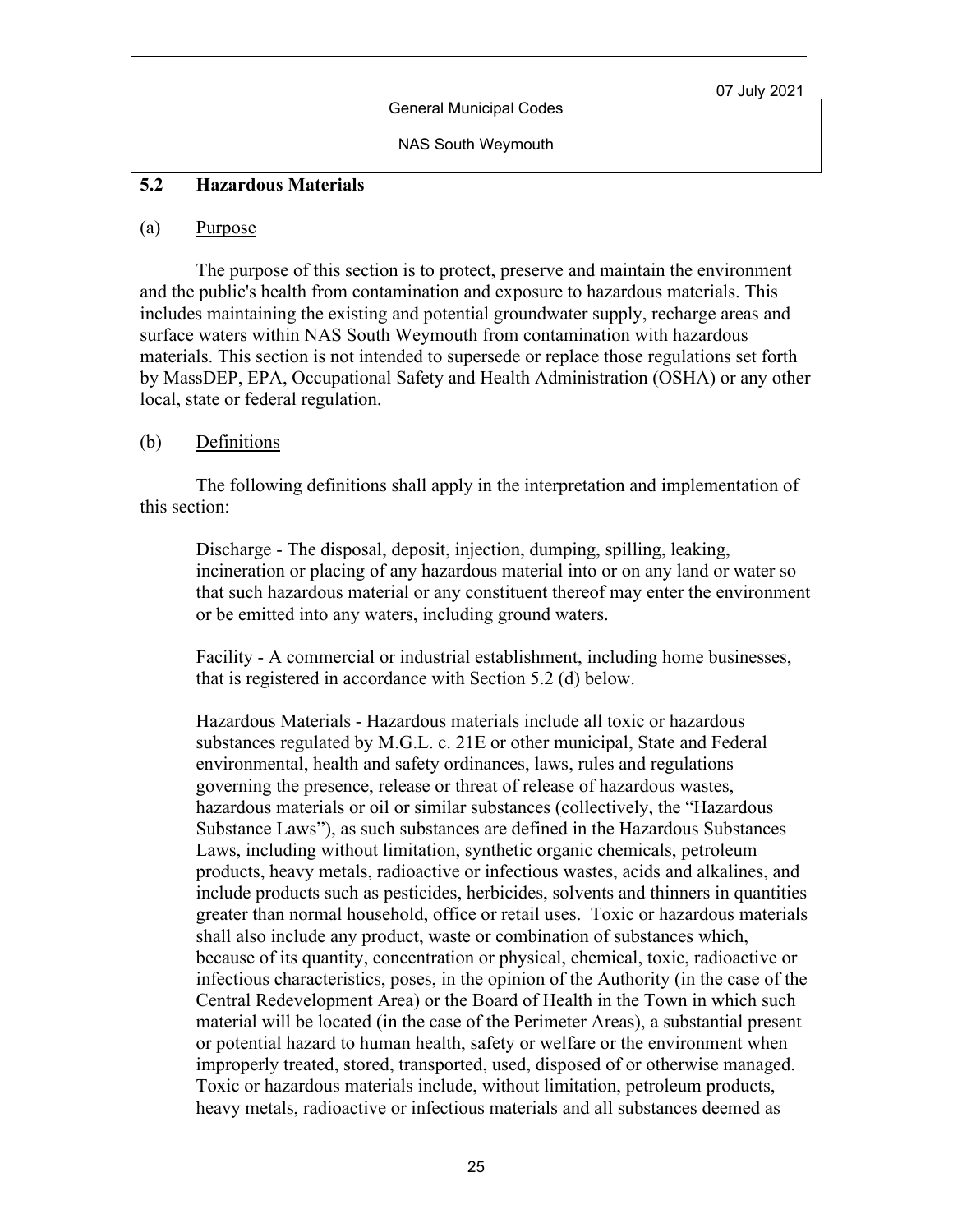General Municipal Codes

NAS South Weymouth

"toxic" or "hazardous" under M.G.L. c. 21C and 21E, using the Massachusetts Oil and Hazardous Substance List (310 CMR 40.000).

Reportable Discharge - The discharge of a reportable quantity (RQ) of a material as defined under the Massachusetts Contingency Plan, 310 CMR 40.000; the threshold quantity above which a spill or release of oil or a hazardous material must be reported to the MassDEP.

(c) Registration

1. Every owner or operator of a commercial or industrial establishment, including home businesses, storing hazardous materials with a total quantity for all types equal to or exceeding fifty (50) gallons liquid volume or twenty-five (25) pounds dry weight shall register with the director of the Applicable Health Department the types, quantities, locations and method of storage of said hazardous materials. Registration required by this provision shall be immediate and annually thereafter within thirty (30) days of November 1 of each year.

2. Information required:

a. Registration shall be on a form designated by the director of the Applicable Health Department and shall indicate at a minimum:

- (i) Name of applicant.
- (ii) Facility address.

(iii) Type of material by hazard class and maximum quantity stored at any point in time of each type of hazardous material stored during the period of registration.

(iv) A diagram and description of the general storage or processing location of each material type within the facility.

(v) The size, type, age and location of all underground containers and the type of hazardous material stored in each.

(vi) Person to contact in the event of an emergency and telephone numbers(s) where that person can be contacted. This person must be knowledgeable in the types of hazardous materials used at this establishment, proper storage and handling procedures and emergency response procedures and authorized to act upon such procedures.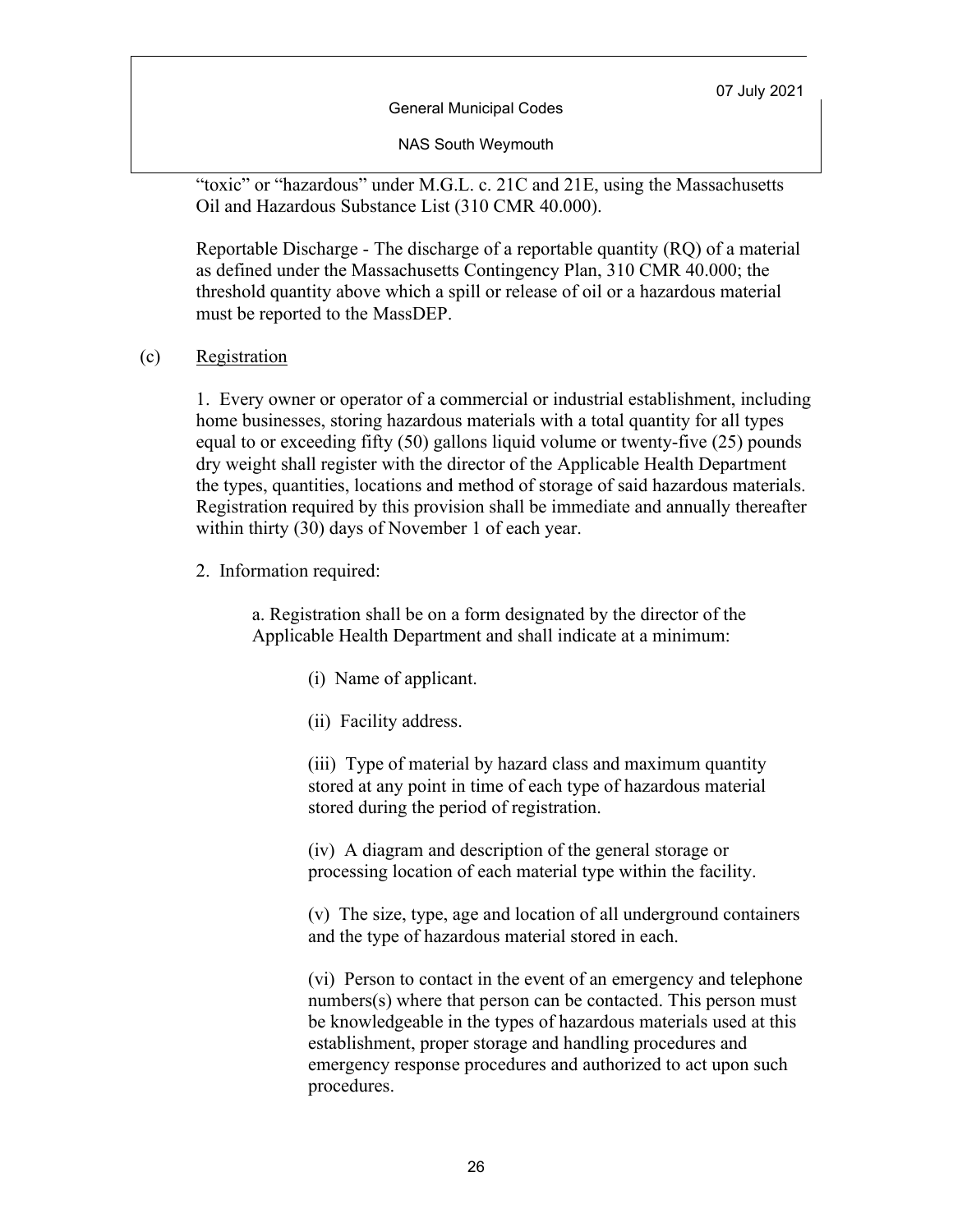General Municipal Codes

NAS South Weymouth

(vii) Any alternate person(s) to contact if primary contact is not available and the telephone number of each.

b. Further information may be required by the director of the Applicable Health Department to complete registration.

3. Owners or operators of commercial or industrial establishments, who have not previously registered in accordance with Section  $5.2(c)(1)$  shall, if they meet the registration requirement, register initially within thirty (30) days of meeting such requirements and thirty (30) days of November 1 each year.

4. In addition to registration, owners or operators of commercial or industrial establishments registered in accordance with Section 5.2(c)(1) shall maintain on the premises an inventory, reconciled on a monthly basis, of purchase use, sale and disposal of hazardous materials and/or waste. The purpose of this account is to detect any product loss and to provide an ongoing record of all quantities of hazardous materials within NAS South Weymouth over the registration threshold.

5. Upon the request of the director of the Applicable Health Department, owners or operators shall produce immediately the latest reconciled inventory.

6. If permitted within NAS South Weymouth, homeowners with underground storage tanks for home heating fuel (not within the confines of basement or other containment) shall register said tank(s) with the director of the Applicable Health Department. No other subsections of this section shall apply to homeowners.

7. In the event that a facility closes, moves to a new location or changes ownership, the owner or operator of the facility shall notify the director of the Applicable Health Department of said changes at least thirty (30) days prior to those changes. For those facilities that close, a closure inspection will be performed by the director of the Applicable Health Department. For those facilities that move or undergo change of ownership, a new registration form must be completed by the new owner in accordance with Section 5.2(d) of these Codes. An existing registration is not transferable between past and future owners and/or operators. Provisions of this section shall not operate to prevent the transfer, sale or change of ownership of a piece of property.

8. Emergency information:

a. Each facility must keep on file, at a location known and accessible to all emergency response personnel, Material Safety Data Sheets (MSDS) on all hazardous materials stored or used at the facility. These data sheets must be available to the director of the Applicable Health Department and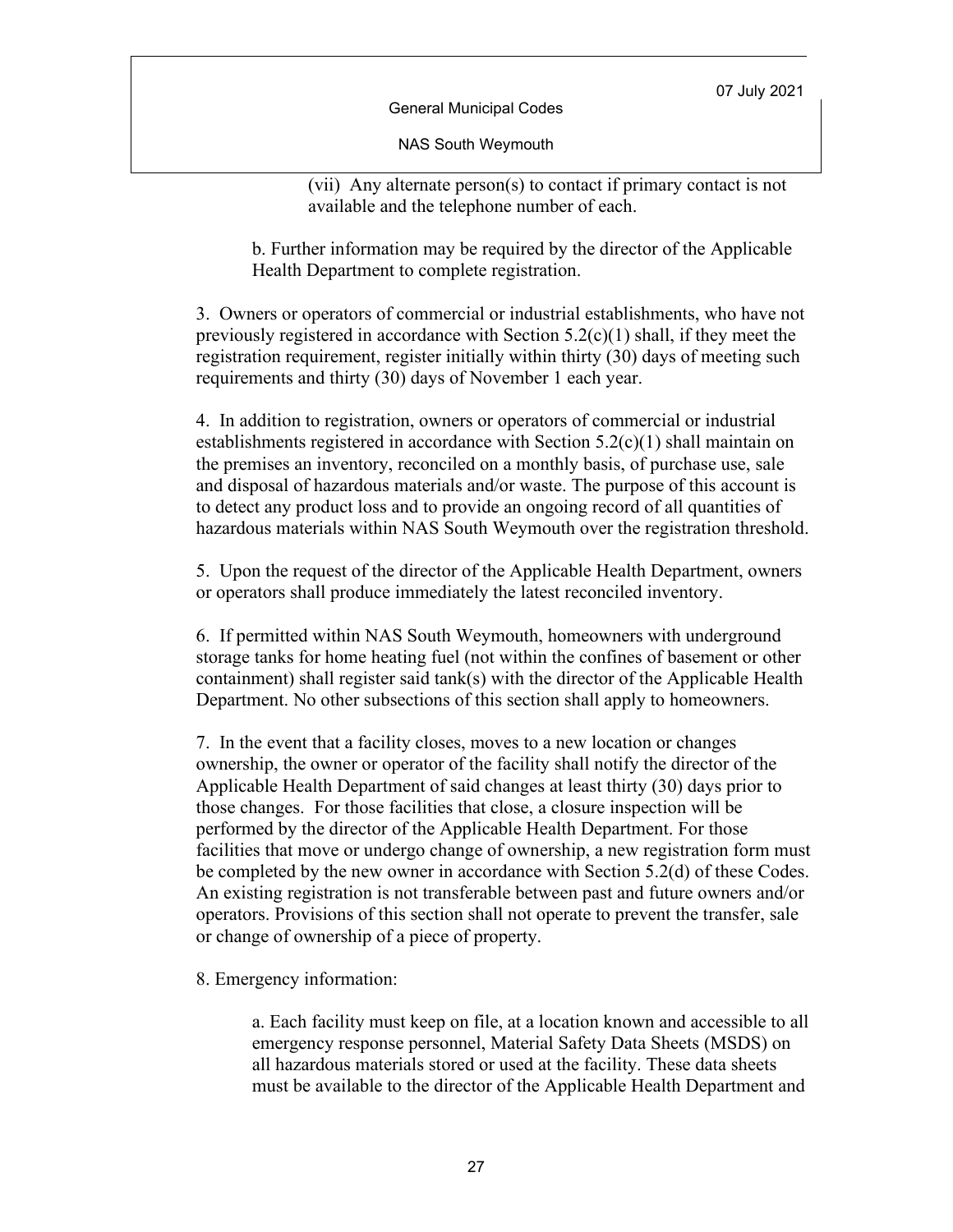General Municipal Codes

NAS South Weymouth

the Applicable Fire Department during inspections, investigations or in the event of a hazardous materials emergency.

b. Each facility must keep on file an Emergency Response/Spill Contingency Plan at one (1) location known and accessible to all emergency response personnel. This plan must detail the procedures to be used for prevention and control of emergencies, the emergency equipment available on site, outside agencies and organizations which would be notified and/or may provide assistance in an emergency and an evacuation plan for personnel. Plans must be posted in a prominent location and be available for inspection by the director of the Applicable Health Department or the Applicable Fire Department. Plans must be updated every year.

### (d) Storage, Handling and Transportation

1. All hazardous materials and/or waste shall be stored so as to minimize any discharge of said material to ensure maximum protection of the environment and the public health, safety and welfare.

2. All facilities shall provide adequate employee training programs to ensure the proper use, storage, transportation and handling of hazardous materials and/or waste.

3. All hazardous materials shall be removed by a licensed carrier and disposed in accordance with State and Federal Laws and regulations.

4. All records pertaining to storage, removal and disposal of hazardous wastes shall be retained for no less than five (5) years and shall be made available for review by the agent or designated representative of the director of the Applicable Health Department upon request.

#### (e) Aboveground Storage

1. Hazardous materials and/or wastes shall be held on the premises in product-tight, approved containers for said materials. All containers shall be stored appropriately according to chemical/toxicity characteristics as outlined by state and federal regulations.

2. Hazardous waste accumulation areas must be posted with a sign that says "hazardous waste."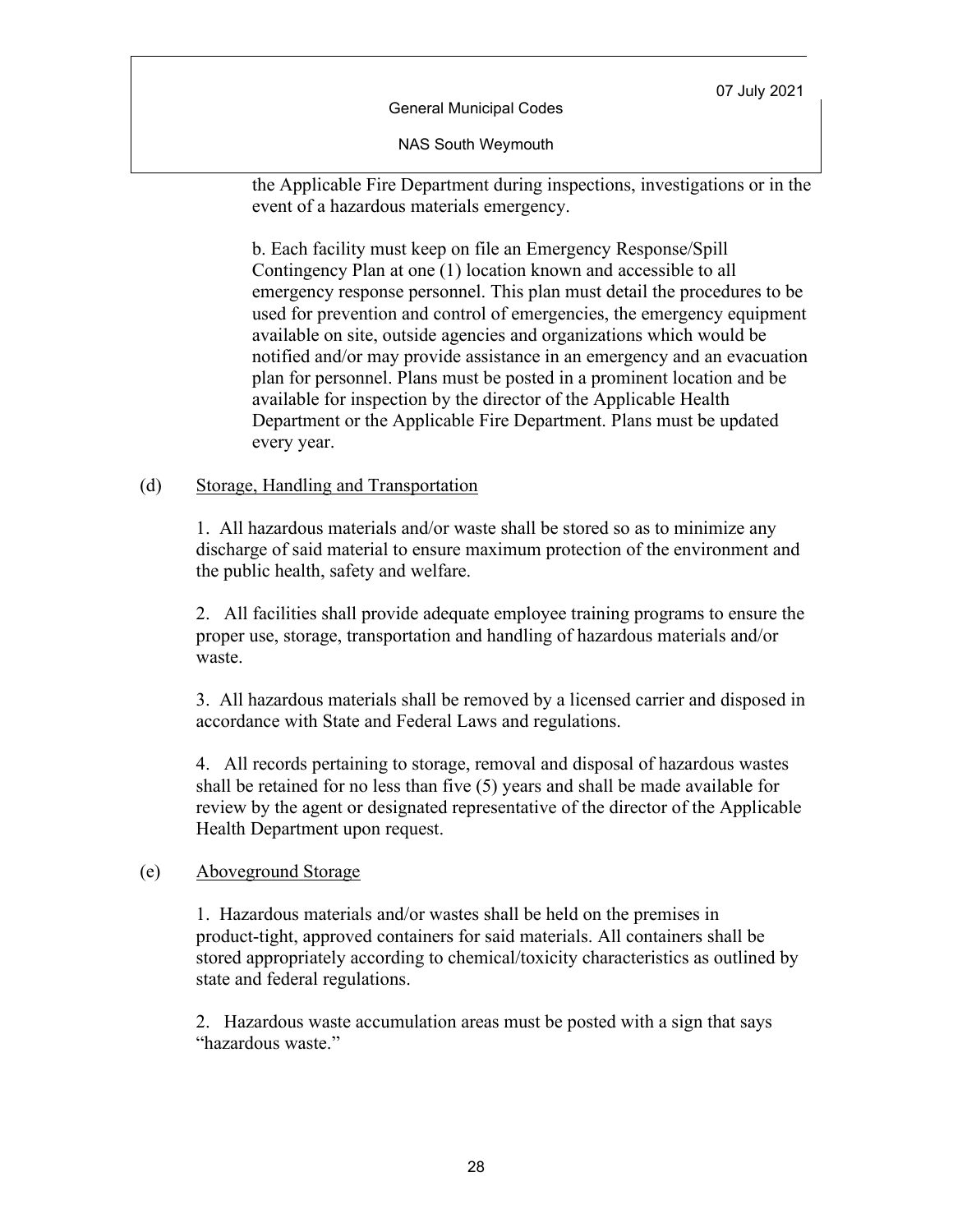NAS South Weymouth

3. Labeling:

(a) All aboveground storage containers shall be labeled at a minimum with the following information:

(i) Hazardous materials:

- 1. Original manufacturer's label or equivalent;
- 2. Type of material (chemical name);
- 3. Hazards associated with the material;
- 4. Date placed on premises; and
- 5. Any necessary warnings.

#### (ii) Hazardous wastes:

- 1. The words "hazardous waste";
- 2. Type of waste (chemical name);
- 3. Hazards associated with the waste;
- 4. Accumulation start date; and
- 5. Any necessary warnings.

4. Aboveground containers of hazardous materials and/or waste shall be stored on a surface impervious to the materials and/or wastes being stored. The storage shall not be in a location that would allow spilled material to exit the building via door, drain, sump or otherwise. If these conditions are not met then secondary containment, as outlined below for outdoor storage, will be required. An outdoor storage area must have secondary containment, such as a berm or dike which will hold any spills or leaks in the following amount: either ten percent (10%) of the total volume of the containers or one hundred ten percent (110%) of the largest container, whichever is larger.

5. Owners or operators of delivery trucks or tank trailers containing liquid hazardous materials which are parked overnight on a regular basis must obtain an assignment from the director of the Applicable Health Department approving the storage location. The owner or operator must make provisions for detection and containment of spillage from the parked vehicle acceptable to the director of the Applicable Health Department.

#### (f) Underground Storage

The following provisions shall apply to all underground liquid hazardous material storage systems:

1. Owners shall file with the director of the Applicable Health Department the size, type, age and location of each tank, leak detection and containment devices and the type of hazardous material stored in each. Evidence of the date of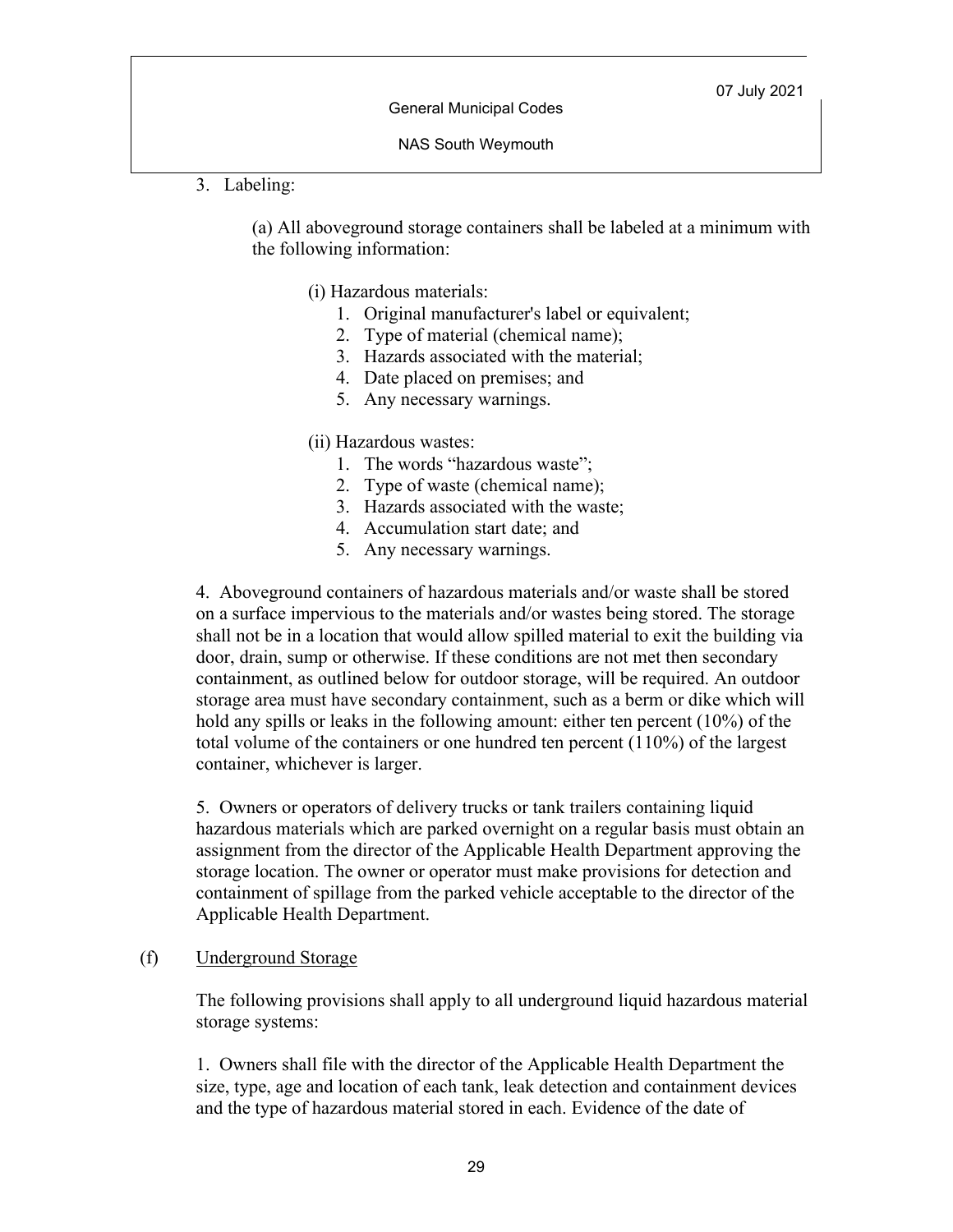NAS South Weymouth

purchase and installation, including the Applicable Fire Department permit, if any, shall be included along with a sketch map showing the exact location of such tanks on the property.

#### 2. Testing/removal:

a. All underground storage tanks must be tested according to state and federal regulations. The test methods used must be approved by the Applicable Fire Department.

b. Any steel, non-contained, underground storage system which is twenty (20) years or older must be tested on an annual basis or removed.

c. Owners of tanks for which evidence of installation is not available shall, at the order of the director of the Applicable Health Department, have such tank systems tested. If either the director of the Applicable Health Department or the chief of the Applicable Fire Department determines that the tank is not product tight, it shall be disposed of under the direction of the director of the Applicable Health Department or the chief of the Applicable Fire Department according to all state and federal regulations. All leaking tanks must be emptied by the owner or operator within twelve (12) hours of leak detection and removed by the owner or operator in a time period to be determined by the director of the Applicable Health Department. Such notification must be immediate to the chief of the Applicable Fire Department and the director of the Applicable Health Department.

d. Certification of testing shall be submitted to the director of the Applicable Health Department and the chief of the Applicable Fire Department within seven (7) days of testing.

e. All underground storage tanks removed must be cleaned and disposed of according to all local, state and federal regulations. A copy of disposal receipt must be submitted to the director of the Applicable Health Department within seven (7) days of removal.

f. All abandoned tanks must be removed with all deliberate speed. An abandoned tank is one taken out of service and/or no longer usable with present business. Any tank which remains unused for six (6) months shall be considered abandoned.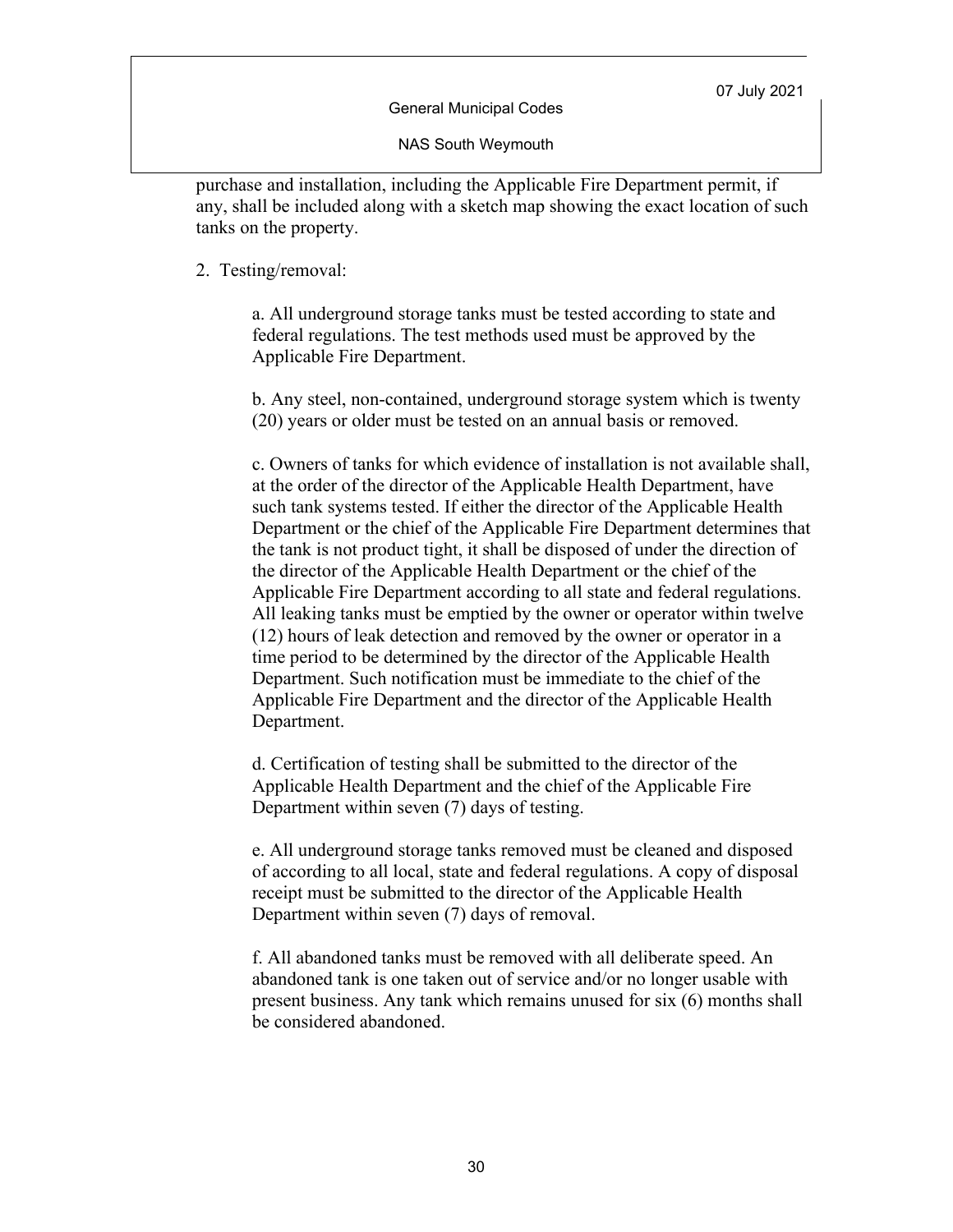NAS South Weymouth

3. New installations.

a. Newly installed tanks shall be protected from internal and external corrosion and shall be of a design approved by the director of the Applicable Health Department and the chief of the Applicable Fire Department. These must meet all state and federal standards.

b. Tank installation on lots not having a permit prior to adoption of these Codes are not permitted within four (4) feet of maximum high water table or within one hundred (100) feet of a surface water body.

c. Any location which had a storage permit at the time these Codes were first adopted and which seeks an expansion of that pre-existing permit will require a variance of the provisions of this section for the expansion.

#### (g) Enforcement

1. Protection. Other than that which is allowed by a permit issued by other local, state and/or federal laws, any discharge of hazardous materials within NAS South Weymouth is prohibited.

2. Reporting of discharges. Any person having knowledge of a reportable discharge of hazardous materials shall immediately report the discharge to the director of the Applicable Health Department, the Applicable Police Department and the Applicable Fire Department. A reportable discharge in the watershed protection district or involving the sanitary sewer requires immediate notification to the director of the Applicable Department of Public Works. Acceptable immediate notification shall be a phone call with a follow-up report in writing within twenty-four (24) hours.

3. Written notices of violation. Any violator of this section shall be notified in writing of said violations by the director of the Applicable Health Department. This written notice may specify corrective actions necessary, including containment and cleanup of discharged materials; preventative measures required to avoid future violations; requests for documentation; a compliance schedule and any other action deemed necessary by the director of the Applicable Health Department to meet the purpose of this section.

4. Right of entry. The director of the Applicable Health Department and its agents may enter upon privately owned property for the purposes of performing their duties under this section.

5. Penalty. Any person who violates any provision of this section shall be punished by a fine as prescribed by the Town where the violation occurs and/or as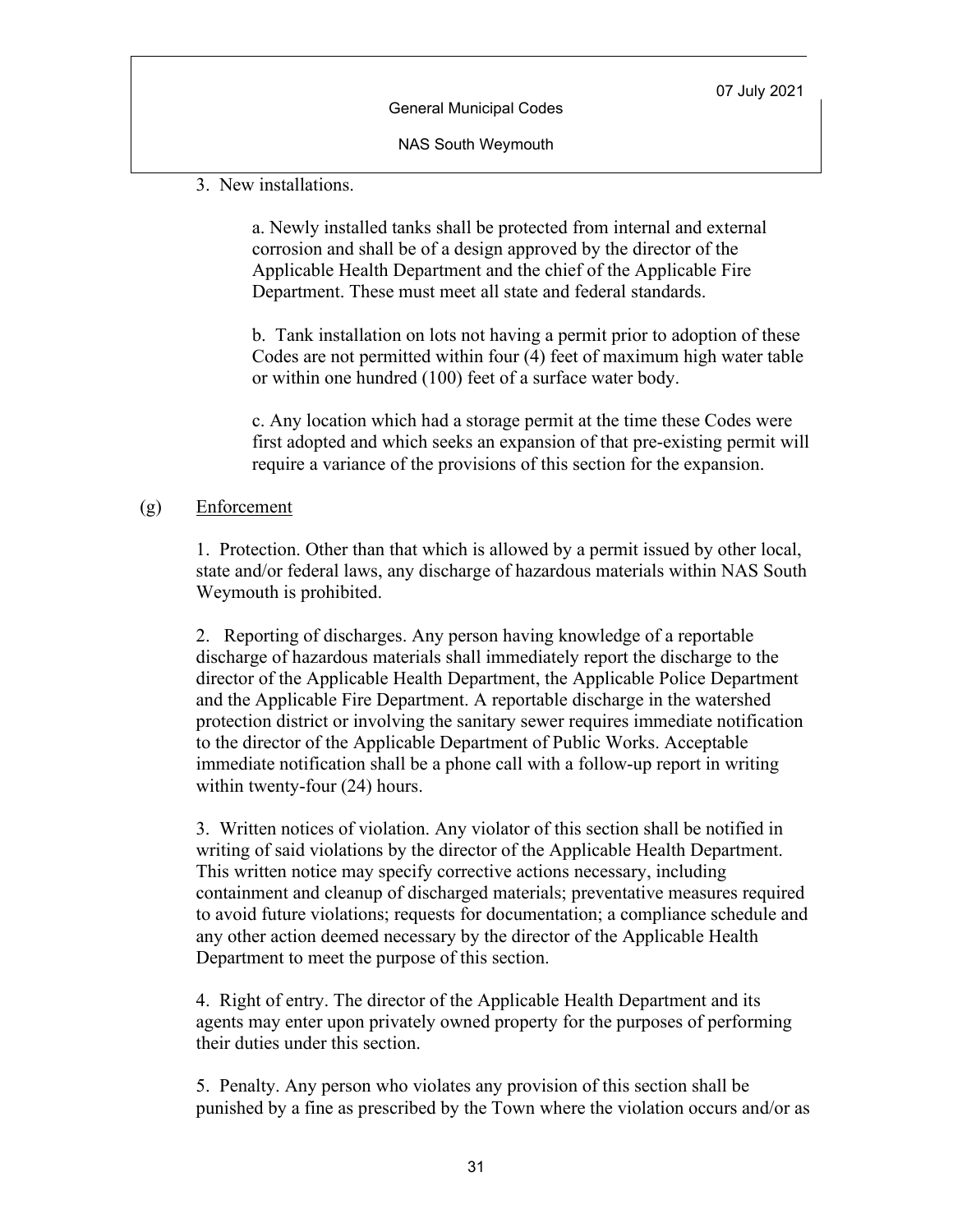#### NAS South Weymouth

established by the Applicable Health Department. Each day or portion thereof during which violation continues shall constitute a separate offense; if more than one (1), each condition violated shall constitute a separate offense. This section may be enforced pursuant to M.G.L. c. 40, § 21D by a police officer or other officer having police powers as well as the director of the Applicable Health Department. Upon request of the director of the Applicable Health Department or the chief of the Applicable Fire Department, the Authority or the Towns may take legal action as may be necessary to enforce this section.

#### (h) Fees

1. Any person registering storage of hazardous materials pursuant to this section shall pay an annual registration fee as prescribed by the Applicable Health Department. Such fee shall be due on the same date as the annual registration. Failure to pay the registration fee shall constitute a violation with respect to the penalties provided in Section  $5.2(g)(5)$ . No fee shall be charged for homeowner underground storage tanks for home heating fuels.

2. The director of the Applicable Health Department may charge for expenses incurred in the enforcement of this section or any emergency actions necessary.

#### (i) Establishment of Rules and Regulations

The director of the Applicable Health Department may establish rules and regulations consistent with, and as may be necessary to promulgate, a comprehensive code for the safe storage, use and handling of hazardous materials to meet the stated purpose of these Codes.

#### (j) Variances

The Applicable Board of Health may vary the application of any provision of this section, unless otherwise required by law, in any case when, in its opinion, the applicant has demonstrated that an equivalent degree of environmental protection required under these Codes will still be achieved. The applicant, at his own expense, must notify abutters by certified mail at least ten (10) days before the Applicable Board of Health meeting at which the variance request will be considered. The notification shall state the variance sought and the reasons therefor. Any variance granted by the Applicable Board of Health shall be in writing. Any denial of a variance shall also be in writing and shall contain a brief statement of the reasons for the denial.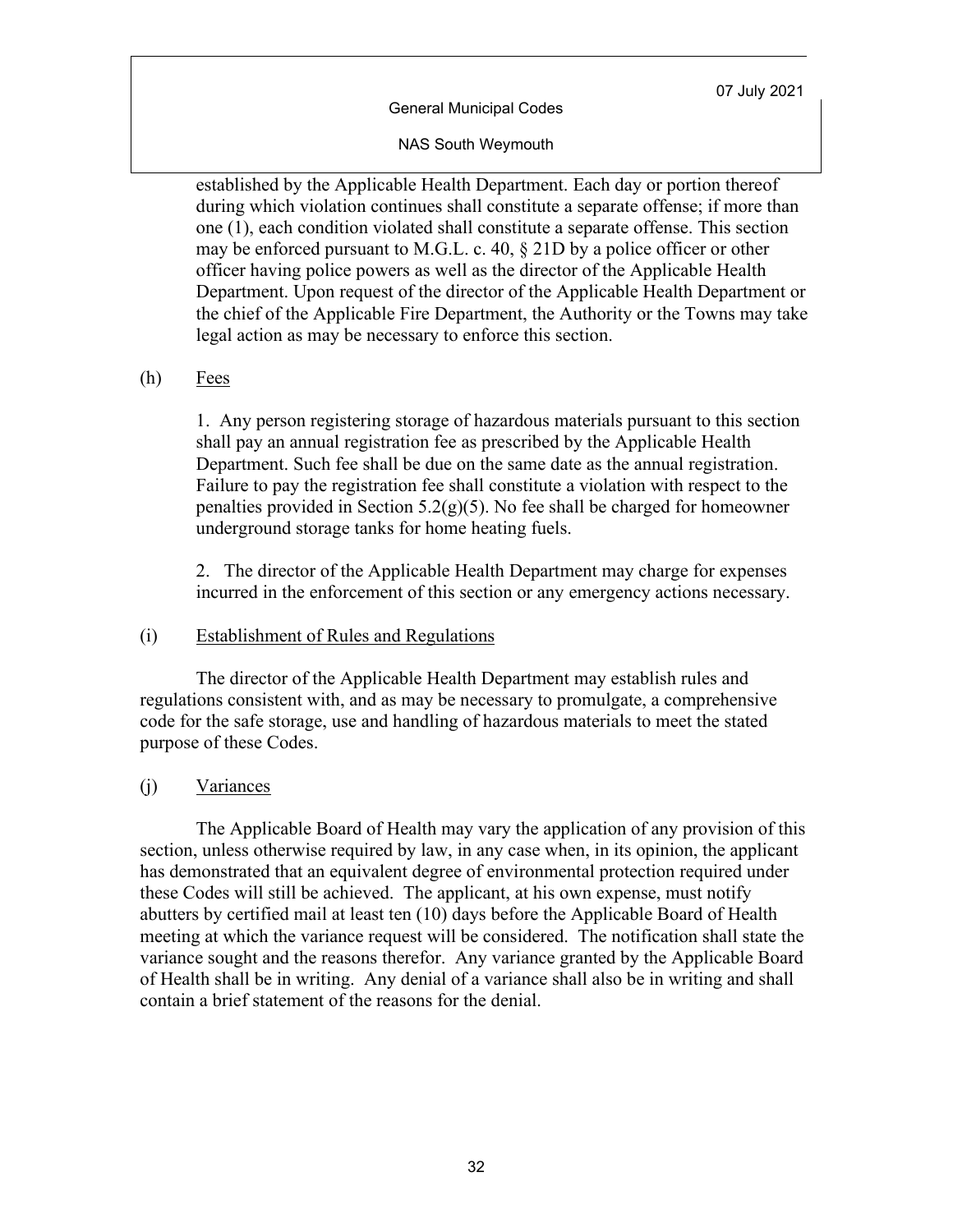# **5.3 Underground Fuel Storage**

#### (a) Purpose

The purpose of this section is to control the installation and maintenance of underground gasoline or fuel storage tanks over one thousand (1,000) gallons and to protect groundwater and surface water from contamination due to leakage. The provisions of this section are applicable only to underground tanks. Pursuant to Section 9.3 of the By-Laws, underground tanks are prohibited in the Water Resources Protection Overlay District.

### (b) Definitions

As used in this section, the following terms shall have the meanings indicated:

Fire Chief - The chief of the Applicable Fire Department

Noncorrosive Soil - Soil that, when tested by a qualified professional, is shown to have a resistivity greater than ten thousand (10,000) ohm-centimeters and that does not exhibit corrosive characteristics in a soil-chemistry analysis

One-Hundred-Year Floodplain – Areas of land that would be inundated by a flood having a one-percent (1%) chance of occurring in any given year.

Underground Tank - Any fuel storage containment system for naphthas, gasolines, kerosenes and mixtures of gasolines and oils which have densities of less than eighty-six hundredths (0.86) grams per cubic centimeter with a capacity in excess of one thousand (1,000) gallons, the top of which is located below the ground

(c) Registration of Existing Tanks; Notice; License Revocation; Abandonment

1. Tank registration: Every operator of an underground tank must file with the Filing Office the size, type, age, contents and location of its underground tanks.

2. Notification of Fire Department: The Filing Office must forthwith give the Fire Chief a copy of the information filed for each tank that is registered according to Subsection (a) of this Section.

3. Revocation of unexercised licenses: The Fire Chief may revoke unexercised licenses based under the provisions of M.G.L. c. 148, § 13. Licenses issued by the Fire Chief may be revoked if they are unexercised within six (6) months from the issuance of a new license.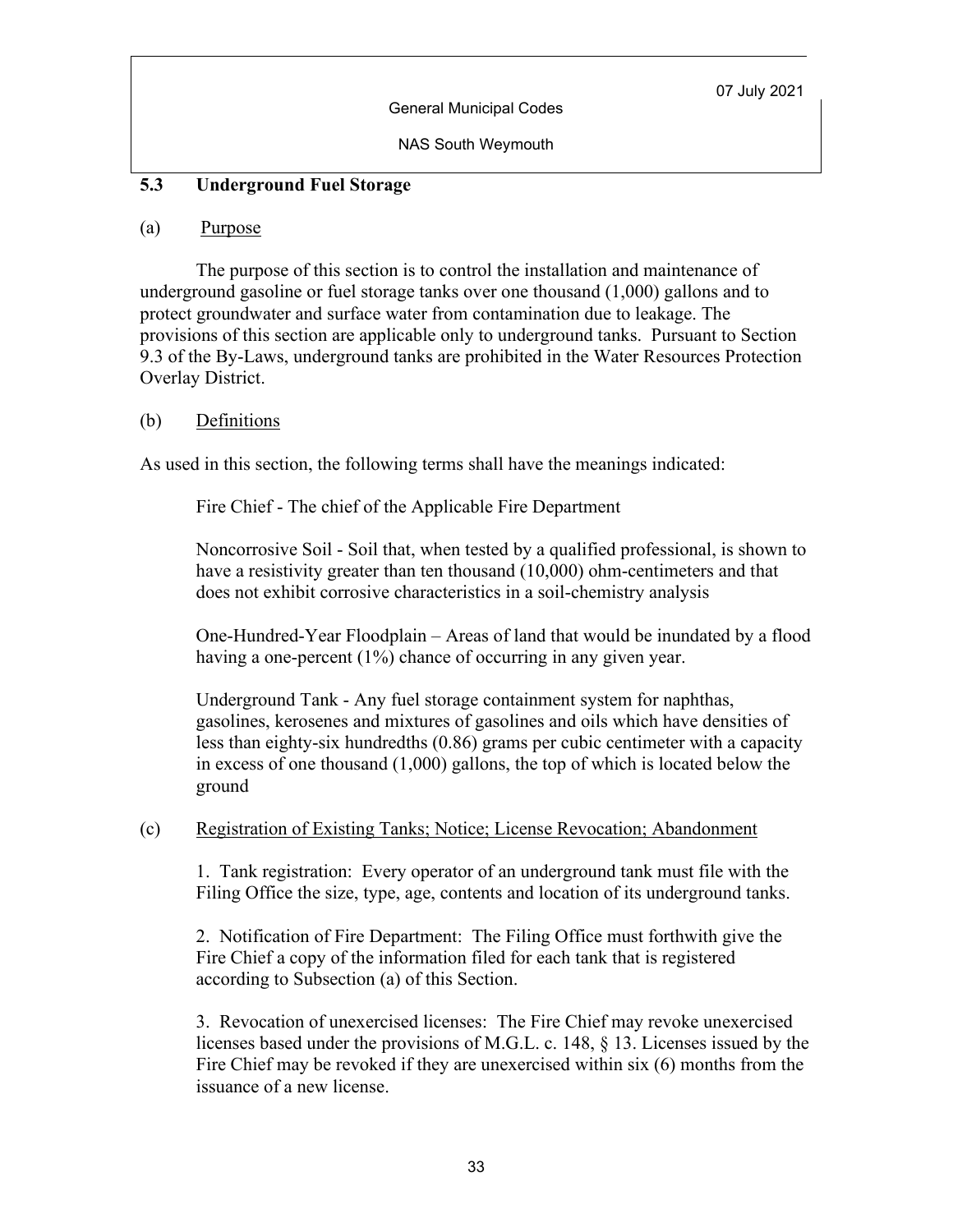NAS South Weymouth

4. Removal of hazardous conditions upon abandonment of underground tanks. The Fire Chief may order the elimination of hazardous conditions associated with the cessation of use and abandonment of underground tanks if the license holder has failed to do so within six (6) months of the cessation of activities. Reimbursement for such expenses shall be based on M.G.L. c. 148, § 13.

#### (d) Standards for Tank Design, Installation and Location

#### 1. Tank design:

a. Unless proven otherwise by soil tests performed by qualified professionals, the soils in Massachusetts shall be assumed to be corrosive. Metallic tanks (except stainless steel) without cathodic protection or an underground secondary-containment system will be prohibited. Also prohibited, is Schedule 40 steel pipe, galvanized or black iron, or approved nonmetallic (except fiberglass-reinforced plastic) pipe. If a qualified professional demonstrates that the soils in which the tank is to be placed are noncorrosive as described in the definition of "noncorrosive soil" in Section (b), above, a steel tank with interior coating and other approved piping may be installed.

b. In corrosive soils, underground tanks must be constructed of noncorrodible materials, such as fiberglass-reinforced plastic (FRP) or its equivalent; steel with external-bonded noncorrodible material (i.e., fiberglass-reinforced plastic); a steel system cathodically protected by an impressed-current cathodic system, sacrificial anodes or equivalent protection; or a double-walled tank. These requirements are in accordance with Massachusetts Board of Fire Prevention regulations.

c. In corrosive soils, piping shall be constructed of noncorrodible materials, such as fiberglass-reinforced plastic or its equivalent, a steel system with cathodic protection or some other type of equivalent protection, in accordance with Massachusetts Board of Fire Prevention Regulations.

d. Cathodic protection systems shall be maintained and checked in accordance with Massachusetts Board of Fire Prevention Regulations.

e. Commercial tanks must be equipped with striker plate below openings used for product measurement or filling.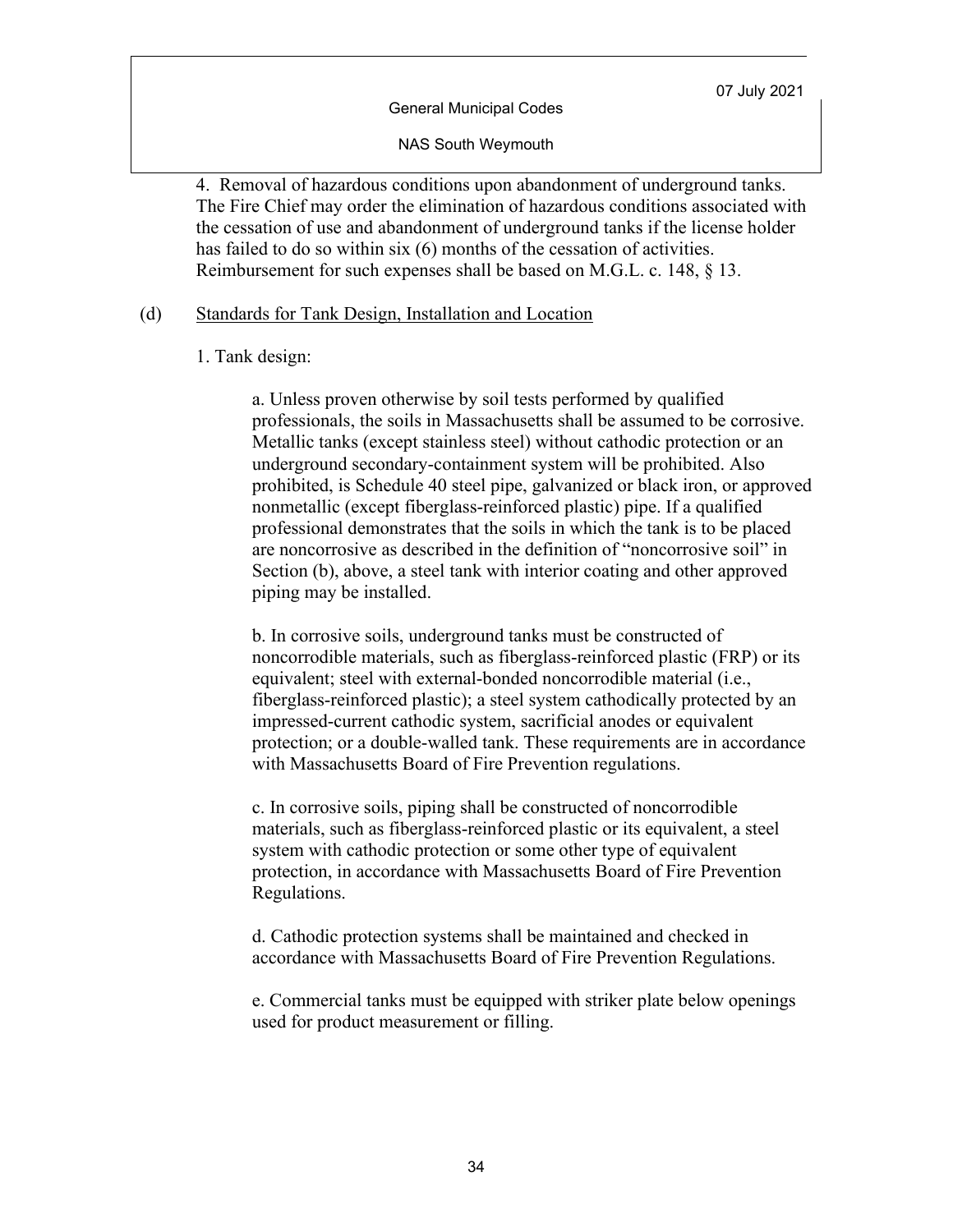NAS South Weymouth

2. Tank installation:

a. Fire Chief or his or her designee must inspect and approve underground tanks prior to their burial, in accordance with Massachusetts Board of Fire Prevention Regulations.

b. Tanks must be installed in accordance with the manufacturer's installation techniques. Damage to protective coatings or to the fiberglass-reinforced-plastic tank or surface must be repaired prior to covering the tank.

c. New underground tanks shall be tested for tightness, hydrostatically, or with air pressure at not less than three (3) pounds per square inch and not more than five (5) pounds per square inch after installation, but before being covered or placed in use in accordance with Massachusetts Board of Fire Prevention Regulations.

d. Piping should be tested in accordance with Massachusetts Board of Fire Prevention Regulations before being covered, enclosed or placed in use.

e. Backfill material used to cover all new tank installations and repairs must be of the type and quality specified by the tank manufacturer's installation procedures and by pertinent regulations governing storage tank installation.

f. Underground tanks that are to be located in areas subject to flooding or below the maximum water-table elevation must be anchored according to manufacturer's instructions and to the satisfaction of the Fire Chief or his or her designee.

3. Tank location:

a. Underground tanks may not be installed within the One-Hundred-Year Floodplain. In accordance with Section 9.3(G) of the By-Laws, underground tank installation is also prohibited within the NAS South Weymouth Water Resources Protection Districts.

b. Underground tanks that are to be installed within the watershed of a drinking-water reservoir or within the cone of depression of a public well [or, lacking a defined cone of depression, within one thousand (1,000) feet of a public water supply well] must submit, for review by the Fire Chief, the director of the Applicable Health Department, and the director of the Applicable Department of Public Works, a plan outlining the procedures or devices, such as product sensors and/or area monitoring devices, to be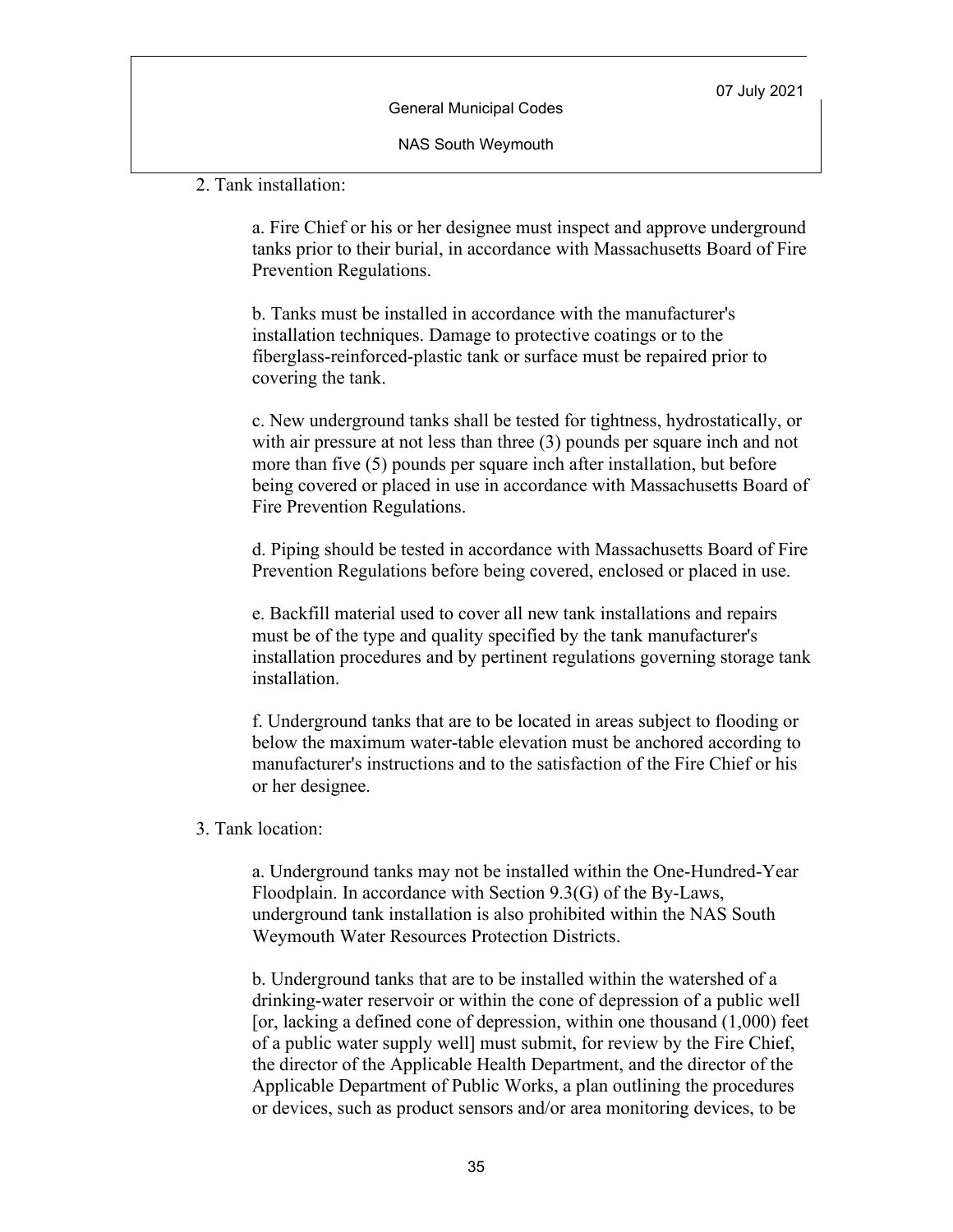General Municipal Codes

NAS South Weymouth

used to prevent water supply contamination. The plan must be endorsed by the persons noted above, prior to tank installation.

### (e) Detection of Leakage; Testing

1. Inventory verification:

a. All underground tanks, except fuel-oil tanks and tanks connected with burning equipment, must be monitored for the prevention and detection of leakage of flammable and combustible liquids in accordance with the provisions of Massachusetts Board of Fire Prevention Regulations.

b. The daily inventory records must be shown to the Fire Chief, or his or her designee, prior to the issuance of a permit or license renewal.

c. The owner and operator must participate in a program of regularly scheduled inventory verification, at least once every two (2) years, in accordance with Massachusetts Board of Fire Prevention Regulations. The operator of tanks ten (10) years of age or older shall submit to the Fire Chief annually a report certifying that the inventory verification has been performed and stating the calculated gain/loss over the verification periods.

d. The Fire Chief may require the operator of an underground tank storage system to test the system for tightness, at the operator's expense, when accurate daily inventory records have not been maintained as specified in Subsection (a) of this section.

e. If daily inventory records indicate a loss of product in excess of five-tenths percent (0.5%) of the volume of product used or sold or an abnormal increase in the amount of water contained in the tank, steps must be taken immediately in accordance with Massachusetts Board of Fire Prevention Regulations to detect and stop the leak. The discrepancy must be reported to the Fire Chief.

#### 2. Tank testing:

a. Unless the tank operator demonstrates to the Fire Chief and the director of the Applicable Health Department that its tanks are constructed of a material that will not corrode, have product sensors or have been repaired or tested within the last year, under-ground tanks shall be required, at the expense of the owner, to undergo one (1) of the following tests at five year intervals from the date of installation up to the  $20<sup>th</sup>$  year, and annually thereafter: a Kent-Moore (Health Petro-Tite) test or a Sun-Mark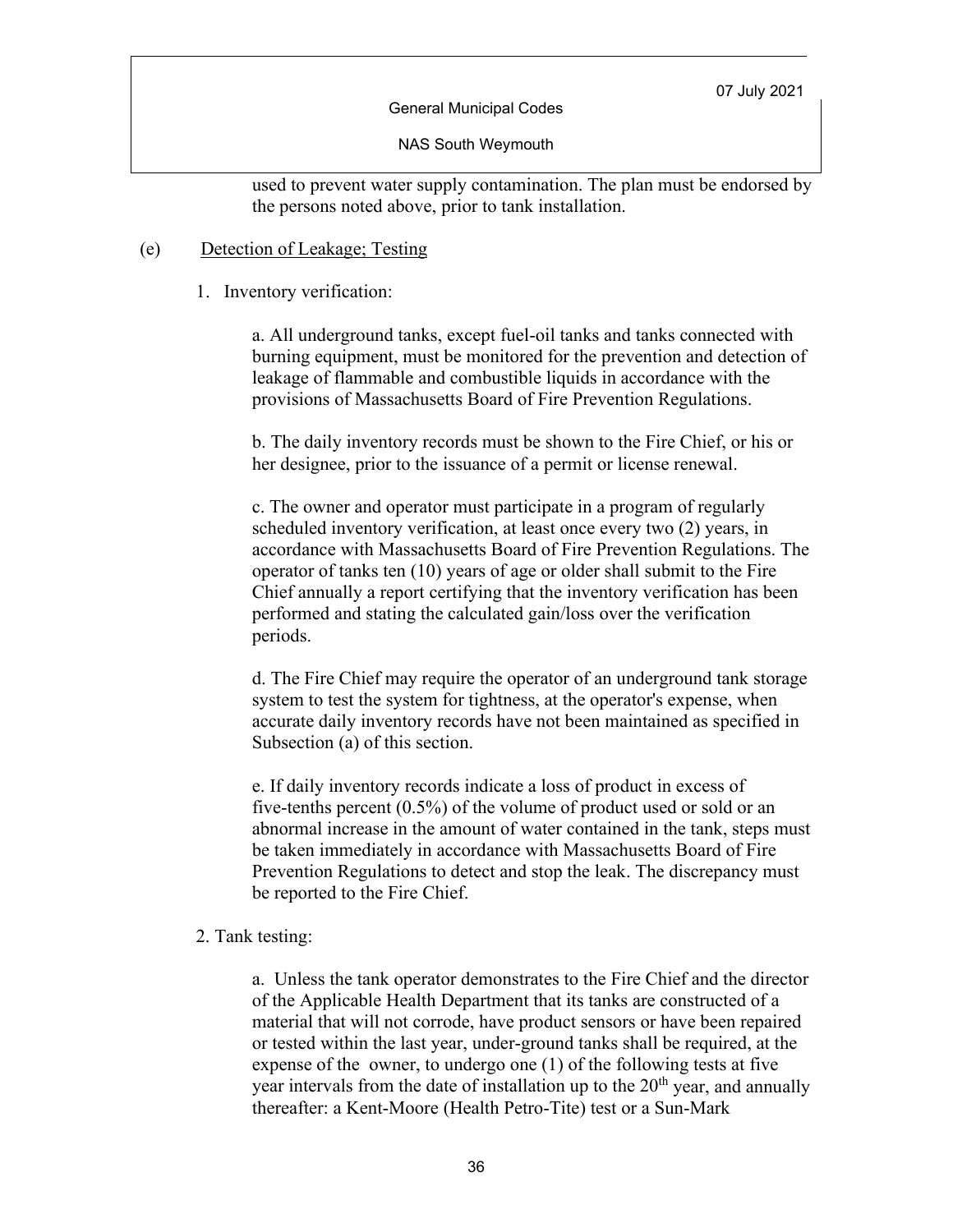General Municipal Codes

NAS South Weymouth

leak-locator test or the equivalent as determined by the Fire Chief. The Fire Chief shall be given at least forty-eight (48) hours notice of the time, date and place of testing. Test results must be submitted to the Fire Chief.

b. The waiver from Subsection (b)(1) of this Section may not be granted for a tank that is located within any of the areas specified in Section  $5.3(d)(3)(b)$ .

c. If flammable fluids or their vapors have been detected in neighboring structures, sewers or wells on or off the property locations, the Fire Chief may require that any nearby tank, including underground residential tanks less than one thousand (1,000) gallons, be tested at the expense of each tank's owner.

#### (f) Procedure in Cases of Spills or Leaks

1. Leak reporting. Any person who is aware of a spill or abnormal loss of flammable fluids must report such spill or loss immediately to the Fire Chief. The Fire Chief must be responsible for other notification, including the director of the Applicable Health Department.

2. Equipment replacement/removal:

a. After a leak is confirmed, underground tanks (or piping) must be emptied immediately and removed or repaired forthwith under the direction of the Fire Chief.

b. A leaking tank that is twenty (20) years old or older that does not comply with the design standards in Section 5.3 (d)(1)(b) must be removed and may not be repaired. A permit for its removal must be obtained in accordance with M.G.L. c. 148, § 38A.

c. A leaking tank that is less than twenty (20) years old must be repaired or removed. If the tank operator can show, to the satisfaction of the Fire Chief, that, in the case of steel tanks, the leak was from internal corrosion and that the tank can be repaired so as not to pose a continuing threat to the soils and waters of the Commonwealth, considering, at a minimum, the corrosivity of the soil, tank age and external condition, techniques to be used for the repair and the location of the tank, then the tank may be repaired. Operators of leaking fiberglass-reinforced-plastic tanks must demonstrate to the Fire Chief that the tank can be repaired according to manufacturer's instructions. Operators who do not meet these requirements must remove the tank.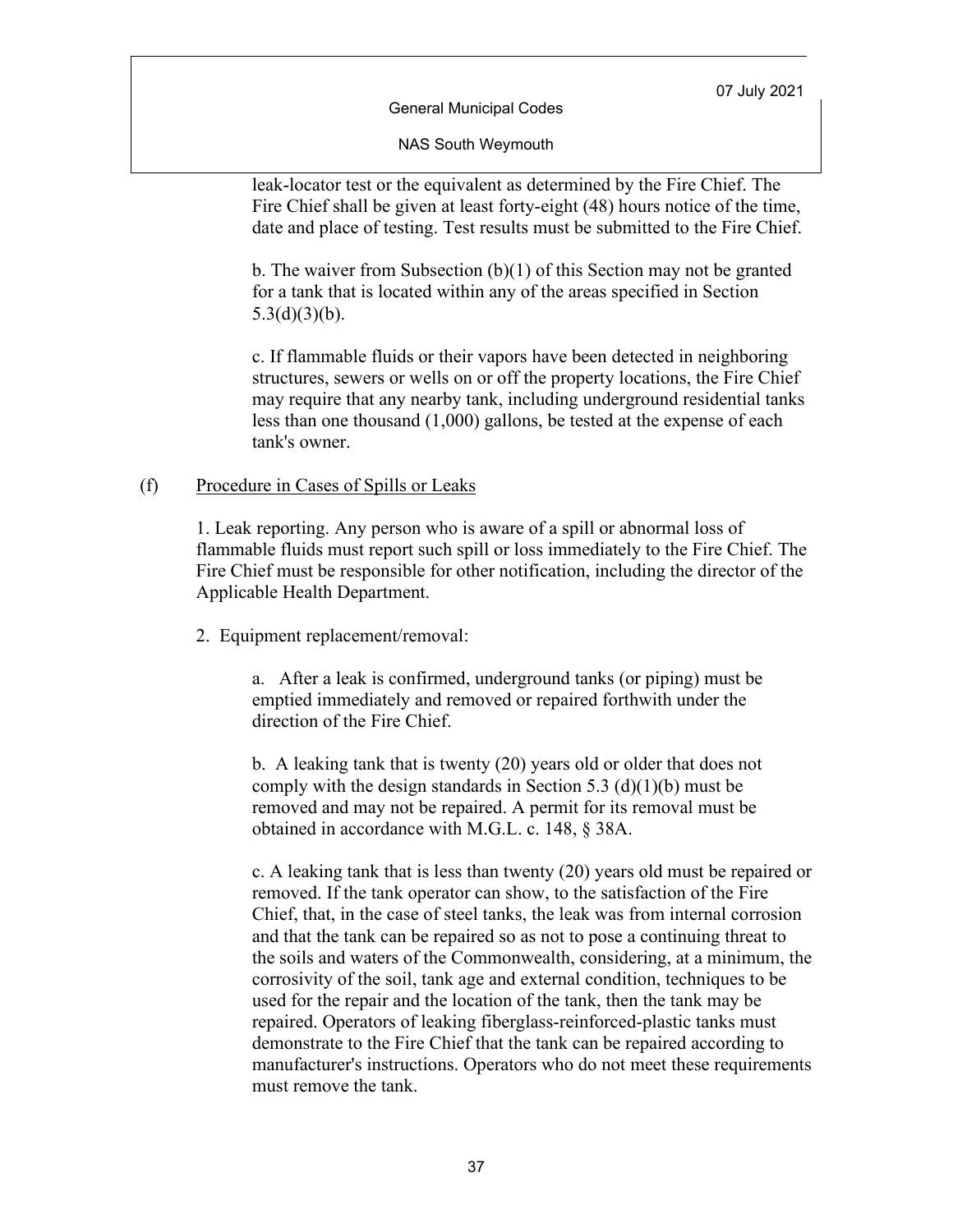General Municipal Codes

NAS South Weymouth

d. If it is necessary to replace an underground steel tank that has developed a corrosion-induced leak, all other steel tanks at the facility of the same age or older, whether they are leaking or not, shall be repaired or replaced with tanks that meet the requirements of Section 5.3(d)(1) of these Codes.

### (g) Administration of Provisions

1. The provisions of this section shall be administered by the Fire Chief.

2. Variances from the specific requirements of this section may be authorized by the Applicable Board of Licensing Commissioners after notice and a public hearing.

3. Licenses issued in accordance with M.G.L. c. 148, § 13, for underground tanks must be renewed annually in April in the Filing Office. Tank owners must submit to the Fire Chief and the licensing authority a statement certifying satisfactory leak-detection results over the period of the license, in accordance with Section  $5.3(e)(2)$  of these Codes, and inventory verification, at least thirty (30) days before the issuance of a permit renewal for the time periods specified herein. Test results must accompany the license renewal application.

4. Fees necessary for the issuance and renewal of permits or licenses shall be set by the Fire Chief.

5. The Fire Chief or his or her designee may, at all reasonable times and upon reasonable notice to the occupant of the premises, enter any premises, public or private, for the purpose of investigating, sampling or inspecting any record, condition, equipment, practice or property relating to activities subject to this section and may, at any time and upon reasonable notice to the occupant of the premises, enter such premises for the purpose of protecting the public health or safety or to prevent damage to the environment.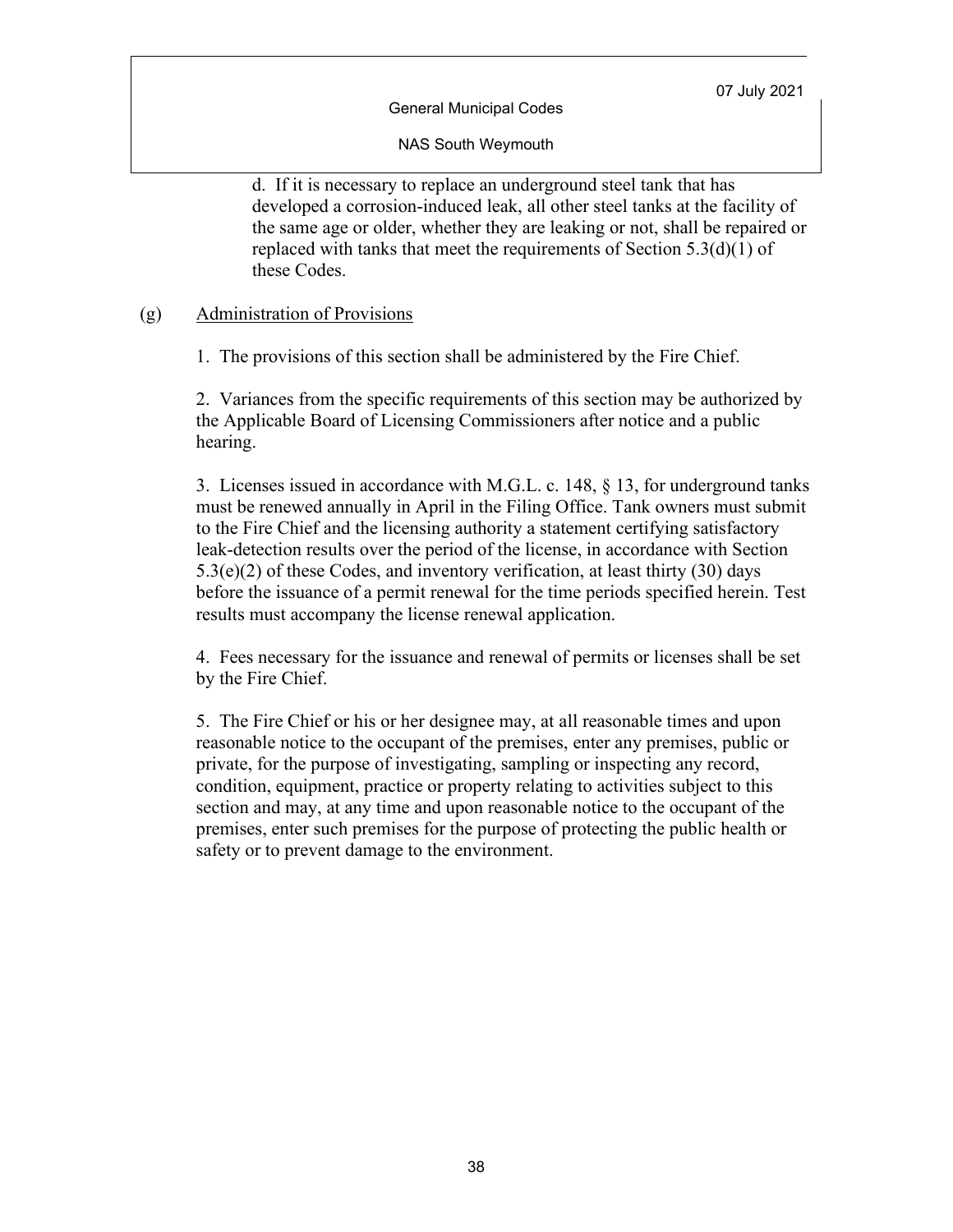General Municipal Codes

NAS South Weymouth

# **ARTICLE VI - PUBLIC WORKS**

## **6.1 GARBAGE, RUBBISH, REFUSE, RECYCLING**

*(Reserved for Future Use)*

### **6.2 SANITARY SEWERS**

6.2.1 Connections to Sanitary Sewers

### **6.3 WATER SUPPLY**

6.3.1 Restraint of Water Use

### **6.4 STREETS, ROADS, ETC.**

- 6.4.1 Excavations and Trench Safety
- 6.4.2 Private Ways, Signs required exception
- 6.4.3 Procedure for Acceptance of Public Ways and Parks
- 6.4.4 Maintenance of Traffic Signs
- 6.4.5 Obstructions in streets, etc.
- 6.4.6 Removal of Vehicles During Winter Storm, Emergency

## **6.5 TREES AND OTHER PLANTING MATERIALS**

6.5.1 Trees

# **6.1 GARBAGE, RUBBISH, REFUSE, RECYCLING**

*(Reserved For Future Use)*

# **6.2 SANITARY SEWERS**

### **6.2.1 Connections to Sanitary Sewers**

(a) Definitions - As used in this section, the following terms shall have the meanings indicated:

Habitable Structures - Includes any building or edifice used for habitation, employment, amusement and any other facilities requiring a potable water supply for sanitary or culinary purposes.

### (b) Connection required

1. All habitable structures shall connect to such sewer by a sufficient drain before any use or occupancy is made thereof.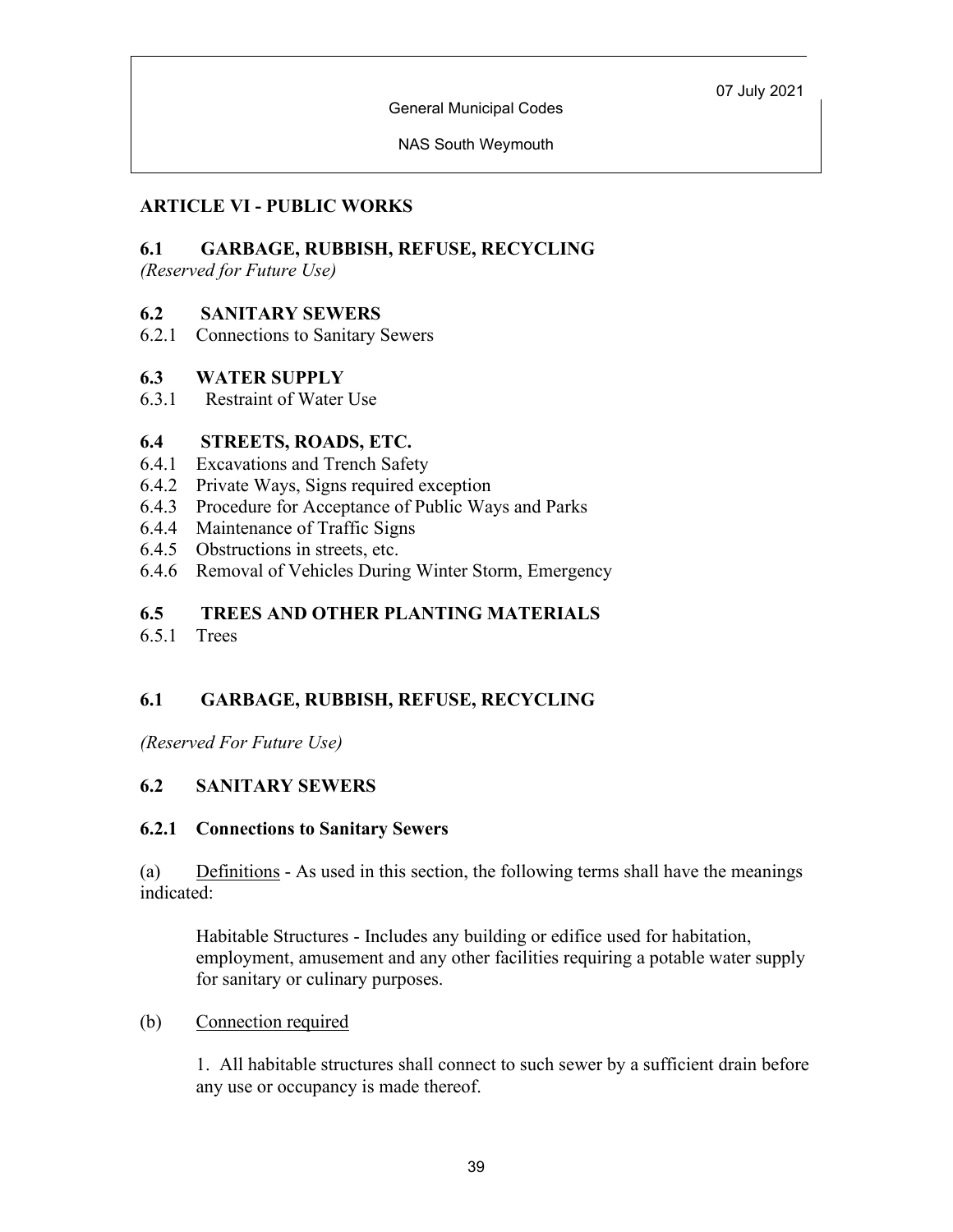NAS South Weymouth

2. All habitable structures abutting a public or private way and having access to sewers of the Authority or the Towns, as applicable, shall connect to such sewer by a sufficient drain at the time of completion of construction of the common sewer line in the way.

(c) Applicability to sales of habitable structures - Owners of habitable structures required to connect to the common sewer line pursuant to this section shall, prior to the transfer or conveyance thereof, comply with the provisions of this section.

(d) Violations and penalties - The penalties for violations of this section shall be as follows:

1. Any person found to be violating this section shall be served by the director of the Applicable Health Department with written notice stating the nature of the violation and providing a reasonable time limit for the satisfactory correction thereof. The offender shall, within the period stated in such notice, permanently cease all violations.

2. Any person who shall continue any violation beyond the time limit provided for in this section shall be fined in the amount prescribed by Town where the violation occurs or as established by the Applicable Health Department. Each day in which any such violation shall continue shall be deemed a separate offense once initial notice of violation has been given.

3. Any person violating the provisions of this section shall be liable to the Authority or the Towns, as applicable, for any loss, expense or damage caused by such violation.

(e) Additional remedies - The provisions of this section may be enforced by civil action without limiting the prosecution of any violations hereof.

(f) Enforcement of other regulations - Nothing herein shall prevent or interfere with the enforcement of any other proceeding, rule, regulation, order or law concerning sewer connections.

### **6.3 WATER SUPPLY**

### **6.3.1 Restraint of Water Use**

So long as water is provided by the Town of Weymouth, any restraints on water usage imposed by the Town of Weymouth on its customers located outside of NAS South Weymouth shall apply to water supplied by the Town of Weymouth and utilized inside of NAS South Weymouth.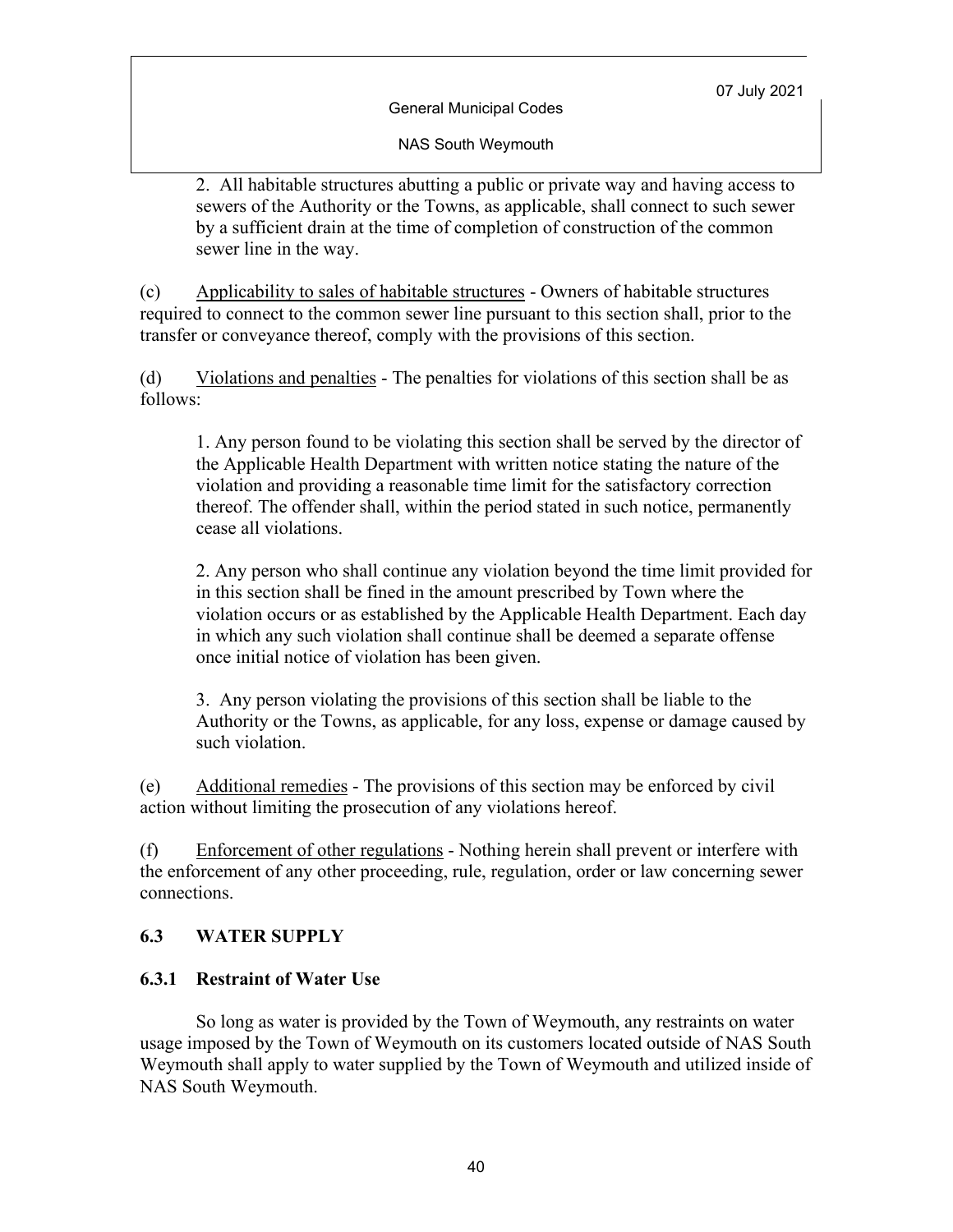General Municipal Codes

NAS South Weymouth

So long as water is provided by the Town of Weymouth, any water taker who violates this section shall be punished by a fine equal to the fine imposed by the Town of Weymouth on customers located outside of NAS South Weymouth for violations of restraints on usage.

### **6.4 STREETS, ROADS, ETC.**

### **6.4.1 Excavations and Trench Safety**

#### (a) Permit required; fee

No person shall make any excavation within the limits of any public or private way (including sidewalk areas) in NAS South Weymouth except upon and in accordance with the conditions of a permit to be issued by the Applicable Department of Public Works, such permit to be issued only upon the written application stating the location and extent of the proposed excavation, and a fee as determined by the director of the Applicable Department of Public Works shall be charged for each permit issued. A certificate of liability insurance shall also be provided to Applicable Department of Public Works during the application process.

#### (b) Conditions of permit

It shall be a condition of each permit thus issued that the surface of the way shall be restored to its original condition and at the expense of the person to whom the permit is issued, also that the person to whom the permit is granted shall indemnify the Authority or Towns, as applicable, against all claims of all persons who may be injured in their person or property by reason of such excavation. The director of the Applicable Department of Public Works may fix the time within which such permit shall remain in force and may prescribe what precautions shall be taken to guard the public against injury. The contractor or utility company or provider shall notify DIGSAFE prior to excavation. Also, a 72-hour notice shall be provided to the Applicable Department of Public Works prior to start of work, unless the work is performed on an emergency basis. The permit holder shall be responsible for repairing any damage to public or private utilities or to down trees, shrubs, poles, or signs which may be disturbed or damaged during the course of the work or on account thereof. Violation of any of the conditions of said permit shall render the same void.

### (c) Guarantee Period

The permit holder shall be responsible for the maintenance of the street opening excavation/trench for one (1) year after the date of completing the installation. The permit holder may be required to completely re-excavate, refill, and re-pave any permanent restoration that fails within the one (1) year guarantee period. If additional work is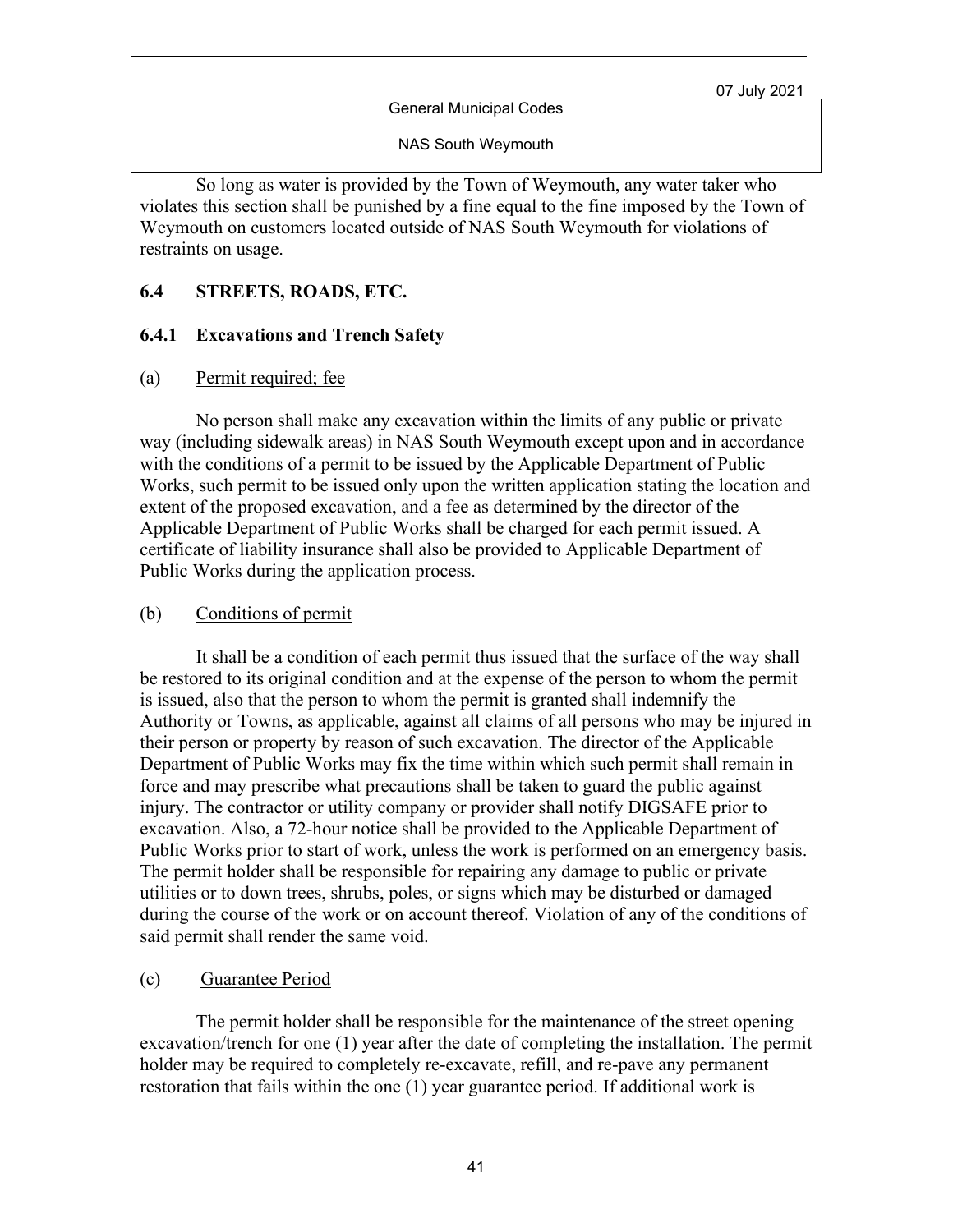#### General Municipal Codes

NAS South Weymouth

undertaken at the same location within the one (1) year guarantee period, the most current permit holder of record shall be responsible for complying with this subsection.

#### (d) Construction methods

The following construction methods shall be mandatory for all street openings:

- 1. Surface shall be cut carefully with a suitable cutting tool (pavement saw is preferred method).
- 2. Backfill material shall be as noted on the permit provided by the Applicable Department of Public Works. All gravel backfill shall be tamped and consolidated in twelve (12) to eighteen (18)-inch layers.
- 3. Pavement shall again be cut a minimum of twelve (12) inches beyond excavation limits and removed through to gravel sub-base.
- 4. Existing blacktop edges shall be painted with tackcoat emulsion.
- 5. Blacktop finish shall be applied in two (2) courses, giving a smooth joint. Infrared trench patch method is required.
- 6. All permanent pavement markings that are obliterated or damaged during construction shall be repainted under the direction of the Applicable Department of Public Works at the expense of the Applicant.

#### (e) Maintenance of access to property required

No person having the authority to dig up or obstruct any street shall do so in a manner which does not leave reasonable access for persons and vehicles to property abutting on such street or which does not have a reasonable passage through the street for fire apparatus. If the Authority or the Towns are required to respond in any way, to provide police protection, to do temporary or permanent repairs, to install safety barriers or lights, etc., prior to the permit holder's receipt of a Certificate of Completion, the permit holder shall reimburse the Authority or the Towns for all costs. A Certificate of Completion will not be issued until these costs are paid.

(f) Authority or Town work; private utility cooperation

Whenever the Authority or the Towns undertake the repair, resurfacing or other such improvement of streets, roads or sidewalks, the private utility companies shall provide for the maintenance and improvements of their infrastructure (manhole covers, service gate boxes, etc.). The infrastructure, located in the street, roads or sidewalks shall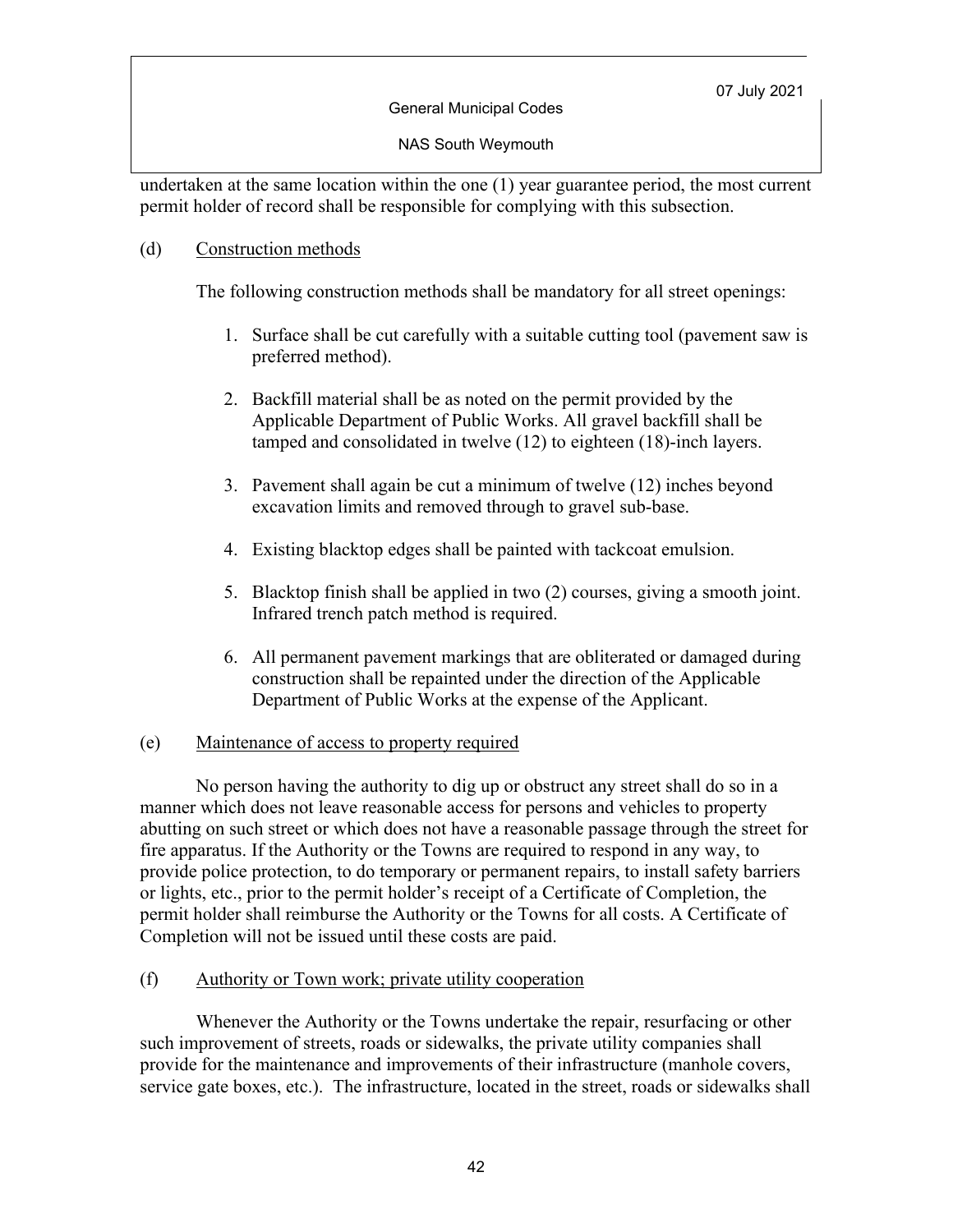General Municipal Codes

NAS South Weymouth

be repaired, replaced or otherwise identified, so that they are in good condition, easily accessible and raised to the proposed finish grade.

(g) Trench safety

In accordance with M.G.L. c. 82A and 520 CMR 14.00 et seq., no person shall, except in an emergency, make a trench excavation (as defined in 520 CMR 14.00 et seq.) in any public way, public property, or privately owned land until a permit is obtained from the appropriately designated permitting authority. The Applicable Department of Public Works shall serve as the appropriate permitting authority, and shall determine the fee charged for each permit issued. The Authority acknowledges the full applicability within NAS South Weymouth of the trench safety regulations published in 520 CMR 14.00, subject however, to the right reserved by the Authority to adopt more restrictive rules and regulations.

### **6.4.2 Private Ways, Signs required; exception**

Notwithstanding anything to the contrary in the Subdivision Rules and Regulations for NAS South Weymouth, no private way, lane or alley shall connect with a public highway of the Authority or the Towns, as applicable, unless at its junction with each highway it shall have a sign reading "Private Way" or "Not a Public Way," provided that this provision shall not apply to such private driveways not exceeding twelve (12) feet in width and which have a gate, gateway or barway at their junction with the public highway or are otherwise so constructed and located that, in the opinion of the Applicable Department of Public Works, they cannot reasonably be mistaken for public highway.

# **6.4.3 Procedure for Acceptance of Public Ways and Parks**

### (a) Pre-Application Inspection

After project completion, the applicant shall file with the Applicable Subdivision Board a statement stipulating that all work is complete, is constructed in compliance with the Subdivision Rules and Regulations of NAS South Weymouth and any other applicable regulations and policies of the Authority, is free from defects, and is free and clear of any encumbrance or lien.

After project completion and prior to the submittal of a written request for acceptance of the way or park and associated improvements, a punch list of deficiencies shall be prepared by the Applicable Department of Public Works or other town agent(s) for review with the owner before acceptance of the way or park can be entertained.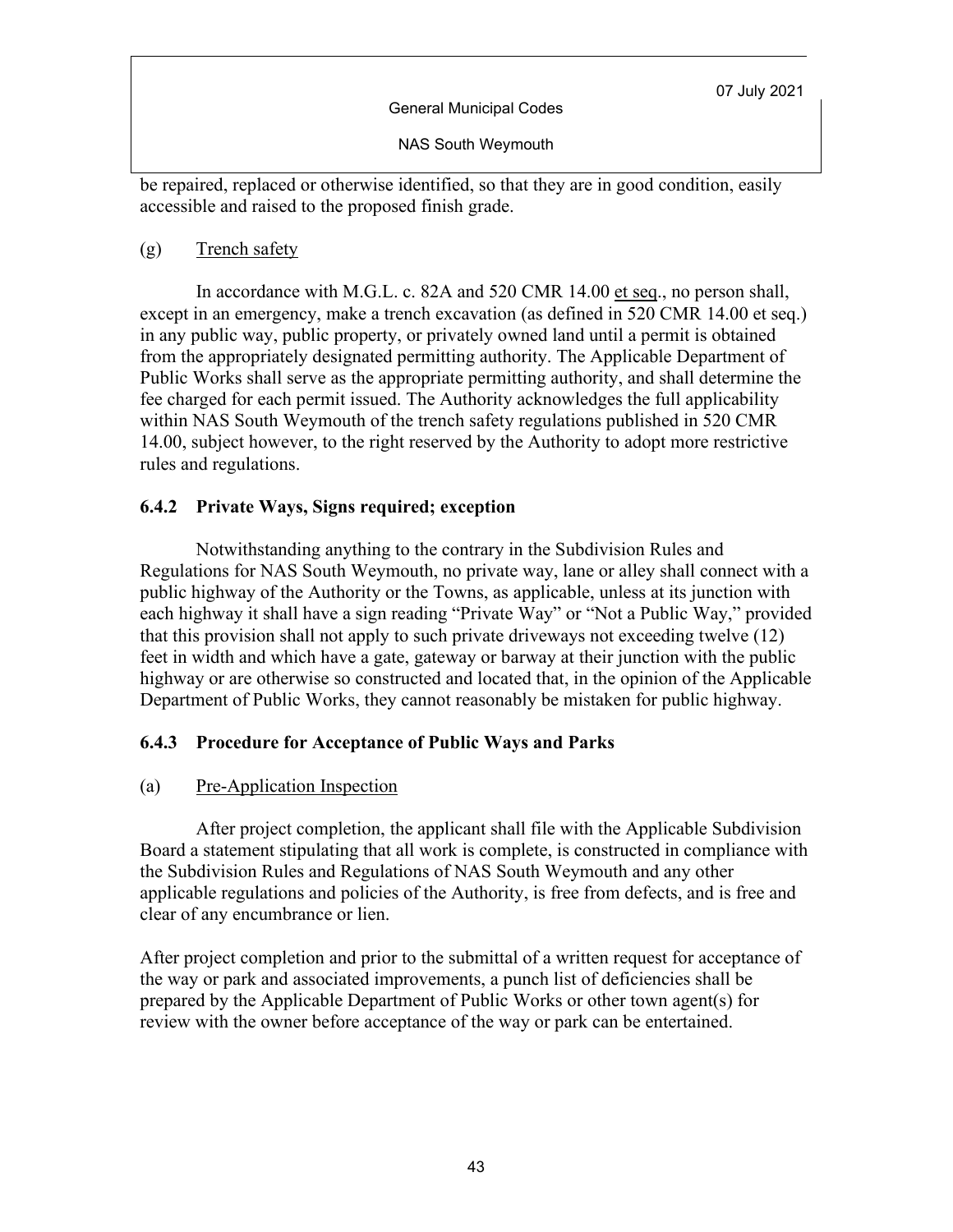NAS South Weymouth

#### (b) Application

All written requests for the acceptance of ways or parks, new or otherwise, must be presented to the director of the Applicable Department of Public Works for an inspection, review and report. The written request for acceptance of a way or park shall include:

- A. A properly executed "Application for Acceptance of a Way or Park" form (developed by the Corporation) signed by the owner(s) of all land contained within the area(s) proposed for acceptance and eleven (11) copies;
- B. As-built plans and profiles (the "Plans of Acceptance") as described below;
- C. An electronic version of the Plans of Acceptance in accordance with Level 3 of the Commonwealth's Standard for Digital Plan Submission to Municipalities and two (2) copies;
- D. Legal description of the metes and bounds of the way or park (the "Order of Taking") and eleven (11) copies;
- E. A current list of abutters, as certified by the Applicable Filing Office;
- F. Addressed and stamped envelopes in a quantity sufficient to deliver a first- class mail notice to each abutter regarding the scheduling of the Corporation's public hearing on layout acceptance;
- G. Proper filing fee as established by the Corporation; and
- H. Project review fee, if applicable, as determined by the Corporation.
- (c) Plans of Acceptance

One (1) copy of the Plans of Acceptance drawn in ink on mylar sheets (or if the way or park to be accepted is located in both Norfolk County and Plymouth County, two copies of the Plans of Acceptance drawn in ink on mylar sheets) and eleven (11) copies of the Plans of Acceptance on standard white paper twenty-four (24) inches wide by thirty-six (36) inches long at a scale of one (1) inch to forty (40) feet of each way or park shall be submitted by the applicant at the time application is made. The cost of preparing the Plans of Acceptance shall be borne by the applicant. The applicant shall provide additional copies of the Plans of Acceptance as required by the director of the Applicable Department of Public Works or the Applicable Subdivision Board.

The Plans of Acceptance shall be reviewed and accepted by all divisions of the Applicable Department of Public Works, the Applicable Health Department, Applicable Building Department and the Applicable Subdivision Board, who in approving the Plans of Acceptance will sign the mylar sheets in the appropriate spaces provided.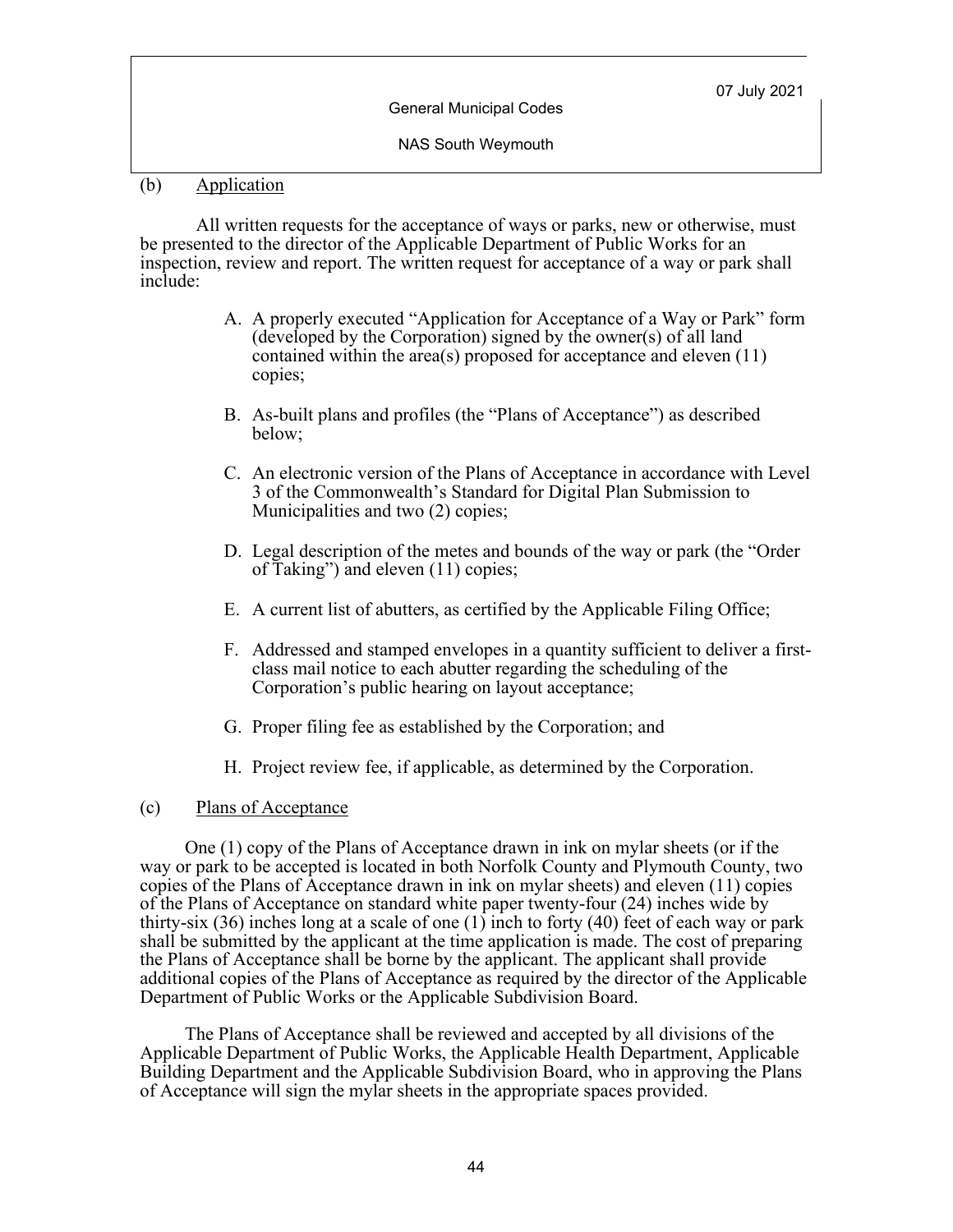#### General Municipal Codes

#### NAS South Weymouth

Plans of Acceptance shall be prepared and certified by a registered land surveyor. Plans of Acceptance shall show all physical characteristics of the way or park presented for acceptance, i.e., all property lines; the names of the respective owners as of a date not earlier than January 1 of the year in which the application is filed; the correct locations of all buildings; all public and private utilities (water, sewer, storm drainage, electric, telephone, cable television, gas, etc.; shown in plan and profile views); all easements related to the street system (including easements for all storm drainage detention/retention pond areas); all survey data necessary to lay out the street including widths, lengths and bearings of all boundary lines of streets and easements, radii and tangent lines at layout intersections, central angles of all curves in street lines; and any other requirements for recording the plan at a registry of deeds. The Plans of Acceptance shall show and certify that all permanent monuments have been set in accordance with the Subdivision Rules and Regulations for NAS South Weymouth.

The deed reference and sheet, block and lot numbers shall be shown for each lot which abuts the way or park.

#### (d) Applicable Department of Public Works

Following receipt of a complete application package for acceptance of a way or park, the Applicable Department of Public Works shall review the application package and inspect the way or park to develop a punch list of deficiencies to be corrected in order to bring the area and/or plans into compliance with current specifications of the Authority. The applicant shall correct any deficiencies to the satisfaction of the Applicable Department of Public Works, and all costs associated with such corrections shall be borne by the applicant. If the applicant is unable to correct deficiencies in a timely manner (during the course of the review process) due to the extent of the work required, poor weather conditions, etc., then a formal agreement shall be executed between the Applicable Department of Public Works or Applicable Subdivision Board and the applicant which shall set forth all necessary terms and conditions such as identifying the scope of work required to correct the deficiencies, an agreeable timeframe to complete the work, etc.

The Applicable Department of Public Works will notify all departments/officials that have plan approval responsibilities that Plans of Acceptance have been submitted for their review.

The Applicable Department of Public Works will assign a plan number to the Plans of Acceptance. However, as with all original plans with the potential to be recorded at the applicable registries of deeds and/or land court, the plan number will be added to the plan just inside of and near the center of the lower border in a small font size. Only copies of the original plan may receive plan numbers in larger font in the corners.

Once the Plans of Acceptance have been signed by all of the applicable departments/officials, and either any deficiencies have been corrected by the applicant or an agreement is to be executed between the Applicable Department of Public Works or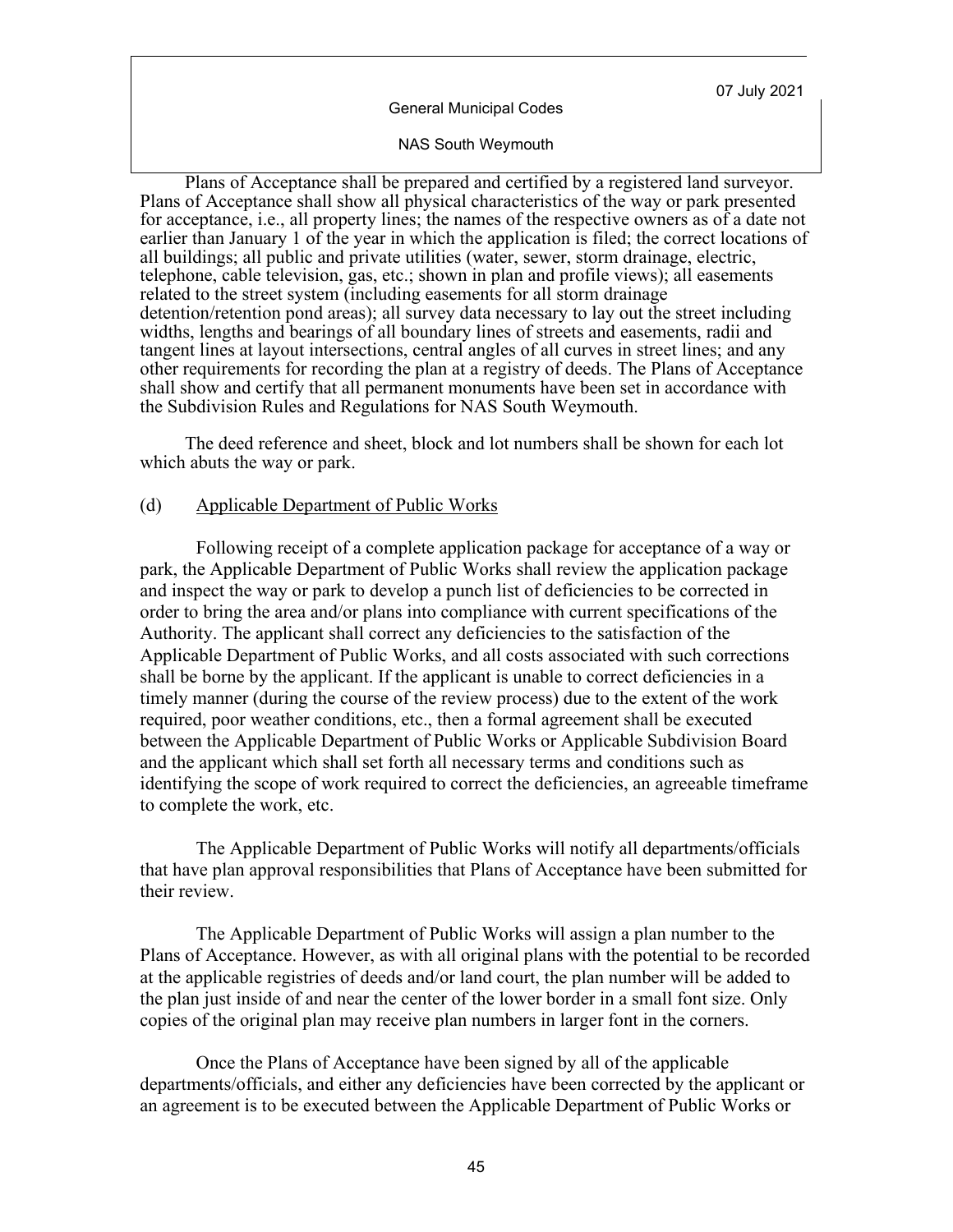General Municipal Codes

NAS South Weymouth

Applicable Subdivision Board and the applicant, the Applicable Department of Public Works shall submit the acceptance application package to the Authority or the Towns, as applicable, for their review and approval.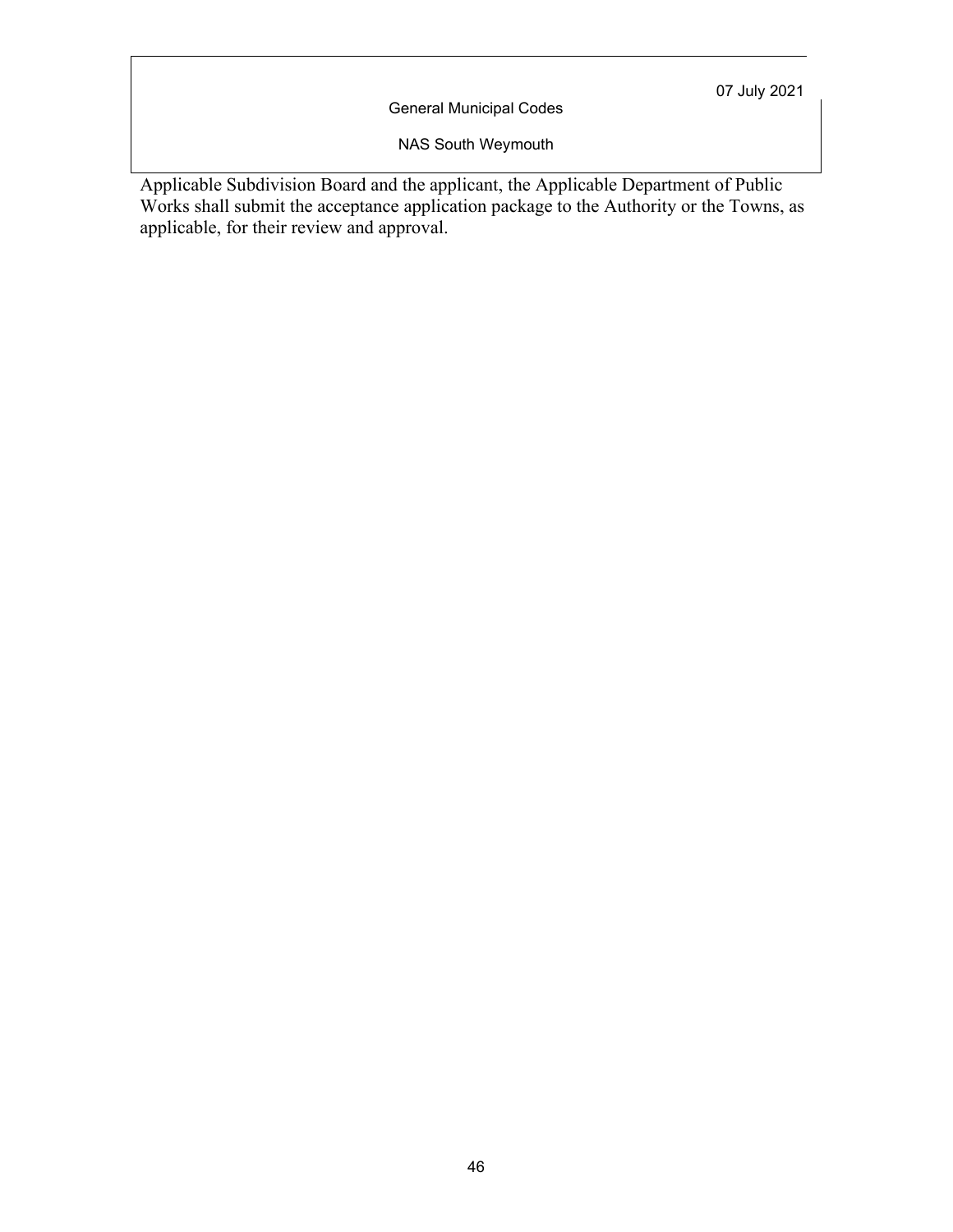| <b>General Municipal Codes</b> | 07 July 2021 |
|--------------------------------|--------------|
| <b>NAS South Weymouth</b>      |              |

#### (e) Authority or Town Actions

Upon receipt by the Authority or Towns, as applicable, a measure number shall be assigned for the application.

The Authority or Towns, as applicable, shall hold a public hearing or hearings in order to consider acceptance of the way or park layout and to consider a vote to adopt the Order of Taking. Notice of such hearing shall be given by the Authority or Towns, as applicable, at the expense of the applicant in each of two (2) successive weeks by advertisement in a newspaper(s) of general circulation in the Towns as determined by the Authority or Towns, as applicable. The first notice shall be not less than fourteen (14) days before such hearing; the second notice shall be not less than seven (7) days before such hearing. The Authority or Towns, as applicable, shall also notify by first-class mail the abutters (as provided by the applicant in the application package) of the way or park at least seven (7) days before the hearing. The Authority or Towns, as applicable, shall vote to adopt or reject the Order of Taking within one hundred and twenty (120) days of the first public hearing held on the way or park layout.

Once approved and signed by the Authority or Towns, as applicable, the Authority's or Towns' legal counsel, as applicable, shall record (at applicant's expense) the Plans of Acceptance and the Order of Taking at the applicable registries of deeds and the land court (for recording the Order of Taking, if applicable).

The Authority's or Towns' legal counsel, as applicable, shall provide a copy of the recorded Plans of Acceptance and Order of Taking to the Department of Public Works of the Authority or Towns, as applicable, and to the Department of Public Works of the Town(s) in which the way or park is located.

In cases where the Authority and one or more of the Towns is involved in reviewing an application for acceptance of a way or park, joint meetings/hearings may be held at either NAS South Weymouth or in one of the Towns in order to provide for a consolidated review process.

#### (f) Additional Compliance Requirements

No street or way constructed through lands by the owners thereof shall be laid out or accepted or recommended by the Applicable Department of Public Works for acceptance as a public way or street of the Authority or Towns, as applicable, unless previously constructed and completed to the subgrade in accordance with the latest specifications promulgated by the Authority, including the Subdivision Rules and Regulations for NAS South Weymouth.

Any street or way constructed through private land by the owners thereof may be laid out and accepted as a public street of the Authority or Towns, as applicable, provided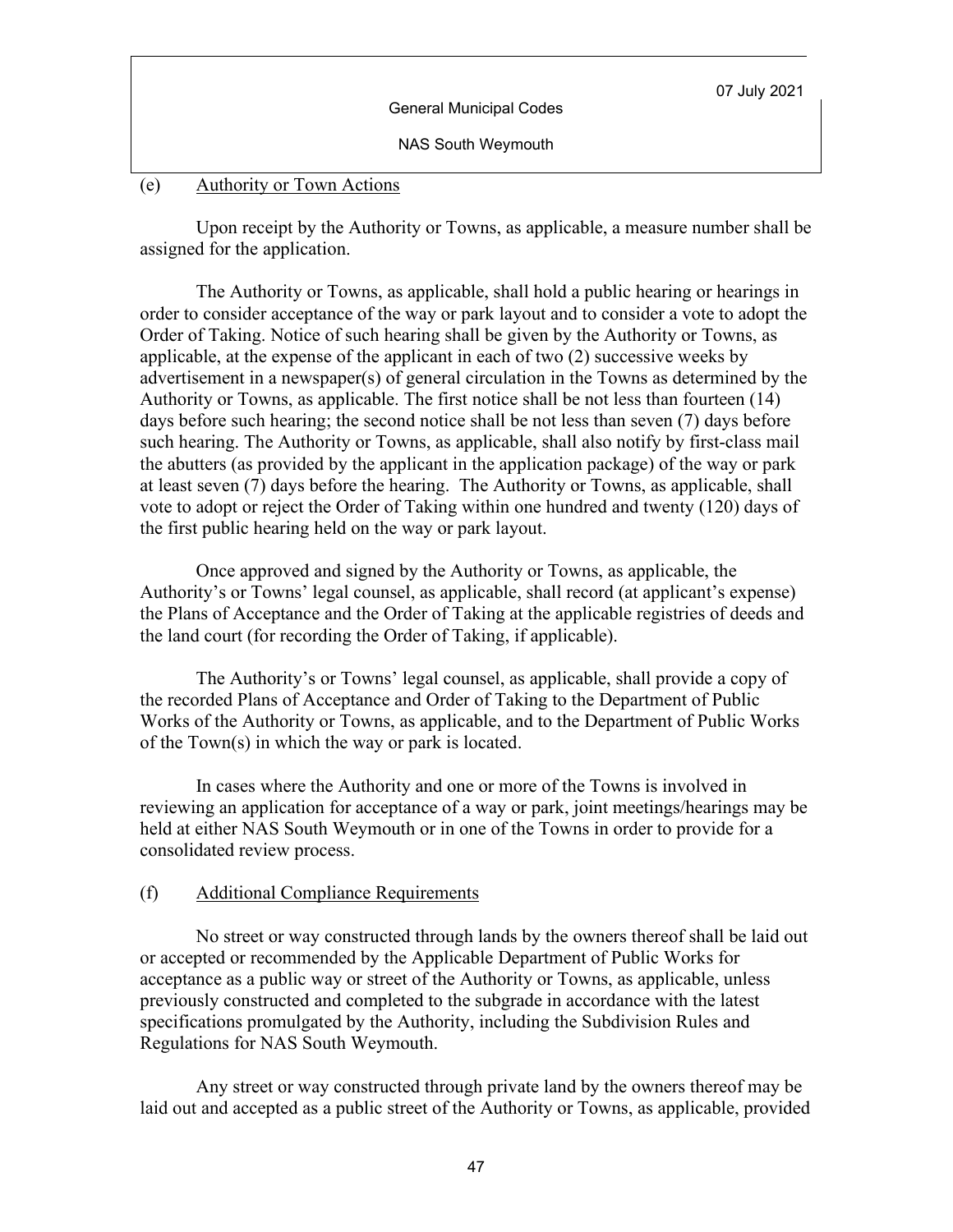NAS South Weymouth

that such action is taken in accordance with provisions of M.G.L. c. 82, §§ 21-24, and provided also that the owners of at least seventy-five percent (75%) of the lands through which such street or way passes have signed releases of all property which the Authority or Towns, as applicable, deems it necessary to acquire for such layout and have accepted and have granted sloping privileges.

### (g) Conveyance of Utilities and Easements

The Applicable Subdivision Board shall not release a surety bond or deposit, or, in the case of a covenant, issue a Certificate of Performance (as defined in the Subdivision Rules and Regulations for NAS South Weymouth), until the applicant has executed an instrument, on a form approved by the Authority or Towns, as applicable, transferring to the Authority or Towns, as applicable, without cost, valid unencumbered title to all common sewers, storm drains (including detention/retention pond areas) and water mains, and any other public improvements and appurtenances thereto, constructed and installed in the subdivision or portion thereof to be approved, and conveyed to the Authority or Towns, as applicable, without cost and free of all liens and encumbrances, perpetual rights and easements to construct, inspect, repair, renew, replace operate and forever maintain the aforesaid sewers, storm drains, water mains and public improvements, with any manholes, pipes, conduits and other appurtenances, and to do all acts incidental thereto, in, through and under the whole of all streets in the subdivision or portion thereof to be approved, and if any such sewers, storm drains, water mains or public improvements have been constructed and installed in land not within such street, then in, through and under a strip of land extending ten (10) feet in width on each side of the center line of all such improvements.

#### (h) Exemptions and waivers

The Authority or Towns, as applicable, may exempt or waive the local requirement of this section for any public way or park acceptance upon the recommendation of the Applicable Department of Public Works that it is in the best interest of the Authority or Towns, as applicable, to do so.

### **6.4.4 Maintenance of traffic signs**

The Applicable Department of Public Works shall have the responsibility for the installation and maintenance of traffic signs and the painting of curbings, crosswalks, center lines, warning signs, traffic markings, etc., on the streets owned by the Authority or Towns, as applicable.

### **6.4.5 Obstructions in streets, etc.**

(a) Obstructions restricted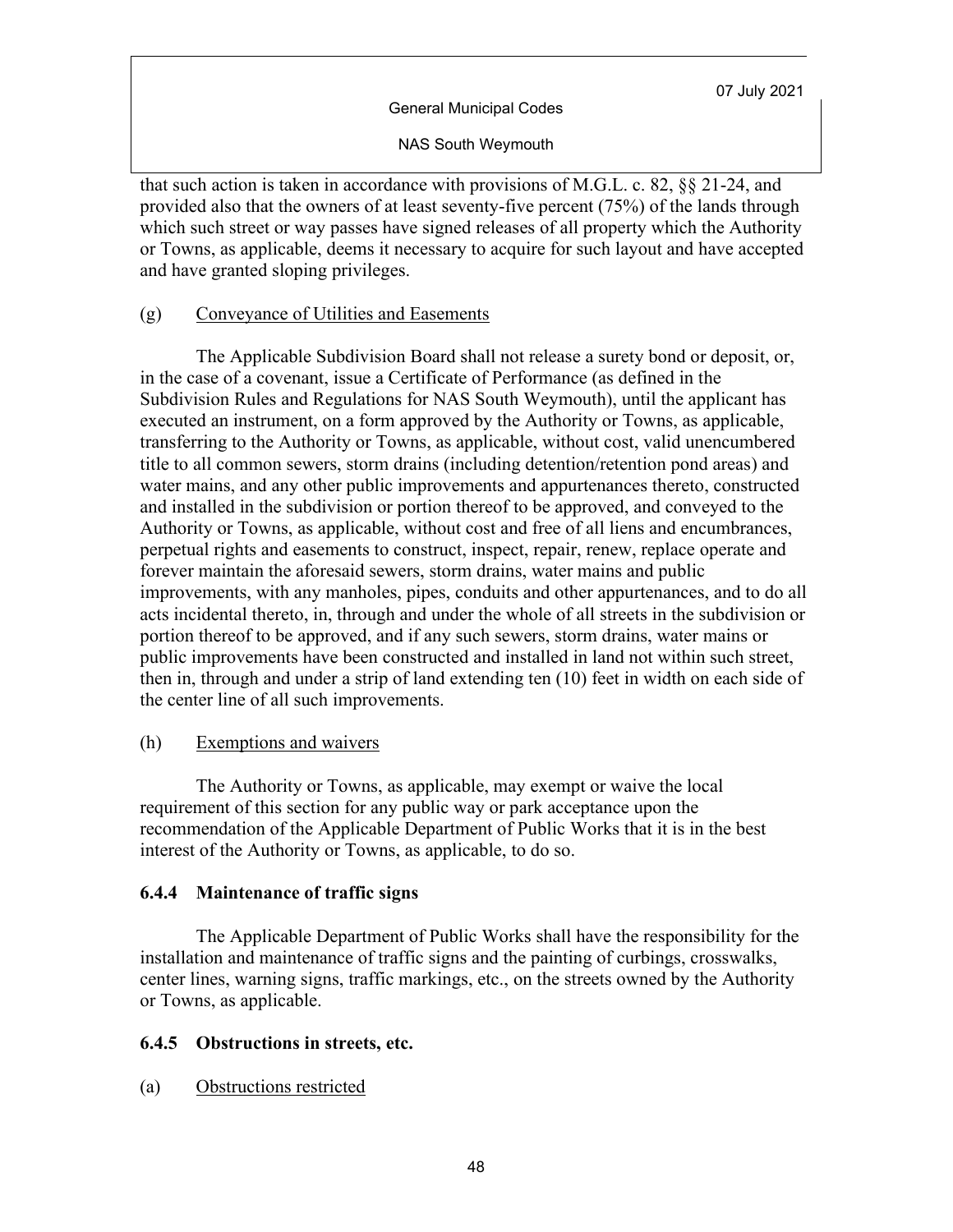NAS South Weymouth

No person shall place or cause to be placed any obstruction in any public street, footpath or sidewalk or suffer any such obstruction placed or controlled by him to remain for more than one (1) hour after being notified by a police officer or the director of the Applicable Department of Public Works to remove the same.

(b) Leaves

No person shall place leaves or cause leaves to be placed by raking, vacuuming, or blowing onto any public way. Leaves are to be bagged for collection in accordance with the rules and regulations promulgated by the Applicable Department of Public Works. The penalty for violation of this subsection shall be as prescribed by the Town where the conduct occurs.

### (c) Snow Obstruction of public ways and sidewalks

All persons engaged in the removal of snow shall, under no circumstances, cause said snow to be deposited so as to obstruct any public way or sidewalk. The penalty for violation of this subsection shall be as prescribed by the Town where the conduct occurs, or in the absence of any such fine the sum of Fifty Dollars (\$50) for each offense.

### **6.4.6 Removal of vehicles during winter storm, emergency**

### (a) Removal

Any vehicle on a public way in NAS South Weymouth interfering with the work of removing or plowing snow, or removing ice there from, may be removed by or under the authority of the chief of the Applicable Police Department to a public garage or any convenient place.

### (b) Notice of removal

The chief of the Applicable Police Department shall give notice within a reasonable time of place to which it has been moved to the registered owner of the vehicle.

### (c) Payment of charges for vehicle redemption

The owner, before being permitted to remove the vehicle, shall establish his right to do so and pay to the Authority or the Towns, as applicable, or to the keeper of the place of storage the cost of removal and any storage charges resulting there from, not to exceed that fee established by the Department of Public Utilities of the Commonwealth of Massachusetts.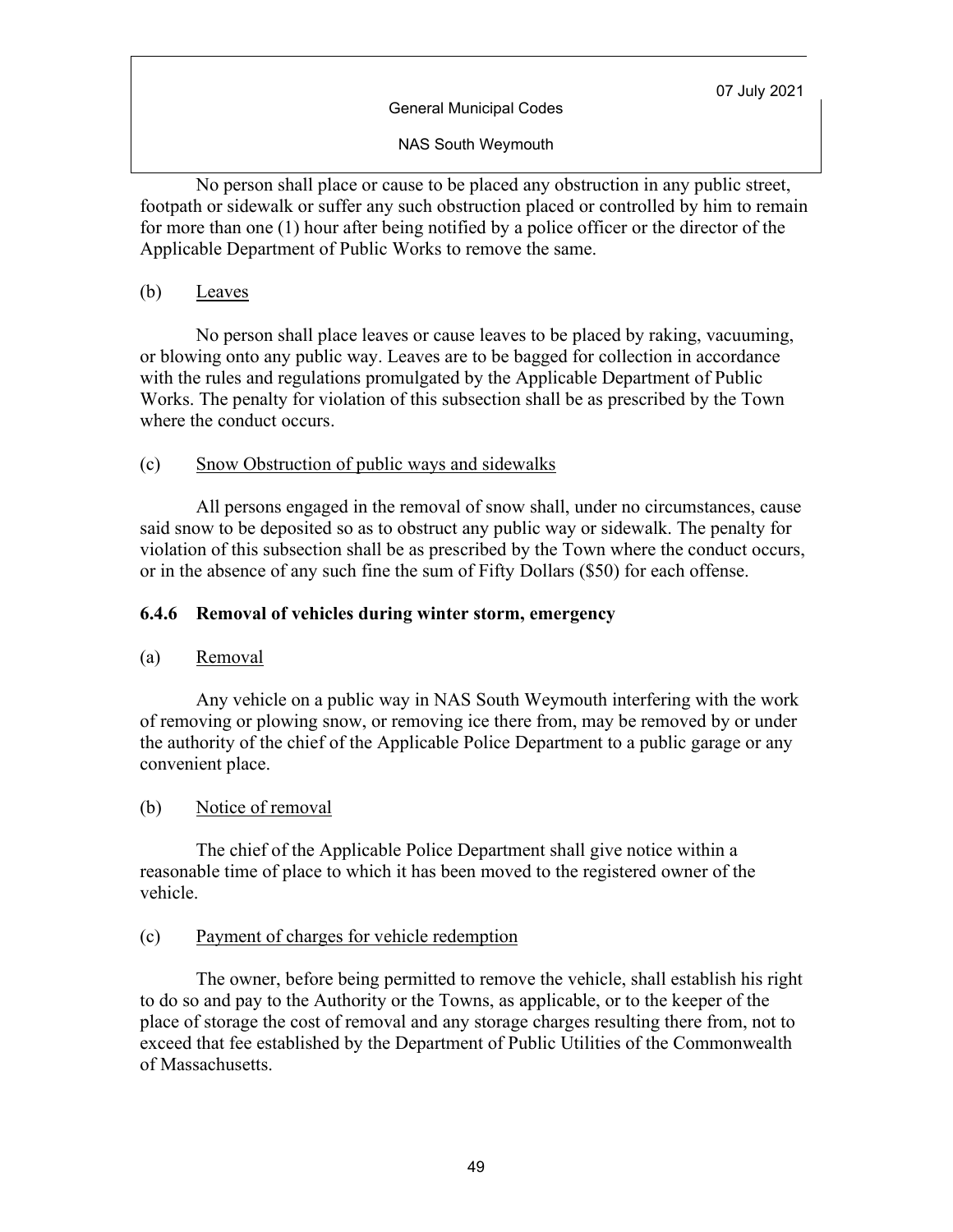General Municipal Codes

NAS South Weymouth

# **6.5 TREES AND OTHER PLANTING MATERIALS**

## **6.5.1 Trees**

### (a) Public Tree Care

The Authority or Towns, as applicable, shall have the right to plant, prune, maintain and remove trees, plants and shrubs within the lines of all streets, alleys, avenues, lanes, squares and public grounds as may be necessary to ensure public safety or to preserve or enhance the beauty of such public grounds. The Authority or Towns, as applicable, may remove or order to remove, any tree thereof which is in an unsafe condition or which by reason of its nature can cause injury to sewer, electric, gas, water lines, or other public improvements, or is infected with any injurious fungus, insect, or other pests.

### (b) Topping and Pruning

It shall be unlawful as a normal practice for any person, firm, or municipal department to top any street tree, park tree, or any other tree on public property. Topping is defined as severe cutting back of limbs to stubs larger than three inches (3") in diameter within the tree's crown to such a degree so as to remove the normal canopy and disfigure the tree. Trees severely damaged by storms or other causes, or certain trees under utility wires or other obstructions where pruning practices are impractical may be exempt from this section at the determination of the Authority or Towns, as applicable. Every owner of any tree overhanging any street or right-of-way within NAS South Weymouth shall prune the branches so that such branches shall not obstruct the light from any street lamp or obstruct the view of any street intersection.

Said owner shall remove all dead, diseased or dangerous trees, or broken or decayed limbs, which constitute a menace to the safety of the public. The Authority or Towns, as applicable, shall have the right to prune any tree or shrub on private property when it interferes with the proper spread of light along the street from a street light or interferes with the visibility of any traffic control device or sign.

#### (c) Stump Removal

All stumps of street and park trees shall be removed below the surface of the ground so that the top of the stump shall not project above the surface of the ground.

### (d) Penalty and Enforcement

Any person who violates any provision of this section and who is prosecuted by criminal complaint pursuant to the provisions of Section 2.8 shall be subject to a fine as prescribed by the Authority or Towns, as applicable. The Authority or Towns, as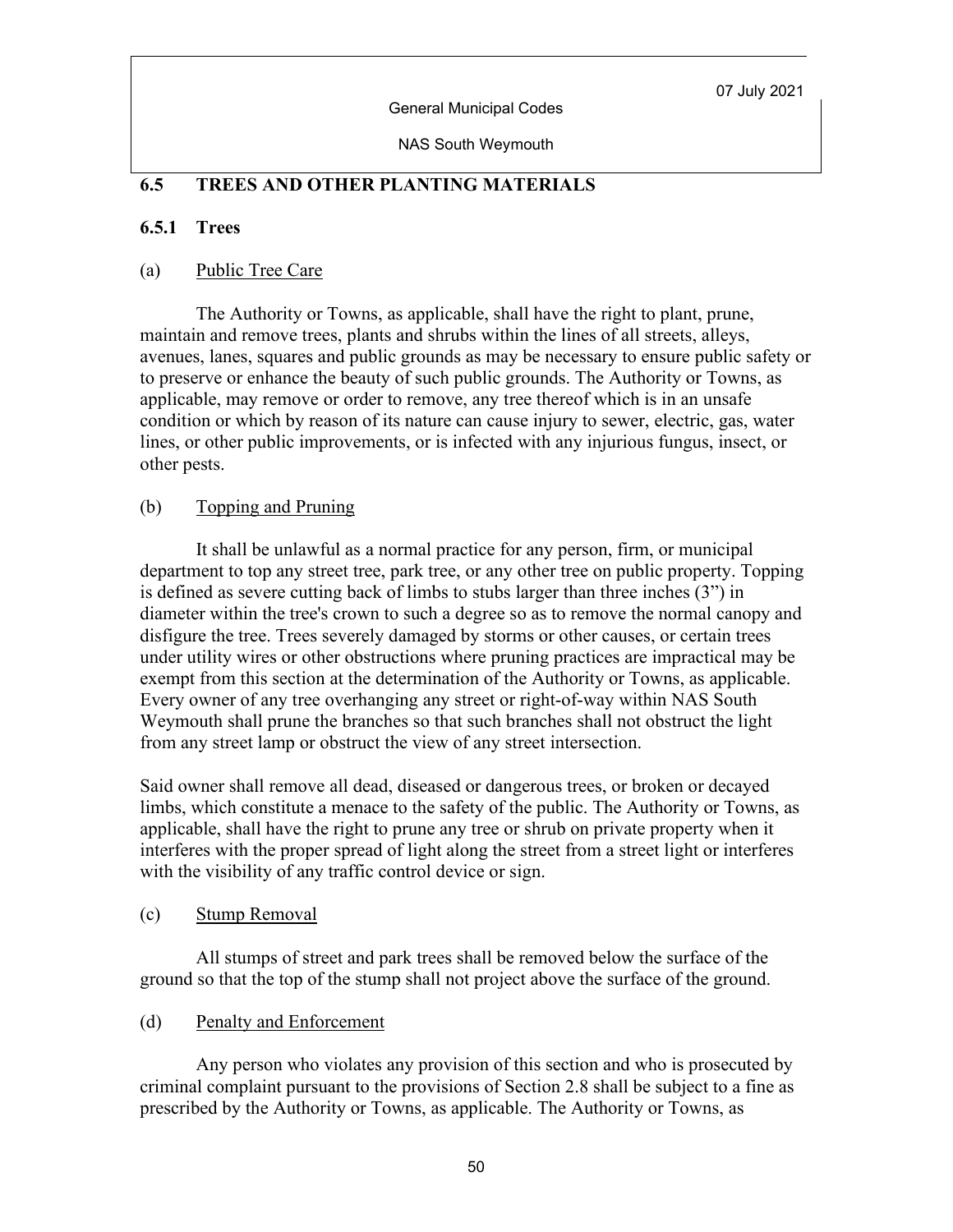NAS South Weymouth

applicable, may approve replacement trees as long as they are equal to one tree for every two and one half inches  $(2\frac{1}{2})^n$ . Enforcement of the provisions of this section as a municipal infraction shall be punished by a penalty as prescribed by the Authority or Towns, as applicable.

### (e) Tree Replacements

Any person, firm, corporation, or agency that in the course of construction, subdivision development, or for any other such reason wishes to remove any living public shade tree, two and one half inches  $(2\frac{1}{2})$  in diameter at breast height  $(d.b.h.)$  or greater shall, in accordance with M.G.L. c. 87,  $\S$  3, must first obtain a permit from the director of the Applicable Department of Public Works or its agent. If removal is permitted, it shall be at no cost to the Authority or Towns, as applicable, performed within the Spring or Fall months following completion of construction and replaced in locations specified by the director of the Applicable Department of Public Works or its agent with a number of small trees determined to be equivalent on the following basis:

The total d.b.h. of all replacement trees shall equal or exceed the total d.b.h. of all trees to be removed, except in cases where a public shade tree is cut or removed prior to obtaining a permit as required herein, for which replacement trees or equivalent shall be provided at double the d.b.h. of all lost trees.

Replacement trees shall be balled and burlapped, not less than two and one half inches  $(2\frac{1}{2})$  d.b.h., and shall be planted by a professional Arborist, Nurseryman, or Landscaper in accordance with the National Arborist Association. The director of the Applicable Department of Public Works or its agent shall determine species, size, and planting locations.

At the option of the applicant, the Authority or Towns, as applicable, may, upon payment of the agreed upon sum, replace said trees according to the standards herein set forth.

Partial relief may be granted by the director of the Applicable Department of Public Works or its agent, from the replacement requirements herein only in cases where the health, location, or condition of the tree to be cut warrants. However, in no case shall any less than one two and one half inch  $(2\frac{1}{2})$  d.b.h. tree be required for each tree lost.

If any motor vehicle causes damage to a tree or woodland, the Applicable Department of Public Works shall be notified whereupon a certified arborist will inspect the damage and place a value on the said damage. The Authority or Towns, as applicable, will bill the applicable insurance company (if known) accordingly to utilize the money to plant trees at the locations of their choice.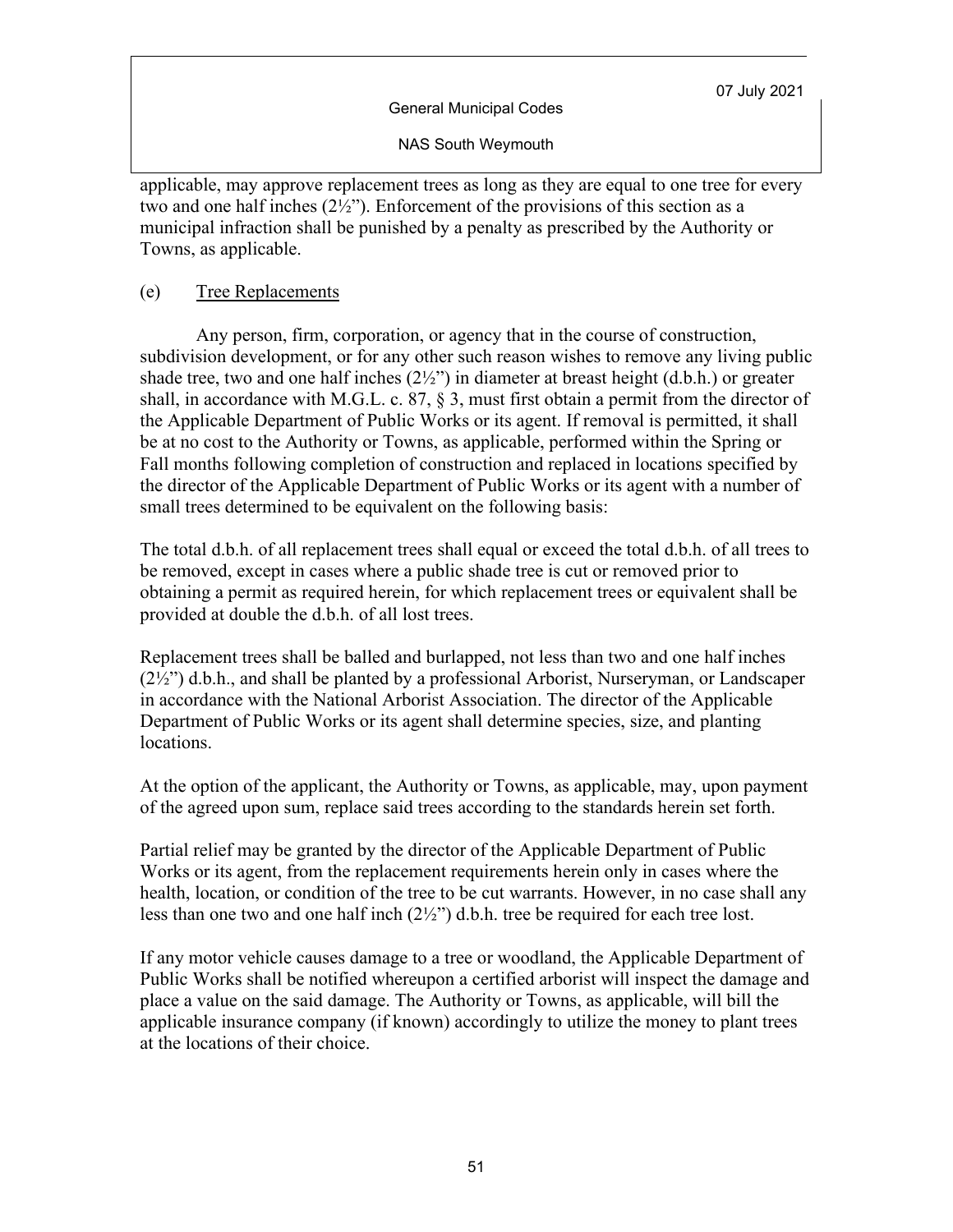NAS South Weymouth

### **ARTICLE VII - LICENSES AND PERMITS**

- 7.1 Assignment of responsibilities to certain municipal agencies to grant licenses and permits regulated under the General Laws
- 7.2 Regulation of food venders
- 7.3 Regulation of hawkers and peddlers
- 7.4 Regulation of canvassers and solicitors
- 7.5 Outdoor Business License

#### **7.1 Assignment of responsibilities to certain municipal agencies to grant licenses and permits regulated under the General Laws**

The following licenses or permits under the following provisions of the General Laws shall be within the jurisdiction of the Applicable Health Department:

| <b>Description</b>       | Chapter | Section |
|--------------------------|---------|---------|
| Animal rendering         | 111     | 154     |
| Animal stables           | 111     | 155     |
| Baths, public            | 140     | 51      |
| Bathing suit rentals     | 140     | 194     |
| <b>Burial</b>            | 114     | 45, 47  |
| Dairy products           | 94      | 40      |
| <b>Funeral directors</b> | 114     | 49      |
| Garbage removal          | 111     | 31A     |
| Ice cream manufacture    | 94      | 65I     |
| Livery stable            | 111     | 155     |
| Methyl alcohol           | 94      | 303A    |
| Milk                     | 94      | 40      |
| Mobile homes park        | 140     | 32B     |
| Motels                   | 140     | 32B     |

The following licenses or permits under the following provisions of the General Laws shall be within the jurisdiction of the Zoning Enforcement Officer:

| <b>Description</b> | <i>Chapter</i> | <b>Section</b> |
|--------------------|----------------|----------------|
| <b>Buildings</b>   | 143            | 3, 3A          |
| Elevators          | 143            | 62             |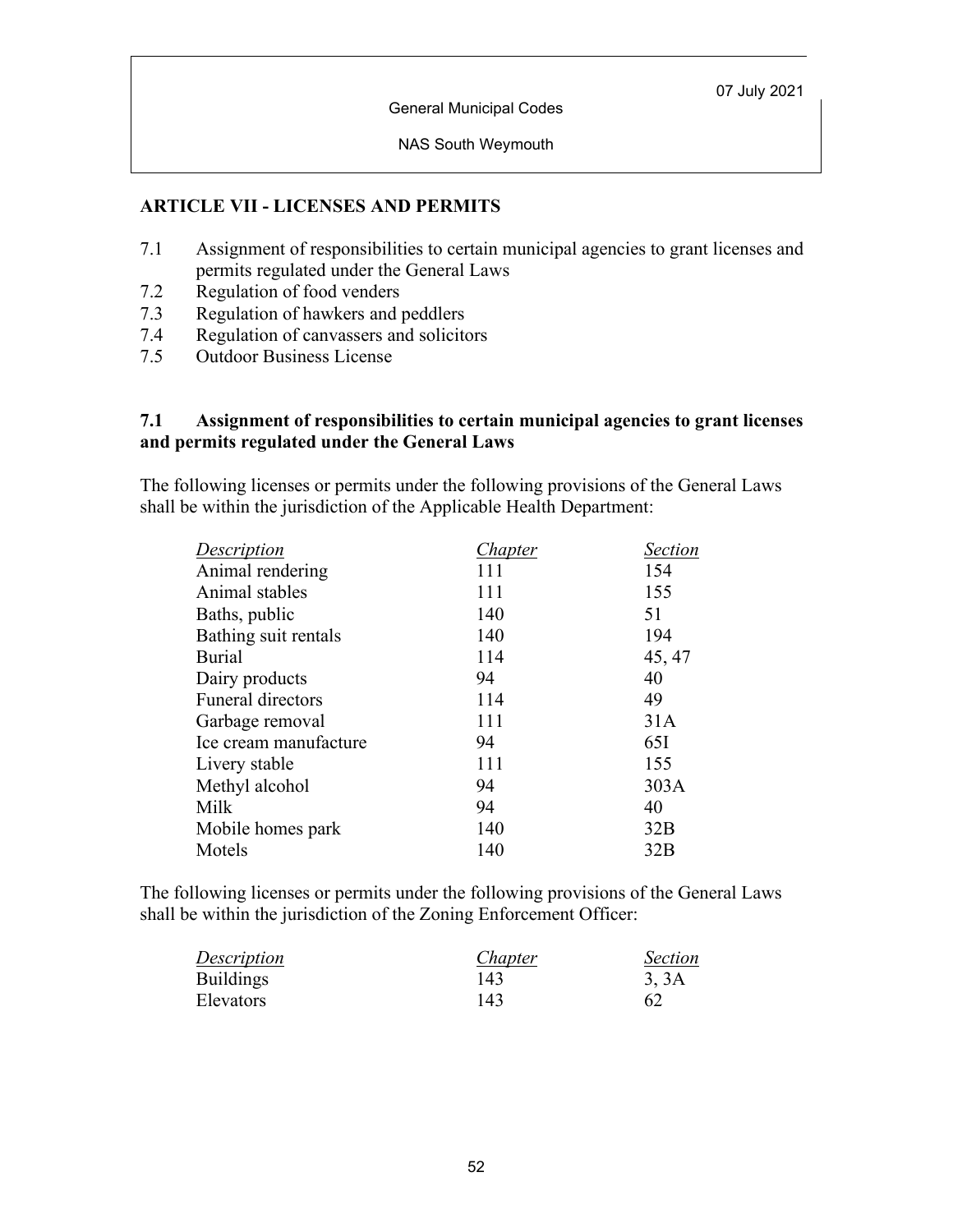General Municipal Codes

#### NAS South Weymouth

The following licenses or permits under the following provisions of the General Laws shall be within the jurisdiction of the chief of the Applicable Police Department:

| Description                       | Chapter | <b>Section</b> |
|-----------------------------------|---------|----------------|
| Certain work                      | 136     | 7, 15          |
| Coasting *                        | 85      | 10A            |
| Excavation in public way *        | 83      | 8              |
| Firearms                          | 140     | 121            |
| Gunsmith                          | 140     | 122            |
| Moving buildings in public ways * | 85      | 18             |
| Taxicabs                          |         | 22             |

\* In coordination with the director of the Applicable Department of Public Works and the Zoning Enforcement Officer, as appropriate.

The following licenses or permits under the following provisions of the General Laws shall be within the jurisdiction of the chief of the Applicable Fire Department:

| Description                       | Chapter | <b>Section</b> |
|-----------------------------------|---------|----------------|
| Automatic sprinkler systems       | 148     | 27A            |
| <b>Blasting operations</b>        | 148     | 19             |
| Explosives, storage, manufacture, |         |                |
| or sale                           | 148     | 13             |
| Fires, open                       | 48      | 13             |
| Fireworks                         | 148     | 39A            |
| Storage and sale of gasoline      |         |                |
| and other explosives              | 148     | 13             |

The following licenses or permits under the following provisions of the General Laws shall be within the jurisdiction of the Applicable Gas Inspector:

| Description    | Chapter | <i>Section</i> |
|----------------|---------|----------------|
| Gas appliances | 143     | 3N             |

The following licenses or permits under the following provisions of the General Laws shall be within the jurisdiction of the Applicable Board of Licensing Commissioners:

| <b>Description</b>                 | Chapter | Section |
|------------------------------------|---------|---------|
| Alcoholic beverage, sale/          |         |         |
| manufacture                        | 138     |         |
| Auctioneers                        | 100     |         |
| <b>Automatic Amusement Devices</b> | 140     | 177A    |
| Automobile "graveyards"            | 140     | 54 A    |
| Automobiles: Class I,              |         |         |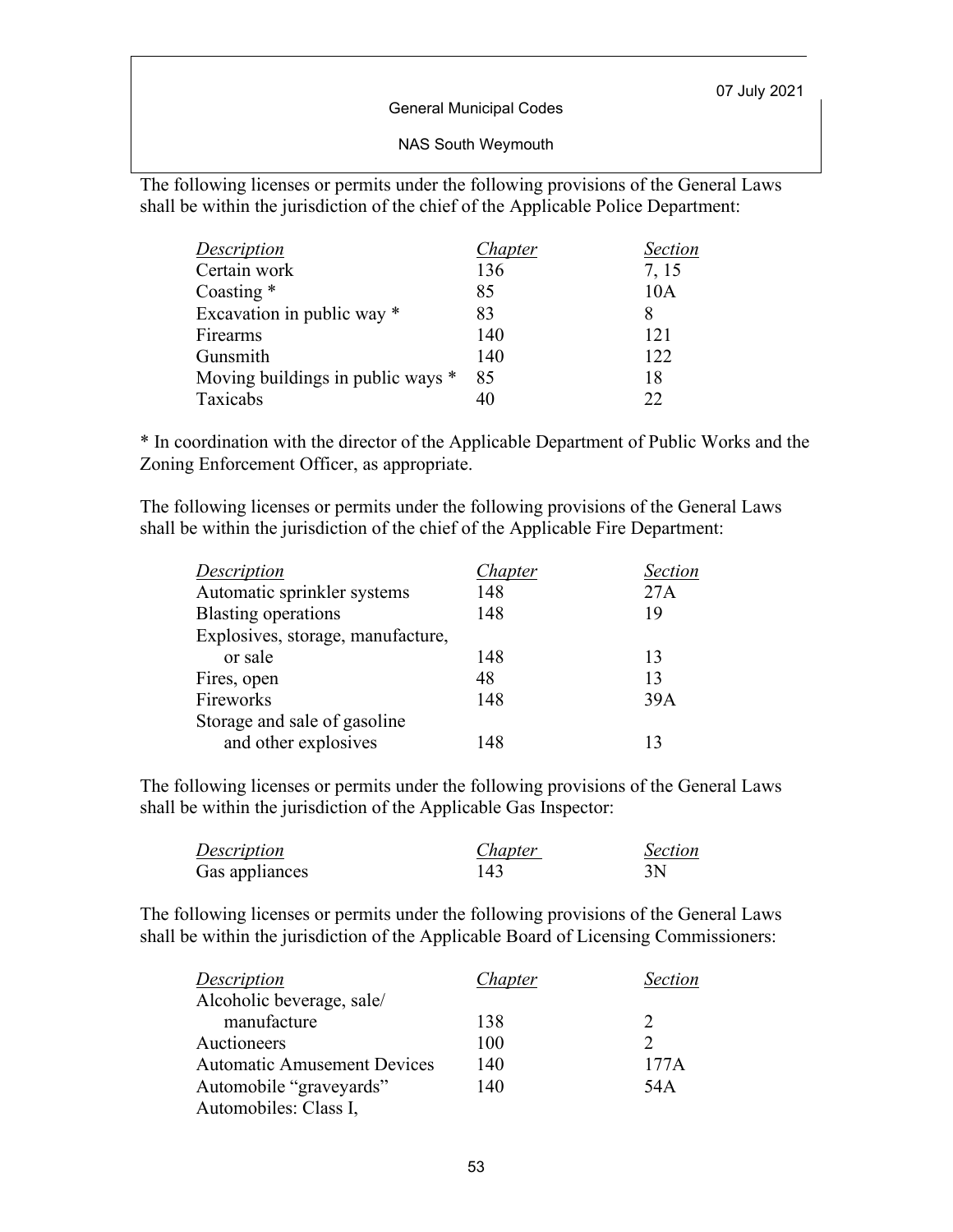### General Municipal Codes

## NAS South Weymouth

| New car dealer                       | 140 | 58, 59         |
|--------------------------------------|-----|----------------|
| Automobiles: Class II,               |     |                |
| <b>Used Car Dealer</b>               | 140 | 58, 59         |
| Automobiles: Class III, Junk yard    | 140 | 58, 59         |
| Billiards, pool, sippio table,       |     |                |
| bowling alleys                       | 140 | 177            |
| Board and lodging houses             | 140 | 23             |
| Body art                             | 111 | 31             |
| Clubs, associations, dispensing      |     |                |
| food or beverage to members          | 140 | 21E            |
| Coffee and tea houses                | 140 | 47             |
| Common Victuallers, restaurants      | 140 | $\overline{2}$ |
| Dancing Schools                      | 140 | 185H           |
| Dog Kennels                          | 140 | 137A           |
| Entertainment on Common day          |     |                |
| of rest, holidays,                   | 136 | $\overline{4}$ |
| Entertainment provided by Innholder  |     |                |
| or Common Victualler                 | 140 | 183A           |
| Ferris Wheels, Carousels and         |     |                |
| <b>Outdoor Exhibitions</b>           | 140 | 186            |
| Food vehicles, lunch carts           | 140 | 49             |
| Fortune tellers                      | 140 | 185I           |
| <b>Furnaces and Steam Engines</b>    | 140 | 115            |
| Hawkers, transient vendors           | 101 | 5, 17          |
| Junk collector or dealer             | 140 | 54             |
| Lodging houses                       | 140 | 23, 30         |
| Pawnbrokers                          | 140 | 70             |
| Picnic Groves <sup>*</sup>           | 140 | 188            |
| <b>Pinball Machines</b>              | 140 | 177A           |
| Sales of articles for charitable     |     |                |
| purpose                              | 101 | 33             |
| Second hand dealers                  | 140 | 54             |
| <b>Skating Rinks</b>                 | 140 | 186            |
| <b>Soft Drinks</b>                   | 140 | 21 A&B         |
| Theatrical events, public exhibition | 140 | 181            |

\* For licenses within the Perimeter Area, license approval is subject to recommendation of the recreation department of the applicable Town.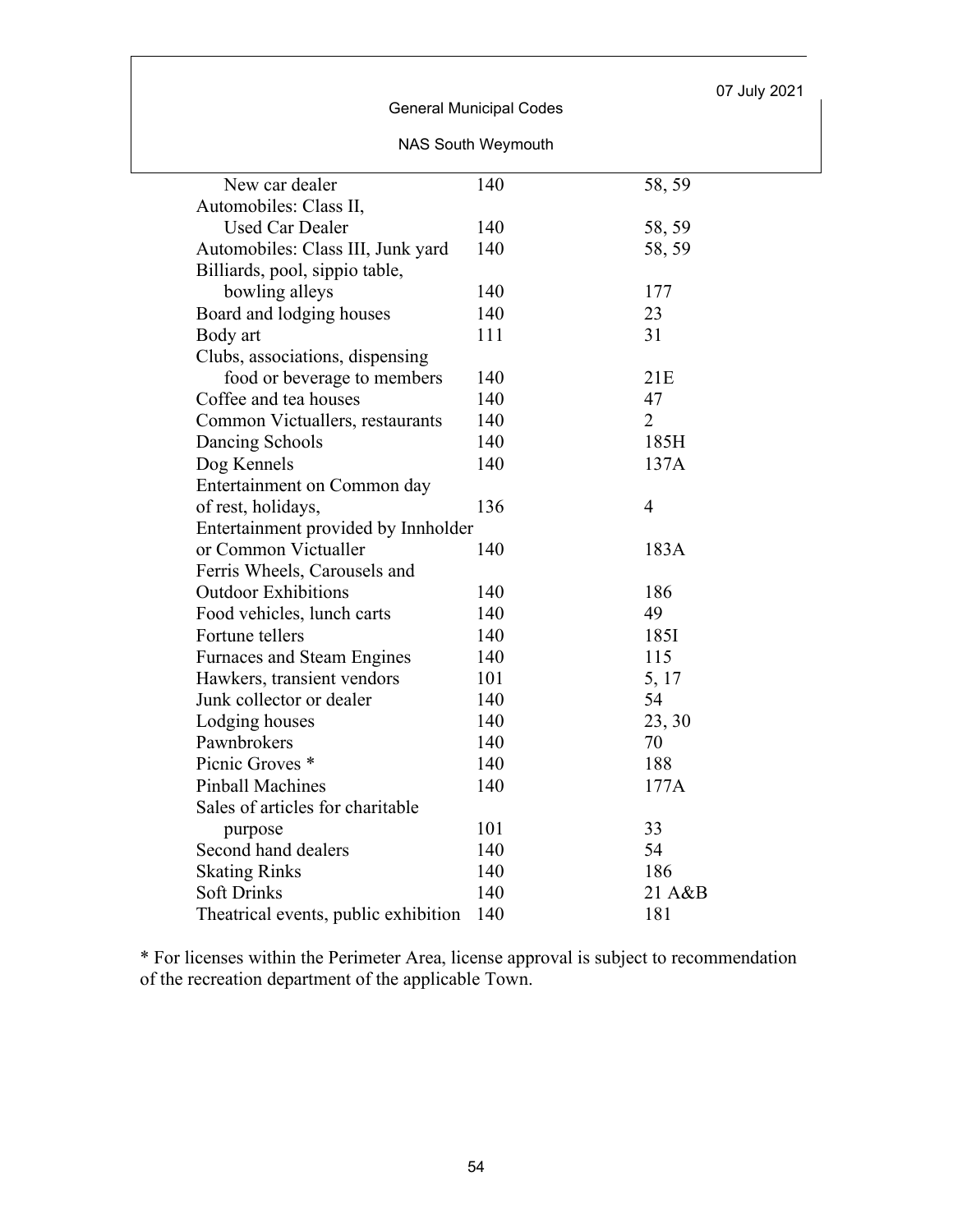General Municipal Codes

#### NAS South Weymouth

The following licenses or permits under the following provisions of the General Laws shall be within the jurisdiction of the Authority or Towns, as applicable:

| Description                       | Chapter | <b>Section</b> |
|-----------------------------------|---------|----------------|
| Cable television                  | 166A    |                |
| Parking lots                      | 148     | 56             |
| Pole location permits for utility |         |                |
| wires                             | 166     | 22             |
| Signs projected over public ways  | 85      |                |

The following licenses or permits under the following provisions of the General Laws shall be within the jurisdiction of the superintendent of schools within NAS South Weymouth:

| Description            | Chapter | <b>Section</b> |
|------------------------|---------|----------------|
| Children, work permits | 149     | 69             |

The following licenses or permits under the following provisions of the General Laws shall be within the jurisdiction of the Applicable Plumbing Inspector:

| Description | Chapter | <b>Section</b> |
|-------------|---------|----------------|
| Plumbing    | 142     |                |

The following licenses or permits under the following provisions of the General Laws shall be within the jurisdiction of the Filing Office:

| Description                | Chapter | <i>Section</i> |
|----------------------------|---------|----------------|
| Dogs, collar licenses      | 140     | 137            |
| Fishing, hunting, trapping | 131     | 12             |
| Marriage                   | 207     | 28             |

The following licenses or permits under the following provisions of the General Laws shall be within the jurisdiction of the Applicable Wiring Inspector:

| Description | Chapter | <b>Section</b> |
|-------------|---------|----------------|
| Wiring      | 143     |                |

#### **7.2 Regulation of Food Vendors**

#### (a) License required; violations and penalties

No person shall offer food for sale to the public in a food service establishment, as hereinafter defined, unless licensed as a common victualler or an innholder under the provisions of M.G.L. c. 140, without first obtaining a food vendor's license under the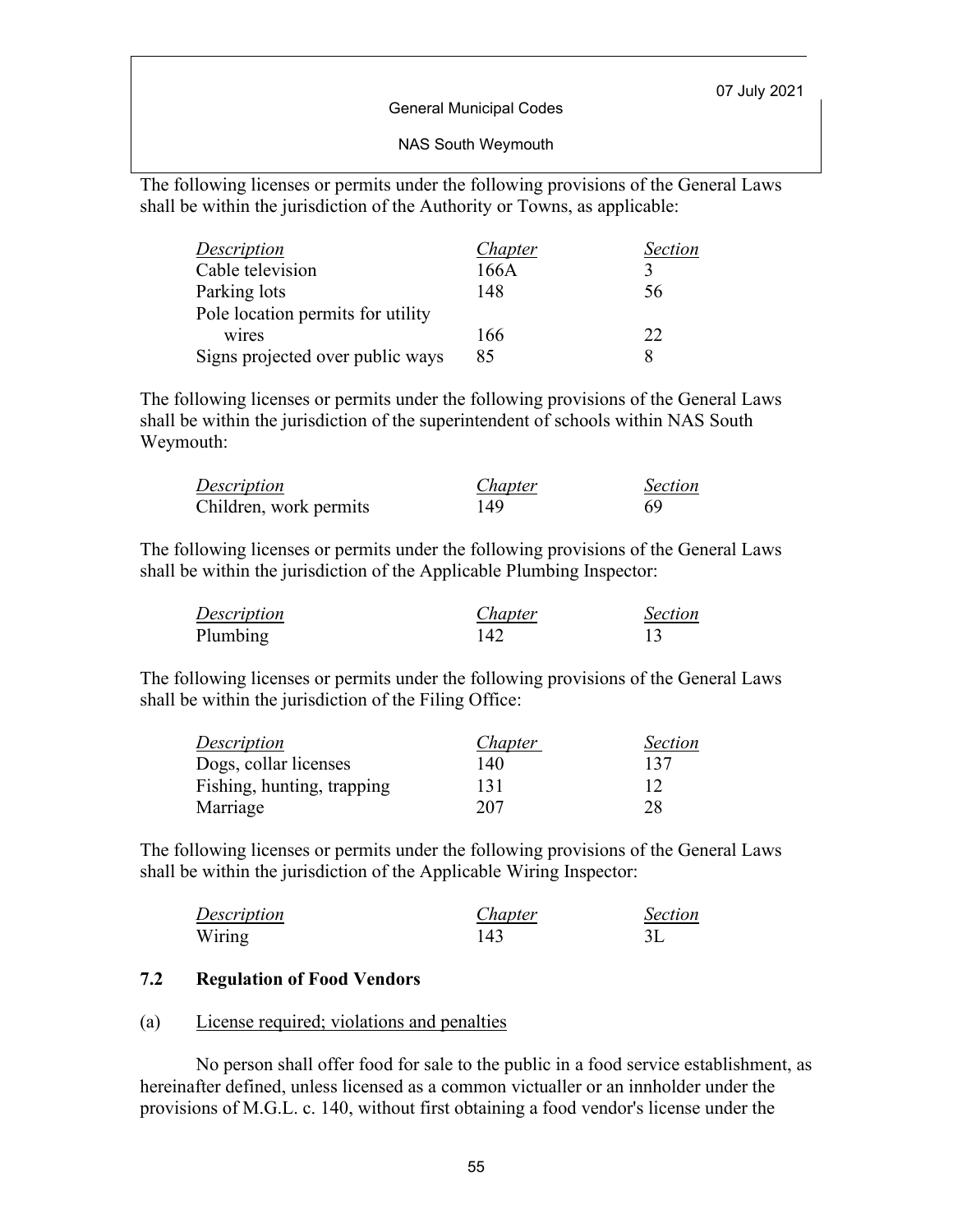#### General Municipal Codes

NAS South Weymouth

provisions of this section. Any person who violates this section shall be liable to a fine as prescribed by the Applicable Board of Licensing Commissioners or Select Board, in the absence of a Board of Licensing Commissioners. Each day of operation without a food vendor's license shall constitute a separate violation.

### (b) Food service establishments

Food service establishments shall include any fixed or mobile place, structure or vehicle, whether permanent, transient or temporary, private, public or nonprofit, routinely serving the public or any other eating and drinking establishment or place in which food or drink is prepared for sale or for service to the public on the premises or elsewhere.

### (c) Application

Each applicant for such license shall submit, on forms to be provided by the Applicable Board of Licensing Commissioners, the following information: name and address of applicant, name and address of place of business, evidence, in form satisfactory to the Applicable Board of Licensing Commissioners, that the applicant has upon the premises the necessary implements and facilities for cooking, preparing and furnishing food to the public, a parking plan and such other information pertinent to the license as the Applicable Board of Licensing Commissioners shall require. The Applicable Board of Licensing Commissioners may require applicants to submit a plan showing, if any, the location of fixtures and other facilities and the general arrangement of the premises, including, in the case of applications for premises not yet completed, estimates of the cost of the proposed arrangement and of the facilities indicated on the plan.

#### (d) Trash removal

No license shall be issued under this section until the applicant submits a plan acceptable to the Applicable Board of Licensing Commissioners that establishes procedures and requirements for the control and elimination of litter. The plan must set forth procedures to be followed for the pickup and disposal of litter resulting from or generated by the sale of food under the license.

#### (e) Approval

Such license shall not be issued or be valid until it has been signed by a majority of the Applicable Board of Licensing Commissioners. The Applicable Board of Licensing Commissioners may refuse to grant such a license if, in their opinion, the public good does not require it.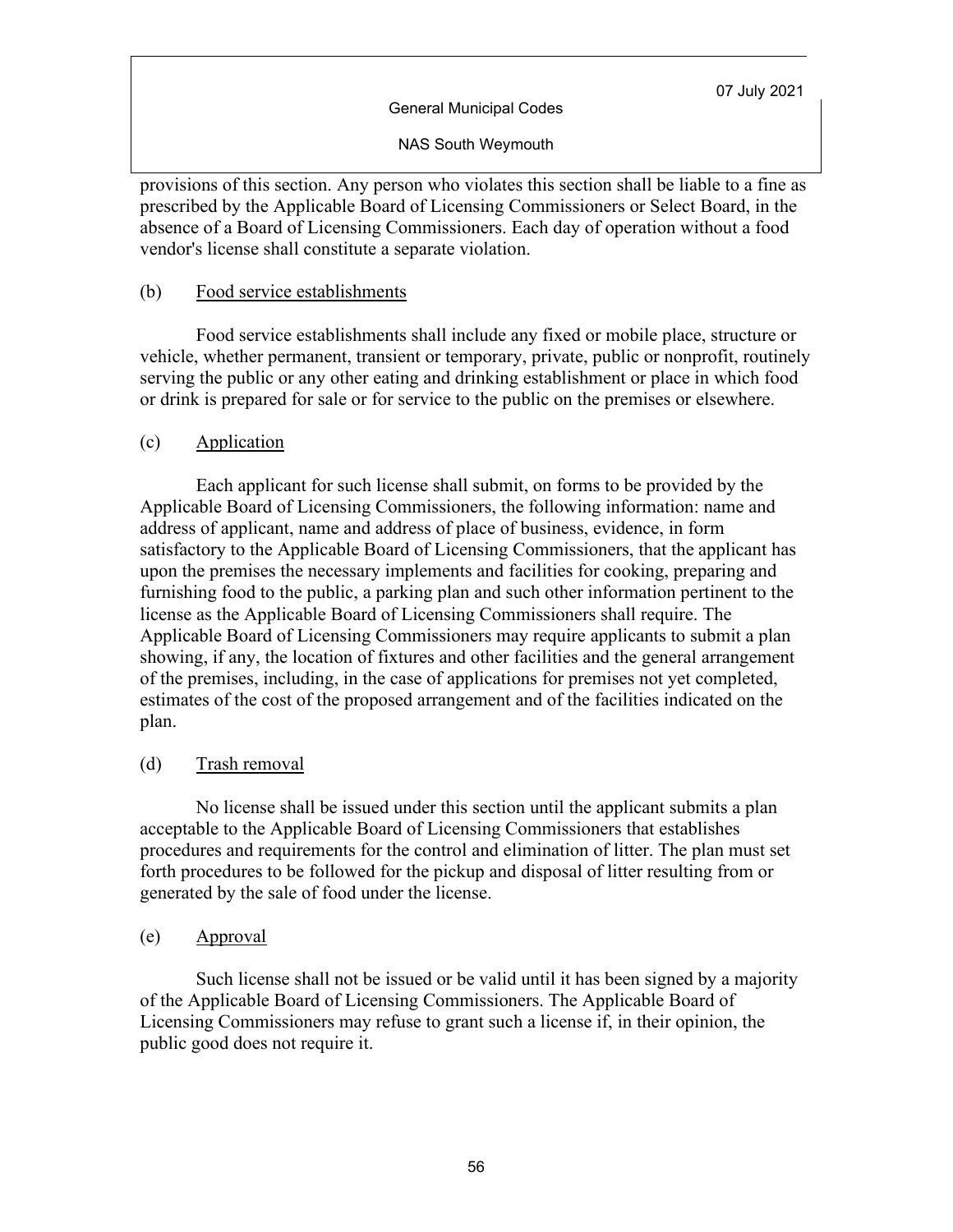NAS South Weymouth

## (f) Term; fee

A food vendor's license shall be valid for a term of one (1) year from the first day of January until the 31st day of December. A nonrefundable fee established by the Applicable Board of License Commissioners shall be submitted with the application for such license.

### (g) Suspension and Revocation

If the Applicable Board of Licensing Commissioners shall find that a licensee ceases to be engaged in the activity licensed hereunder or fails to maintain upon the premises on which such activity is licensed the implements and facilities required by this section, the Applicable Board of Licensing Commissioners shall, after a due notice and a hearing, revoke his license. If the licensee at any time conducts his licensed business in an improper manner, the Applicable Board of Licensing Commissioners, after notice to the licensee and public hearing, may, upon satisfactory proof thereof, suspend or revoke his license.

### **7.3 Regulation of Hawkers and Peddlers**

### (a) Licensed Activity

No person shall conduct the activity of a hawker or peddler unless licensed in compliance with M.G.L. c. 101 and the provisions of these Codes.

### (b) License required for certain food peddling

No person shall go from place to place in NAS South Weymouth selling or bartering or carrying or exposing for sale or barter any fruits, vegetables or fish in or from any cart, wagon or other vehicle, or in any other manner, without a license therefor from the Applicable Board of Licensing Commissioners; provided, however, that this section shall not apply to any person who sells only fruits or vegetables raised or produced by himself or his family or fish which is obtained by his own labor or the labor of his family.

### (c) Sale of Articles enumerated by General Laws

No hawker or peddler shall offer for sale any of the articles enumerated in M.G.L. c. 101, §17, until the name and residence of the hawker or peddler has been recorded in writing with the office of the chief of the Applicable Police Department.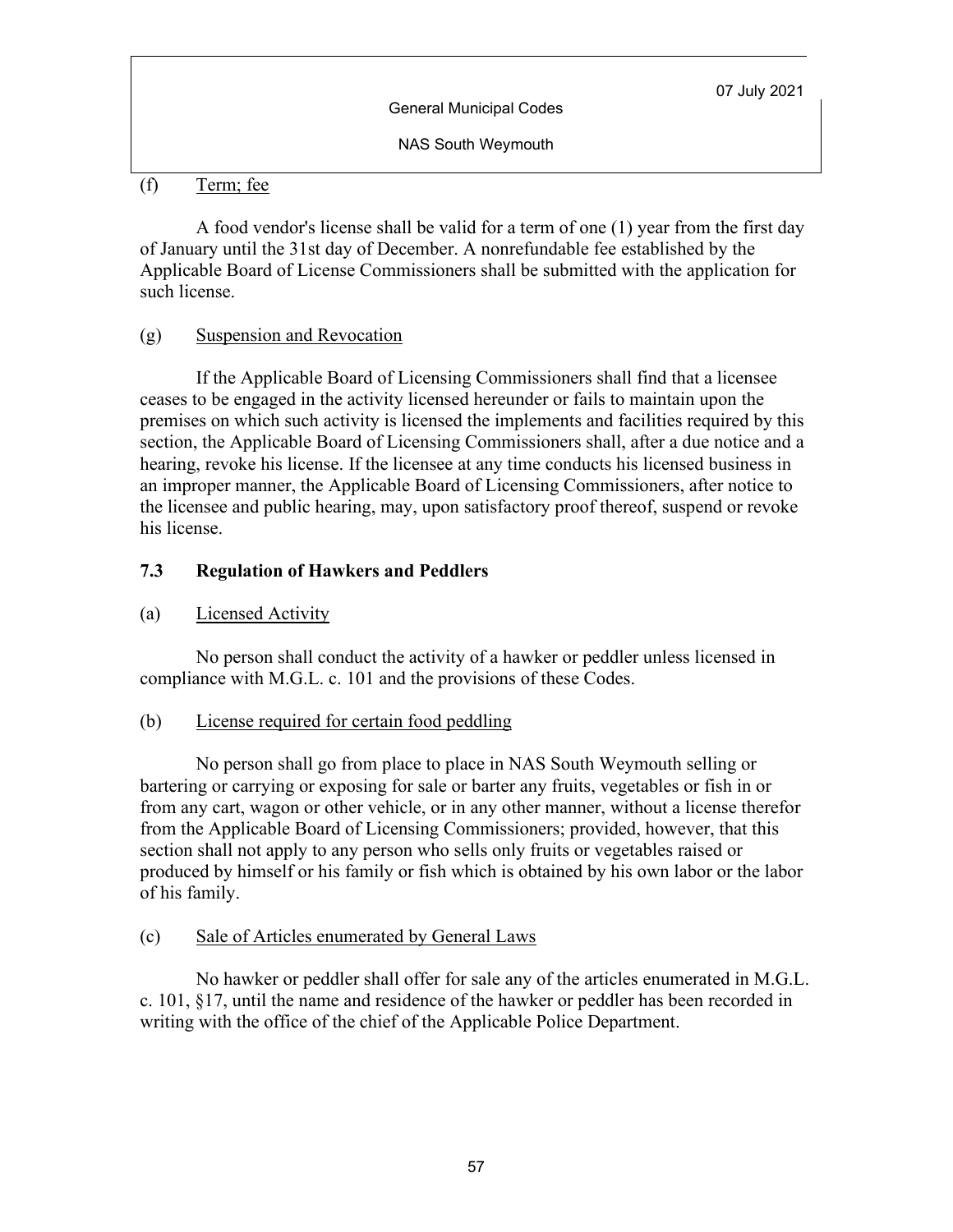NAS South Weymouth

## (d) Identification on Vehicle

 Every vehicle or receptacle used by a licensee as a conveyance for articles offered or exposed for sale shall have attached thereto, on each side, an identification plate or placard bearing his license and the number and date of expiration of the license.

### (e) Interference with Traffic

 A hawker or peddler shall not engage in conduct of its business in such a manner as to obstruct or interfere with the flow of traffic, the maintenance of public ways, or the removal of snow.

(f) Signs

 A hawker or peddler may not display signs without first obtaining a permit for such signs from the Zoning Enforcement Officer.

## (g) Non-applicability

 The provisions of this section regulating hawkers and peddlers shall not apply to the sale or barter or offering for sale or barter or exposing thereof of goods or wares at parades, celebrations or their special events conducted on public property or within a public way when the sponsor of the parade, celebration or event has secured the written consent of the Authority or Towns, as applicable, and when such hawker or peddler participates with the express written consent of the sponsor. While engaged in the conduct of the business under the provisions of this section, the hawker or peddler should at all times submit, as part of any permit application or request for permission, a list of all hawkers and peddlers which the sponsor has sanctioned to participate in said event. The Applicable Board of Licensing Commissioners, upon granting such permit or permission, shall forward a copy of the list to the Filing Office and the chief of the Applicable Police Department.

### (h) Term of license; fees

 Said licenses, unless sooner revoked by the Applicable Board of Licensing Commissioners, shall expire one (1) year after grant thereof, and each resident so licensed shall pay a fee as set by the Applicable Board of License Commissioners.

### (i) Crying of wares; condition of vehicles

 No person hawking, peddling or carrying or exposing any article for sale shall cry his wares to the disturbance of the peace and comfort of the inhabitants of NAS South Weymouth, nor otherwise than in vehicles and receptacles which are neat and clean and do not leak.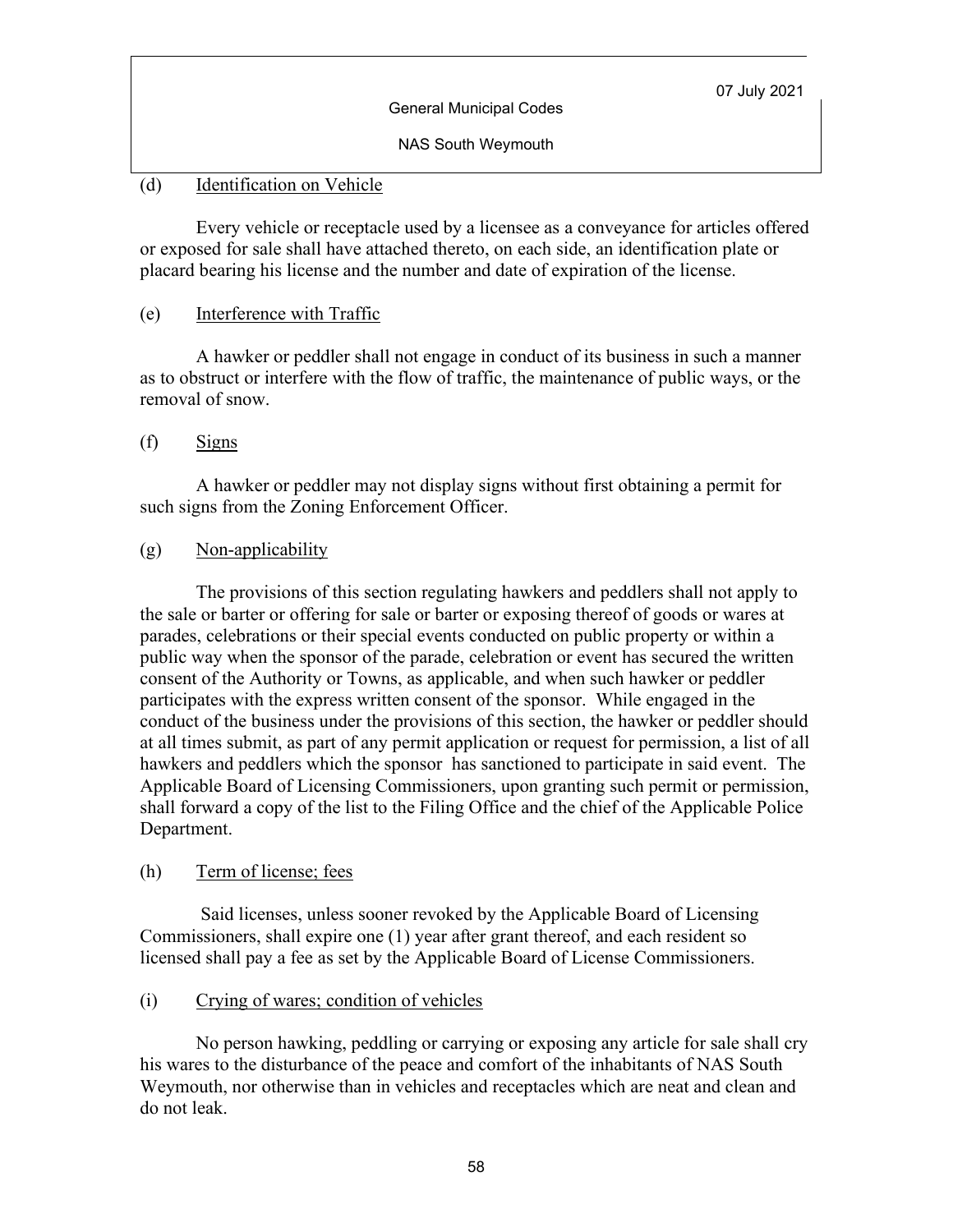NAS South Weymouth

### (j) Badges

Every hawker and peddler licensed by the Applicable Board of Licensing Commissioners or Select Board shall be assigned a number and shall be provided by said Applicable Board of Licensing Commissioners or Select Board with a badge, which shall be conspicuously worn. Whoever neglect to wear, or wears such badge without authority, shall be punished by a fine as prescribed by the Applicable Board of Licensing Commissioners or Select Board in the manner provided in Section 2.7 of these Codes.

### $(k)$  Certification of weighing and measuring devices

 No person shall be registered or assigned a badge or number plate under the provisions of this section relating to hawkers and peddlers until a certificate from the Applicable Sealer of Weights and Measures is filed with the Board of Licensing Commissioners stating that all weighing and measuring devices intended to be used by such person have been duly inspected and sealed as required by law. The use of, or possession by such person with intent to use, any false or unsealed weighing or measuring devices shall be sufficient cause for the revocation of his license or the cancellation of his registration.

#### (l) Conflicting with other laws

Nothing in these Codes shall be construed as conflicting with any license issued under the authority of the Commonwealth.

#### (m) Revocation of License

Any license granted under these Codes or any Code amendatory or additional thereto may be revoked by the officer or agency granting the same.

### **7.4 Regulation of Canvassers and Solicitors**

#### (a) Consent of owner and registration required; registration information

1. It shall be unlawful for any person to engage in business as a canvasser or solicitor calling at residences without the previous consent of the occupant, for the purpose of soliciting orders, sales, subscriptions or business of any kind or seeking information or donations, without first having registered with the Authority or Towns, as applicable, or their designee.

- 2. The registrant shall give:
	- a. His/Her complete identification;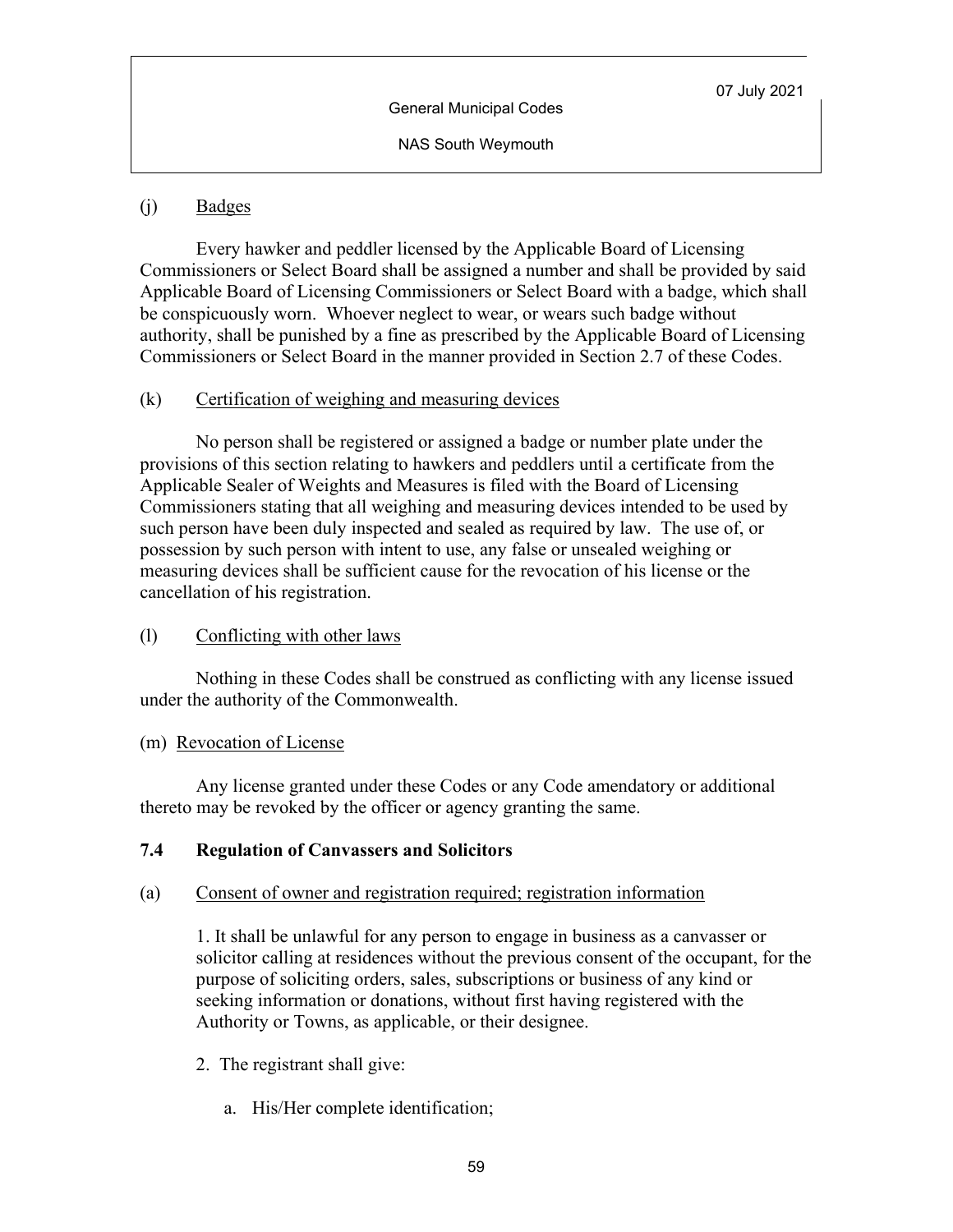- b. His/Her signature;
- c. The name of his employer;
- d. The nature of the products or services in which he/her is interested;
- e. The names of the manufacturers of such products or the organization which he/her is representing; and
- f. The proposed method of operation in NAS South Weymouth.

### (b) Definitions

As used in this section, the following terms shall have the meanings indicated:

Solicitor or Canvasser - Any person who, for himself or another person, firm or corporation, travels by foot, automobile or any other type of conveyance from place to place, from house to house or from street to street taking or attempting to lease or to take orders for retail sale of goods, wares, merchandise, services or donations, including without limitation selling, distributing exposing for sale or soliciting orders for magazines, books, periodicals or other articles of a commercial nature, the contracting of all home improvements or for services to be performed in the future, whether or not such individual has, carries or exposes for retail sale a sample of the subject of such sale or whether he is collecting advance payment on such retail sales.

(c) Exceptions

This section should not be construed to prevent route salesmen or other persons having established customers to whom they make periodic deliveries from calling upon such customers.

### (d) Registration fee

Each registrant shall pay to the Authority or applicable Town officer a registration fee as established by the Applicable Town for a period expiring one (1) year from the date of said registration.

(e) Issuance of certificate; nighttime solicitation; carrying and display of certificate

1. Each applicant who shows evidence of good character and pays the fee provided for herein shall be furnished a certificate indicating that he or she has registered and showing the dates covered by such registration, said certificate also bearing the registrant's signature.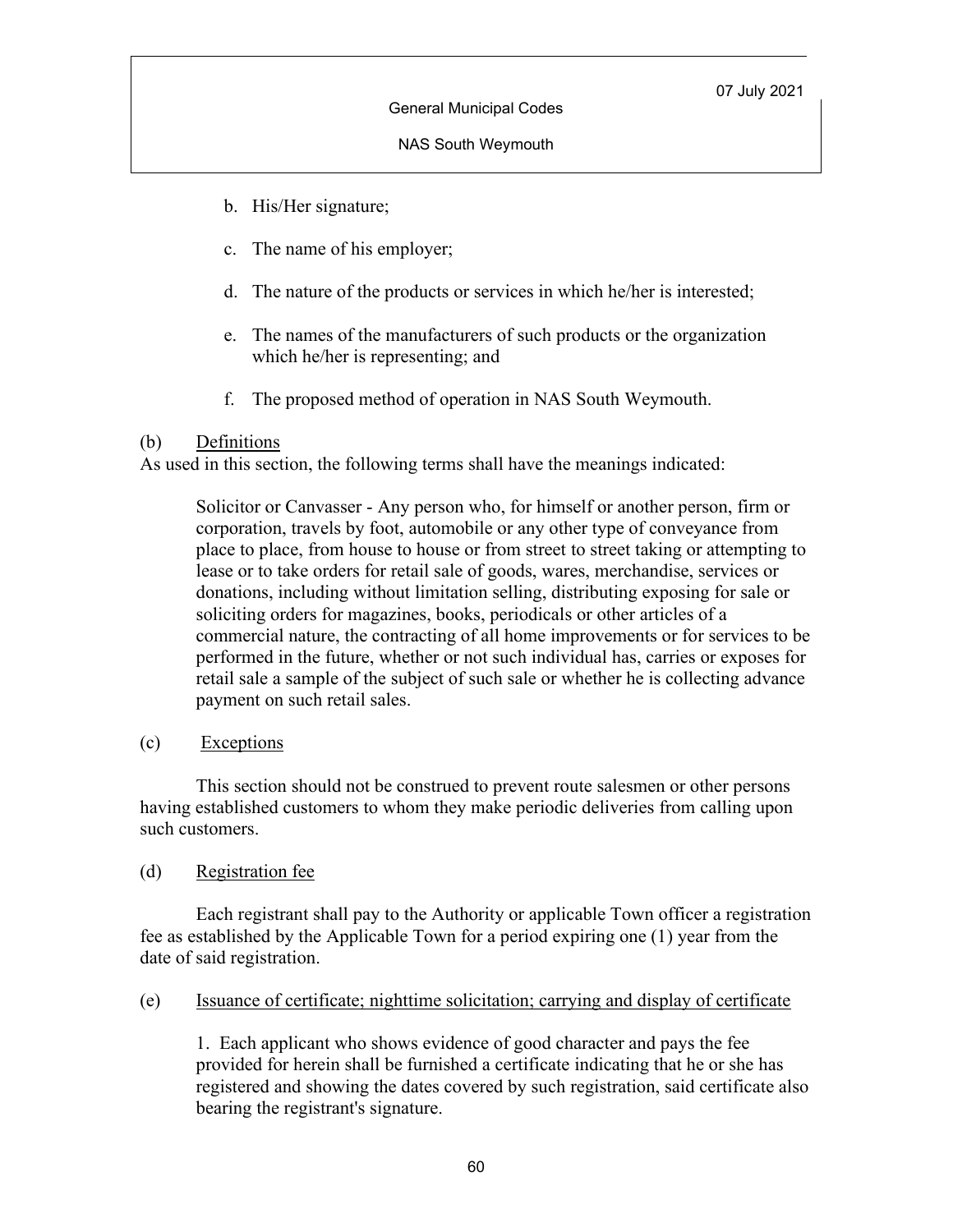NAS South Weymouth

2. Such registration certificate shall expressly require and be issued only upon the condition that each person who intends to solicit or canvass in NAS South Weymouth after the hour of 6:00 p.m. shall, on every such day, inform the office of the chief of the Applicable Police Department of the streets or neighborhood in which the intended solicitation or canvassing is to occur.

3. Each person shall, at all times while soliciting or canvassing in NAS South Weymouth, carry upon his person the registration certificate, and the same shall be exhibited by such registrant whenever he is required to do so by any police officer or by any person solicited.

### (f) Non-applicability

The provisions of this section shall not apply to officers or employees of the Authority, the Towns or any county, state or federal government, or any subdivision thereof, when on official business or to a person soliciting solely for religious, charitable or political purposes; nor shall this section apply to neighborhood youth and students who solicit for the shoveling of snow or cutting of lawns.

#### (g) Revocation of registration

Any such registration may be revoked by the entity that issued the registration or the chief of the Applicable Police Department because of any violation by the registrant of this section or of any other Code of the Authority or any state or federal law or whenever the registrant shall cease to possess the qualifications and character required in this section for the original registration.

#### (h) Misrepresentation prohibited

No solicitor or canvasser licensed or exempted from license may use any plan, scheme or ruse which misrepresents the true status or mission of the person making the call in order to gain admission to a prospective buyer's home, office or other establishment with the purpose of making a sale of consumer goods or services.

(i) Penalties

Any person who commits an unlawful act, described in this section or violates any of the provisions of this section or carries on the business after such person's registration is revoked shall be punished for each offense by a fine as prescribed by the Town where the violation occurs.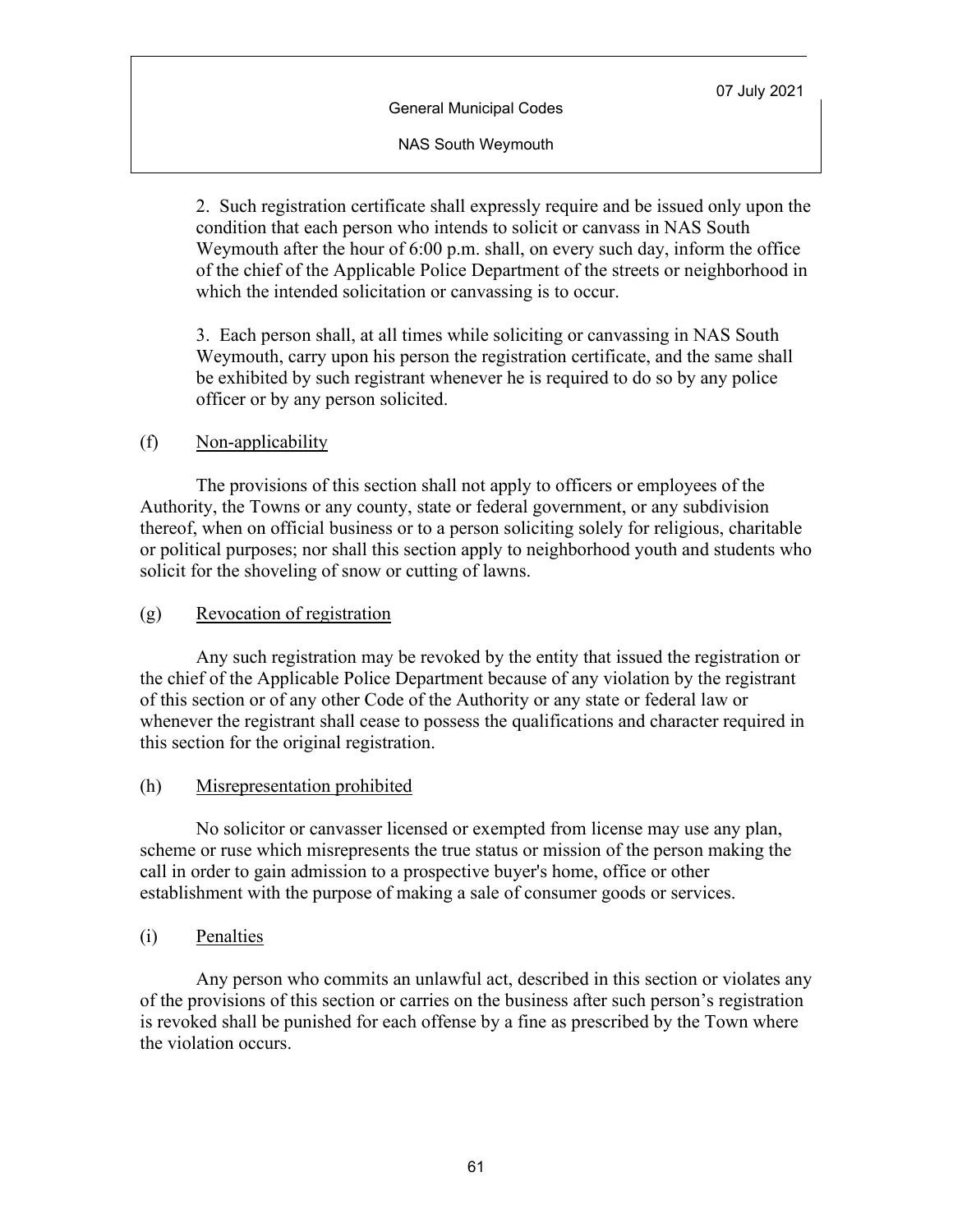NAS South Weymouth

## **7.5 Outdoor Business License**

(a) Unless in a building, no business, professional or artistic enterprise, shall be conducted without first having obtained an Outdoor Business License from the Applicable Board of Licensing Commissioners.

(b) The provisions of this section shall not apply to: amusements licensed under M.G.L. c. 140; agricultural enterprises; sale of fruits and vegetables; flower and garden products and supplies when displayed out of doors but sold from a building on the property maintained primarily for that purpose; display of vehicles including rented or leased from a building on the property maintained primarily for that purpose; recreational activities; sporting events; building supplies where displayed out of doors but sold from a building on the property maintained primarily for that purpose; sale of newspapers and religious publications; licensed hunting and fishing activities; appropriately authorized activities on publicly-owned property; construction and maintenance of buildings, property, roads, sidewalks, etc.; activities of a restaurant when properly licensed; transportation activities; fueling and refueling activities; licensed kennels and stables; communications activities; unauthorized activities of a properly licensed hawker or peddler; activities of public utilities; collection and disposal of waste; or the display of merchandise when displayed out of doors but sold from a building maintained primarily for this purpose.

(c) No person shall be relieved or exempted from the provisions of this section by reason of associating himself temporarily with any local dealer, trader or merchant, or by lease of all or part of a parcel of land, or by conducting his business in connection with, or as part of, the business of, or in the name of, any local dealer, trader or merchant.

(d) The fee for an Outdoor Business License shall be set by the Applicable Board of Licensing Commissioners or Select Board. Licenses issued under this section shall expire on December 31 annually. The Applicable Board of Licensing Commissioners or Select Board may, under such conditions as it may deem proper, grant to any organization engaged in charitable work, a special license authorizing it, for a particular time period not to exceed a total of four (4) days, to be stated in the license, and for a charitable purpose stated in such license, to conduct under their control an outdoor business, professional, or artistic enterprise for a fee as set by the Applicable Board of Licensing Commissioners or Select Board, provided that the applicant demonstrates a substantial benefit to the charity and to the Town. The Applicable Board of Licensing Commissioners may issue a special license for charitable purposes authorizing the sale of Christmas trees for a period not to exceed forty-five (45) days.

(e) The Authority may make regulations not inconsistent with the provisions of this section for clarifying the provisions of this section and to describe the methods, conditions, and form of application, and may place reasonable restrictions on any license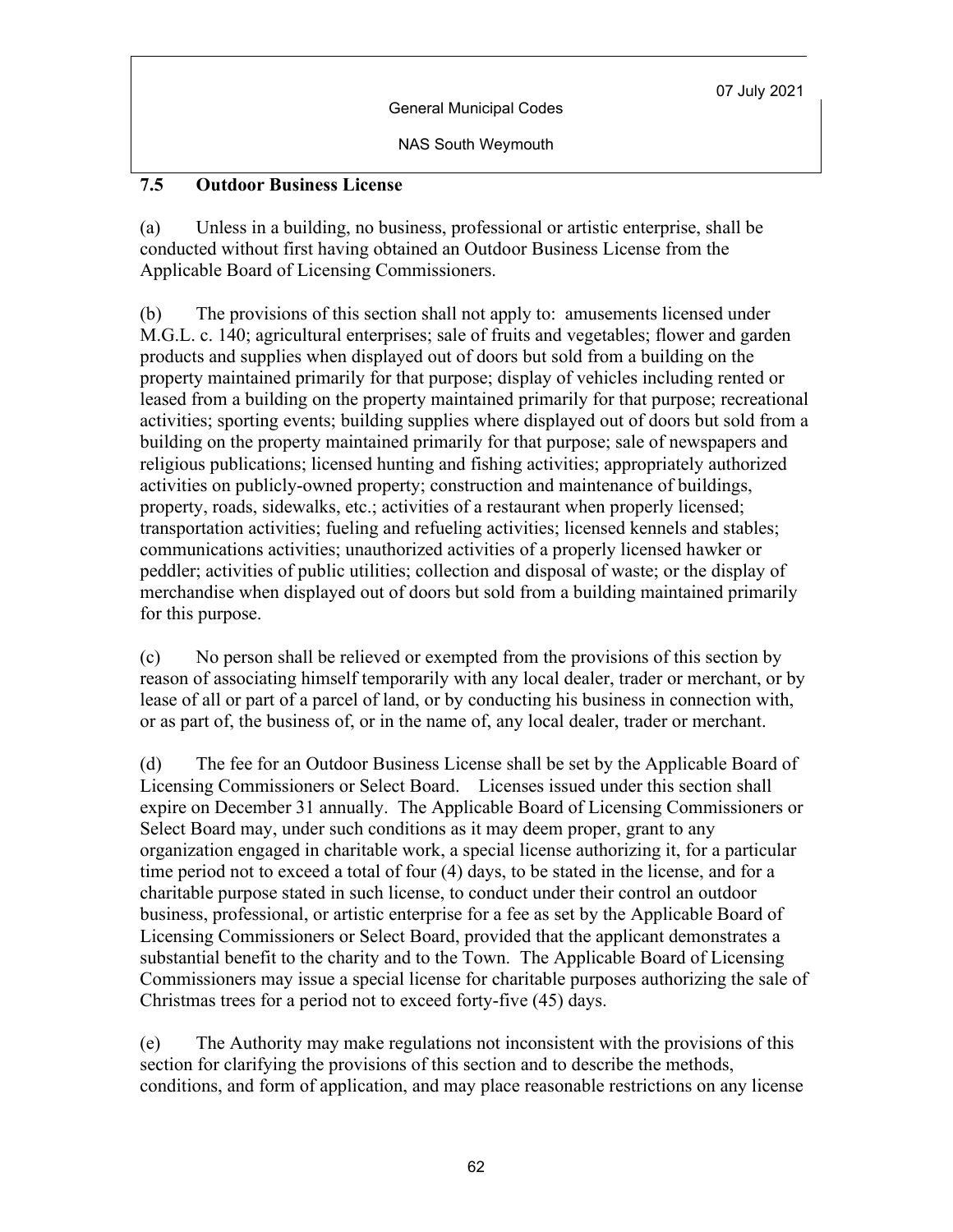General Municipal Codes

NAS South Weymouth

granted under this section when, in its opinion, it is in the best interest NAS South Weymouth to do so.

(f) Copies of all permits issued hereunder shall be forwarded to the chief of the Applicable Police Department and kept on file by the Applicable Police Department for enforcement purposes.

(g) Penalties: Whoever violates the provisions of this section shall be punished by a fine as prescribed by the Town where the violation occurs or as established by the Applicable Board of Licensing Commissioners. Any violation of this section may be enforced by the methods provided in M.G.L. c. 40, § 21D of the General Laws.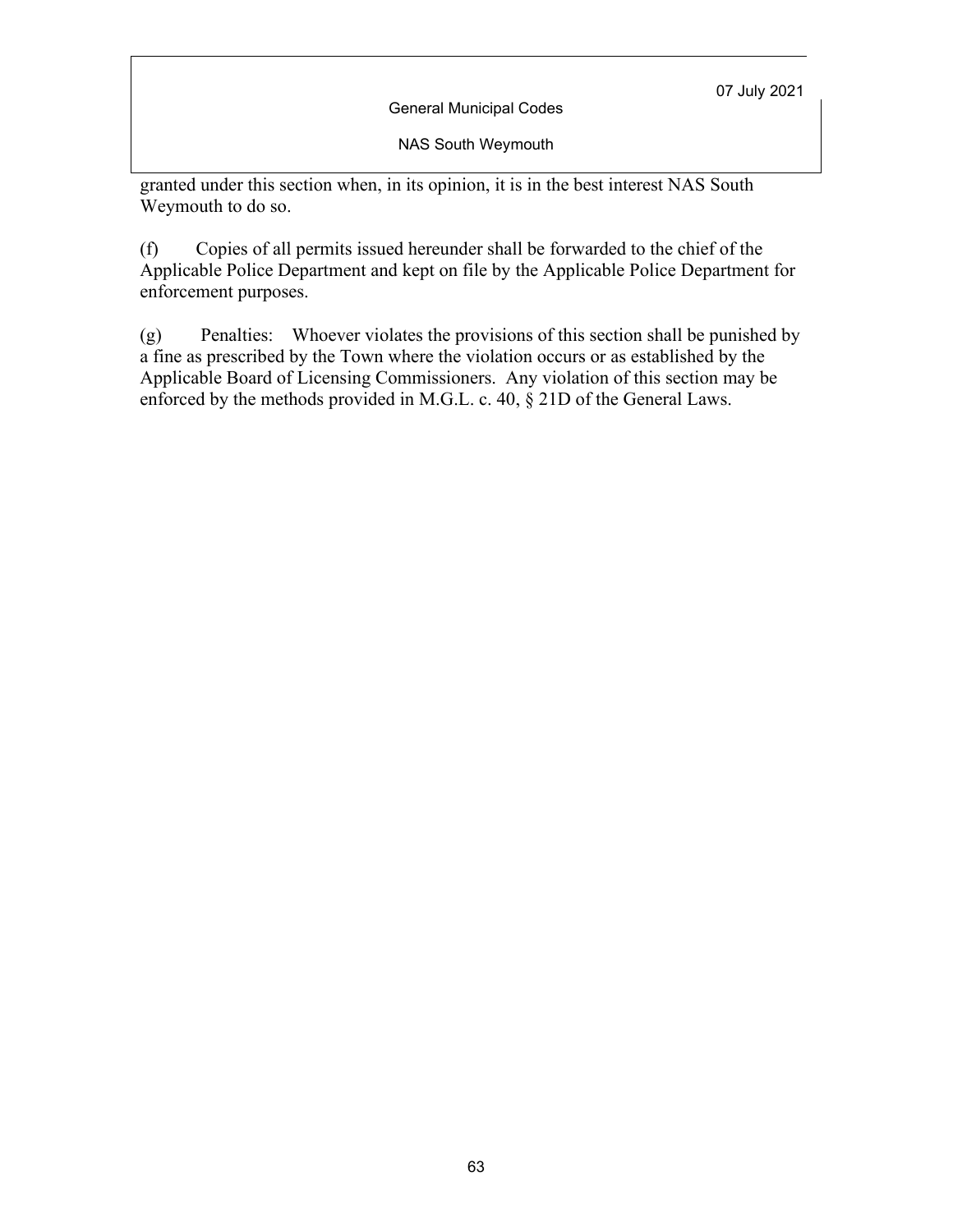NAS South Weymouth

# **ARTICLE VIII - REGULATIONS AFFECTING MOTOR VEHICLES**

- 8.1 Definitions
- 8.2 Operations of Motor Vehicles
- 8.3 Parking
- 8.4 Traffic Signs, Signals, Markings and Zones
- 8.5 Pedestrians
- 8.6 Buses
- 8.7 Abandonment of Vehicles
- 8.8 Regulations for Operating Motor Scooters

#### **8.1 Definitions**

For the purpose of this Article, the words and phrases used herein shall have the following meanings except in those instances where the context clearly indicates a different meaning.

Bus *-* Any motor vehicle operated upon a public way in any city or town for the carriage of passengers for hire in such a manner as to afford a means of transportation similar to that afforded by a railway company.

Bus Stop *-* An area in a way designated by the Authority or Towns, as applicable, set aside for the boarding of or alighting from a parked bus.

Commercial Vehicle *-* Any vehicle being used in the transportation of goods, wares or merchandise for commercial purposes or being registered as such.

Commercial Vehicles *-* Heavy *-* Any commercial vehicle of two and one-half (2 1/2) tons capacity or over.

Crosswalk - That portion of a roadway ordinarily included within the prolongation or connection or curb lines and property lines at intersections, or at any portion of a roadway clearly indicated for pedestrian crossing by lines on the road surface or by other markings or signs.

Emergency Vehicle *–* Fire department vehicles, police vehicles, ambulances and emergency vehicles of federal, state and municipal departments of public service corporations when the latter are responding to an emergency in relation to the police or fire departments.

Funeral *-* Any procession of mourners properly identified as such accompanying the remains of a human body.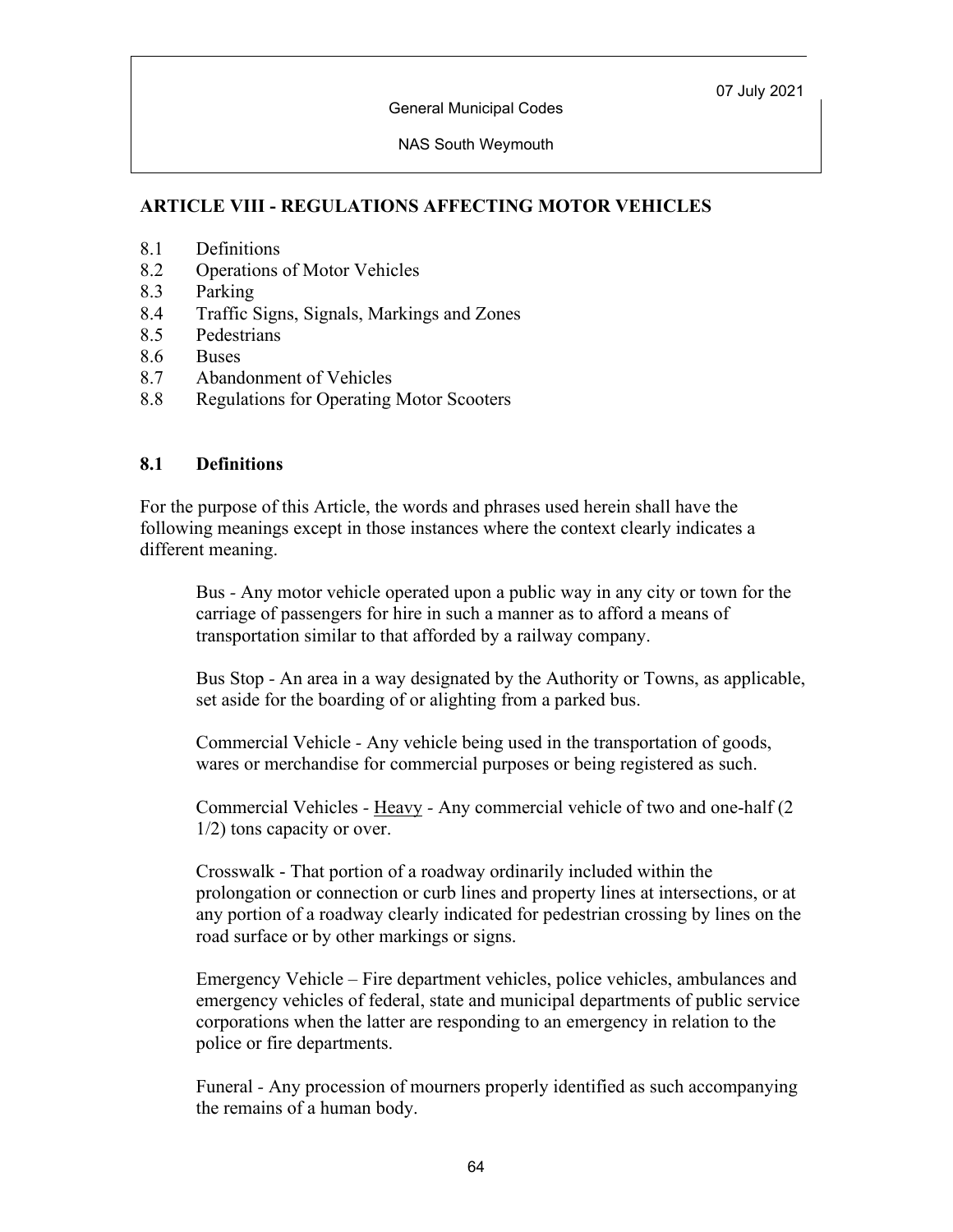NAS South Weymouth

Intersection - The area embraced within the extensions of the lateral curb lines, or, if none, then the lateral boundary lines, of intersecting ways as defined in M.G.L. c. 90, § 1, including divided ways.

Lane *-* A longitudinal division of a roadway into a strip of sufficient width to accommodate the passage of a single lane of vehicles.

Motor Scooter*-* Any two-wheeled tandem or three wheeled device with handlebars or other steering device designed to be stood upon or seated upon by the operator and powered by electric or gas powered motor that is capable of propelling the device with or without human propulsion. The definition of "motorized scooter" shall not include a motorcycle or motorized bicycle or a three wheeled motorized wheelchair.

Officer - For the purpose of this Article an officer shall be construed to mean any police officer or officer, investigator, examiner or inspector of the Registry of Motor Vehicles, any constable, special officer or crossing guard, provided he and she has his or her badge of office displayed.

Official Curb Marking - That portion of a curbing the painting of which has been authorized by the Authority or Towns, as applicable, and which has the written approval of the Massachusetts Department of Transportation - Highway Division.

Official Street Marking - Any painted line, legend marking or markers of any description painted or placed upon any way which purports to direct or regulate traffic and which has been authorized by the Authority or Towns, as applicable, and which has the written approval of the Massachusetts Department of Transportation - Highway Division.

Official Traffic Signs - All signs, markings and devices, other than signals, not inconsistent with this Article, and which conform to the standards prescribed by the Massachusetts Department of Transportation - Highway Division and are placed or erected by authority of a public body or official having jurisdiction, for the purpose of guiding, directing, warning, or regulating traffic.

Official Traffic Signals - All signals conforming to the standards prescribed by the Massachusetts Department of Transportation - Highway Division, not inconsistent with these Codes, placed or erected by authority of a public body or official having jurisdiction, for the purpose of directing or warning traffic.

One-Way Highways - Highways or streets designated as one-way and upon which vehicular traffic may move only in the direction indicated by signs.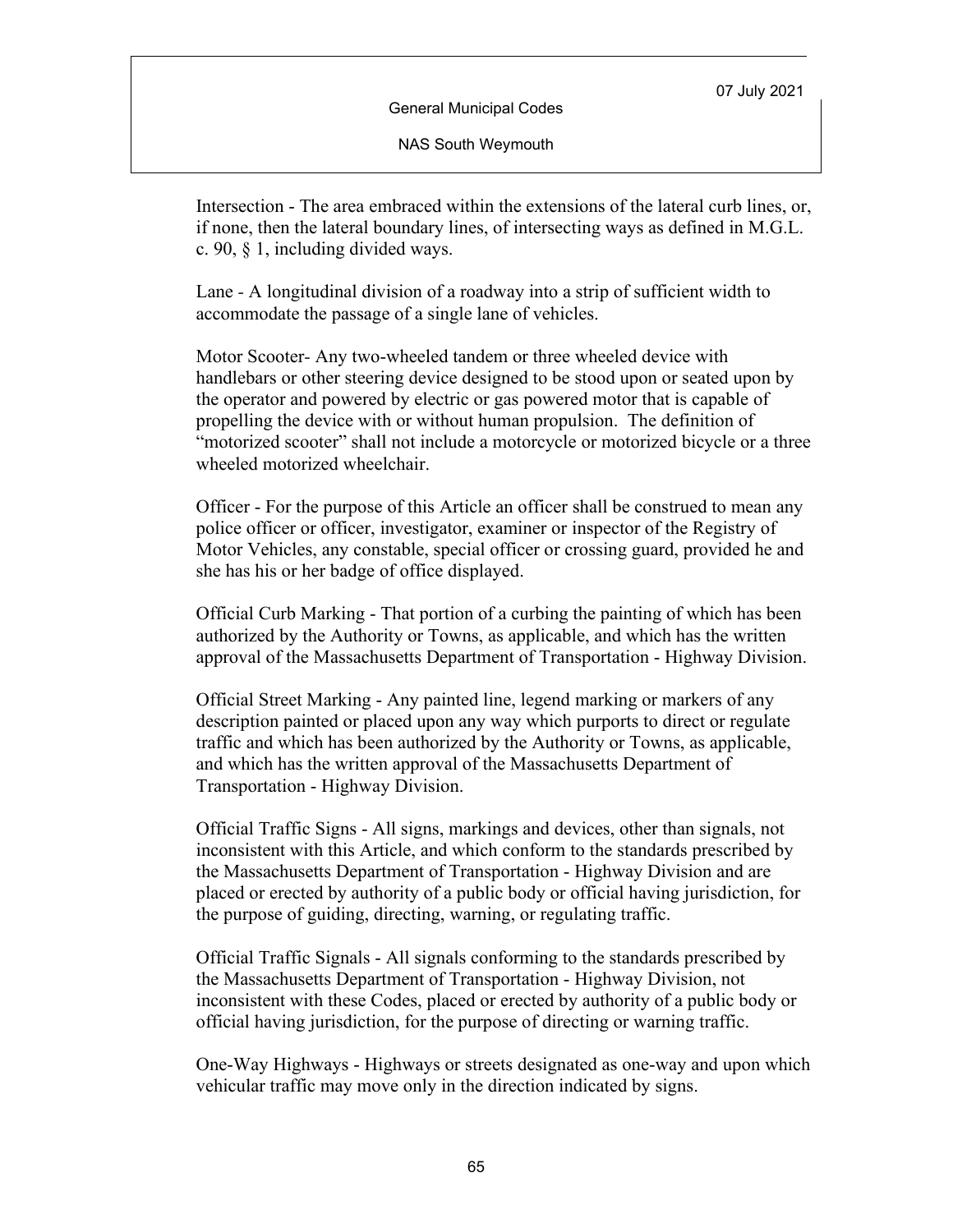#### NAS South Weymouth

Parking *-* The standing of a vehicle, whether occupied or not, otherwise than temporarily for the purpose of and while actually engaged in loading or unloading, or in obedience to an officer or traffic signs or signals, or while making emergency repairs or, if disabled while arrangements are being made to move such vehicles.

Pedestrian - Any person afoot or riding on a conveyance moved by human power, except bicycles or tricycles.

Railroad Crossing - Any intersection of ways with a railroad right-of-way*.*

Rotary/Roundabout Traffic - Counterclockwise operation of a motor vehicle around an object, structure, or island in the roadway. All motor vehicles approaching a roundabout shall properly observe the Yield signs and give priority to motor vehicles in the roundabout.

Taxicab Stand - An area in the roadway in which certain taxicabs are required to park while waiting to be engaged.

Traffic - Pedestrians, ridden animals, vehicles or other conveyances either singly or together while using any street or highway for the purpose of travel*.*

Traffic Control Signals - Any device using colored lights, which conforms to the standards as prescribed by the Massachusetts Department of Transportation - Highway Division whether, manually, electrically or mechanically operated by which traffic may be alternately directed to stop or proceed.

Traffic Island - Any area or space set aside, within a roadway, which is not intended for use by vehicular traffic.

U-Turn - The turning, by backing or otherwise, of a vehicle on a street or way so as to head or drive the vehicle along the same street or way in the opposite direction.

Vehicle - Every device in, upon or by which any person or property is or may be transported or drawn upon a highway, including bicycles when the provisions of this Article are applicable to them.

### **8.2 Operations of Motor Vehicles**

#### (a) Officers to Direct Traffic

It shall be the duty of officers designated by the chief of the Applicable Police Department to enforce the provisions of this Article and any and all traffic laws of the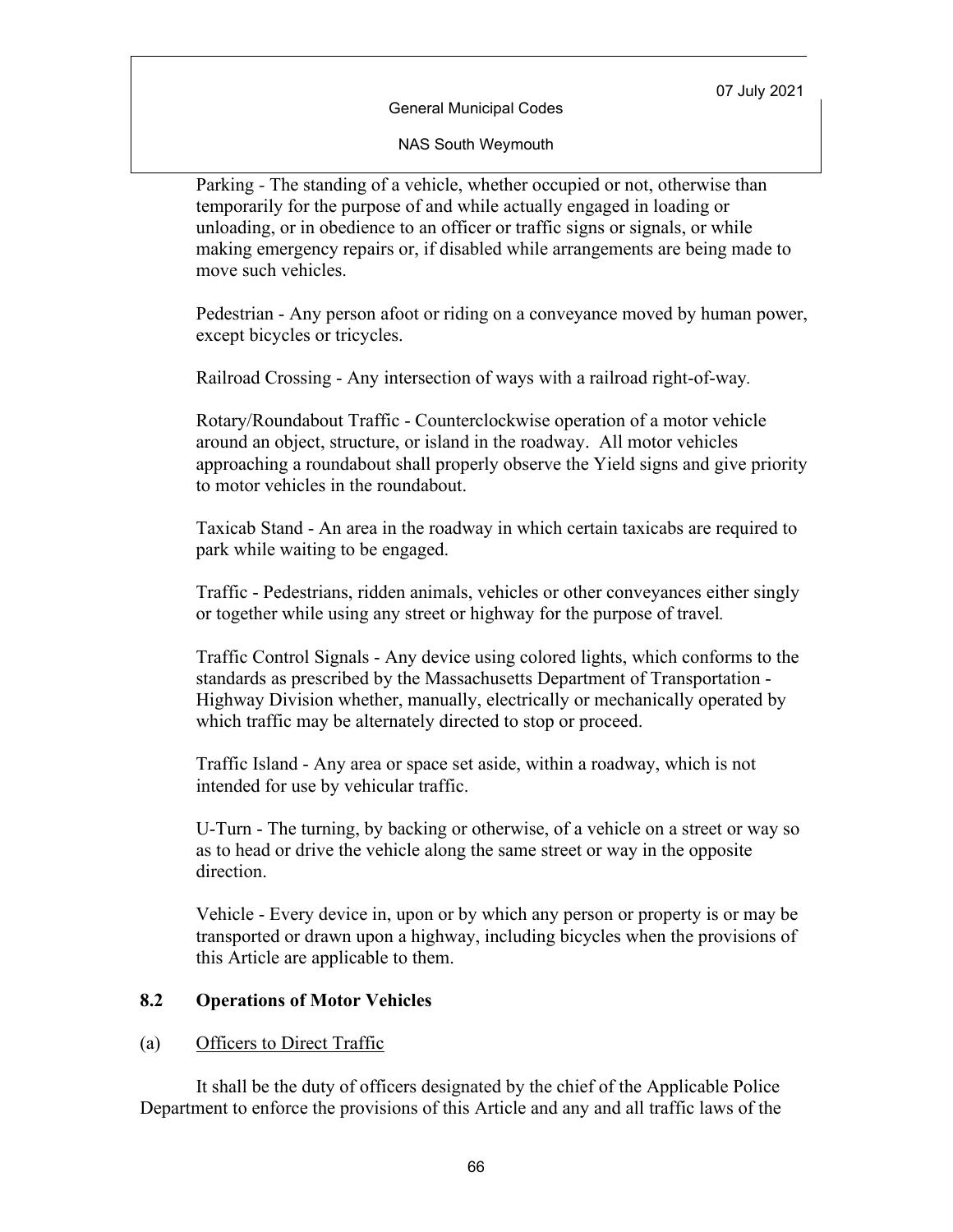General Municipal Codes

NAS South Weymouth

Commonwealth of Massachusetts. Such officers are hereby authorized to direct all traffic either in person or by means of visible or audible signals in conformance with the provisions of this Article.

### (b) Police May Close Streets Temporarily

The director of the Applicable Department of Public Works as well as the chief of the Applicable Police Department, or his or her designee, is hereby authorized to close temporarily, any street or highway in any impending or existing emergency, or for any lawful assemblage, construction project, demonstration or procession provided there is reasonable justification for the closing of such street.

## (c) Exemptions

The provisions of this Article shall not apply to operators actually engaged in work upon a street or highway closed to travel or under construction or repair. It does not apply to officers when engaged in the performance of public duties nor to drivers of emergency vehicles while operating in an emergency and in the performance of public duties when the nature of the work of any of these necessitates a departure from any part of these Codes. These exemptions shall not, however, protect the driver of any vehicle from the consequences of a reckless disregard of the safety of others.

### (d) Authorization and Erection of Stop Signs

For stop signs and traffic signals not erected in connection with an approval from the Applicable Subdivision Board, the erection of stop signs or flashing red signals are authorized so as to face the streets designated, upon approval by the Authority or the Towns, as applicable. Prior to approving the erection of such sign or signal, the Authority or Towns, as applicable, shall review reports from the authority's respective traffic engineer and the Applicable Police Department.

### (e) Warning at Garage Exits

Where buildings are used for the keeping of more than four vehicles and the exits there from are within ten (10) feet of the line of a public street, warning by mechanical or electrical device visible for a distance of fifteen (15) feet on either side of said exits, or by a person stationed at said exits, shall be given when vehicles are about to leave such building.

### (f) Transfer of Merchandise over Sidewalk Restricted

No one shall transfer merchandise from or to trucks or other vehicles over the sidewalk by the use of planks or skids, except when such transfer is reasonably necessary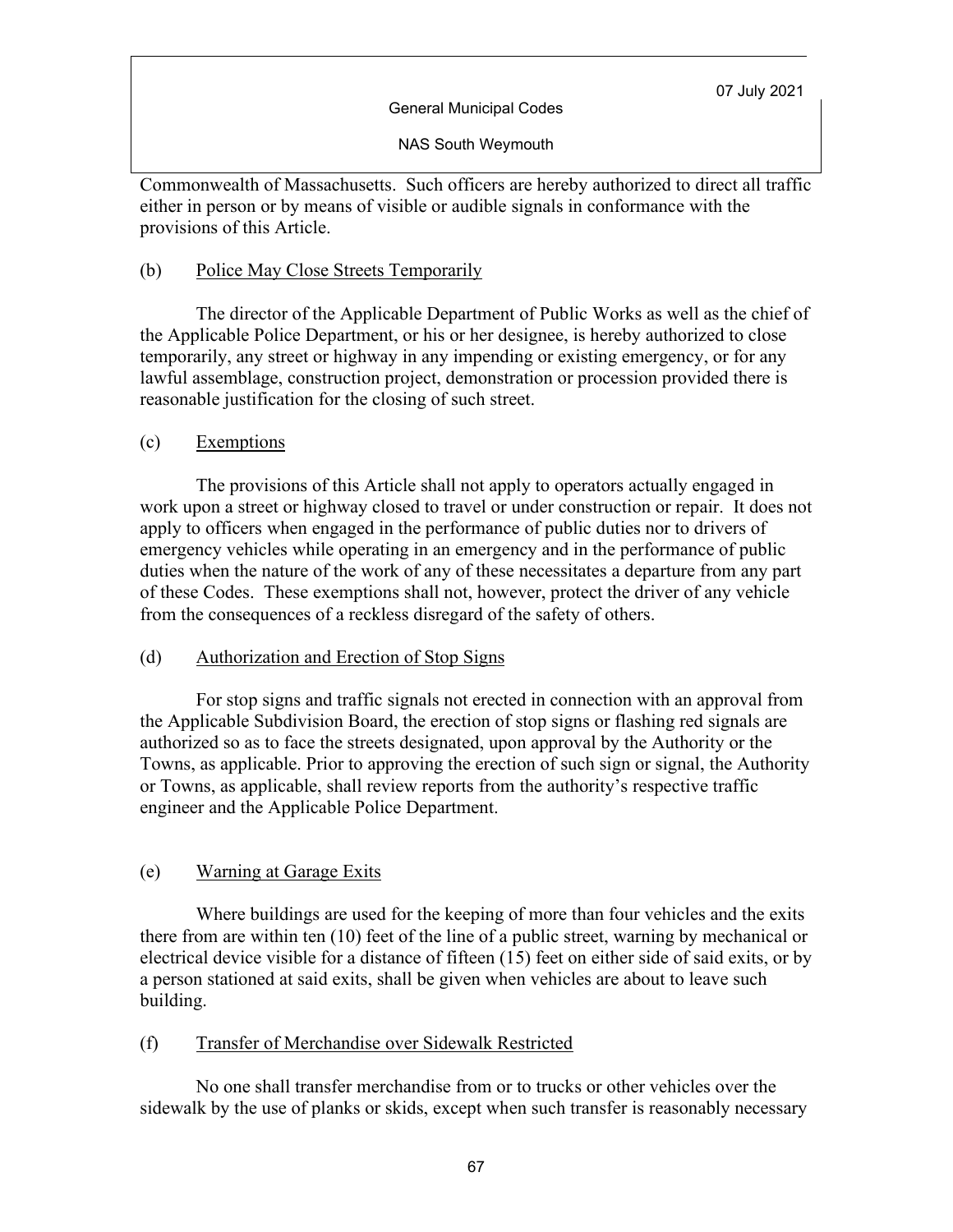NAS South Weymouth

and provided the sidewalk is not unreasonably obstructed and then only for such period of time as is necessary and any police officer may order such skids or planks removed or caused to be removed.

### (g) Exclusion of Heavy Commercial Vehicles

*(Reserved for future use)*

## (h) Accident Reporting

The driver of any vehicle involved in an accident resulting in the injury or death of any person or property damage to any one vehicle or other property in an apparent extent of One Thousand Dollars (\$1,000) or more shall, within five (5) days after such accident, report in writing to the Applicable Police Department, provided however the Applicable Police Department shall accept a report filed by an owner or operator whose vehicle has been damaged in an accident in which another person has unlawfully left the scene of an accident. A driver who has been incapacitated as a result of such accident, and to such extent as to make reporting impossible or unfavorable to his recovery, shall not be required to report such accident until he has recovered sufficiently to be able to do so. The report shall be made on a form furnished by the Registry of Motor Vehicles, copies of which shall be available at the police station. Compliance with these Codes shall not relieve such driver from the additional responsibility of reporting to the Registrar of Motor Vehicles any accident in which a person is killed or injured. The Applicable Police Department may require any driver or a vehicle involved in an accident, of which a report must be made as provided in these Codes, to file supplementary reports whenever the original report is insufficient in the opinion of the Applicable Police Department.

### (i) Vehicle Owner Ultimately Responsible

If any vehicle is found upon any street or highway in violation of any provisions of this section and the identity of the driver cannot be determined, the owner, or person in whose name such vehicle is registered, shall be prima facie responsible for such violation.

# (j) Unlawful Operation of Vehicles

No person shall operate any motor vehicle, including, but not limited to, automobiles, mopeds, dune buggies, motorcycles, dirt bikes, motor scooters or any other motorized vehicle on any publicly owned lands within NAS South Weymouth which have not been laid out as a way, or designated by the Authority or Towns, as applicable, for the use by such vehicles.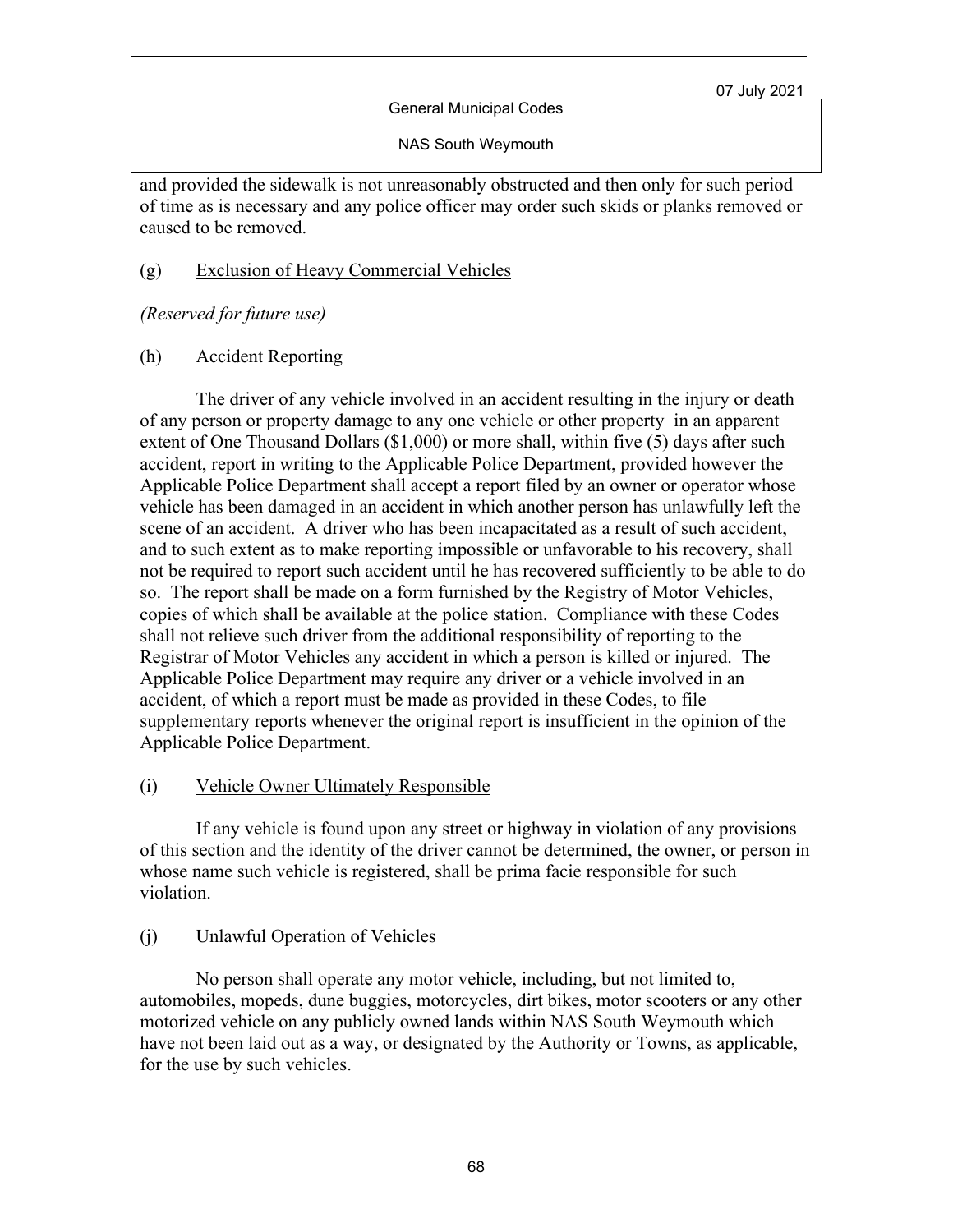NAS South Weymouth

## (k) Riding Restrictions on Vehicles:

1. Restrictions Generally - Exceptions. No person shall ride upon any portion of a vehicle not designed or intended for use of passengers. This section shall not apply to an employee engaged in the necessary discharge of his duty, or to a person riding within truck bodies in space intended for merchandise.

2. Riding on handle bars prohibited. No operator of any motorcycle, bicycle, scooter or moped when upon the street shall carry any other person upon the handle bar, frame, mudguard or tank of any such vehicle nor shall any person so ride upon any such vehicle.

3. Clinging to moving vehicles. No person riding upon any bicycle, motorcycle, scooter, moped, coaster, sled, roller skates or boards, or any toy vehicle shall attach the same or himself without said toy to any moving vehicle upon any roadway.

### (l) Material from Vehicles Falling Upon Public Ways

Whoever drops or lets fall or permits or allows to drop or fall, upon any way or highway of NAS South Weymouth, from any truck, cart or vehicle, any piece of stone or granite, or other article of such size or character as may endanger public travel, shall immediately cause same to be completely removed from the limits of the way or highway.

### (m) Roller Skates, Toy Vehicles Restrictions

No person upon roller skates, roller blades, skateboards or similar toy device, or riding in or by means of any coaster, toy vehicle, or similar device shall go upon any sidewalk, crosswalk, traffic island or roadway which has been designated by the Authority or Towns, as applicable, as prohibiting such activity.

### (n) Designation of Left-Turn Prohibited Areas:

The erection of No Left Turn signs may be authorized by the Authority or Towns, as applicable. Prior to approving the erection of such sign, the Authority or Towns, as applicable, shall review reports from the authority's respective traffic engineer and the Applicable Police Department.

# (o) Operation of Vehicles on Roads Under Construction or Repair

No operator shall enter upon the road surface of any street or highway or section thereof, when, by reason of construction, surface treatment, maintenance or the like, or because of some unprotected hazard, such road surface is closed to travel, and one or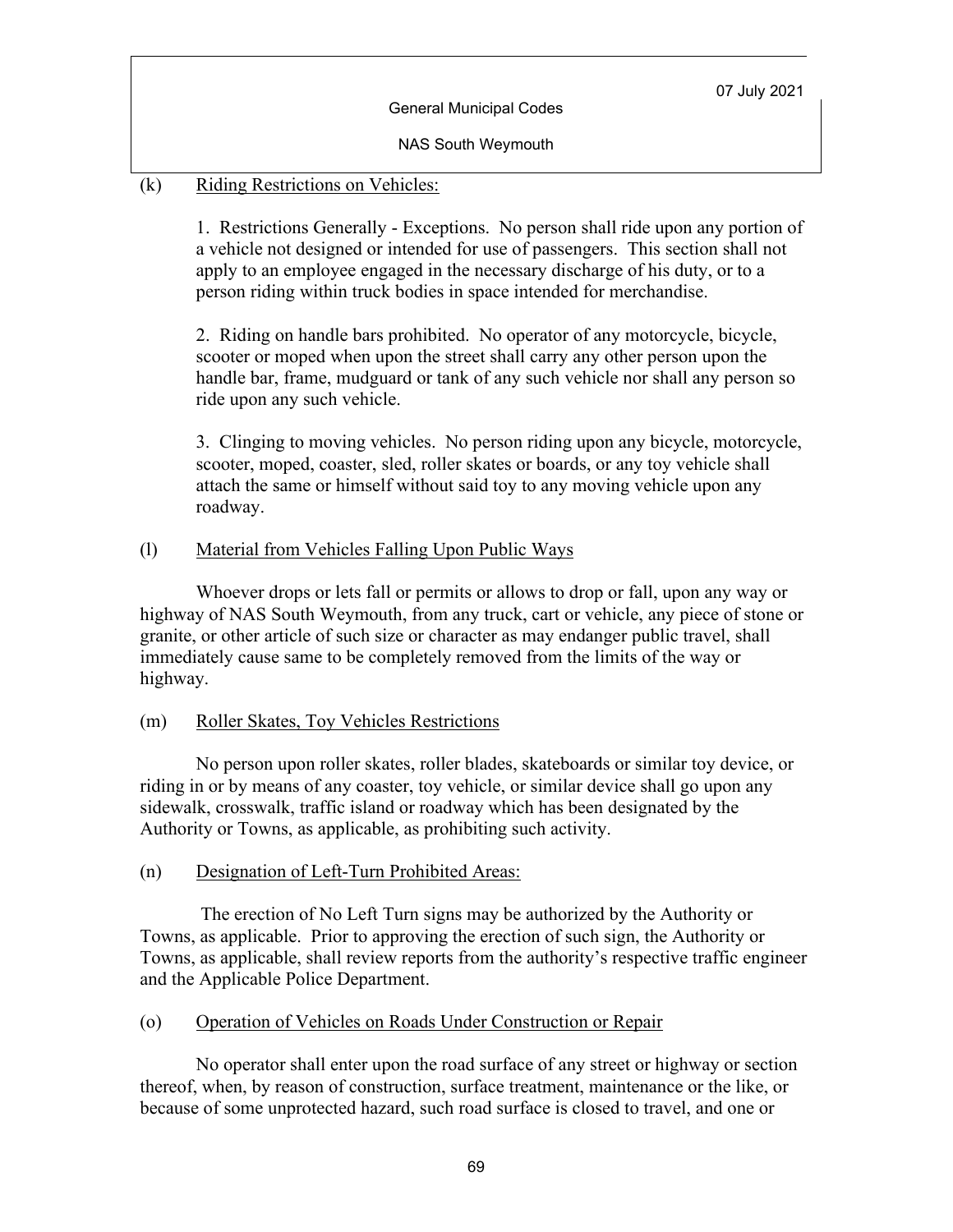NAS South Weymouth

more signs, lights or signals have been erected to indicate that all or part of the road surface of the street or highway is not to be used, or when so advised by an officer, watchman, member of a street or highway crew or employee of the Authority or Towns, as applicable, either audibly or by signals.

### **8.3 Parking**

(a) General Prohibitions

No person shall park a vehicle in any of the following places and vehicles found parked in violation of the provisions of this section may be moved by or under the direction of an officer and at the expense of the owner to a place where parking is permitted pursuant to subsection 8.3 (o) and (p):

- 1. Within an intersection;
- 2. Upon any sidewalk;
- 3. Upon any crosswalk;

4. Upon the roadway in a business or residential district where parking is permitted unless both wheels on the right side of the vehicles are within twelve (12) inches of the curb or edge of the roadway except where angle parking is required;

5. Upon the roadway where the parking of a vehicle will not leave a clear and unobstructed lane of a width as required by the Subdivision Rules and Regulations for NAS South Weymouth, for passing traffic;

6. Upon any street or highway within ten (10) feet of a fire hydrant;

7. In front of any private road or driveway;

8. Upon any street or highway within twenty (20) feet of any intersecting way, except alleys;

9. Within fifteen (15) feet of the wall of a fire station or directly across the street from such station, provided signs are erected acquainting the driver of such restriction.;

10. Alongside of or opposite any street excavation or obstructions when such stopping, standing or parking would obstruct traffic;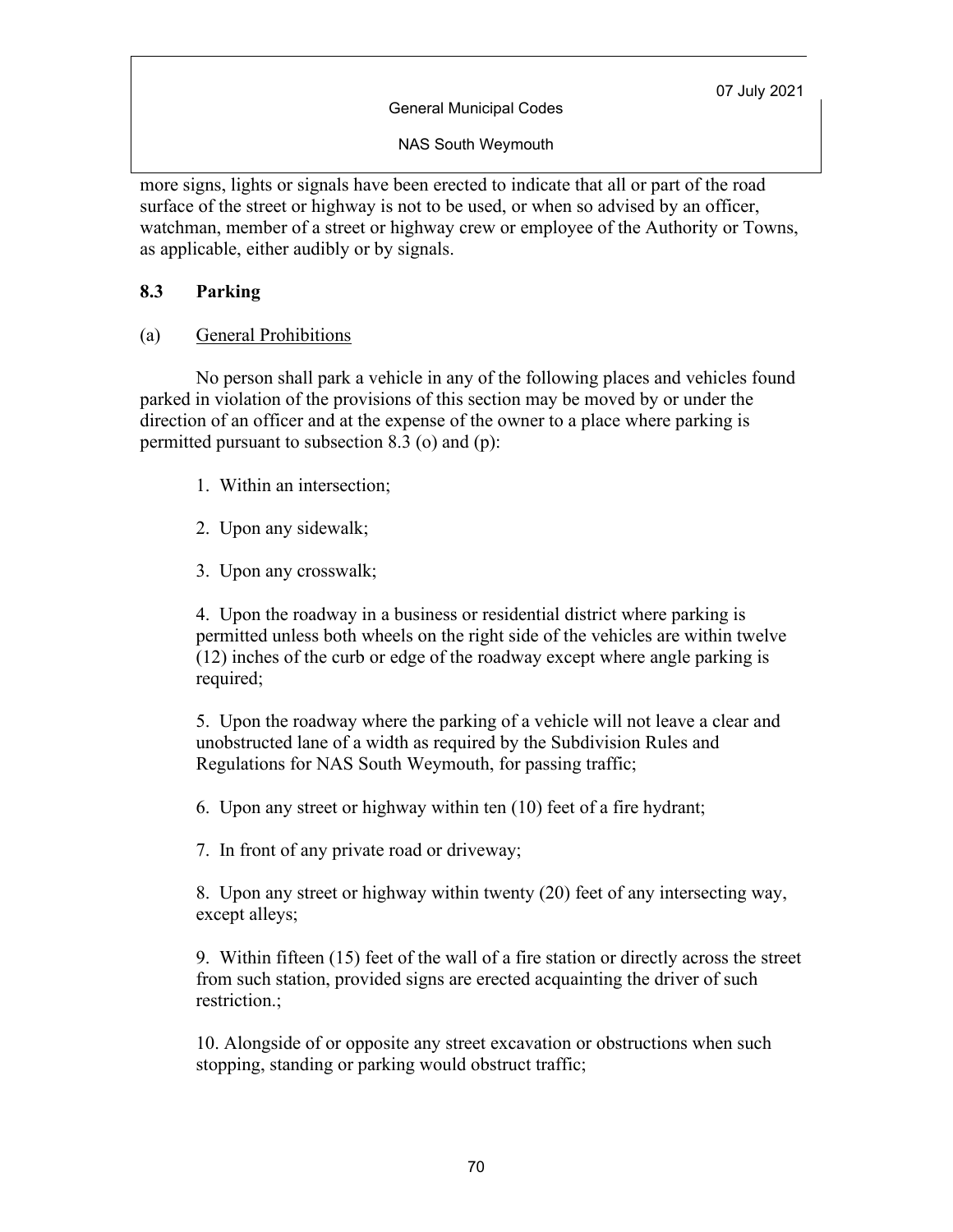General Municipal Codes

NAS South Weymouth

11. Within the limits of private ways furnishing means of access for fire apparatus to any part of a tenement house or apartment house;

12. On the roadway side of any vehicle stopped or parked at the edge or curb of a street in such manner as to constitute a double line or multiple line parking; and

13. Adjacent to any center division strip or island placed upon or being a part of any public way

# (b) Prohibited on Certain Streets

The Authority or Towns, as applicable, upon considering reports from the issuing authority's traffic engineer and the Applicable Police Department may designate streets or highways or parts thereof where parking is hereby prohibited or restricted.

# (c) Police May Prohibit Parking Temporarily

The chief of the Applicable Police Department or his or her designee is hereby authorized to prohibit, temporarily, parking on any street or highway or part thereof in an impending or existing emergency or for a lawful assemblage, demonstration or procession provided there is reasonable justification for such prohibition. Vehicles parked in places where parking is prohibited temporarily may be moved by or under the direction of an officer pursuant to subsections (o) and (p) of this Section.

# (d) Bus Stop:

1. No person shall park a vehicle other than a bus in a bus stop

2. No person shall park a bus upon any street within a business district or a residential district at any place other than a bus stop

# (e) Angle Parking:

1. The Authority or Towns, as applicable, upon reviewing the recommendations issued by the issuing authority's traffic engineer and the Applicable Police Department, shall determine upon what streets angle parking shall be permitted and shall mark or sign such streets or cause the same to be marked or signed.

2. Upon streets which have been marked or signed for angle parking, vehicles shall be parked with one wheel within twelve (12) inches of the curb and at the same angle to the curb indicated by such marks or official signs. The vehicle shall be parked so that all four (4) wheels of the vehicle shall be placed wholly within the painted lines provided.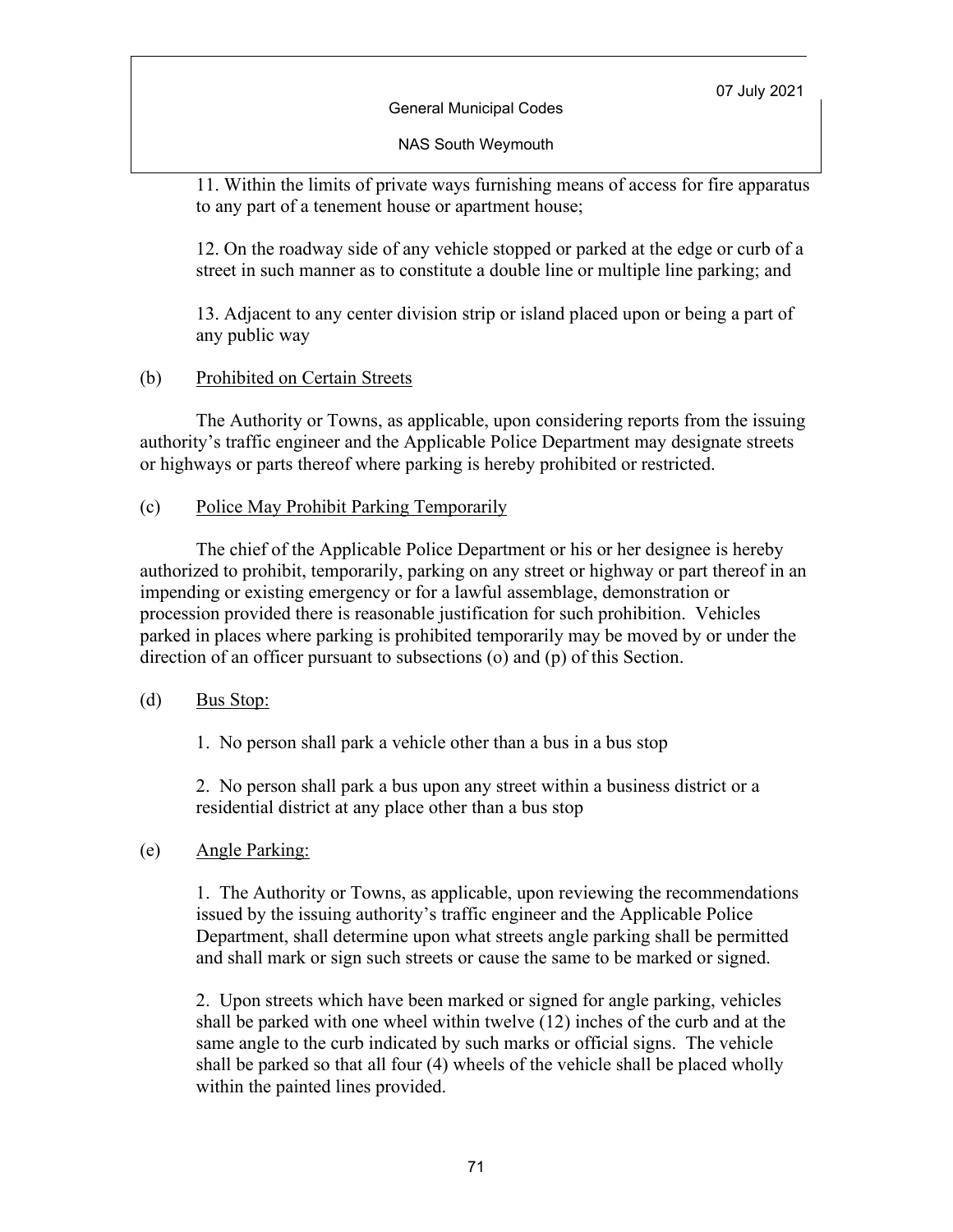NAS South Weymouth

# (f) Parallel Parking

Upon a roadway where parallel parking is permitted, both wheels on the right side of the vehicle are to be within twelve (12) inches of the curb or edge of the roadway, except upon those streets which are designated as one-way streets. On such one-way streets, a vehicle shall be parked in the direction in which such vehicle is moving and with both wheels on one side of the vehicle within twelve (12) inches of the curb. This shall not apply to streets or parts of streets where angle parking is required by this Article.

# (g) All Night Parking

*(Reserved For Future Use)*

# (h) Parking Time Limited in Designated Places

1. No person shall park a vehicle for a period of time longer than thirty (30) minutes on the streets or parts of streets where signs are adequately posted limiting parking to thirty (30) minutes.

2. No person shall park a vehicle for a period of time longer than one (1) hour on the streets or parts of streets where signs are adequately posted limiting parking to one (1) hour.

3. No person shall park a vehicle for a period of time longer than two (2) hours on the streets or parts of streets where signs are adequately posted limiting parking to two (2) hours.

This subsection shall be effective only during such time as sufficient official traffic signs are displayed setting forth its provisions.

# (i) Municipal Parking Lots

*(Reserved For Future Use)*

# (j) Parking for Handicapped

1. Use of spaces restricted; number of spaces required – No person shall park a motor vehicle, motorcycle of like means of transportation in a designated parking space that is reserved for vehicles owned and operated by disabled veterans or by handicapped persons unless said vehicle bears the distinctive number plates or placards authorized by M.G.L. c. 90, § 2.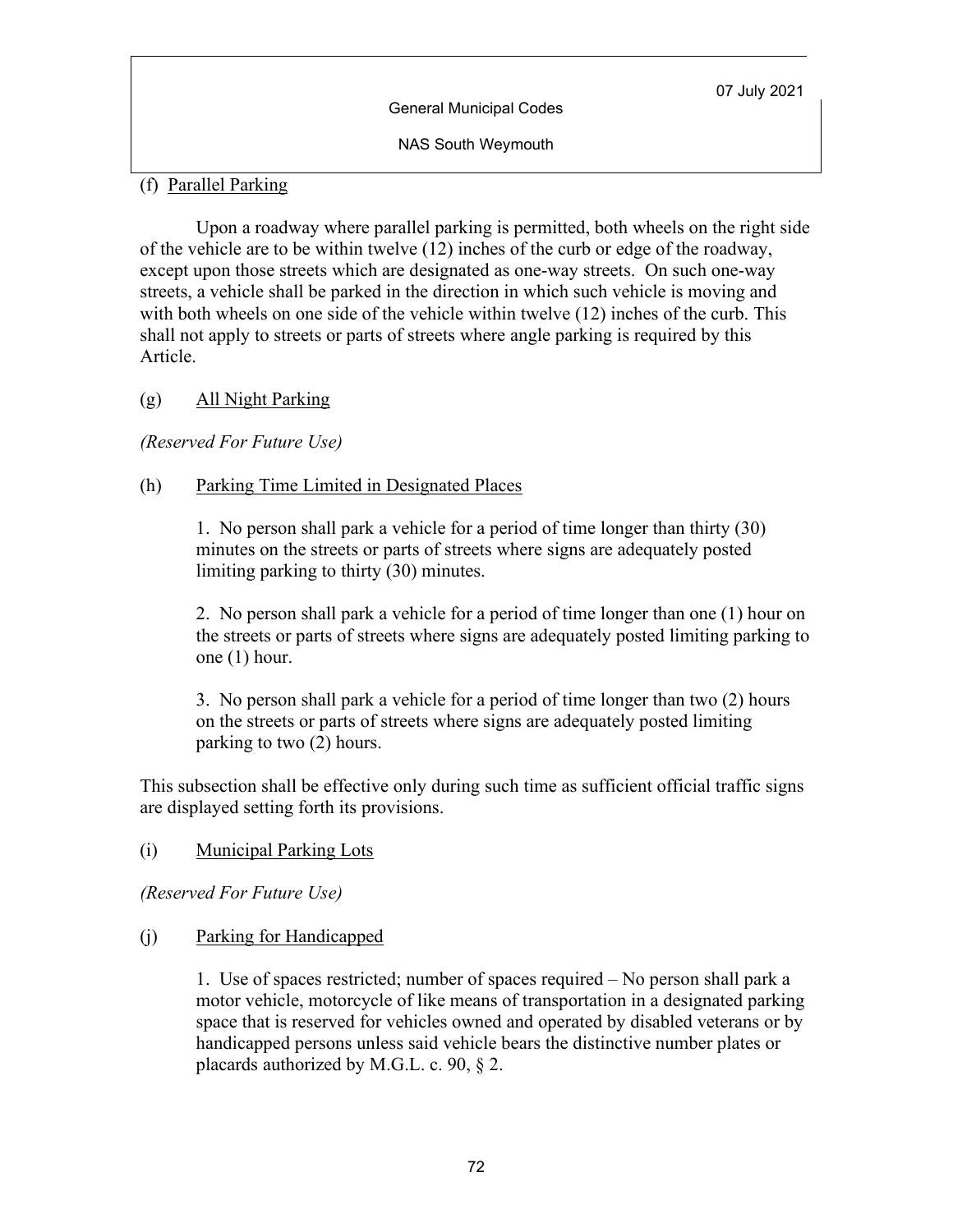#### NAS South Weymouth

2. Any person or body that has lawful control of a public or private way or of improved or enclosed property used as off-street parking areas for businesses, shopping malls, theaters, auditoriums, sporting or recreational facilities, cultural centers, residential dwellings or for any other place where the public has a right of access as invitees or licensees shall be required to reserve parking spaces in said off-street parking areas for any vehicle owned and operated by a disabled veteran or handicapped person whose vehicle bears the distinguishing license plate authorized by M.G.L. c. 90, § 2 in accordance with all state and federal regulations.

3. Designation of spaces - Parking spaces designated as reserved under the provisions of subsection (l) shall be identified by use of above grade signs with white lettering against a blue background and shall bear the words "Handicapped Parking: Special Plate or Placard Required. Unauthorized Vehicles may be removed at Owner's Expense"; shall be as near as possible to a building entrance or walkway; shall be adjacent to curb ramps or other unobstructed methods permitting sidewalk access to a handicapped person; and shall be twelve (12) feet wide or two (2) eight-foot (8) wide areas with four (4) feet of cross-hatch between them.

4. Regulation of unauthorized vehicles - Unauthorized vehicles shall be prohibited within parking spaces designated for use by disabled veterans or handicapped persons as authorized by subsection (j) or in such a manner as to obstruct a curb ramp designated for use by handicapped persons as a means of egress to a street or public way.

#### (k) Vehicle Weight Limits

1. Rules and regulations - It is unlawful to park a motor vehicle with a registered gross vehicle weight rating of ten thousand (10,000) pounds or more, or any tractor or trailer as defined in M.G.L. c. 90, § 1, or any motor vehicle requiring hazardous material placards for a period of time exceeding one (1) hour, on any street or publicly-owned parking facility, unless the operator of such vehicle is employed in loading or unloading such vehicle or trailer.

2. Violations and penalties - A vehicle as described in this section left standing over twenty-four (24) hours may be towed and stored at the owner's expense.

#### (l) Fire Lanes; Vehicles in Private Ways

1. Obstruction of private way – It shall be unlawful to obstruct or block a private way with a vehicle or any other means so as to prevent access by fire apparatus or equipment to any schools and places of public assembly.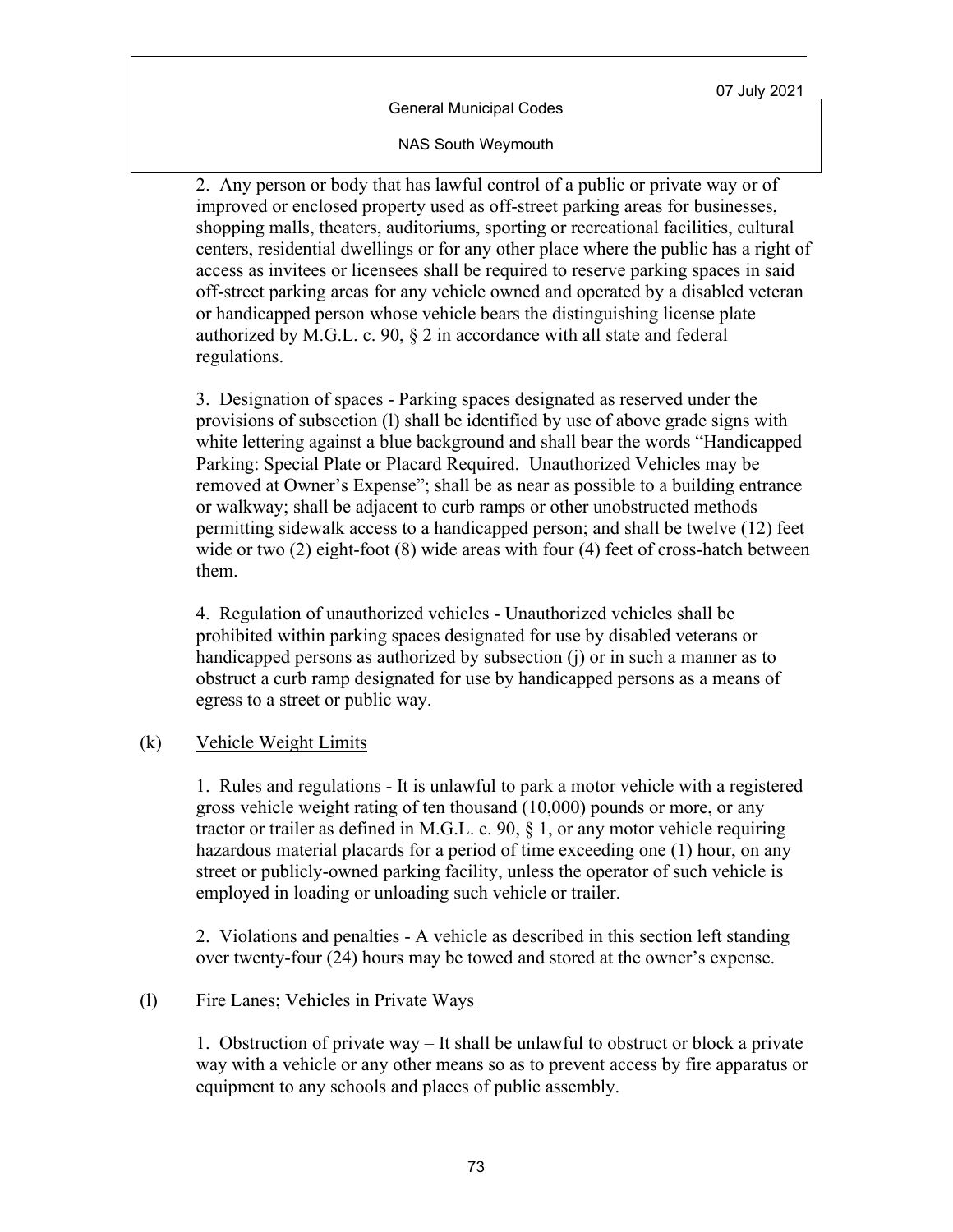#### NAS South Weymouth

2. Obstruction of fire lanes – It shall be unlawful to obstruct or park a vehicle in any clearly marked fire lane, such fire lanes to be designated by the chief of the Applicable Fire Department or his or her designee and posted as such.

3. Removal of objects obstructing access – Any object or vehicle obstructing or blocking any fire lane or private way may be removed or towed by the Authority or Towns, as applicable, under the direction of a police officer at the expense of the owner and without liability to the Authority or Towns, as applicable.

4. Installation of signs, road markings – The owner of record of any building affected by these sections shall provide and install signs and road markings as provided in subsection 2 of this section. Said signs shall be no less than twelve by eighteen (12 x 18) inches and shall read "Fire Lane – No Parking – Tow Zone."

#### (m) Parking Restricted for Vehicles for Sale

It is unlawful for any person to park upon a street, sidewalk or highway any vehicle displayed for sale.

#### (n) Parking for Maintenance and Storage

No person shall stop, stand or park any vehicle or other conveyance upon any public way in order to repair such vehicle or other conveyance or cause it to be repaired upon any public way; nor shall any person occupy any part of any public way as storage room for any vehicle except that in an emergency temporary repairs may be made.

#### (o) Authority to Remove Illegally Parked Cars

Vehicles found standing or parked in violation of any of the provisions of this Article, except those specifically exempted by law, may be removed to a convenient location under the direction of an officer of the Applicable Police Department of a rank of sergeant or higher as the chief of the Applicable Police Department may designate and the owner of the vehicle so removed or towed shall be liable to the cost of such removal and storage, if any, as set forth in Codes. The Applicable Police Department shall keep a record of all vehicles towed or removed under the provisions of Section 8.3. Such record shall be retained for one (1) year and shall contain the following information: (1) the registration of the vehicle, (2) the location from which it was towed, and time and date of tow order, (3) the location to which it was moved, (4) the fee charged for the towing, (5) name of towing contractor, (6) name and rank of the officer who authorized the tow.

#### (p) Recovery of towed vehicle

An owner may not recover a towed vehicle until all charges lawfully imposed for such removal and storage following the same have been paid, and, if in the calendar year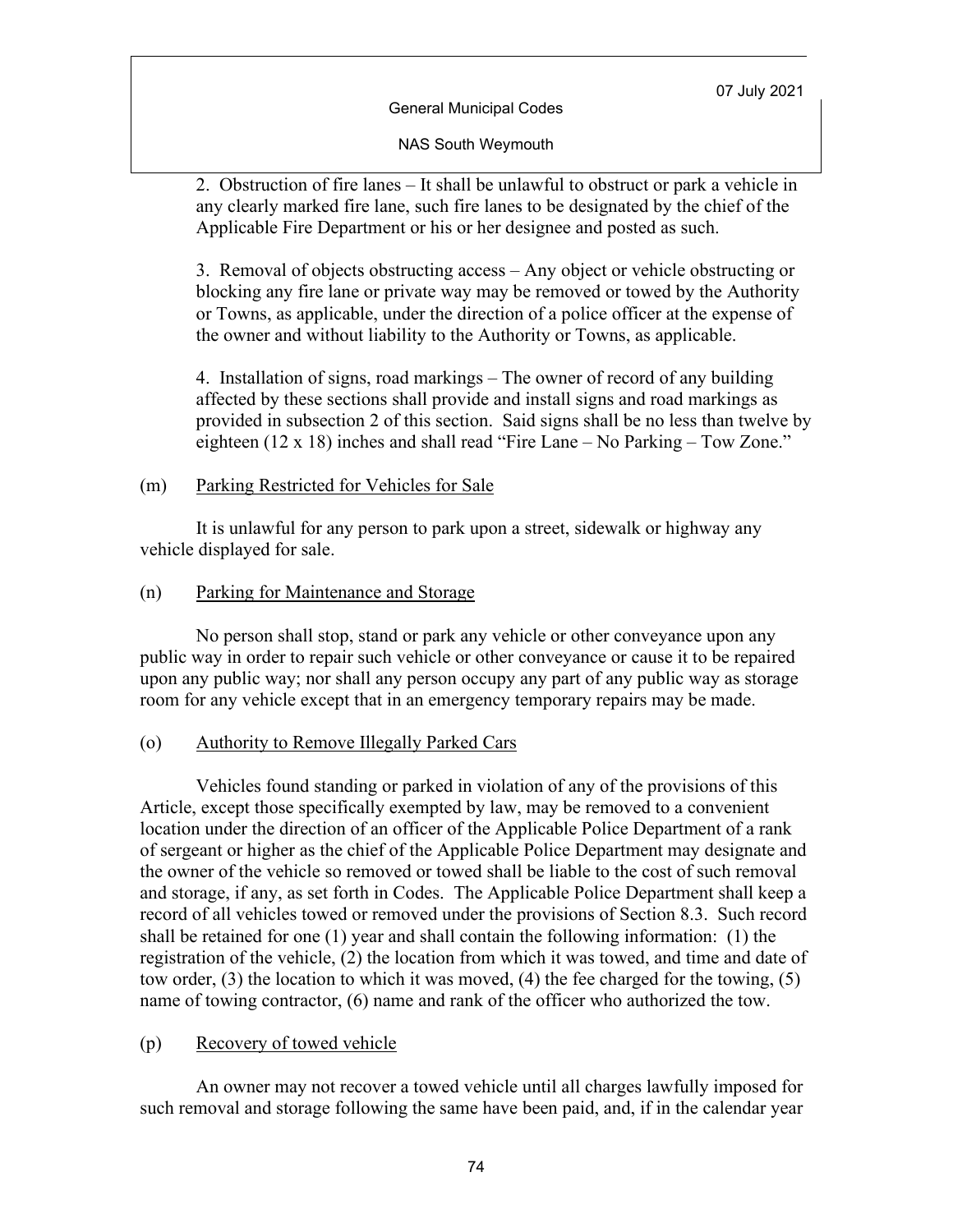NAS South Weymouth

in which such vehicle is so removed and in the preceding year, five (5) or more notices, in the aggregate, have been affixed to said vehicle as provided in M.G.L. c. 90, § 20A, until due notice has been received that either the fines provided in such notices have been paid or security for the payment thereof has been deposited.

(q) Parking Fines

Pursuant to the provisions of M.G.L. c. 90, § 20A, the Town and/or the Applicable Police Department shall establish a schedule of fines, which schedule is subject to change, for the following parking offenses:

- a. Right wheels more than twelve (12) inches from curb
- b. Overtime parking
- c. Within twenty (20) feet of an intersection
- d. On Sidewalk
- e. Wrong direction
- f. Restricted or prohibited area
- g. In a bus stop
- h. Improper parallel parking
- i. Improper angle parking
- j. Lack of ten (10) foot passage
- k. Blocking a driveway
- l. Double parking
- m. Truck parking restriction
- n. Vehicle on crosswalk
- o. Interfering with snow removal
- p. Fire Station entrance
- q. Within ten (10) feet of a fire hydrant
- r. Block private way/obstruct fire apparatus
- s. Park in fire lane
- t. Overnight parking

A vehicle which parks in a space designated for a handicap plate while not having such handicap plate or placard shall be subject to a fine as prescribed by state law and/or the Town where the violation occurs or established by the Applicable Police Department.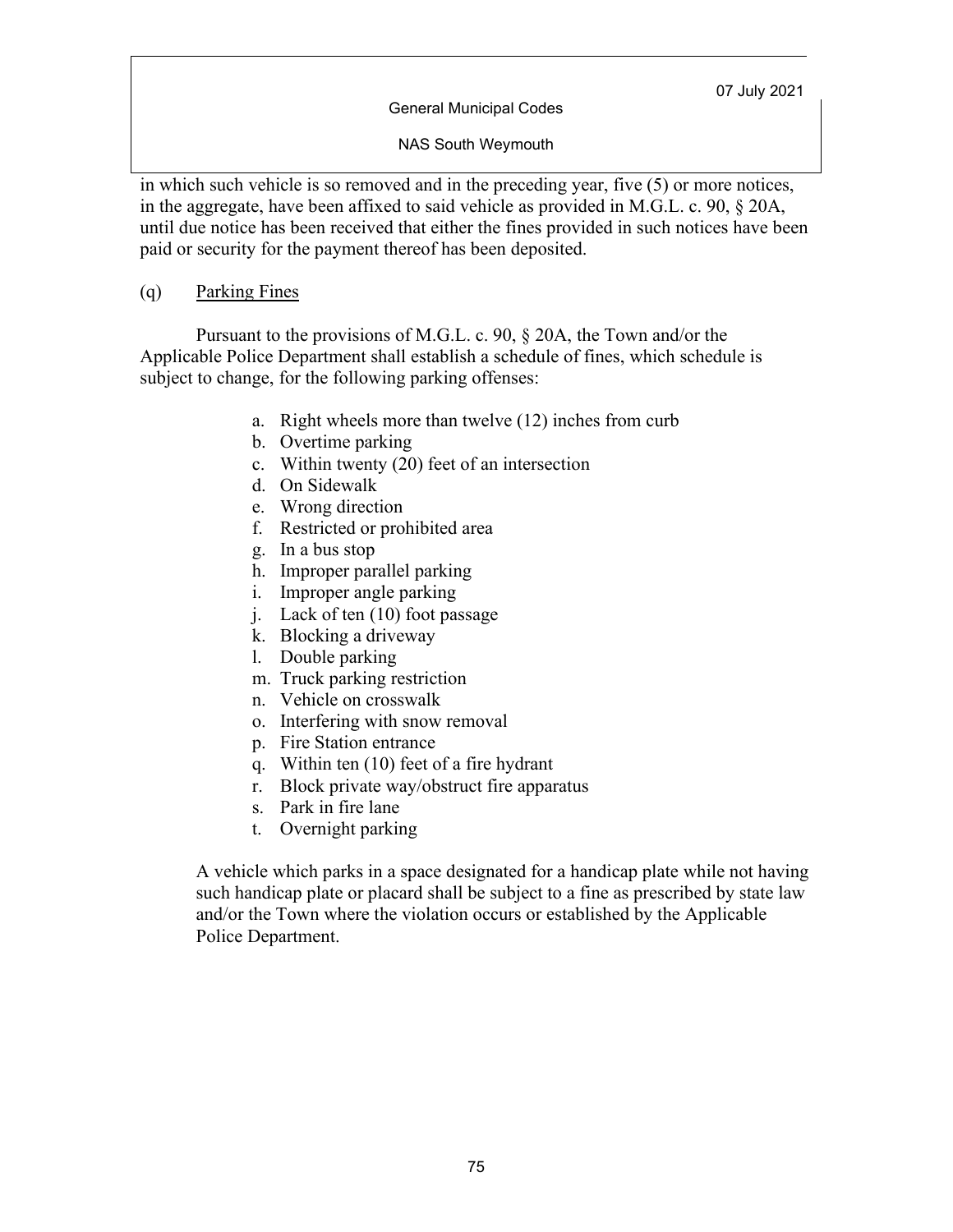| <b>General Municipal Codes</b> | 07 July 2021 |
|--------------------------------|--------------|
| <b>NAS South Weymouth</b>      |              |

### (r) Penalties for Violation of Parking Code

Any person violating any provision of this section regulating parking of motor vehicles shall be dealt with as provided in M.G.L. c. 90, § 20A and any person violating any of the Rules and Regulations applicable to state highways made by the Massachusetts Department of Transportation - Highway Division under authority of M.G.L. c. 85, § 2 shall be subject to the penalty provided in such rules and regulations.

# **8.4 Traffic Signs, Signals, Markings and Zones**

### (a) Traffic Signs and Signals:

1. Upon reviewing reports from the issuing authority's traffic engineer and the Applicable Police Department, the Authority or Towns, as applicable, shall, be authorized and have the duty for designating the placement of all official traffic signs, signals, markings and safety zones required hereunder. All signs, signals, markings and safety zones shall conform to the standards as prescribed by the Massachusetts Department of Transportation - Highway Division, Federal Highway Administration Manual on Uniform Traffic Control Devices. The maintenance of traffic signs shall be the responsibility of the Applicable Department of Public Works as set forth in these Codes.

2. With the exception of Section 8.3(c) prohibiting or restricting parking, Section 8.3 shall be effective only during such time as a sufficient number of signs are erected and maintained in each block designating the provisions of such section and located so as to be easily visible to approaching drivers.

3. Sections relating to one way streets shall be effective only during such time as a sufficient number of official signs are erected and maintained at each of the exits for each one-way street, so that at least one sign will be clearly visible for a distance of at least seventy-five (75) feet to drivers approaching such an exit.

#### (b) Display of Unauthorized Signs, Signals and Markings Prohibited

It shall be unlawful for any person to place or maintain or to display upon or in view of any street any unofficial sign, signal marking or device which purports to be or is an imitation of or resembles an official traffic sign, signal marking or device or which attempts to direct the movement of traffic or which hides from view any official sign or signal.

#### (c) Placing of Structures or Property in Streets Prohibited:

1. No person shall place, erect or cause to be placed or erected within any sidewalk, street or highway any fixture or structure unless a permit is issued by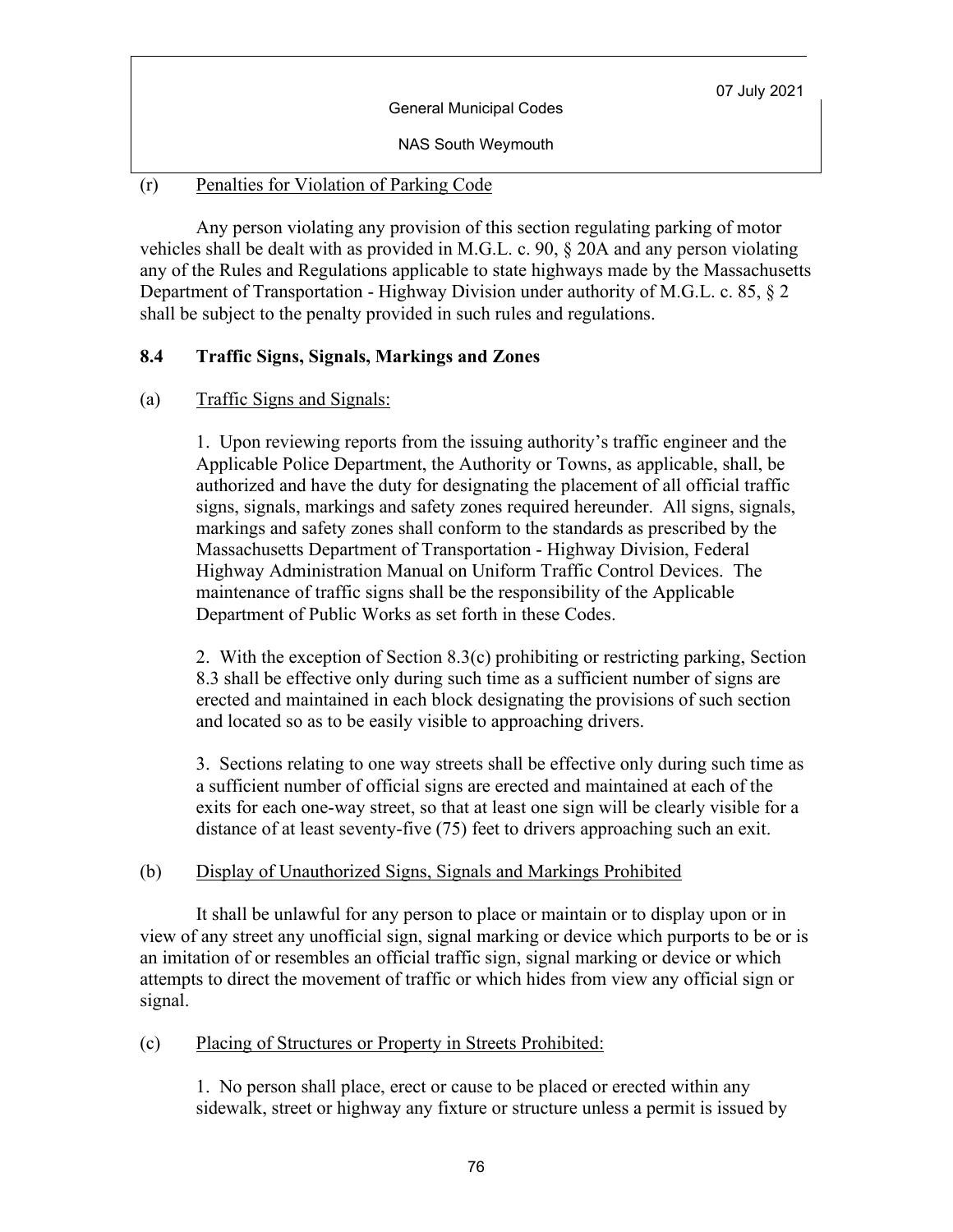NAS South Weymouth

the Authority or Towns, as applicable, in the case of public ways, or by the Massachusetts Department of Transportation - Highway Division, in the case of State Highways, authorizing such placing or erecting has been granted and is in effect.

2. No person, other than one employed, directly or indirectly by the Authority or Towns, as applicable, or the Massachusetts Department of Transportation - Highway Division and while in the performance of necessary public duties, shall at any time place or leave in any sidewalk, street or highway any article, material or merchandise, or park a vehicle or cart on any sidewalk, street or highway for the purpose of displaying merchandise unless a permit issued by the Authority or Towns, as applicable, or the Massachusetts Department of Transportation - Highway Division, as appropriate, authorizing such use of the sidewalk, street or highway, has been granted and is in effect, except as may be necessary for the reasonable and expeditious loading or unloading of any such vehicle, provided, however, that such property shall never be left so as to obstruct the free passage of pedestrians or vehicular traffic.

3. Any such fixture, structure or property as referred to in this section which has been erected, placed or left illegally in any street, highway or sidewalk may be removed by or under the direction of the Authority or Towns, as applicable, or their designee and at the owner's expense.

#### (d) One Way Streets

The Authority or Towns, as applicable, upon reviewing reports from the issuing authority's traffic engineer and the Applicable Police Department, shall be authorized and have the duty for designating streets or highways or parts thereof as One Way Streets.

# **8.5 Pedestrians**

# (a) Obedience to police officers and traffic control signal - crosswalks defined

Pedestrians shall obey the directions of police officers directing traffic and, whenever there is an officer directing traffic, a traffic-control signal or a marked crosswalk, shall remain within the limits of a marked crosswalk and as hereinafter provided in this section.

# (b) Definition and Duty to Obey Traffic Control Signals

Traffic-control signal color indications and legends shall have the commands ascribed to them in this section and no other meanings, and every pedestrian shall comply therewith, except when otherwise directed by an officer.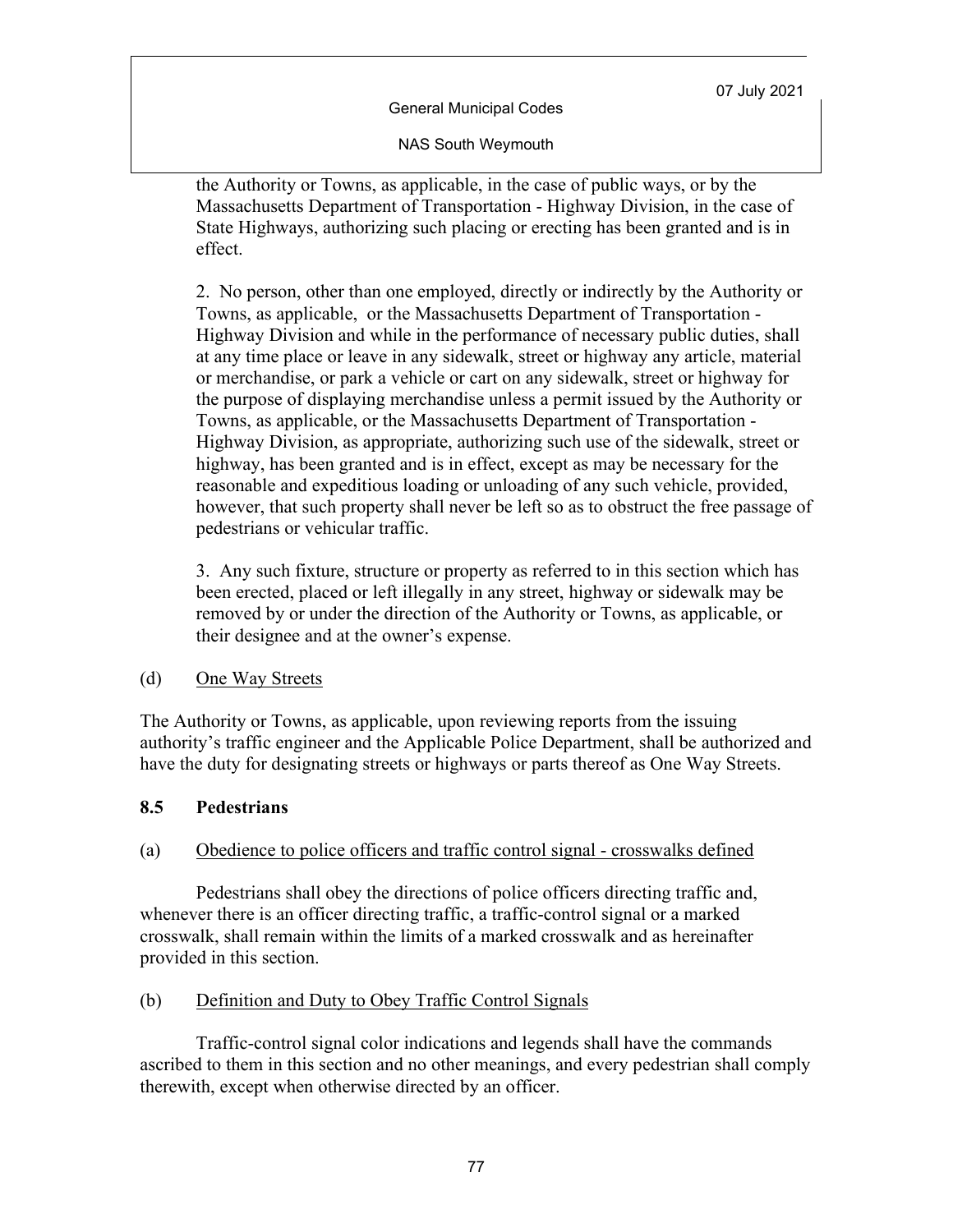NAS South Weymouth

1. Red and Yellow or the Word "WALK": Whenever the red and yellow lenses are illuminated together or the single word "WALK" is illuminated, pedestrians facing such indication may proceed across the roadway and in the direction of such signal only.

2. Red Only or "Don't Walk": Whenever the words "Don't Walk" or any indication other than red and yellow shown together are illuminated in a traffic control signal where pedestrian indications are provided, pedestrians approaching or facing such indication shall wait on the sidewalk edge of the roadway or in the pedestrian refuge area of a traffic island and shall not enter upon or cross a roadway until the proper indication is illuminated in the traffic control signal; but any pedestrian who has partially completed his crossing on the walk indication shall proceed or return to the nearest sidewalk or safety island on the yellow indication, the red indication or when the words "Don't Walk" are illuminated by rapid intermittent flashes.

3. Green Only: At traffic control signal locations where no pedestrian indication is given or provided, pedestrians facing the signal may proceed across the roadway within any marked crosswalk in the direction of the green indication.

4. Yellow Only, Red Only, or Flashing "Don't Walk": Pedestrians approaching or facing a yellow, red or flashing "Don't Walk" illuminated indication shall not start to cross the roadway.

5. Flashing Red, Yellow or Green: At any traffic control signal locations where a flashing red, flashing yellow or flashing green indication is being given facing a crosswalk, pedestrians shall actuate, where provided, the pedestrian signal indication and cross the roadway only on the red-yellow or "Walk" indication when such indication is in operation. If no pedestrian signal is provided, pedestrians shall cross within crosswalks with due care.

# (c) Required Use of Traffic Control Signals

At a traffic control signal location where pedestrian indications are provided but which are shown only upon actuation by means of a pedestrian push button, no pedestrian shall cross a roadway unless or until the pedestrian control signal push button has been actuated, and then cross only on the proper pedestrian signal indication. At traffic control signal locations where no pedestrian indication is provided, pedestrians shall cross only on the green indication. If necessary, the green indication shall be actuated by the pedestrian by means of a push button.

# (d) Right of Way Through Traffic Control Signals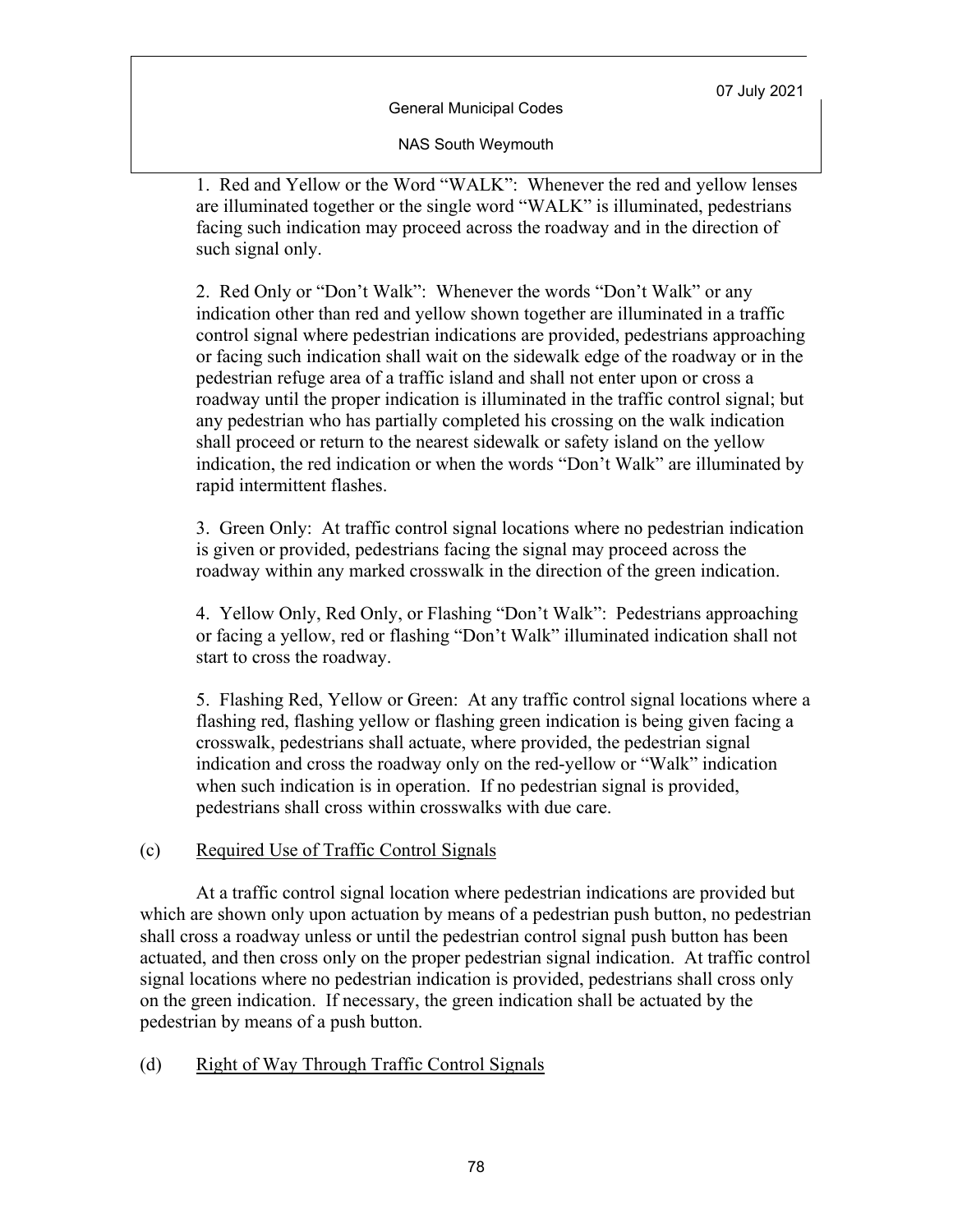NAS South Weymouth

At a traffic control signal location, pedestrians shall yield the right of way to vehicles of a funeral or other procession or authorized emergency vehicle while in performance of emergency duties regardless of the signal indication given, and they shall not attempt to cross the roadway until such vehicles or procession has passed at which time pedestrians shall then cross the roadway only as provided in this Article.

### (e) Improper use of Traffic Control Signal

It is unlawful for any person to actuate a pedestrian control signal or to enter a marked crosswalk unless a crossing of the roadway is intended.

### (f) Hitchhiking and soliciting – Permission Required

No person shall stand in a roadway for the purpose of soliciting a ride, employment or business from the operator or occupant of any vehicle without the written permission of the Authority or Towns, as applicable, pursuant to Section 7.4 of these Codes.

### (g) Provisions of this Section not exclusive

The provisions of this Section 8.5 shall in no way abrogate the provisions of M.G.L. c. 90, §§ 14 & 14A which provide: "Precautions for Safety of Other Travelers" and for the "Protection of Blind Pedestrians Crossing or Attempting to Cross Ways." Furthermore, notwithstanding the provisions of this Section 8.5, every operator of a vehicle shall exercise due care to avoid colliding with any pedestrian upon the roadway and shall give warning by sounding the horn when necessary and shall exercise proper precautions which may become necessary for safe operation.

# (h) Exemptions from Section 8.5

The provisions of Section 8.5 governing the use of ways by pedestrians shall not apply to: pedestrians actually engaged in work upon a roadway closed to travel or under construction or repair; municipal, state, federal or public service corporation employees while in the performance of their duties; officers engaged in the performance of their public duties or to pedestrians acting in an emergency when such emergency necessitates departure from any part of this section.

# (i) Violation and Penalties

Pursuant to M.G.L. c. 90, § 18A, any person who violates the provisions of this Section 8.5 which deal with the proper use of ways by pedestrians shall be punishable by a fine as prescribed by the Town where the violation occurs or as established by the Applicable Police Department.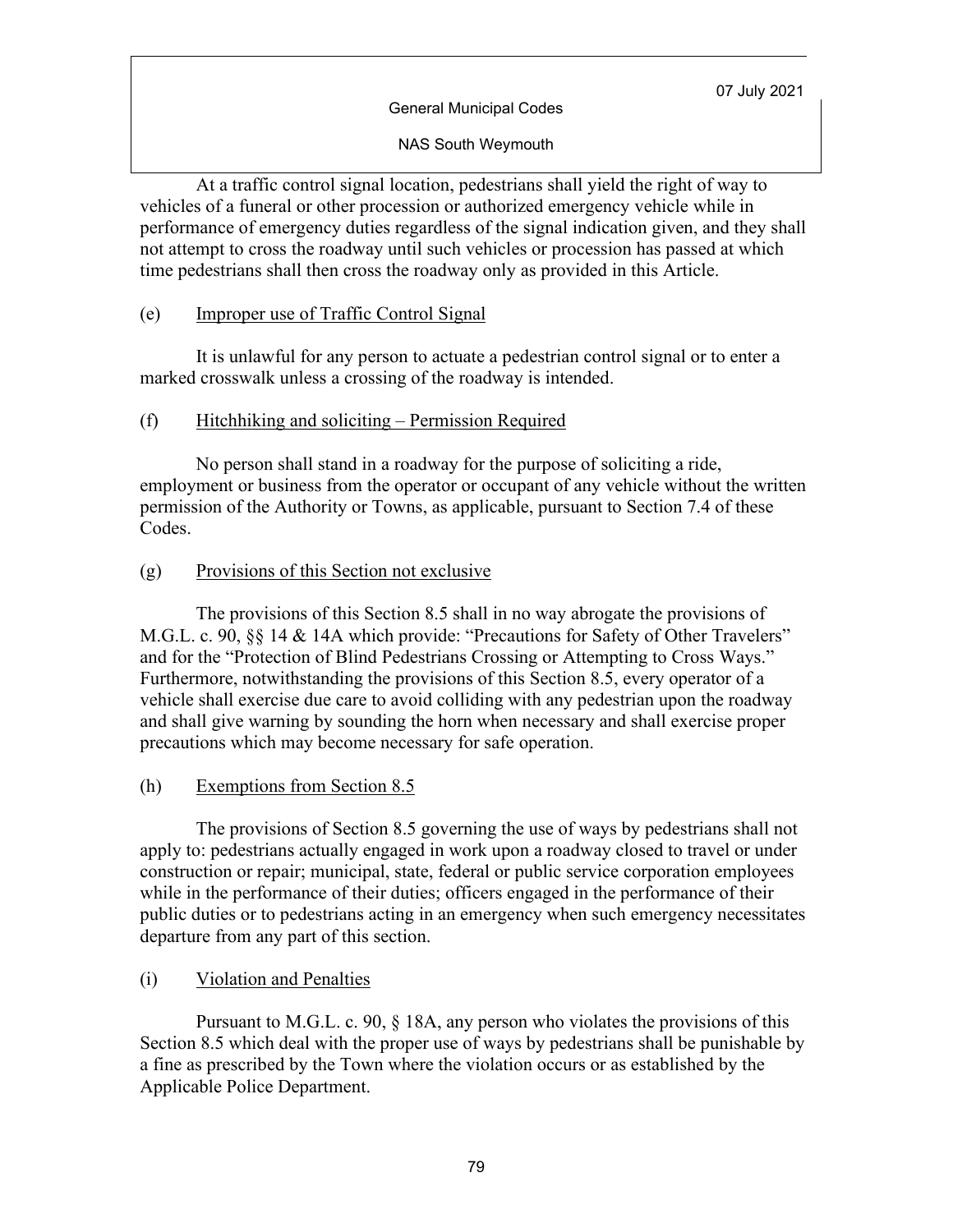NAS South Weymouth

#### **8.6 Buses**

No motor vehicle operated upon a public way in any city or town for the carriage of passengers for hire in such a manner as to afford a means of transportation similar to that afforded by a railway company shall stand such vehicle in a street unless to take on or let off a passenger, and then only at such places as may be designated by the Authority or Towns, as applicable, and for such time as may be sufficient to enable the passenger to take a seat or to leave such omnibus or vehicle; and provided, further, that no operator of such vehicle shall operate it in a street other than those designated by the Authority or Towns, as applicable.

# (a) Location of Bus Stops, Taxicab Stands and Service Zones

The Authority or Towns, as applicable, upon reviewing reports from the issuing authority's traffic engineer and the Applicable Police Department, shall be authorized and have the duty for designating the location of all bus stops, taxicab stands and service zones. In the case of taxicab stands, the Authority or Towns, as applicable, shall designate who may use them as such.

# (b) Enforcement

 The Applicable Police Department shall enforce this Section 8.6 governing the implementation of bus stops pursuant to the provisions of M.G.L. c. 40, § 21D as amended.

# (c) Penalties for Violation of Buses Code

Any person who violates of the provisions of this Section 8 governing the implementation of bus stops shall be liable to a fine as prescribed by the Town where the violation occurs or the Applicable Police Department.

# **8.7 Abandonment of Motor Vehicles**

# (a) General Provisions

No person shall abandon any vehicle within NAS South Weymouth and no person shall leave any vehicle at any place within NAS South Weymouth for such time and under such circumstances as to cause such vehicle reasonably to appear to have been abandoned. No person shall leave any partially dismantled, non-operating, wrecked or junked vehicle on any street or highway within NAS South Weymouth.

1. Notwithstanding the provisions of M.G.L. c. 90, § 22B, subsection (a), or any other general or special law to the contrary, proceeding under the provisions of subsections 2 through10, inclusive, shall be deemed non-criminal.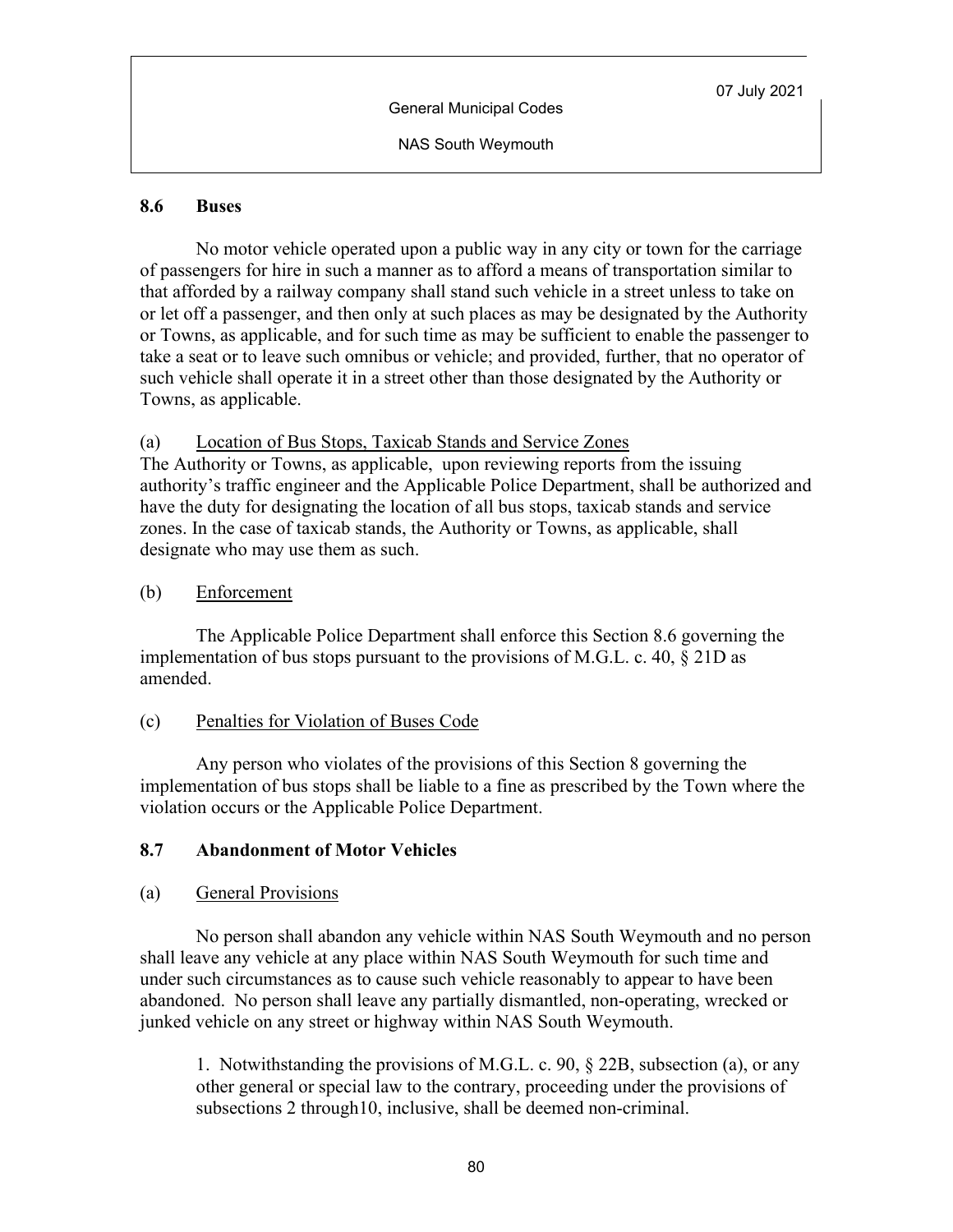NAS South Weymouth

2. As used in subsections 2 through10, inclusive, the word "owner" shall mean the person registered as the owner of a motor vehicle in the records of the Registry of Motor Vehicles or the person who last had custody or possession of a motor vehicle, legally or otherwise, including, without limitation, operators and owners of automobile graveyards or junkyards as defined in M.G.L. c. 140B, § 1; provided, however, that the owner of a motor vehicle which has been stolen from said owner and subsequently abandoned shall not be subject to the penalties provided for in this section.

3. Violations and penalties – A person who abandons a motor vehicle, registered or unregistered, upon any public or private way or upon the property of another, without the permission of the owner or lessee of said property, shall pay a civil penalty as prescribed by the Town where the violation occurs or Applicable Police Department and, in addition hereto, shall be liable for costs incurred by the Authority or Towns, as applicable, in removing or disposing of such motor vehicle, including, but not limited to, towing, storage, processing and disposal charges.

4. Identification upon discovery – A police officer or a person assigned responsibility for abandoned motor vehicles by the Applicable Parking Clerk who determines that a motor vehicle has been abandoned shall attach a tag to said vehicle containing, but not limited to, the following information: the current date, the location of said vehicle, its make, color, registration number, if any, and its vehicle identification number, a telephone number or address at which the owner may obtain information regarding the status of the motor vehicle; the hearing procedure regarding abandoned motor vehicles, as provided herein; and a statement that after a specified period of time, the vehicle may be towed and disposed of.

5. Notice to owner – After said tag has been affixed to such vehicle, if the owner's identity is ascertained and the motor vehicle is still deemed to be abandoned pursuant to M.G.L. c. 90, § 22C, the Applicable Parking Clerk or his or her designee shall send a written notice, in a form approved by the Registrar of Motor Vehicles, by first class mail to the owner's last known address as contained in records of said Registrar of Motor Vehicles. Such notice shall be deemed sufficient, whether or not actually received by the addressee, if mailed to the address furnished by said registrar. Such notice shall contain, but not be limited to, the following information regarding the abandoned vehicle: the current date; the location of said vehicle, make, color, registration number, if any, and its vehicle identification number; the amount of the fine and costs assessed for the offense; and the scheduled date, time and place of the hearing before a hearing officer. Notwithstanding the hearing scheduled by the Applicable Parking Clerk, the owner shall be granted a hearing prior to the scheduled hearing date by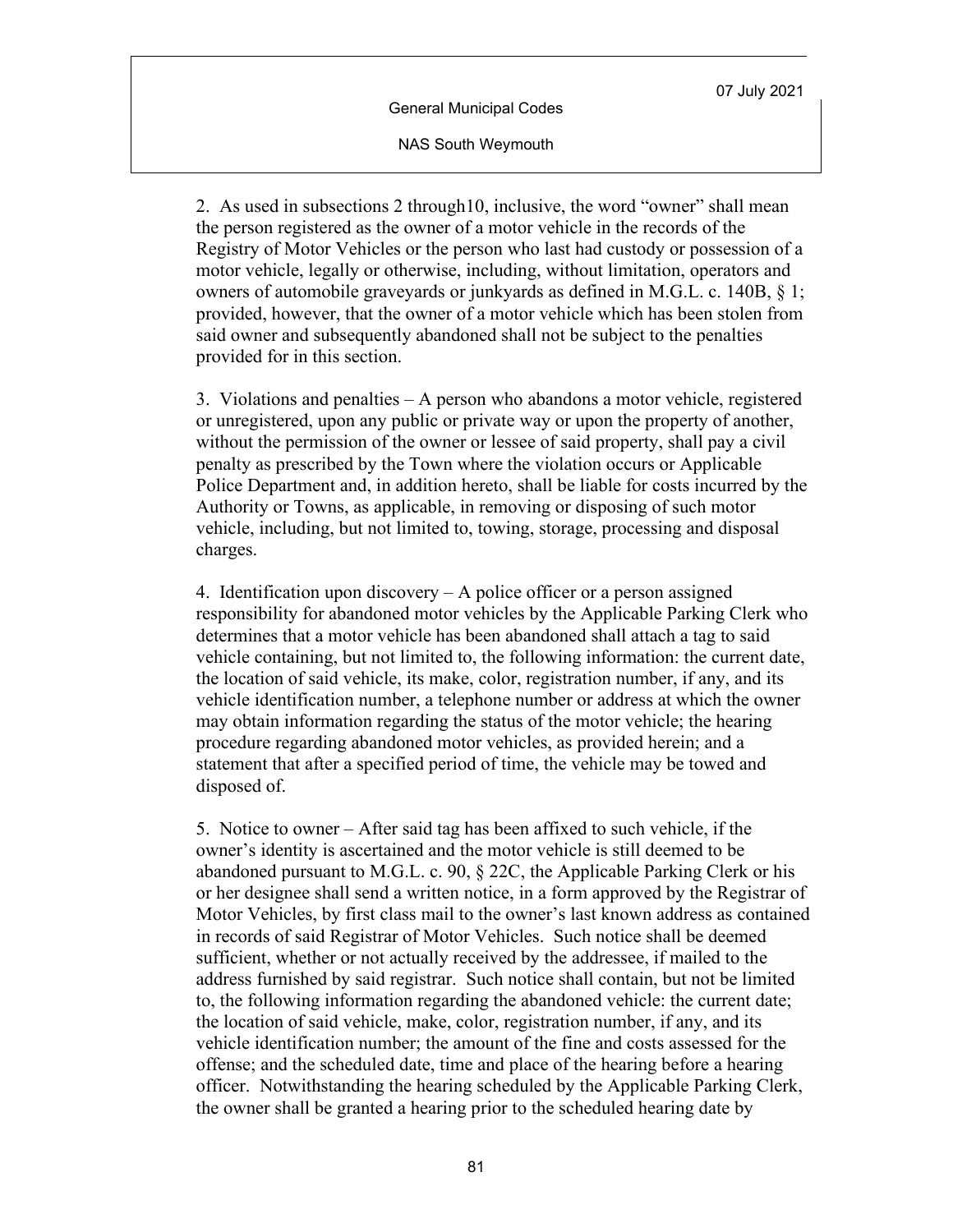#### NAS South Weymouth

appearing at the office of the Applicable Parking Clerk during its regular business hours and requesting an immediate hearing regarding the apparently abandoned vehicle. Notwithstanding the hearing scheduled by the Applicable Parking Clerk, the owner may elect to have the matter adjudicated in accordance with the provisions of Section 8.7(a)(7) herein.

6. Hearing - All such hearings shall be held before a person hereinafter referred to as a "hearing officer," who shall be the Applicable Parking Clerk or a designee of said Applicable Parking Clerk. Such hearings shall be informal, the rules of evidence shall not apply and decisions of the hearing officer shall be subject to judicial review as provided by M.G.L. c. 30A, § 14. No appeal or exception shall operate to stay the imposition of the fine and costs, the revocation or non-renewal of the license or the prohibition of registration as provided for herein.

7. Disposition of case - A person so notified to appear before the hearing office may appear and contest or confess the alleged violation, either personally or through an agent duly authorized in writing or, in the alternative, may confess the alleged violation by mailing to the Applicable Parking Clerk the notice, accompanied by the fine and any costs assessed; provided, however, that such payment shall be made only by postal note, money order, or registered check made payable to the Authority or Towns, as applicable.

8. Failure to appear at hearing or pay fine - If the owner fails to appear at a hearing or fails to pay fine and costs, the Applicable Parking Clerk shall, in the case of a person, notify the Registrar of Motor Vehicles who shall place the matter on record and not renew the license of such person to operate a motor vehicle and, in the case of an entity, notify the appropriate person to revoke or not renew the owner's license or permit to operate a business pertaining to the towing, storing, servicing or dismantling of vehicles, including, without limitation, automobile graveyards and junkyards. If the abandoned vehicle is registered in such owner's name or was last registered in his name, the registrar shall prohibit the registration and renewal of registration of any such vehicle under such owner's name. Such notice shall be in a form approved by the registrar of Motor Vehicles. Upon notification to the registrar of Motor Vehicles of the owner's name, an additional charge shall be assessed against such owner of the abandoned vehicle. Said additional charge shall be collected by the Authority or Towns, as applicable, and notification or such collection shall be made to the registrar of Motor Vehicles each month. On or before September 1 of each year, the registrar shall certify the total number of additional charges to be assessed against the Authority or Towns, as applicable. This number shall equal the total number of notifications of actual collections by the Authority or Towns, as applicable. The registrar shall transmit such certified assessments to the Treasurer of the Commonwealth who shall include such assessments in the warrants prepared in accordance with M.G.L. c. 59,  $\S$  20. All such actions taken by the registrar shall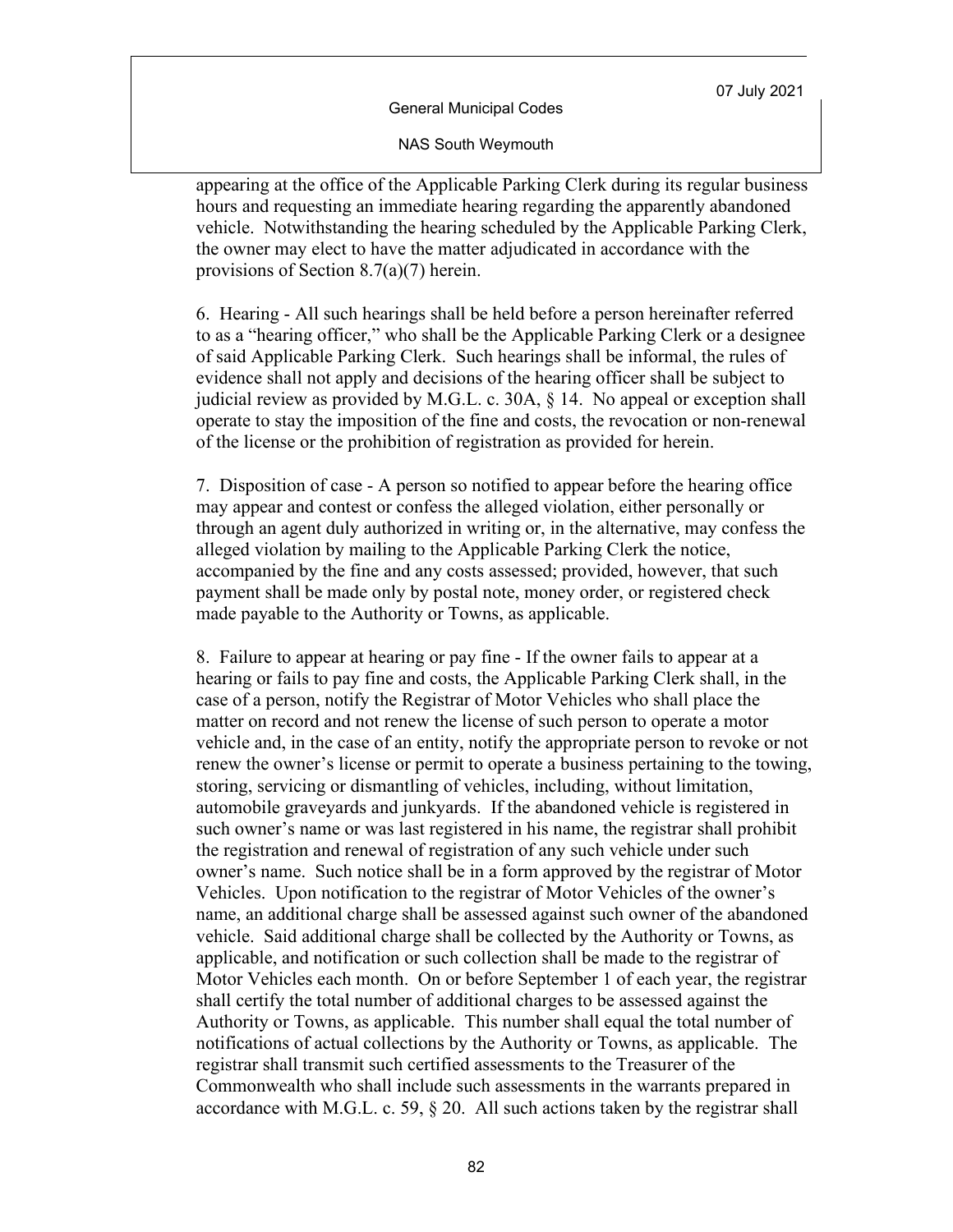General Municipal Codes

NAS South Weymouth

remain in effect until the registrar receives notice from the Applicable Parking Clerk that the matter has been disposed of in accordance with the law.

9. Effect on driver's license - Notwithstanding any other general or special law, Code or regulation to the contrary, if an owner has abandoned a vehicle on three (3) occasions and has incurred a fine therefor, each subsequent abandonment, in addition to the fines and costs assessed herein, shall result, in the case of a person, in the revocation for one (1) year of the owner's license to operate a motor vehicle and, in the case of an entity, in the revocation for one (1) year of the owner's license or permit to operate a business pertaining to the towing, storing, servicing or dismantling of motor vehicles, including without limitation, automobile graveyards and junkyards. Such one year time period shall commence on the date on which the Applicable Parking Clerk's records indicate that a hearing was held and a fourth or subsequent abandonment was found or that a fine was received in the mail confessing a fourth or subsequent abandonment.

10. Disposal - Notwithstanding any other provisions of this section of this Article, whenever the Applicable Parking Clerk or a person designated or appointed by said Applicable Parking Clerk shall deem that an abandoned vehicle is worth less than the cost of its removal, transportation and three (3) days' storage and expenses incidental to its disposal, said Applicable Parking Clerk or designee shall direct a carrier to take possession of such vehicle and dispose of it as refuse. A record of such disposal shall be made and kept in the office of said Applicable Parking Clerk for a period of two (2) years. Neither said Applicable Parking Clerk, carrier or the Authority or Towns, as applicable, shall be liable for such disposal. The owner of such vehicle shall be notified as hereinbefore provided and shall pay to said carrier all charges for removal, transportation, storage and disposal of such vehicle within fourteen (14) days after the mailing of said notice or shall be subject to the fine herein provided as well as non-renewal of such owner's license to operate and registration of a motor vehicle.

11. Construal of terms - An "abandoned vehicle" is a motor vehicle which has either expired or no registration plates; has another vehicle's registration attached to it; is missing or has an expired inspection sticker; is missing parts or has excessive damage; or is considered a safety hazard, as determined by the traffic officer of the Applicable Police Department. Vehicles towed from the scene of an accident, if unclaimed by the owner, will also fall under the provisions of this section.

12. Preliminary procedure for abandoned vehicles - If the vehicle in question is properly parked and registered and the condition of the vehicle is not an immediate threat to public safety, before a determination is made that the vehicle is abandoned, the Applicable Police Department must attempt to locate the owner, up to and including the following: (a) Question residents in the immediate area;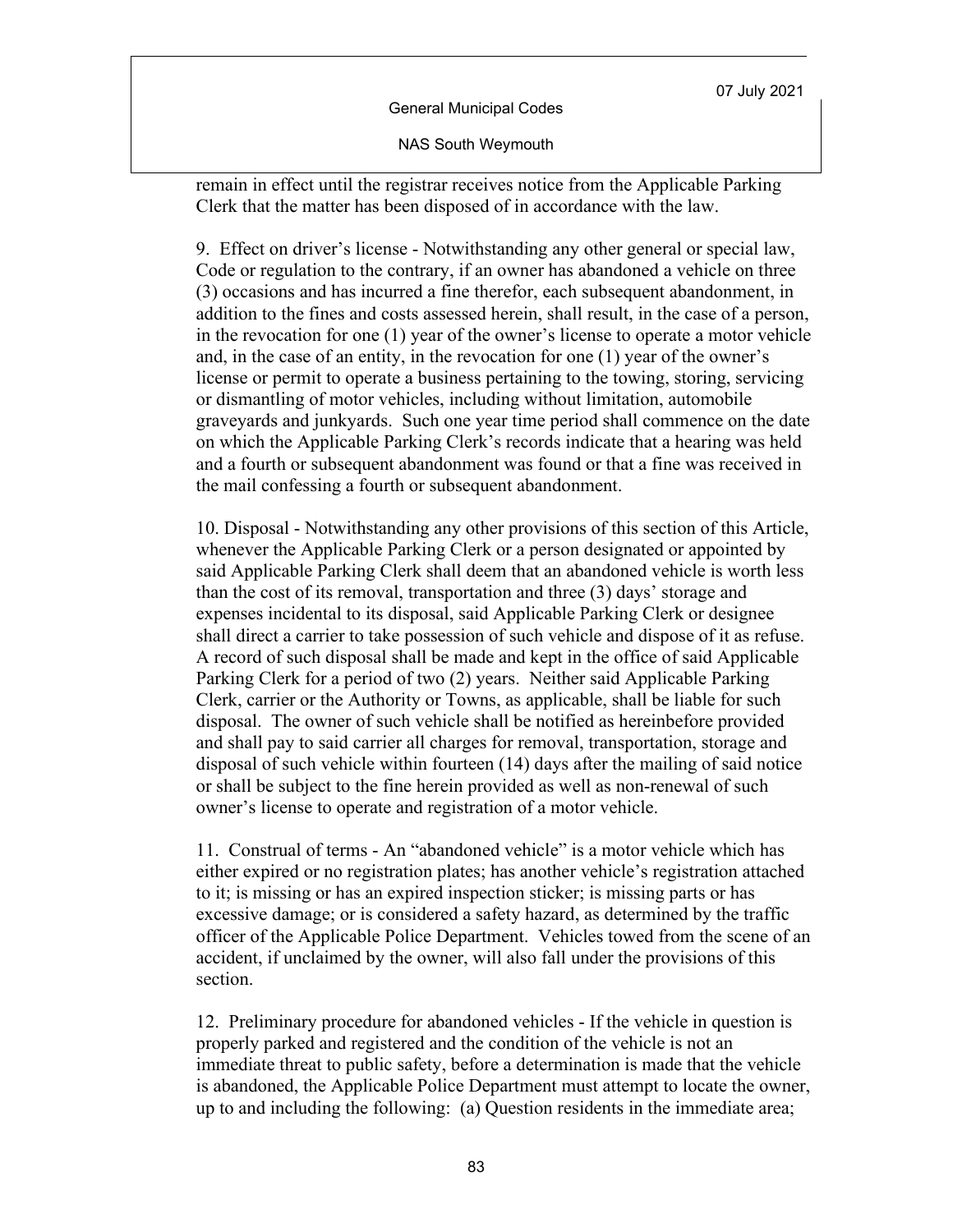General Municipal Codes

NAS South Weymouth

(b) Observe the vehicle for seventy-two (72) hours; (c) run the vehicle identification number to identify the current or last known owner; (d) Attempt to contact said owner, either through certified mail or by telephone; and (e) Issue a citation for abandonment and send by certified mail to the last registered owner or record.

13. Towing of the vehicle - Subject to subsection 11 and 12 above, when no contact can be made, the vehicle will be towed by authority of the Applicable Police Department, after which the garage is required, within five (5) days, to send a registered letter to the owner of record.

### **8.8 Operation of Motor Scooters**

#### (a) Purpose

To serve the public interest and safety by regulating the use of motorized scooters on any way, street, sidewalk, highway, boulevard, avenue, court, lane, alley, square, and place, school grounds, playgrounds, parks, or any other property where the public has a right of access.

### (b) Exemptions

The following vehicles shall be exempt from the provisions of Section 8.8:

- 1. Vehicles licensed by the Commonwealth of Massachusetts as motor vehicles;
- 2. Vehicles manufactured and designed for the transport of handicapped persons as those persons have been defined by State and Federal law;
- 3. Any vehicle owned or leased by the Authority and Towns;
- 4. Vehicles licensed or used by the Commonwealth of Massachusetts or any State Agency, instrumentality or entity, Federal Government or any federal agency, instrumentality or entity, including the United States Postal Service, performing service to the public; or
- 5. Personal motorized vehicles used by governmental law enforcement personnel including police officers.
- (c) Operator's Rights

No person shall operate a motorized scooter on any way, street, sidewalk, highway, boulevard, avenue, court, lane, alley, square, and place, school grounds, playgrounds, parks, or any other property where the public has a right of access without a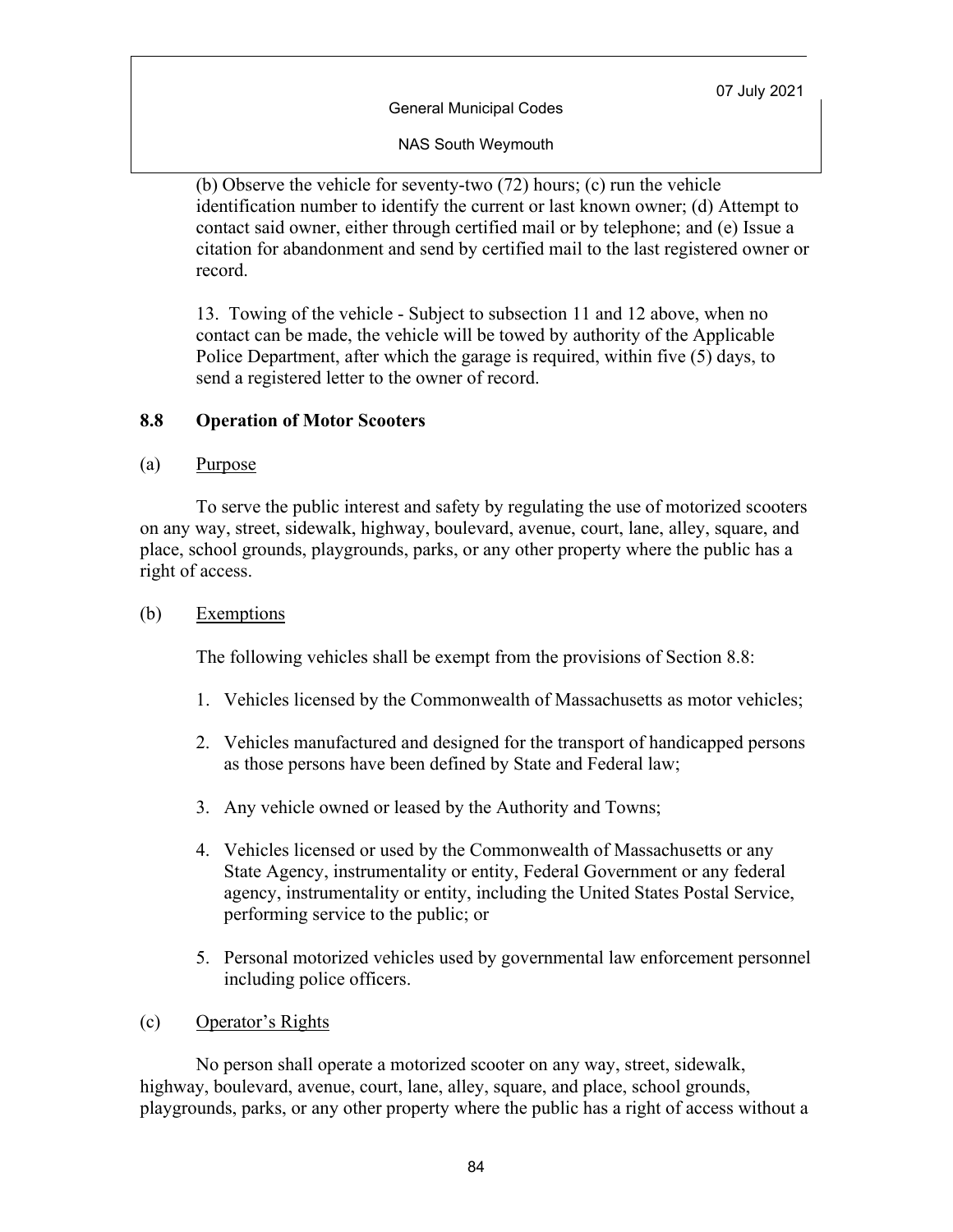General Municipal Codes

NAS South Weymouth

valid Learners Permit or Driver's License issued by the Massachusetts Registry of Motor Vehicles or other state recognized registry of motor vehicles. Every person operating a motorized scooter shall have all the rights and is subject to all the provisions applicable to the driver of any other motor vehicle as established under M.G.L. c. 90, including, but not limited to, laws concerning driving under the influence of alcoholic beverages or drugs, except those provisions which, by their very nature, can have no application.

Under Massachusetts Law, motor scooters fall into the category of "motorized bicycles" (with or without pedals) and are therefore regulated by driver's licenses rules. Operators of motor scooters must obey the same traffic control and right of way laws as Massachusetts licensed drivers.

# (d) Operation: Motor Capable of Disengagement

- 1. A motorized scooter operated on any way, street, sidewalk, highway, boulevard, avenue, court, lane, alley, square, and place, school grounds, playgrounds, parks, or any other property where the public has a right of access shall comply with one of the following:
	- a. Operate in a manner so that the motor is disengaged or ceases to function when the brakes are applied; or
	- b. Operate in a manner so that the motor is disengaged through a switch or mechanism that, when released, will cause the motor to disengage or cease to function
- 2. It is unlawful and a violation of this section for a person to operate a motorized scooter that does not meet one of the requirements of subsection  $(d)(1)$  above.

#### (e) Operation: Right-hand Curb

Any person operating a motorized scooter upon any way, street, sidewalk, highway, boulevard, avenue, court, lane, alley, square, and place, school grounds, playgrounds, parks, or any other property where the public has a right of access shall ride as close as practicable to the right-hand curb or right edge of the street except under the following situations:

- 1. When overtaking and passing another vehicle proceeding in the same direction.
- 2. When preparing for a left turn, the operator shall stop and dismount as close as practicable to the right-hand curb or right edge of the street and complete the turn by crossing the street on foot.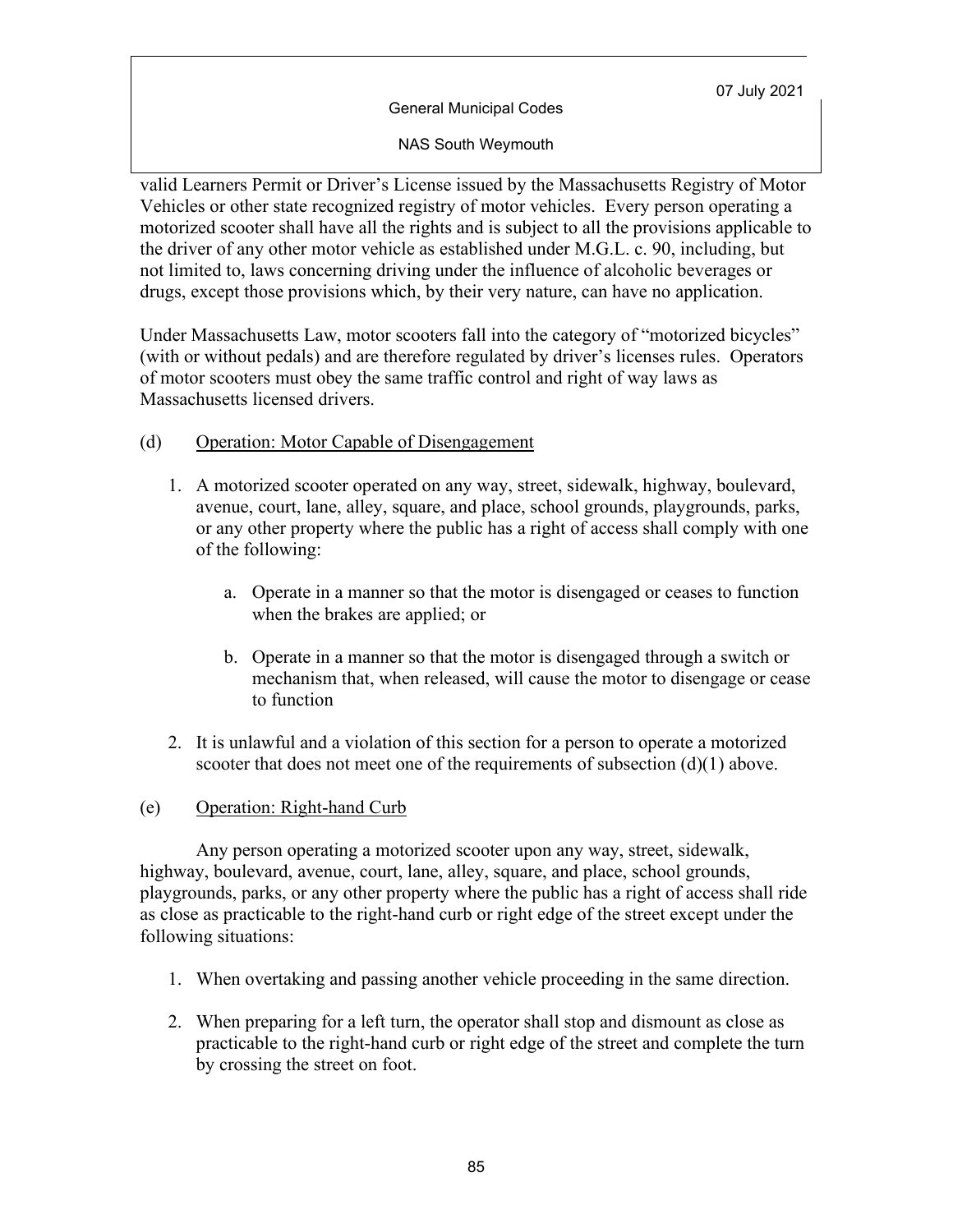NAS South Weymouth

3. When seasonably necessary to avoid conditions, including, but not limited to, fixed or moving objects, vehicles, bicycles, pedestrians, animals, surface hazards, or substandard width lanes, which make it unsafe to continue along the right-hand curb or right edge of the street.

### (f) Operator Restrictions

No person shall while operating a motorized scooter upon any way, street, sidewalk, highway, boulevard, avenue, court, lane, alley, square, and place, school grounds, playgrounds, parks, or any other property where the public has a right of access do any of the following:

### (g) Enforcement, Violations, Penalties

- 1. The provisions of this section may be enforced by any police officer or any special police officer designated by the chief of the Applicable Police Department to do so.
- 2. A person who is charged with violating this section shall give his or her name and address to the enforcing authority.
- 3. The following penalties shall be applicable for violations of this section:
	- a. Any person who violates the provisions of this section shall be subject to a fine as prescribed by the Town where the violation occurs or as established by Applicable Police Department, in accordance with M.G.L. c. 90, § 1B.
	- b. As an alternative to initiating a criminal proceeding, violation of this section may be enforced in a manner provided in these Codes and M.G.L. c. 40, § 21D, which procedures are incorporated herein by reference. The penalty for each violation shall be as set forth in 3(a) above for each day or part of a day during which the violation is committed, continued or permitted; provided, however, that if a violator fails to follow the procedures and requirements of said M.G.L. c. 40, § 21D, the fine or fines shall be recovered by indictment or a complaint pursuant to M.G.L. c. 40, § 21.
	- c. Upon the violation of any provision of this section, any police officer, or any Special Police Officer designated by the chief of the Applicable Police Department may impound the motorized scooter, until the operator appears in court. If the operator is a minor (yet to attain the age of 17 years), the motorized scooter may only be released to the offender's parent or legal guardian. If an operator is an adult and is convicted of violating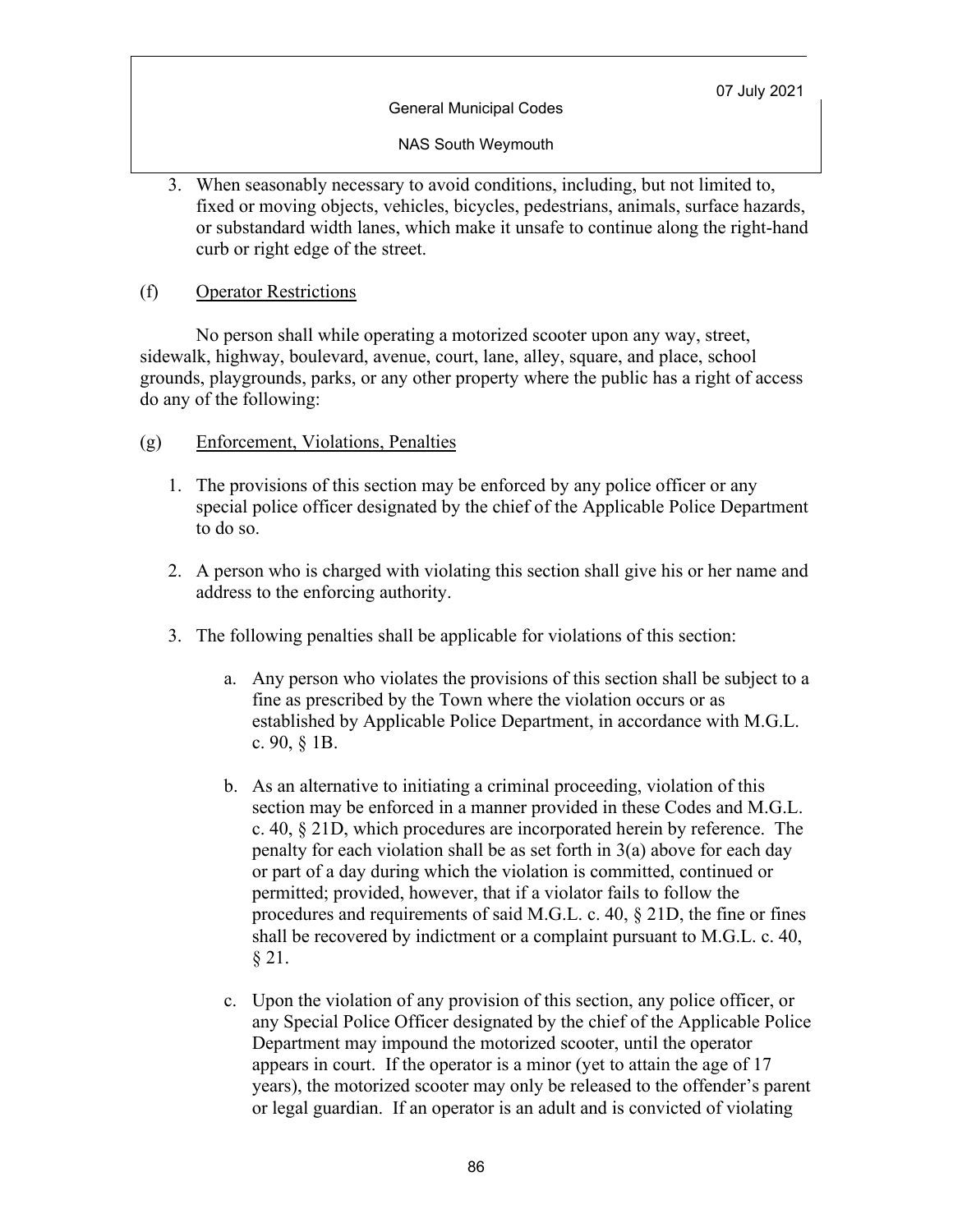General Municipal Codes

NAS South Weymouth

any provision of this section, the motorized scooter may be subject to a forfeiture proceeding under the General Laws. If the operator is a minor the motorized scooter may be subject to a forfeiture proceeding under the General Laws if the minor is adjudicated delinquent or has his or her case continued without a finding.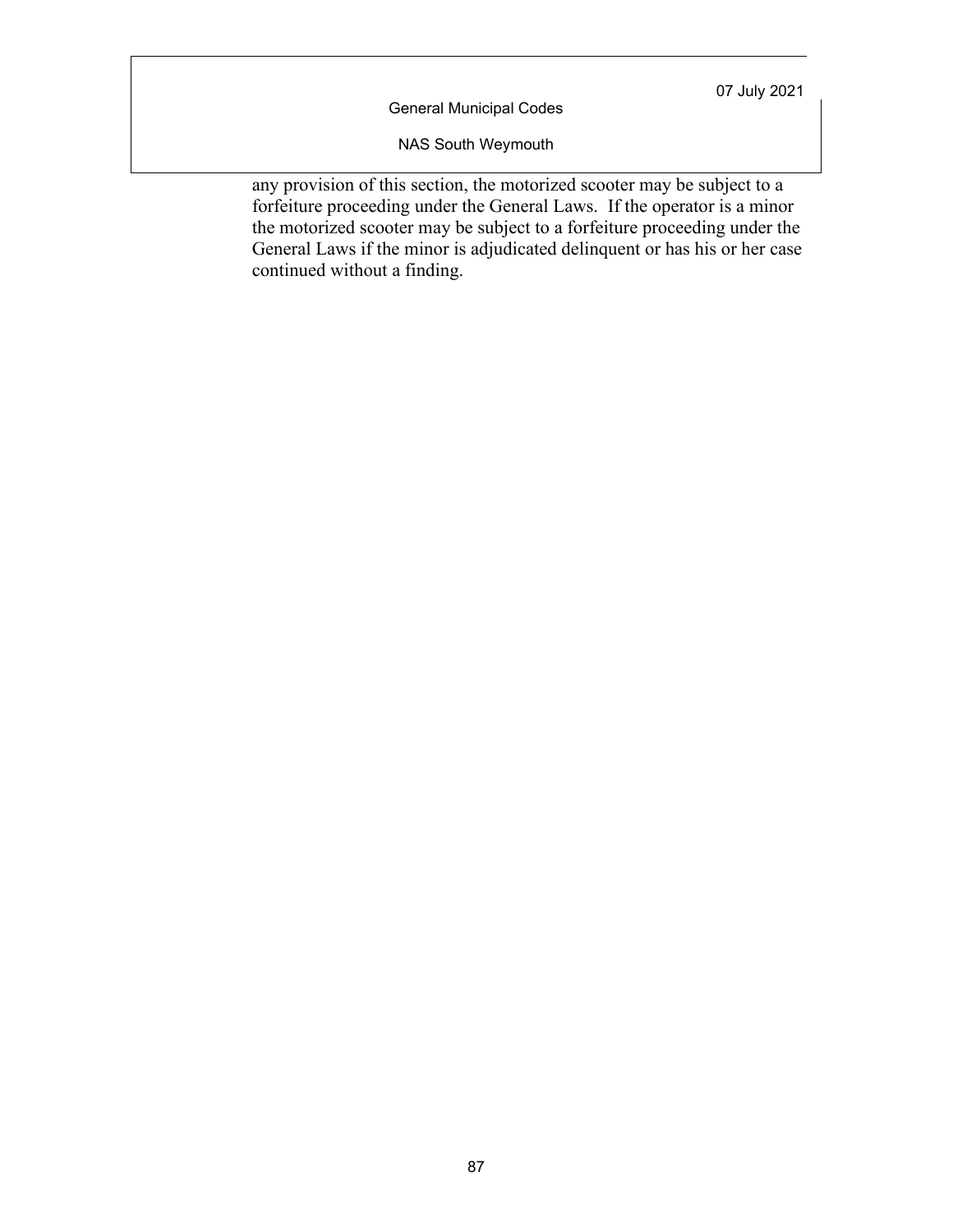General Municipal Codes

NAS South Weymouth

# **ARTICLE IX – STORMWATER**

- 9.1 Stormwater Management
- 9.2 Illicit Connection/Discharges

#### **9.1 Stormwater Management**

#### (a) Purpose

The purpose of this section is to: implement the requirements of the National Pollutant Discharge Elimination System (NPDES) General Permit for Storm Water Discharges from Small Municipal Separate Storm Sewer Systems issued by EPA; protect the public health, safety, and welfare of residents; protect the natural resources, water bodies, groundwater resources, environment, and municipal facilities of NAS South Weymouth; satisfy the appropriate water quality requirements of the Federal Clean Water Act; eliminate or reduce the adverse effects of soil erosion and sedimentation as a result of land disturbing activities; and manage stormwater runoff to minimize adverse impacts to NAS South Weymouth, its citizens, and the environment. The provisions of this section apply to all property owners in NAS South Weymouth.

The Applicable Department of Public Works shall administer and enforce this section and will issue a Stormwater Management Permit to document compliance with the section. The Applicable Department of Public Works may promulgate rules and regulations to effectuate the purpose of this section.

#### (b) Definitions

Unless otherwise defined in this section, the terms in this section correspond to definitions found in the Clean Water Act (33 U.S.C. §1251 et seq.) and the Massachusetts General Permit for Storm Water Discharges from Small Municipal Separate Storm Sewer Systems issued by EPA.

The following definitions apply to this section:

Applicant - A person who applies for a Stormwater Management Permit under this section of the Codes. "Applicant" shall include an owner, or their agent or representative, or their assigns.

Clean Water Act - The Federal Water Pollution Control Act (33 U.S.C. §1251 et seq.) as it is amended from time to time.

Land Disturbance - Any activity that removes the surface cover from land, changes the grade or exposes soil to the potential influence of stormwater.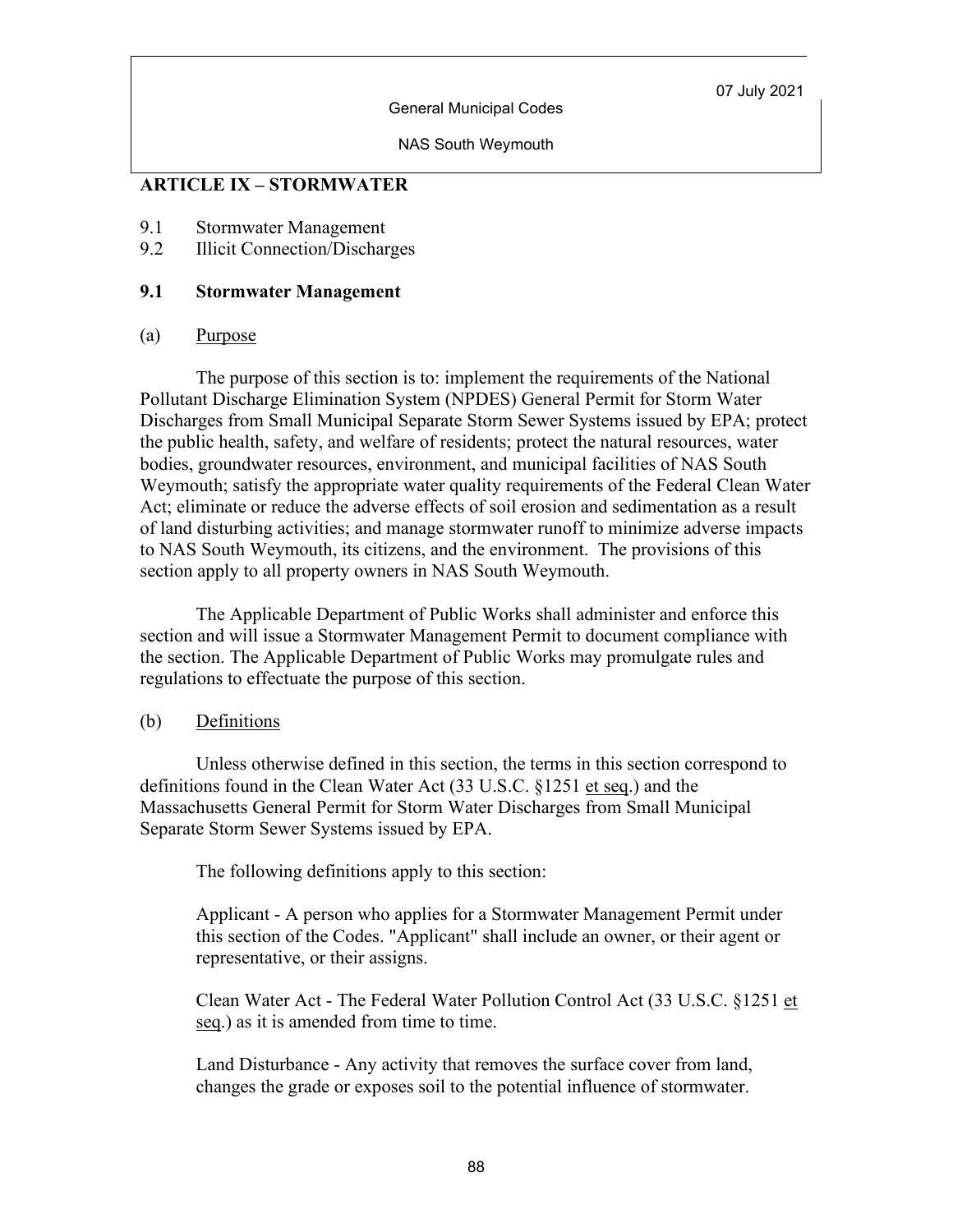General Municipal Codes

NAS South Weymouth

Massachusetts Stormwater Management Standards – The Standards issued by the MassDEP, codified in regulations at 310 CMR 10.05(6)(k) through(q), inclusive, and further defined and specified in the Massachusetts Stormwater Handbook issued by MassDEP. The Standards address stormwater impacts through implementation of performance standards that reduce or prevent pollutants from reaching water bodies and control the quantity of runoff from a site.

Municipal Storm Drain System - The system of conveyances designed or used for collecting or conveying stormwater, including any road with a drainage system, street, gutter, curb, inlet, piped storm drain, pumping facility, retention or detention basin, natural or manmade or altered drainage channel, reservoir, and other drainage structure that together comprise the storm drainage system owned or operated by the Authority or Towns, as applicable.

Project – Land disturbance conducted on either a single property or multiple properties as part of a single proposal (e.g., residential subdivision).

Stormwater – Stormwater runoff, snow melt runoff, and surface water runoff and drainage.

(c) Applicability

A Stormwater Management Permit is required by any property owner who undertakes a project that discharges or proposes to discharge stormwater off their property in NAS South Weymouth and meets the following criteria.

- 1. Minor projects, which are those that involve either:
	- Land disturbance of more than 7,500 square feet of land but less than 1 acre; or
	- Stockpiling more than 50 cubic yards but less than 1,000 cubic yards of excavate or fill.
- 2. Major projects, which are those that involve either:
	- Land disturbance of one acre or more; or
	- Stockpiling 1,000 cubic yards of excavate or fill or more.
- (d) Exemptions

Projects are exempt from needing a Stormwater Management Permit if the stormwater discharges resulting from them demonstrate compliance with the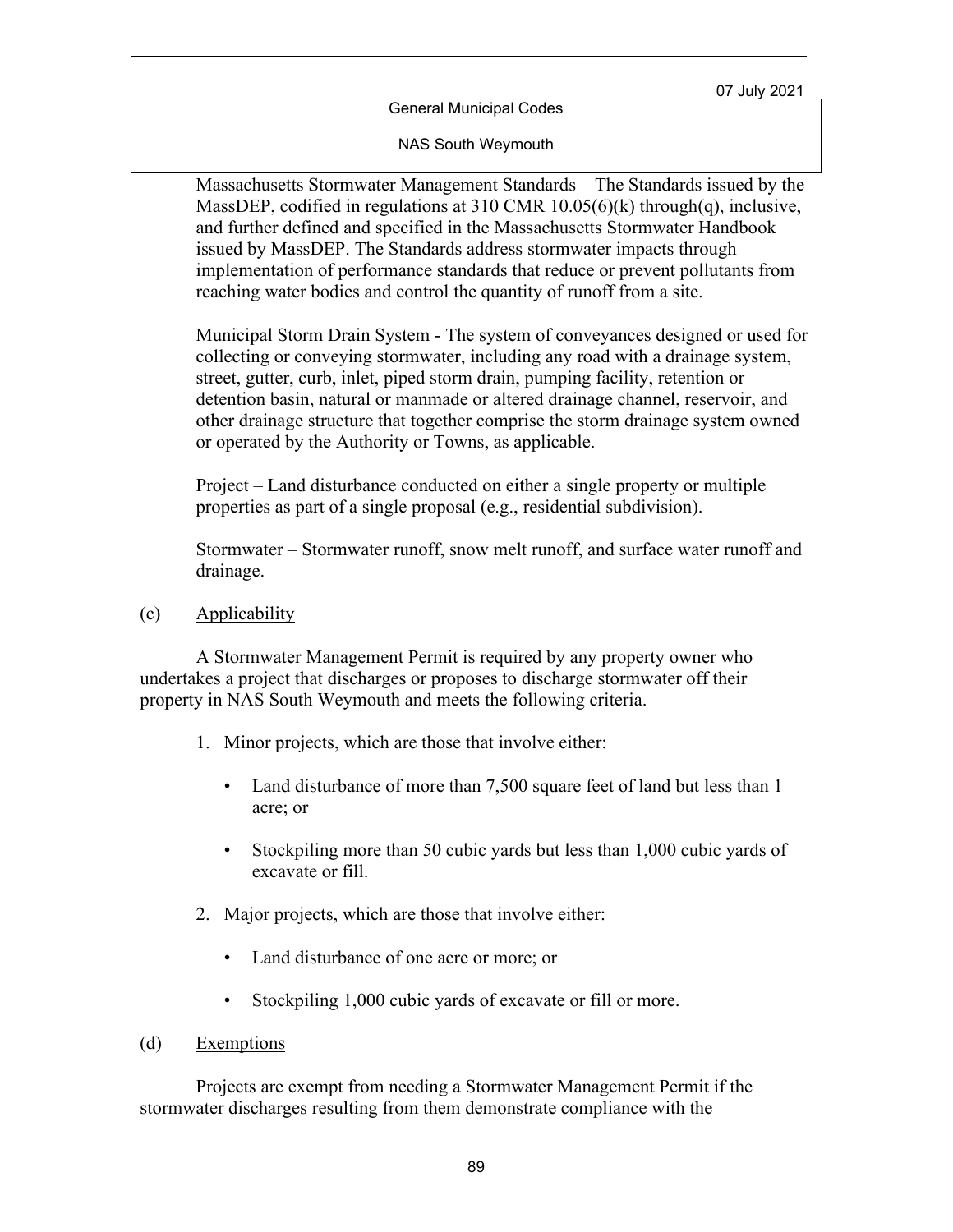General Municipal Codes

NAS South Weymouth

Massachusetts Stormwater Management Standards, either through a properly issued Order of Conditions, Site Plan Review, Development Plan Review, Special Permit/Variance or Definitive Subdivision Plan.

The following activities and discharges are exempt from this section:

- 1. Applicable Department of Public Works ice and snow control operations;
- 2. Flow resulting from municipal emergency response activities;
- 3. Natural flow from riparian habitats and wetlands;
- 4. Dye testing, provided verbal notification is given to the Applicable Department of Public Works prior to the time of the test;
- 5. Non-stormwater discharges permitted under an NPDES permit administered under the authority of the EPA;
- 6. Projects that commenced prior to the effective date of this section provided they have all necessary approvals and permits and are completed within one year from such effective date;
- 7. Waterline flushing;
- 8. Flow from potable water sources;
- 9. Uncontaminated groundwater or uncontaminated pumped groundwater;
- 10. Water from exterior foundation drains, footing drains, crawl space pumps, or air conditioning condensation;
- 11. Water from sump pumps and other pumps that remove floodwaters from basements;
- 12. Water discharge from irrigation or watering of lawns, trees, landscaping, and gardens;
- 13. Water from property management activities including washing walkways, patios, house siding, windows, or similar property management activities;
- 14. Individual resident car washing;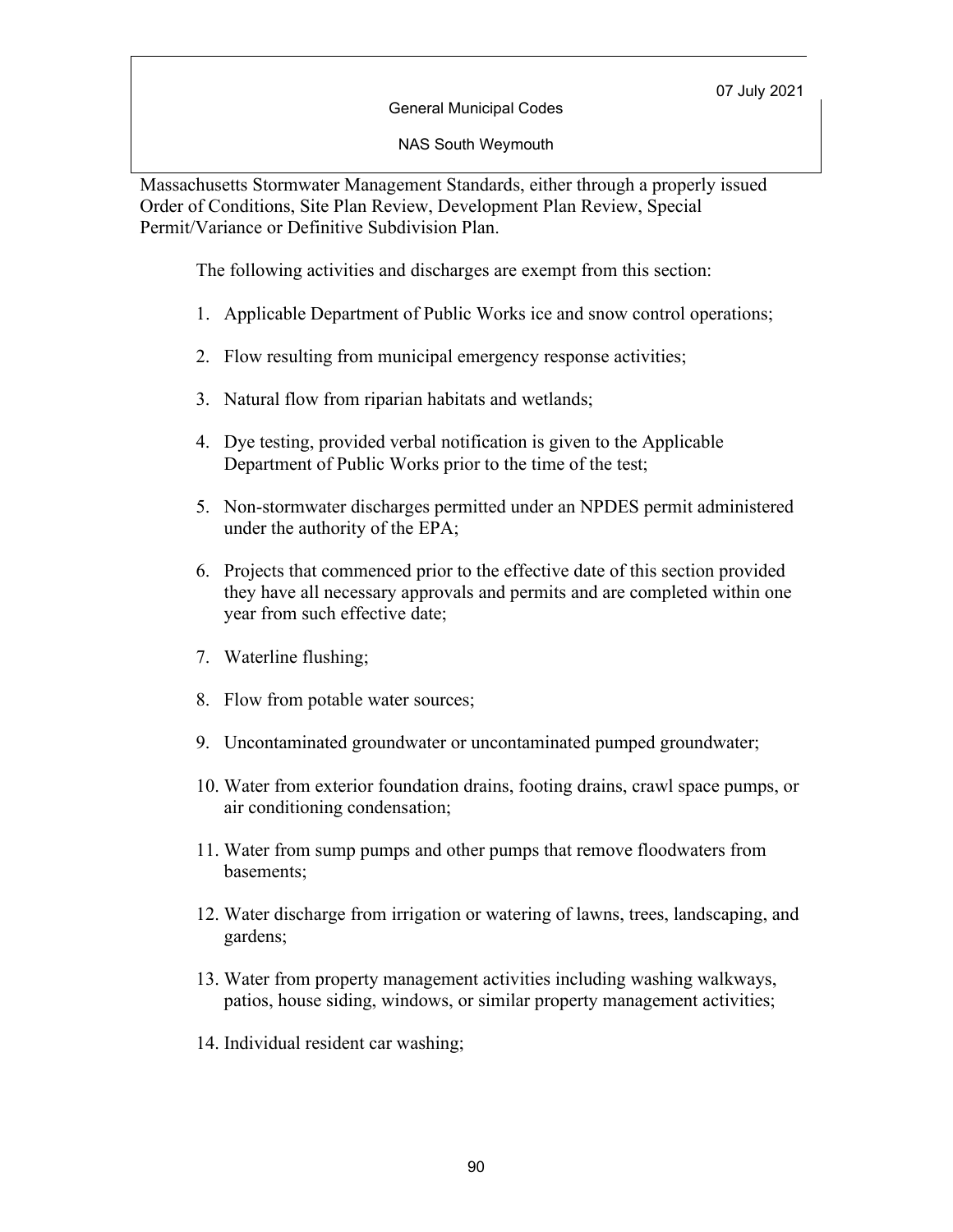General Municipal Codes

NAS South Weymouth

15. Discharge from de-chlorinated swimming pool water (less than one ppm chlorine) provided the water is allowed to stand for one week prior to draining and the pool is drained in such a way as not to cause a nuisance.

### (e) Application and Review Procedures

At least thirty (30) days prior to commencement of site clearing or stockpiling activities, the applicant shall file with the Applicable Department of Public Works, two (2) copies of plans and forms specified by the Applicable Department of Public Works. A complete application shall include the Applicable Department of Public Works permit application forms, all requirements therein, application fee as per Applicable Department of Public Works service fee schedule and the following:

1. Minor projects:

A sketch of the proposed project and an accompanying narrative which shall include the following information:

- a. The location of land-clearing, stockpiling and development activities and erosion control measures to prevent the sedimentation of water bodies and off-site discharge of sediment;
- b. Waste control measures to prevent wastes from contacting stormwater runoff;
- c. Details of a planned program of inspection and maintenance to ensure proper operation of stormwater management measures; and
- d. Additional stormwater management measures as directed by the Applicable Department of Public Works.
- 2. Major projects:
	- a. Name, address and telephone number of the owner and person responsible for implementation of the plan and for proper inspection and maintenance of erosion and sedimentation controls;
	- b. Plans prepared by a Massachusetts Registered Professional Engineer or Professional Land Surveyor depicting property lines, existing and proposed ground conditions and topography using no greater than 2 foot increments, boundaries of wetlands and natural or artificial water storage or conveyance structures, 100 year flood elevations and location of all existing and proposed buildings, utilities, easements and impervious surfaces;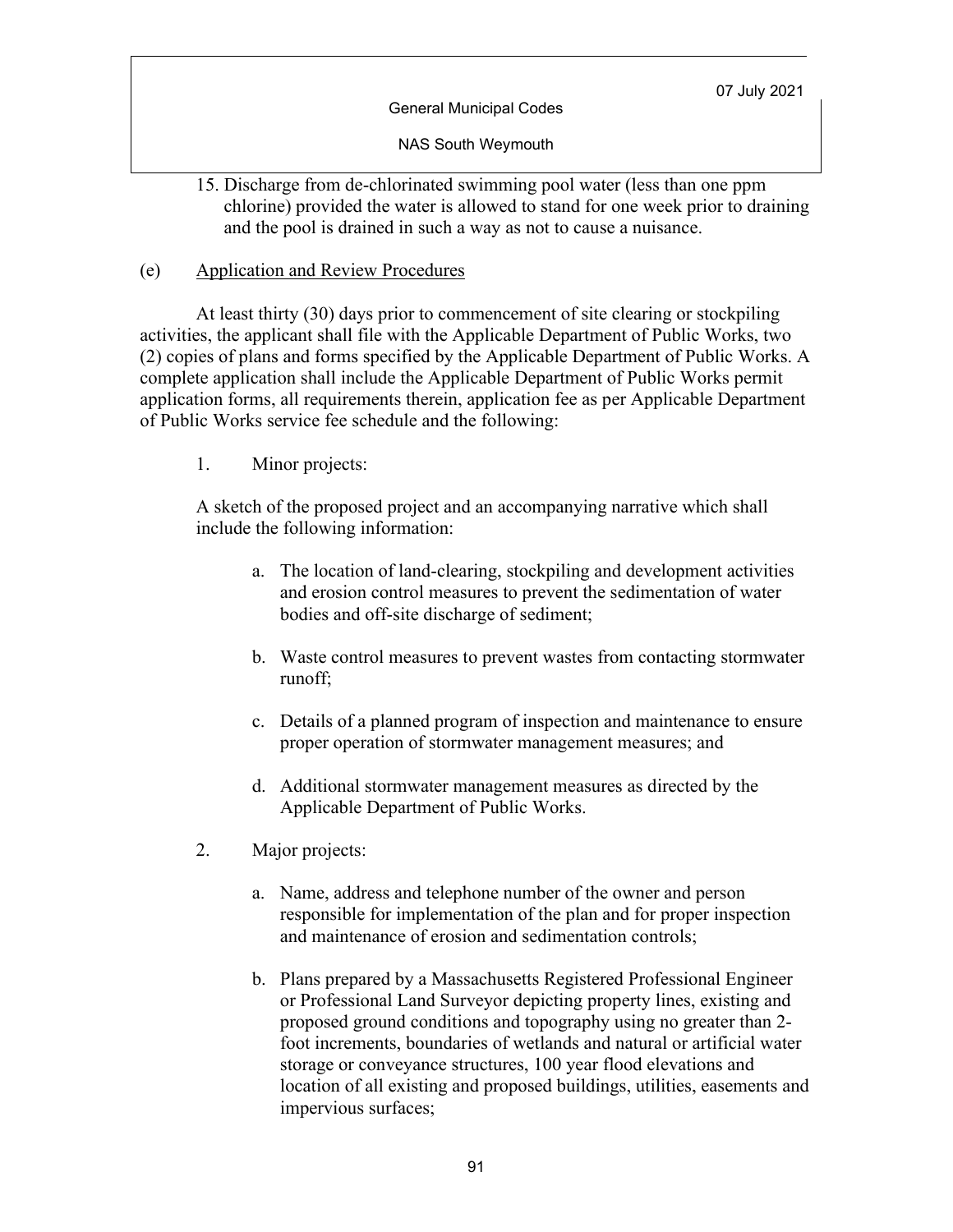- c. A narrative description of proposed erosion control measures and sedimentation control measures;
- d. Location and design details of erosion and sediment control measures proposed to prevent off-site sediment transport during construction;
- e. A locus map showing the site in relationship to the surrounding area's watercourses, water bodies and other significant geographic features, and roads and other significant structures;
- f. A plan showing the extent of clearing, construction equipment access and storage areas, and material laydown, temporary storage of construction debris and soil stockpile areas;
- g. A construction schedule including estimated dates for initiation and completion for such tasks as clearing and grading, construction of utilities and infrastructure, construction of buildings, and final grading and landscaping;
- h. A written program of documented inspections of stormwater management systems and a corrective action program for identified deficiencies;
- i. A Stormwater Management Plan prepared by a Massachusetts Registered Professional Engineer that demonstrates compliance with the Massachusetts Stormwater Management Standards;
- j. A statement as to applicability under the Massachusetts Natural Heritage and Endangered Species Program pursuant to the Massachusetts Endangered Species Act (M.G.L. c. 131A), if applicable.

Within thirty (30) calendar days after receiving a complete application, the Applicable Department of Public Works shall, in writing:

- 1. Approve the plans as submitted and issue a Stormwater Management Permit;
- 2. Approve the plans subject to such reasonable conditions as may be necessary to secure substantially the objectives of this section, and issue a Stormwater Management Permit subject to these conditions;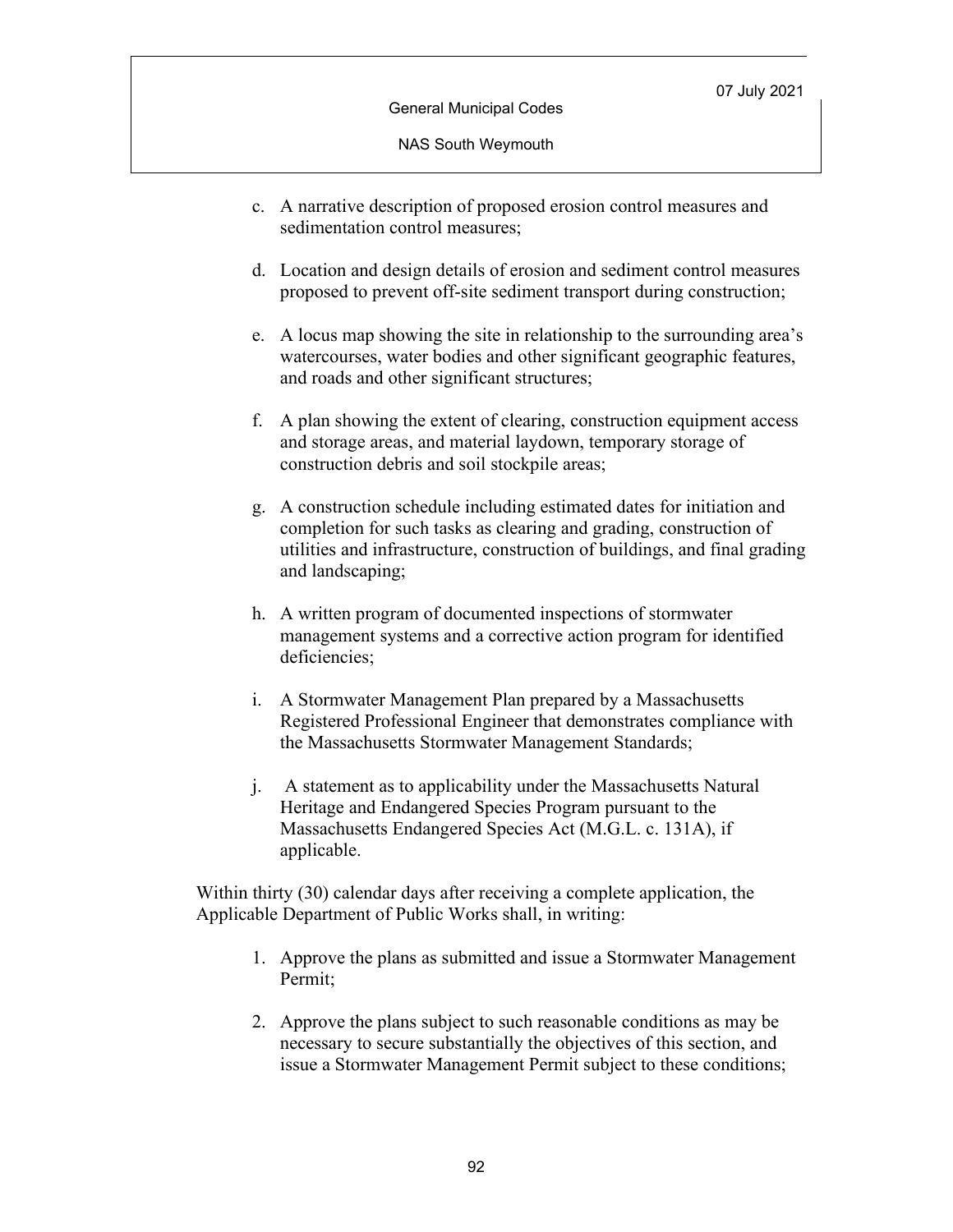General Municipal Codes

NAS South Weymouth

- 3. Disapprove the plans, specifying the reason(s) and procedure for submitting a revised application and/or submission; or,
- 4. Request additional information or data.

Failure of the Applicable Department of Public Works to act on an original or revised plan within thirty (30) calendar days of receipt shall authorize the applicant to proceed in accordance with the plan as filed unless such time is extended by agreement between the applicant and the Applicable Department of Public Works.

# (f) Violations and Penalty

Any person that violates any provision of this section may be punished, under M.G.L. c. 40, § 21D as a noncriminal offense, by fines as prescribed by the Authority or Towns, as applicable.

In addition, any person that violates any provision of this section may be punished under M.G.L. c. 40, § 21D by criminal complaint at the appropriate venue. Each day or portion thereof during which a violation continues shall constitute a separate offense.

# **9.2 Illicit Connection/Discharges**

# (a) Purpose

The purpose of this section is to: increase surface and groundwater quality by eliminating and prohibiting illicit connections and discharges to the Municipal Storm Drain System (as hereinafter defined). The provisions of this section apply to all property owners in NAS South Weymouth. The Applicable Department of Public Works shall administer and enforce this section and may promulgate rules and regulations to effectuate the purpose of this section.

# (b) Definitions

Unless otherwise defined in this section, the terms in this section correspond to definitions found in the Clean Water Act (33 U.S.C. §1251 et seq.) and the Massachusetts General Permit for Storm Water Discharges from Small Municipal Separate Storm Sewer Systems issued by EPA.

The following definitions apply to this section:

Clean Water Act - The Federal Water Pollution Control Act (33 U.S.C. §1251 et seq.) as it is amended from time to time.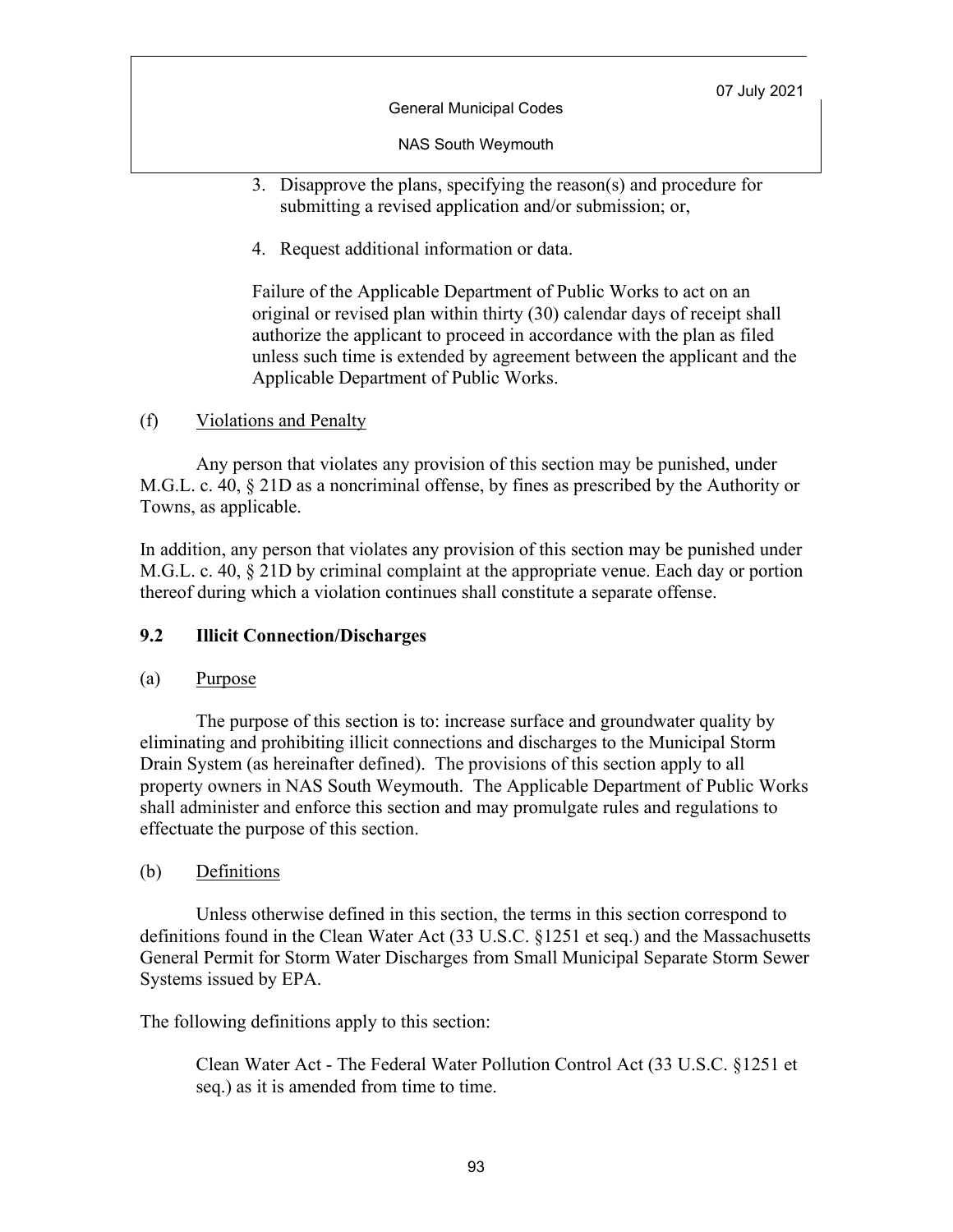NAS South Weymouth

Groundwater – Water beneath the surface of the ground.

Illicit Connection - A surface or subsurface drain or conveyance which allows an illicit discharge into a storm drain, including without limitation sewage, process wastewater, or wash water and any connections from indoor drains, sinks, or toilets, regardless of whether said connection was previously constructed, permitted, or approved before the effective date of this section.

Illicit Discharge - Direct or indirect discharge to the storm drain that is not composed entirely of stormwater, except as exempted in subsection (d) below.

Massachusetts Stormwater Management Standards – The Standards issued by the MassDEP, codified in regulations at 310 CMR 10.05(6)(k) through(q), inclusive, and further defined and specified in the Massachusetts Stormwater Handbook issued by MassDEP. The Standards address stormwater impacts through implementation of performance standards that reduce or prevent pollutants from reaching water bodies and control the quantity of runoff from a site.

Municipal Storm Drain System - The system of conveyances designed or used for collecting or conveying stormwater, including any road with a drainage system, street, gutter, curb, inlet, piped storm drain, pumping facility, retention or detention basin, natural or man-made or altered drainage channel, reservoir, and other drainage structure that together comprise the storm drainage system owned or operated by the Authority or Towns, as applicable.

Stormwater – Stormwater runoff, snow melt runoff, and surface water runoff and drainage.

Uncontaminated water –Water free of: toxic or hazardous waste (as defined in M.G.L. c. 21C and c. 21E, and 310 CMR 30.000 and 40.000), sewage, agricultural, industrial or commercial waste, runoff, leachate, heated effluent or other matter whether originating at a point or nonpoint source.

#### (c) Prohibited Activities

- 1. Illicit Discharges: No person shall dump, discharge, cause or allow to be discharged any contaminated water or non-stormwater discharge into the municipal storm drain system, into a watercourse, or into the waters of the Commonwealth.
- 2. Illicit Connections: No person shall construct, use, allow, maintain or continue any illicit connection to the municipal storm drain system, regardless of whether the connection was permissible under applicable law, regulation or custom at the time of connection.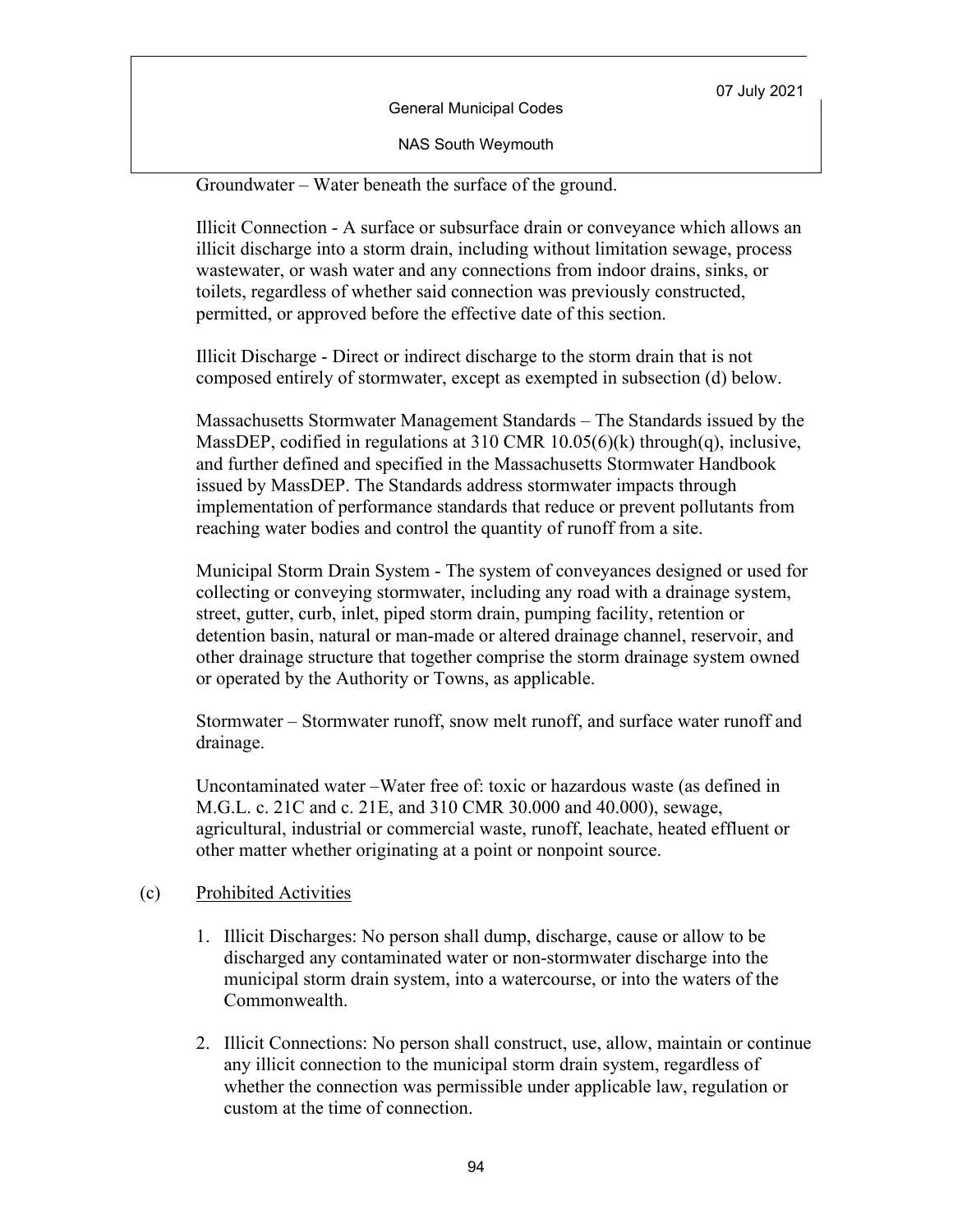#### NAS South Weymouth

3. Obstruction of Municipal Storm Drain System: No person shall obstruct or interfere with the normal flow of stormwater into or out of the municipal storm drain system without prior written approval from the Applicable Department of Public Works.

### (d) Exemptions

The following activities and discharges are exempt from this section:

- 1. Applicable Department of Public Works ice and snow control operations;
- 2. Flow resulting from municipal emergency response activities;
- 3. Natural flow from riparian habitats and wetlands;
- 4. Dye testing, provided verbal notification is given to the Applicable Department of Public Works prior to the time of the test;
- 5. Non-stormwater discharges permitted under an NPDES permit administered under the authority of the EPA;
- 6. Projects that commenced prior to the effective date of this section provided they have all necessary approvals and permits and are completed within one year from such effective date.
- 7. Waterline flushing;
- 8. Flow from potable water sources;
- 9. Uncontaminated groundwater or uncontaminated pumped groundwater;
- 10. Water from exterior foundation drains, footing drains, crawl space pumps, or air conditioning condensation;
- 11. Water from sump pumps and other pumps that remove floodwaters from basements provided said pumps are connected to a storm drain or catch basin via underground pipes;
- 12. Water discharge from irrigation or watering of lawns, trees, landscaping, and gardens;
- 13. Water from property management activities including washing walkways, patios, house siding, windows, or similar property management activities;